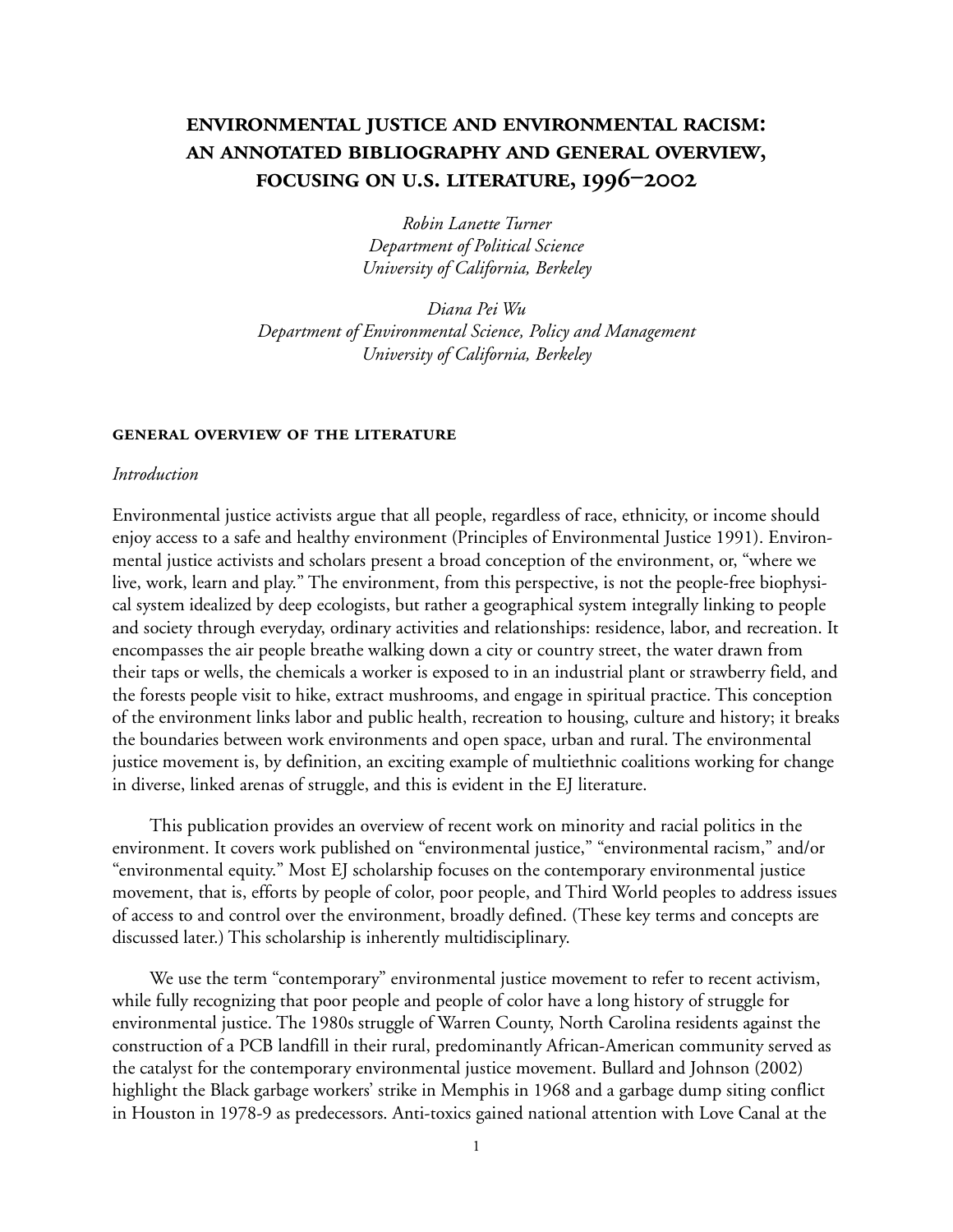beginning of the 1980s (CHEJ 2002). Zoltan Grossman contends "the most workable date for the founding of the [North American] Native EJ movement ... is 1492" (personal communication). One can find ample evidence of environmental justice struggles in the United States and elsewhere long before 1982 (e.g., Greenberg 2000).

We hope this publication can serve as an overview of critical issues, debates, and emerging areas in environmental justice scholarship. Much of the literature covered was produced by scholars located within colleges and universities. Thus, the knowledge to which these "experts" have access is highlighted and other areas of expertise are certainly underrepresented. For example, this document does not provide a comprehensive guide to the latest organizing tactics, an area in which activists are far ahead of academic scholars. That said, we hope this publication will be useful to activists, grassroots community organizations, policymakers as well as other researchers. The published literature is valuable as a source of critical engagements with the assumptions, methods, and breadth of environmental justice activism.

The document has three parts: an overview essay, a series of critical summaries of recent publications, and a list of related publications. In the overview essay, we first discuss theoretical issues in environmental justice (EJ)—conceptions of the environment, race and racism, and justice and inequality. We then discuss the social framing of EJ and present key themes and debates in the literature. Contested issues include the production of environmental injustice, EJ research methods, and the relationship between EJ, science, and expertise. We then discuss two extensions of EJ: (1) increasing analysis and activism directed at corporate actors and multinational corporations and (2) the growth and linkage of grassroots, community-based struggles between countries. The final section discusses interventions, that is, grassroots EJ activism and organizing.

Each section provides a list of related publications. We use parenthetical references throughout the essay to indicate ideas and/or quotations drawn from specific publications (using the formats (Author Year: page) or Author (Year)).<sup>1</sup> The annotated bibliography that follows the essay presents a selection of publications from the period from 1996 to 2002.<sup>2</sup> The bibliography draws widely from scholarly work published in peer-reviewed social science, environmental management, and planning journals, monographs, and dissertations. $^3$  We also have included selected publications from activist organizations. We identified publications through searches of social science databases, tracing citations, and asking EJ scholars and activists for recommendations. This bibliography does not attempt to cover legal scholarship on EJ.<sup>4</sup>

<sup>1.</sup> For example, Turner and Wu (2002) for this publication.

<sup>2.</sup> We provide annotations for a few early publications as well.

<sup>3.</sup> Peer review is a process through which an article submitted for publication is subject to critical evaluation by other scholars with expertise in the area. If a submission survives this process, then it is assumed to meet scholarly standards. This process is designed to ensure that published articles meet academic standards. Critics argue that it may also produce a conservative bias as the established scholars who review pieces are less likely to say that work that challenges conventional views is of good quality. (See Robert's discussion at http://www.firstmonday.dk/issues/issue4\_4/proberts/#r3).

<sup>4.</sup> Much of the scholarship in this area focuses on law-specific issues such as interpreting specific statutes (e.g. the Civil Rights Act of 1964) so as to provide a legal basis for EJ claims. Neither author has sufficient expertise in the law to evaluate these issues.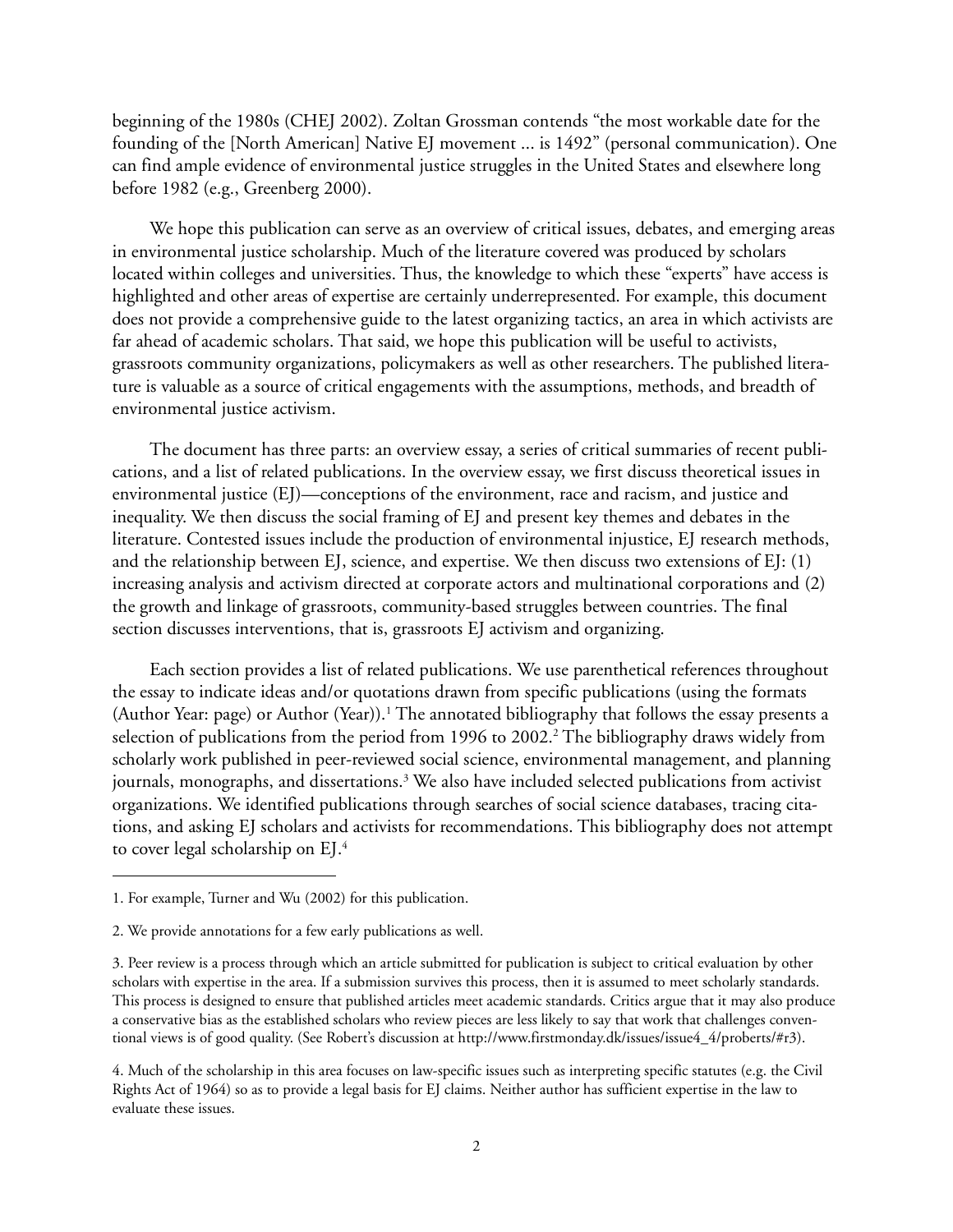The annotated bibliography is organized alphabetically by author. Each annotation summarizes the major points of each article, highlights the distinctive contribution made by each piece, and, on occasion, flags limitations or problems in the work. A list of additional readings follows the annotated bibliography. This list contains five sections: (1) conceptual work on race, ethnicity, and racism; (2) classic EJ publications; (3) recent EJ literature reviews; (4) special journal issues on EJ or related topics; and (5) recent publications not summarized in the essay.

# **Works Cited**

- Bullard, Robert D., and Glenn S. Johnson. 2000. Environmental justice: Grassroots activism and its impact on public policy decision making. *Journal of Social Issues* 56 (3): 555-578.
- Center for Health, Environment and Justice. 2002. "Key Dates and Events at Love Canal." Accessed Aug 9, 2002. <http://www.chej.org/lovecanal20.html>
- Greenberg, D. 2000. Reconstructing race and protest: Environmental justice in New York City. *Environmental History* 5 (2):223-250.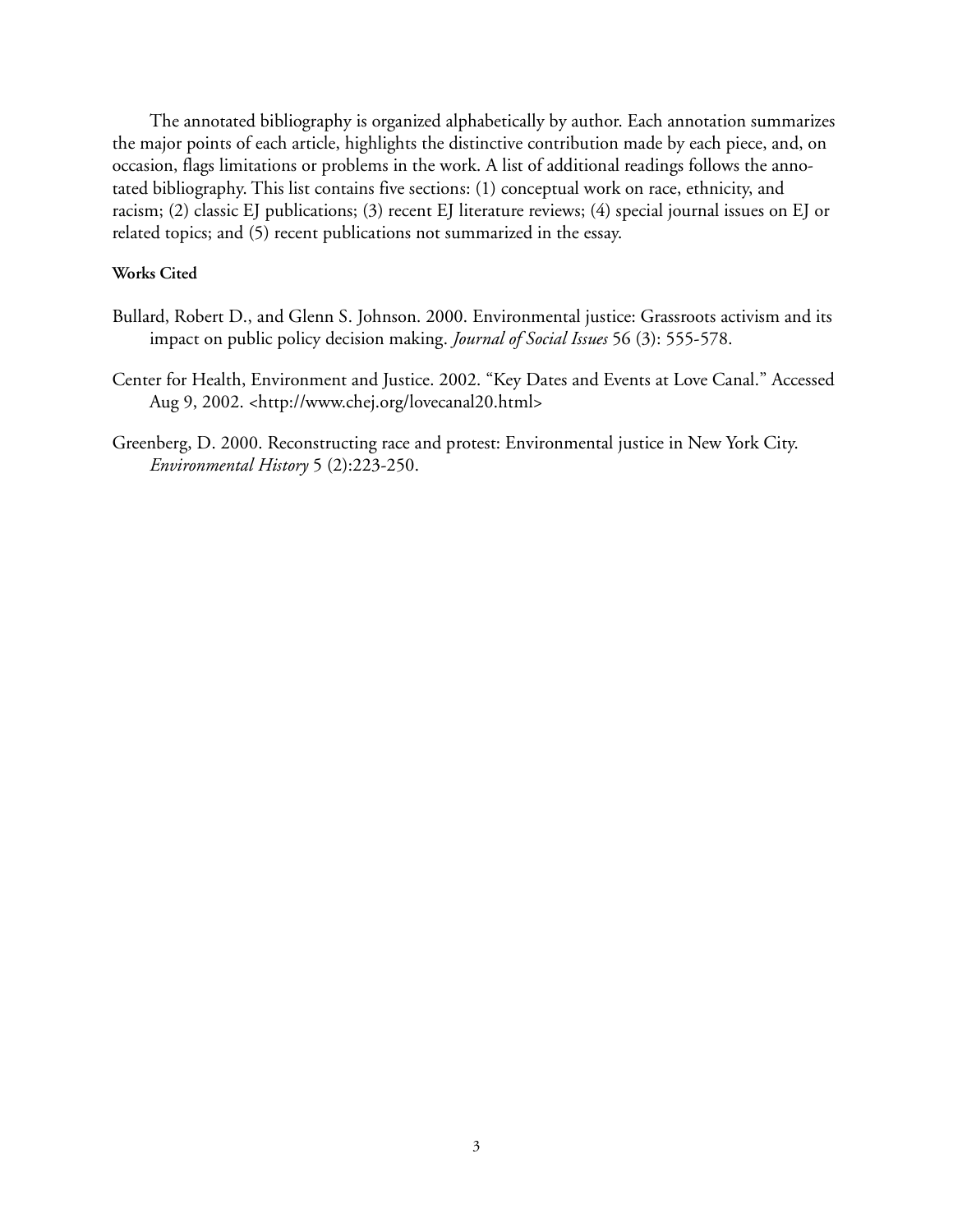#### **THEORIZING ENVIRONMENTAL JUSTICE**

#### *Conceptualizing the Environment: Where We Live, Work, Learn and Play*

As we described in the Introduction, EJ activists define the environment as the set of linked places "where we live, work, learn and play." This definition challenges mainstream environmentalist definitions of environment and nature. The mainstream environmental movement and deep ecology have tended to concentrate on so-called "natural" environments, such as national parks and reserves, endangered species, and endangered habitats. Underlying their claims and activism was a view of human activity as intrinsically harmful to nature, and that nature it(her)self is fragile. Following from this, nature was to be found only in areas remote from human activity. Deep ecologists, in particular, seem to believe that human contact with nature can only result in degradation from nature's original pristine, virgin state. This view has been roundly criticized by feminists of color, EJ grassroots activists and others, who challenge the view of nature as something remote and separate from everyday life. These critics contend that this view of environment and nature reproduces white privilege. That is, it produces impacts that disproportionately benefit white and upper-class people, while placing negative burdens on urban people and people of color. If the "environment" only exists in remote protected areas, then only rural people, or those with money, will have access to it. Urban or suburban residents who cannot or do not go to the places marked off as parks and reserves can have no knowledge of or interest in nature, and are disempowered from being included in those debates or, in some cases, in those very spaces. For example, Romm (2002) discusses how the United States Forest Service (USFS) was portrayed as an agency to serve the interests of "good land managers." Good land managers were stereotyped as white, partially through the portrayal of poor people and people of color's activities as environmentally destructive. Today, these stereotypes still have important economic impacts on the livelihoods of all people who work for the USFS and on public lands in general.

The conception of nature as remote may harm rural people—most of whom are people of color—as well. If pristine nature must be enclosed and protected behind the borders of a national park, then rural people will be displaced for its protection. The people whose villages have been located inside those newly drawn lines will be moved out. This was the case with Yellowstone National Park (LaDuke 1999), and that model continues to be reproduced in national parks throughout the world today, as resident people are moved to the borders of parks and reserves, and then are seen by government and conservation organizations as poachers and squatters (Geisler and Letsoalo 2000; Cock and Fig 2002; Neumann 1998). Conventional conceptions of the environment frequently produce policies that reproduce hierarchies and structures of domination within and between places.

Pulido and Peña (1998) argue that positionality, "a person's location within the larger [society]," is a critical determinant of how people understand the environment (33). Scholars have shown that Land-based Chicanos (Pulido and Peña 1998), Native American (LaDuke 1998) and indigenous peoples (Geisler and Letsoalo 2000), and people of color experience the environment, politics and everyday life *differently* from white, middle- and upper-class environmentalists (Kalof et al 2002; Taylor 1997). These experiences lead to particular engagements on land rights, toxics, and pesticide issues. Thus the broadest view of the environment as where all productive, creative, and reproductive human activity occurs (rather than where it doesn't) connects "where we live, work and play" with who gets to play, work, or live, and under what conditions.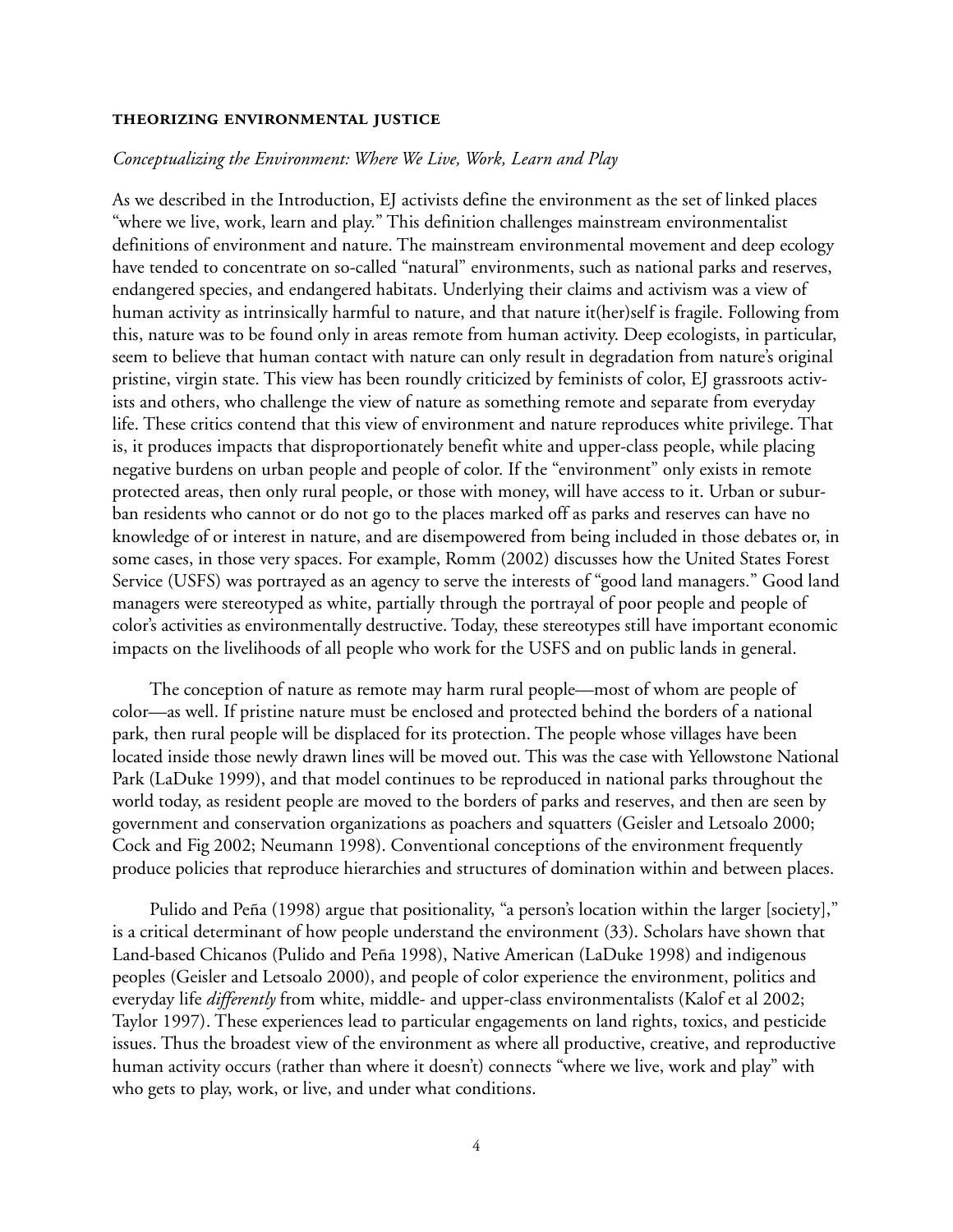- Cock, Jacklyn and David Fig. 2002. From Colonial to Community-Based Conservation: Environmental Justice and the Transformation of National Parks (1994-1998). In McDonald, David A. ed. *Environmental Justice in South Africa.* Athens, Ohio University Press and Cape Town, University of Cape Town Press.
- Geisler, Charles, and Essy Letsoalo. 2000. Rethinking land reform in South Africa: an alternative approach to environmental justice. *Sociological Research Online* 5 (2).
- Kalof, Linda, Thomas Dietz, Gregory Guagnano, and Paul C. Stern. 2002. Race, Gender and Environmentalism: The Atypical Values and Beliefs of White Men. *Race, Gender & Class* 9  $(2):1-19.$
- LaDuke, Winona. 1999. *All Our Relations: Native Struggles for Land and Life*. Boston: South End Press.
- Neumann, Roderick P. 1998. *Imposing Wilderness: Struggles over Livelihood and Nature Preservation in Africa*. Berkeley: University of California.
- Novotny, Patrick. 2000. *Where We Live, Work and Play: The Environmental Justice Movement and the Struggle for a New Environmentalism*; Praeger Series in Transformational Politics and Political Science. Westport, CT: Praeger.
- Pulido, Laura, and Devon Gerardo Pena. 1998. Environmentalism and Positionality: The Early Pesticide Campaign of the United Farm Workers' Organizing Committee, 1965-1971. *Race, Gender & Class* 6 (1):33-.
- Romm, Jeff. 2002. The Coincidental Order of Environmental Justice. In *Justice and Natural Resources*, edited by K. M. Mutz, G. C. Bryner and D. S. Kenney. Washington, DC: Island Press.
- Taylor, Dorceta E. 1997. American Environmentalism: The Role of Race, Class, and Gender in Shaping Activism 1820-1995. *Race, Gender & Class* 5 (1):16-62.
- Taylor, Dorceta E. 2000. The rise of the environmental justice paradigm: Injustice framing and the social construction of environmental discourses. *American Behavioral Scientist* 43 (4):508-580.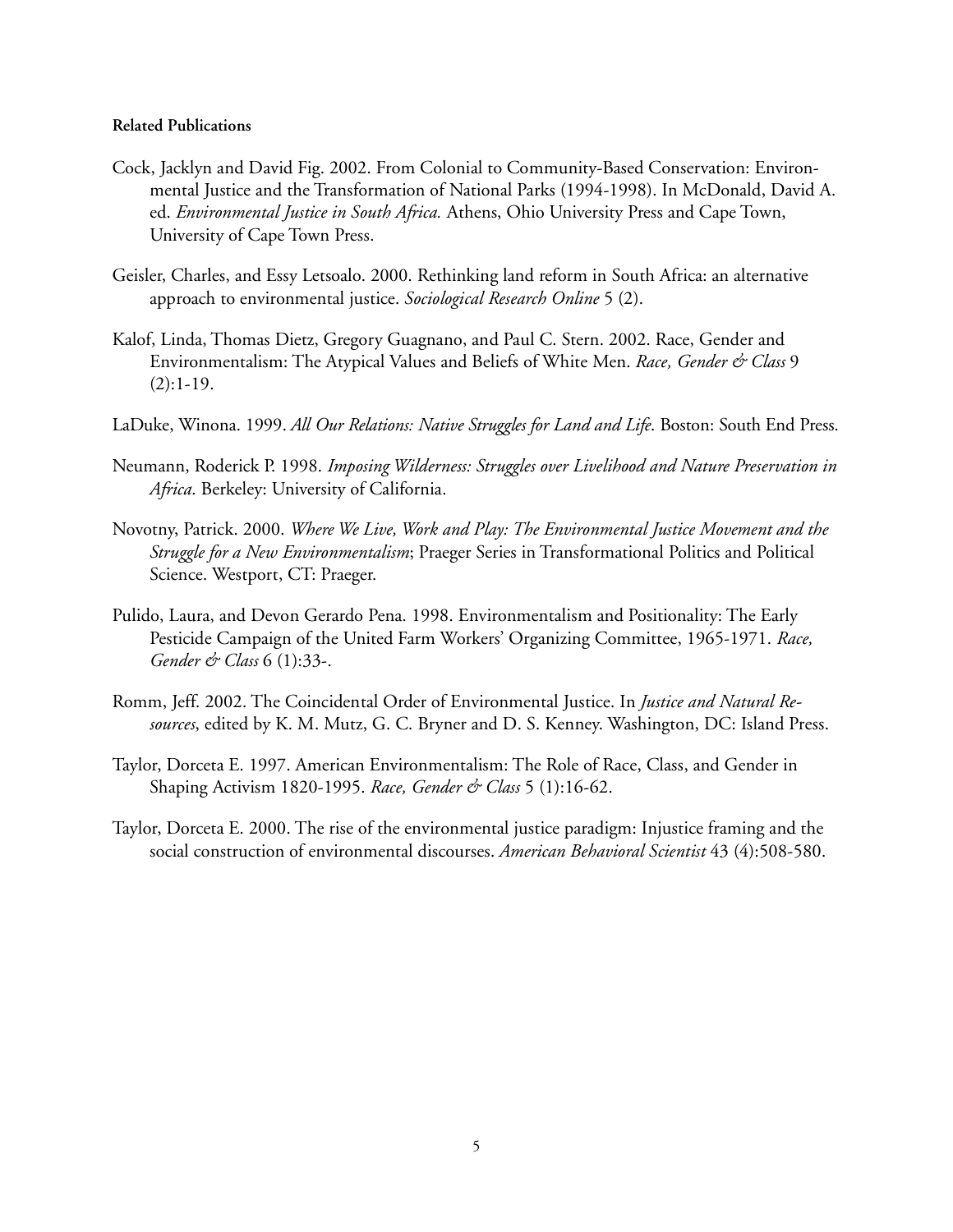# *Race and Racism*

In the United States, most people conceive of and talk about race in two ways: (1) as biology, or essence, that is fixed, concrete and objective, or (2) as an ideological construct, having little or no basis in reality. EJ research tends to treat race as pre-given, fixed categories.<sup>5</sup> The research has also focused on racism as an independent cause of environmental injustice (Pulido 1996a). Some scholars have defined racism narrowly, as specific, intentional acts of discrimination. Treating race as a pregiven category hides how meanings of race and racial categories have changed over time, and the interests at work in producing, fixing and shifting racial categories (Omi and Winant 1994). The narrow definition of racism limits the scope of what can be considered racist acts and excludes the workings of structural, historical, institutionalized racism. Other scholars have defined racism more broadly to encompass structural and institutionalized racism but continue to focus on racism as the most important cause of environmental injustice (Pulido 1996a). This approach can serve the projects of people who want to assert the primacy of race and racism in the lives of people of color, but it marginalizes other differences, such as class and gender, that constitute other axes of domination and subordination. These definitions of racism do not promote the goals of broadly democratic, antiracist movements such as environmental justice (Pulido 1996a).

What sorts of scholarship might contribute to a broadly democratic, antiracist EJ movement? Many examples that we found apply a racial formations approach (Omi and Winant 1994) to environmental justice. This approach goes beyond defining racism as specific intentional acts to interrogate the construction of categories such as race. Rather than viewing race as a fixed, pre-given category, race is viewed as a shifting web of social meanings, constantly being transformed by political struggle. Racial categorization "signifies and symbolizes social conflicts and interests by referring to different types of human bodies" (Omi and Winant 1994: 55); ethnic categorizations tend to emphasize culture (language, practices, religions, dress)*.* A racial formations approach asks how racial categories arose historically, under what conditions, and whose interests those categories served.

What is the relevance of a "racial formations" approach for environmental justice? First, it requires us, as activists and scholars, to see that contemporary racializations are part of long historical processes, and are formative of future ones. It asks us to be critical of the categories and the ways we use them in analysis and activism.<sup>6</sup> A racial formations approach asks us to examine how material conditions are influenced by both structural factors and representations over time. Such a historical materialist approach to race shows that race and racism are mutually constitutive (Pulido 2000; Gilmore 2002a). This has been demonstrated in research on how environmental injustices arose (see section, Producing Environmental Injustice), that is, research that asks the question of how certain

<sup>5.</sup> For example, many researchers use data from the U.S. Census Bureau regarding racial (White; Black; American Indian, Eskimo, or Aleut; Asian or Pacific Islander; Other) and ethnic categories (Hispanic origin). While fixing race into six categories, the Census also provides example of the ways in which racial/ethnic categories are unstable and subject to change; Census categories have changed repeatedly. To complicate matter further, the 2000 Census permitted respondents to select multiple racial labels for describing themselves for the first time, creating many "new" categories of mixedrace people.

<sup>6.</sup> Critical race theory, which is not discussed here, may also be helpful, particularly with regard to the law. See edited volume by Crenshaw et al (1995) and Harris (1993).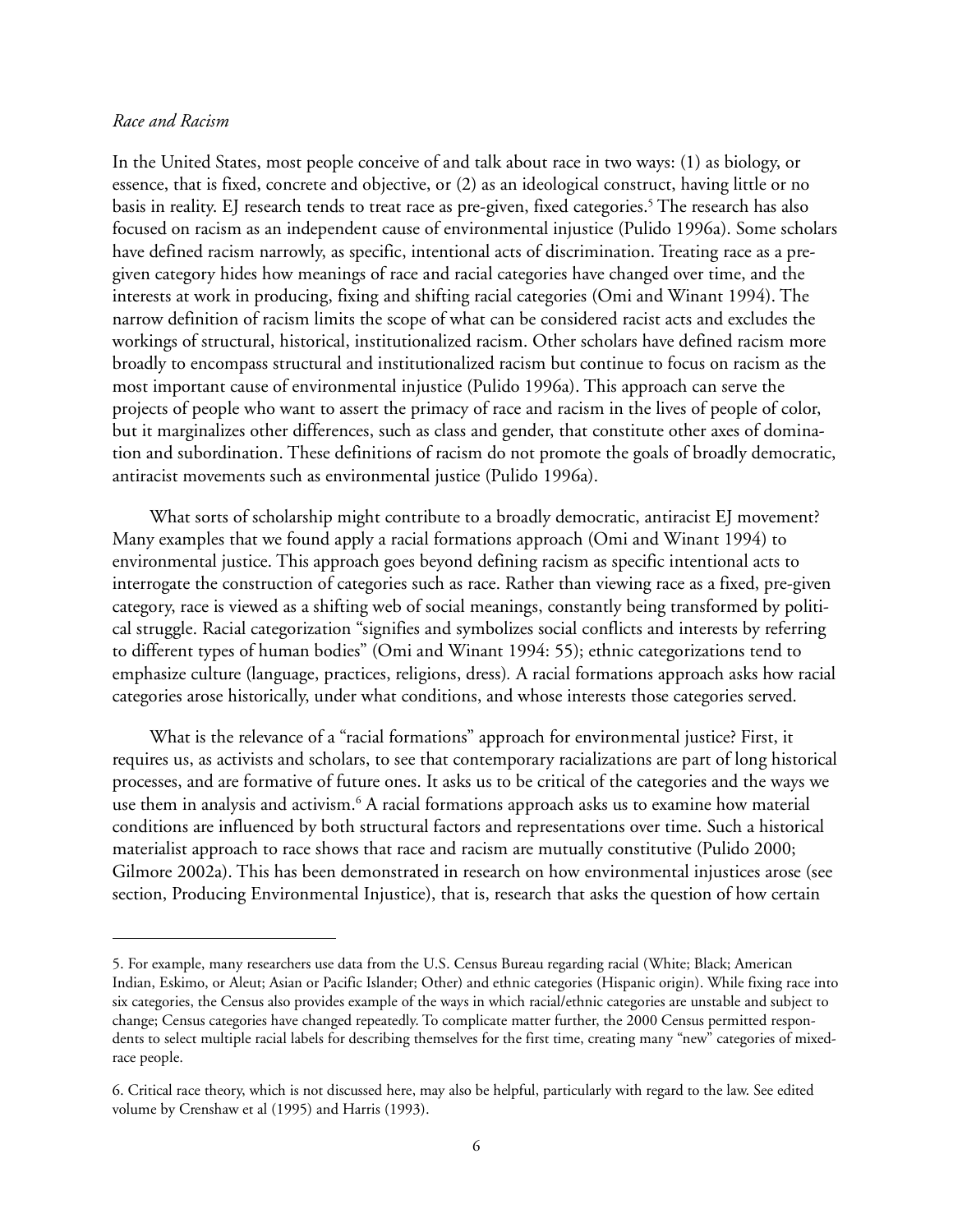communities managed to avoid toxic burdens or gained access to the benefits of green space, while other communities and neighborhoods became overburdened with toxics or lacking in parks (see, for instance, Pulido 2000; Szasz and Meuser 2000; LaDuke 1999; Pastor et al 2001; Wolch et al 2001).

Racism can also be embedded in so-called neutral, scientific policies and results, such as antigrazing laws in the U.S. Southwest. For example, Chicanos in the southwestern United States were stereotyped as landowners who were not economically productive, but environmentally destructive. Certain environmental and industrial interests asserted that sheep grazing increased erosion and destroyed the diversity of "native" rangelands, and that the lands managed by Hispano/a farmers were unregulated areas where selfish individual behaviors would lead to collective overgrazing or water usage. A partial approach to combating these stereotypes would involve establishing that Chicano/as are good environmental stewards and economically important. Pulido (1996) and Peña (1998) describe different struggles in which activists and activist-scholars sought to remake images of Chicano/as and Hispano/as into good environmental stewards, invoking images of Mother Earth in local folklore, as well as describing the complex social relations that govern the use and protection of collective environmental resources. The first narrative marks brown bodies as environmentally rapacious actors, who, if left to their own devices, will overuse natural resources. The second redraws those borders and bodies as farmers who have acquired, through long-term residence, a balanced relationship with the local environment, as well as detailed knowledge of it. Both lines of thought and representation echo particularly powerful and often racialized lines of mainstream environmental reasoning, one of which is commonly known as the "tragedy of the commons" (Hardin 1968), and the other, a romanticized image of a tribal people with a mystical relationship to nature.

The above example also illustrates another important facet of a complex, contextualized understanding of racial formations: racial projects are simultaneously structural and representational. In the cases described by Pulido (1996) and Peña (1998), representations and stereotypes of Chicano/as and Anglos were each dependent on the existence of the other. Stereotypes and representations, including "scientific" representations, became embedded in the political structure, such as in the form of anti-grazing laws, which would disproportionately affect land-based Chicano/as. A racial formations approach also interrogates the political and economic interests behind ecological research that showed Chicano/as as poor environmental stewards. Successful and less successful attempts by Chicano/as to counteract state-sanctioned violence relied on tactics that sought to change structural factors, such as laws, as well as representations, including the stereotypes of Chicano/as, as farmworkers, as water users, or as environmental stewards.

Who benefits from environmental injustice and racism, and who is harmed? As Romm (2002), Pulido (2000) and Gilmore (2002a) and others argue, because of specific historical precedents, elite white men disproportionately enjoy the benefits to be wielded by government and state. For instance, "the relatively early universal extension of suffrage to white Euro-American males to vote established government as their milieu and state power as their instrument (Katznelson 1985)" (Gilmore 2002a: 21). Thus,

the "dictatorship of white men" (Winant 1994) both depended on and fostered a connection between and among masculinity, state power and national belongingness, with everyone else thus characterized as to some degree alien. (Gilmore 2002a: 21)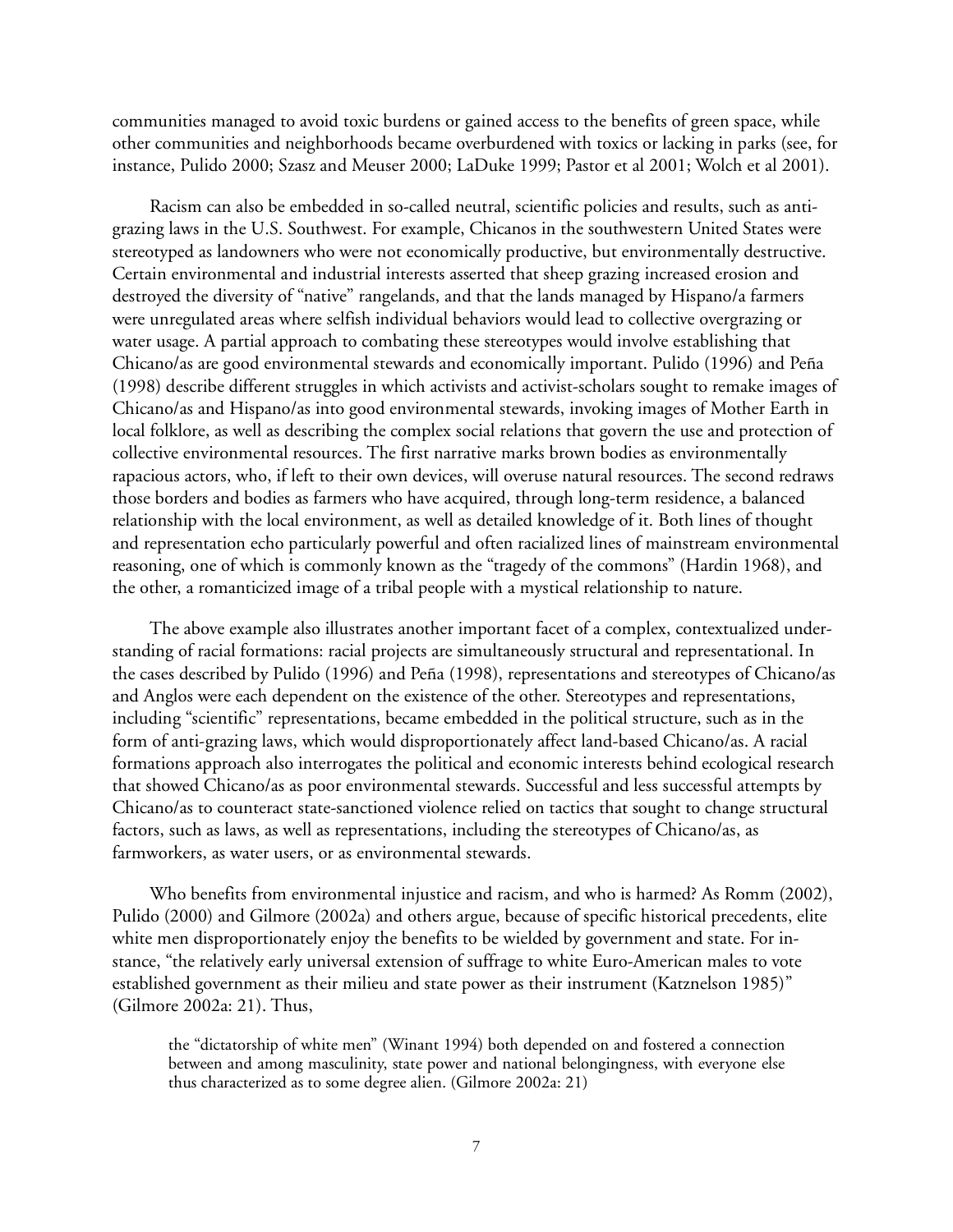Romm's history of the U.S. Forest Service shows how racism is embedded in many federal and state agencies' natural resource policies and management. Pulido shows how racism is embedded in the spatial distribution of poor people and people of color in Los Angeles, and how structural racism maintains white privilege. These authors help us to better understand the deep connection between racism, sexism, and power. Often, they show us what many people already know: producing and renewing racism was, and is, hard work, and it helps to shape the dynamics and distribution of environmental benefits and harms.

Who is harmed by environmental injustice, or the creation of marginalized landscapes? Greenberg and Schneider (1994) describe the proliferation of marginal urban landscapes in New Jersey. Since the 1980s, the concentration of locally unwanted land uses (LULUs) and Temporarily Obsolete Abandoned Derelict Sites (TOADS) has increased, especially in mid-sized urban areas such as Camden, Newark and Trenton. These landscapes, largely devoid of public services, become nuclei of violence. For Camden, Newark and Trenton, rates of violent death from 1985 to 1990 among young males are not significantly different for Blacks, Whites and Hispanics. Environmental injustice is related to premature death for all residents.

To summarize, the processes that have produced environmental injustice have also simultaneously produced uneven development, marginalized landscapes, increased criminalization of poor people and people of color, and the social movements that work to transform them. A racial formations approach to environmental injustice seeks to interrogate not only racial categories, but also to investigate the long roots of racism that are embedded and masked within natural resource and environmental policies. At the same time, racism's effects are harmful for society at large. In fact, the dynamics that produce racism are related to those that produce environmental harms. While not all EJ research and activism directly addresses the following goals, many people are already imagining and building broadly democratic, antiracist movements.

- Checker, Melissa. 2001. "Like Nixon Coming to China": Finding Common Ground in a Multi-Ethnic Coalition for Environmental Justice. *Anthropological Quarterly* 74 (3):135-146.
- Crenshaw, Kimberlé, Neil Gotanda, Gary Peller, and Kendall Thomas, eds. 1995. *Critical Race Theory: The Key Writings that Formed the Movement*. New York: New Press.
- Gilmore, Ruth Wilson. 2002a. Fatal Couplings of Power and Difference: Notes on Racism and Geography. *The Professional Geographer* 54 (1):15-24.
- Gilmore, Ruth Wilson. 2002b. Race and Globalization. *In* P.J. Taylor, R.L. Johnstone, M.J. Watts, eds. *Geographies of Global Change*, 2nd Edition. Oxford: Basil Blackwell, Ch. 17.
- Greenberg, Mark and Dona Schneider. 1994. Violence in American Cities: Young Black Males Is the Answer, but What Was the Question? *Social Science & Medicine* 39 (2): 179-187.
- Omi, Michael, and Howard Winant. 1994. *Racial Formation in the United States*. New York, London: Routledge.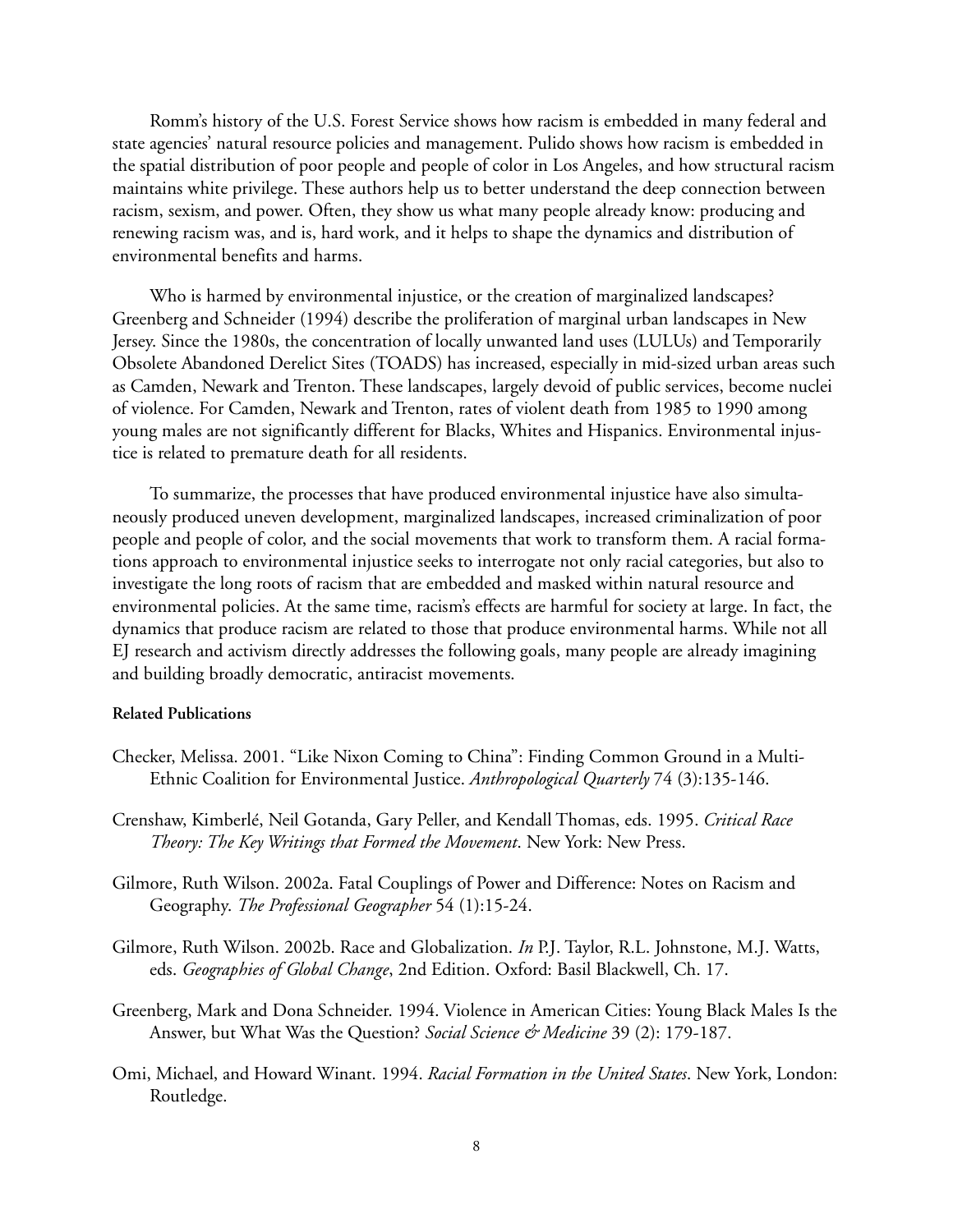- Pastor, M., J. Sadd, and J. Hipp. 2001. Which came first? Toxic facilities, minority move-in, and environmental justice. *Journal of Urban Affairs* 23 (1):1-21.
- Pulido, Laura. 1996a. A Critical Review of the Methodology of Environmental Racism Research. *Antipode* 28 (2):142-159.
- Pulido, Laura. 1996b. *Environmentalism and economic justice: two Chicano struggles in the Southwest*, *Society, environment, and place.* Tucson: University of Arizona Press.
- Pulido, Laura. 2000. Rethinking Environmental Racism: White Privilege and Urban Development in Southern California. *Annals of the Association of American Geographers* 90 (1):12-40.
- Szasz, Andrew, and Michael Meuser. 2000. Unintended, Inexorable: The Production of Environmental Inequalities in Santa Clara County, California. *American Behavioral Scientist* 43 (4):602- 632.
- Wolch, Jennifer, John P. Wilson and Jed Fehrenbach. 2002. *Parks And Park Funding In Los Angeles: An Equity Mapping Analysis.* Los Angeles, University of Southern California Sustainable Cities Program and GIS Research Laboratory.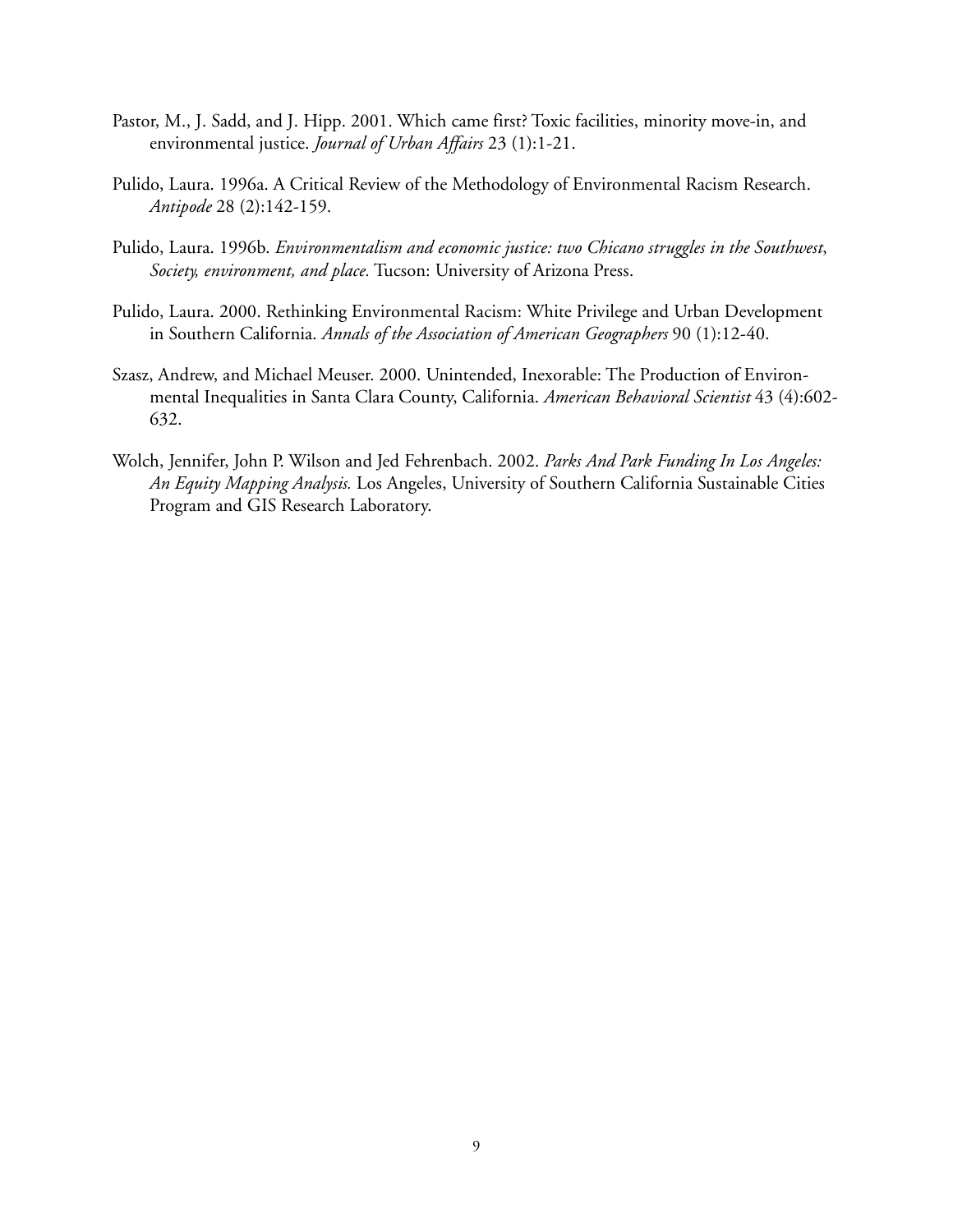# *Justice, Equality and Equity*

Environmental justice activists and academics have drawn from three broad categories of **justice**: distributional justice, procedural justice and entitlements (e.g. Cutter 1995, Heiman 1996, Low & Gleeson 1998).<sup>7</sup> **Distributional justice** refers to the distribution of harms (and benefits) over a population. For this standard to be met, then the distribution of harms should not be more prevalent for any identifiable subgroup than another. If egalitarian (*equality***-**based) standards were used to assess distributional justice, then each group should have the same level of harms and benefits. Each 500-person neighborhood might have one recycling plant, two parks, and three plastics factories. If *equity*-based standards were applied, each group might not have exactly the same level. If children and the elderly are more vulnerable to pollution from plastics, then neighborhoods with a greater share of these populations might have more parks and fewer factories; neighborhoods of childless adults could justly host more factories. Similarly, if people of color are generally in poorer health, and therefore are more susceptible to environmental hazards, then equity standards would suggest these groups should bear a proportionately smaller share of environmental harms.

Distributional justice principles can be applied across groups within society and across time (intergenerational equity). Much early EJ scholarship focused on showing the disproportionate location of and exposure to toxic substances (via landfills, Superfund sites, incinerators) near minority and poor communities, or refuting these claims. Application of this distributional justice standard to policy would have the following policy implications. Most importantly, environmental hazards, including the waste itself, should be equitably (or equally) distributed across the population. It follows that the siting of new facilities should not be placed on already overburdened communities hazard-free areas should be targeted—and remedial actions should be taken to clean up contaminated sites until contamination is evenly distributed. Since hazard-free communities are likely to resist efforts to make them host hazards, this is likely to create pressure for hazard reduction. As many activists argue, hazards do not belong in anybody's backyard (NIABY<sup>8</sup> ).

**Procedural justice** focuses on the process through which environmental decisions are made. If decisions are made through a fair and open process, they may be considered just regardless of their distributional impact. Concern with procedural justice therefore centers on two issues: procedural fairness and the effective ability of groups to participate in ostensibly fair processes. Issues of community empowerment and "access to the resources necessary for an active role in decisions affecting people's lives" are crucial (Heiman 1996). This includes attention to the role of knowledge and expertise in a class-stratified society (Heiman 1996) and the right of communities to be involved in all stages of the planning process, especially when political representatives do not reflect the concerns, needs, knowledge and/or experience of their constituents (for example, see Clarke and Gerlak 1998). Some procedural justice struggles were as basic as getting translators so that public hearings could be held in multiple languages, or publishing environmental impact assessments in languages other than

<sup>7.</sup> Justice is an issue on which philosophers have dedicated books and entire lifetimes (c.f., Rawls 1971); our discussion addresses the ways in which EJ scholars and activists seem to be thinking about these issues.

<sup>8.</sup> Although anti-toxics and environmental justice activists have often been described as rallying under the slogan, "Not In My Back Yard" (NIMBY), many articulate a broader vision that broadens the goal: "Not In Anybody's Back Yard" (NIABY).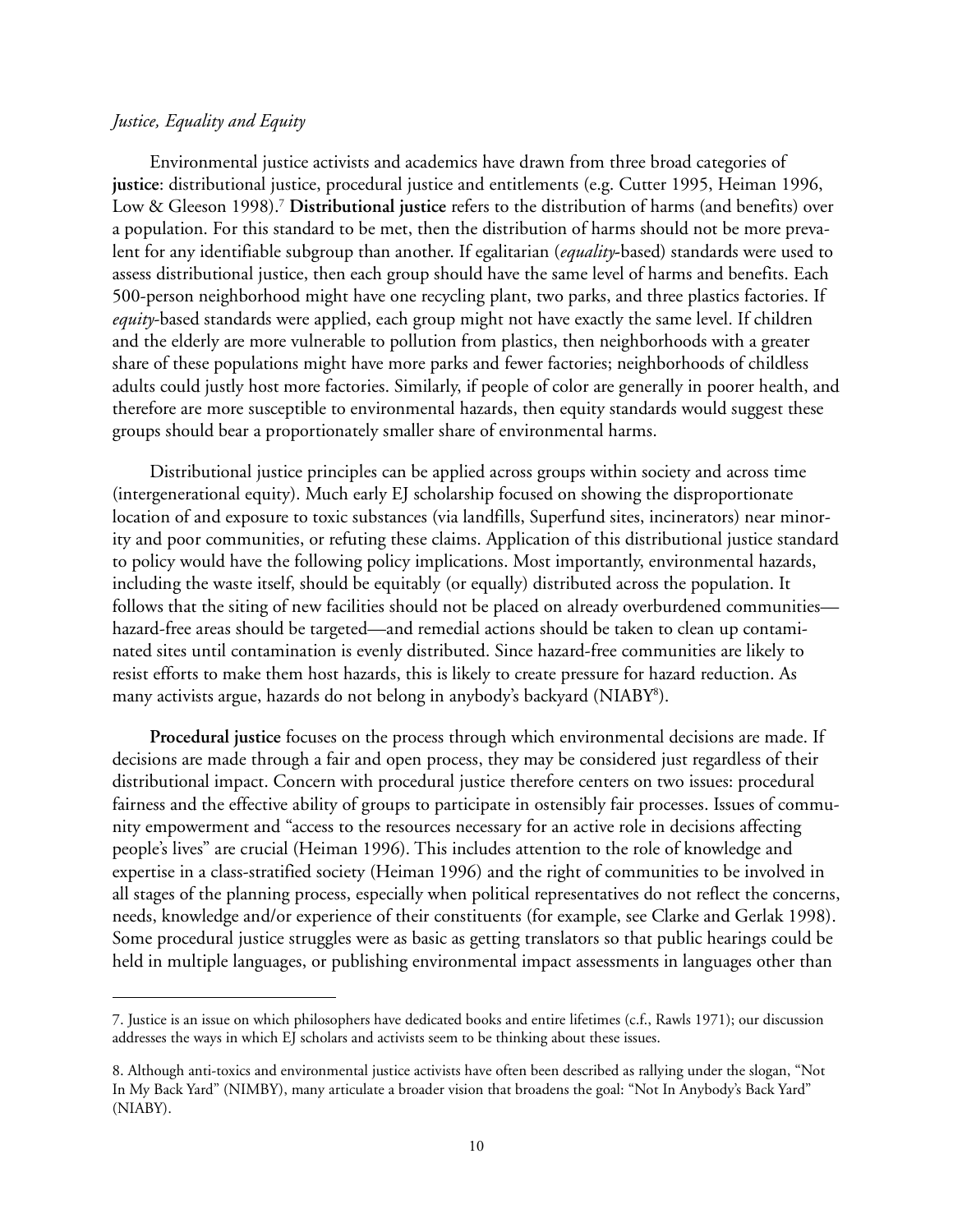English. Foster (2002) contends that devolving decision-making and adopting collaborative approaches will not produce procedural justice without explicit attention to distributional equity issues, including the ability to participate.

**Entitlements approaches** seek to ensure that individuals (and communities) have effective access to and control over environmental goods and services necessary to their well-being (Leach 1999; Sen 1981). This conception of justice leads to minimum standards for just outcomes. For instance, one may say that there is a universal right to a clean and healthy environment (including Romm 2002, Porter 2001; Wolch et al 2002). Realizing these entitlements may require changes in procedures and distribution of benefits and hazards; it is also likely to require a reduction in the production of environmental hazards and significant clean-up of existing contamination.

The entitlements approach is compatible with the **precautionary principle**, that is, the idea that policymakers should prioritize preventing adverse impacts rather than redressing or remediating them after they have occurred (Montague 1998). "When an activity raises threats of harm to human health or the environment, precautionary measures should be taken even if some cause and effect relationships are not fully established scientifically" (Wingspread Consensus Statement on the Precautionary Principle 1998<sup>9</sup> ). When this principle is applied, policymakers err on the side of caution in interpreting uncertain data (see Risk Assessment section). This approach is more likely to produce intergenerational distributive justice.

Critiques of EJ frequently draw upon **utilitarian principles** (e.g., Simon 2000). Utilitarianism defines the most just policy as that which produces the greatest good for the greatest number. Because it is focused on aggregate outcomes rather than individual or group outcomes, a just utilitarian policy could be inequitable. For instance, a leaked World Bank memo argued that a policy of exporting pollution to Third World countries was economically beneficial and rational, because the cost of human health and environmental problems in the Third World was less than that in industrially developed countries (Summers 1991). Utility-based calculations frequently rely on economic indicators to measure benefits, which are highly problematic. For example, a researcher might compare the price different individuals are willing to pay for clean air. As one might expect, willingness to pay is linked to ability to pay; poor people are willing to pay less for the same goods even if they place equal value upon them. Many utilitarians see capitalism as the most efficient means of producing utilitarian justice, but most radical scholars see capitalism (and market-based remedies) as a major source of injustice (e.g., Ruiters 2001; Bandy 1997; Gedicks 1997; LaDuke 1999; Martinez-Alier 2001).

Environmental justice scholars, activists, and policymakers have drawn from each sort of justice claim. The seventeen **Principles of Environmental Justice**, developed at the People of Color Environmental Leadership Summit in 1991, encompass distributive and procedural justice along with entitlements and the precautionary principles. The EJ Principles also highlight the right to selfdetermination—the right of people to shape their own destiny. Although self-determination has relevance to many groups, it has particular salience in the contexts of Native American struggles and

<sup>9.</sup> The Wingspread Consensus Statement on the Precautionary Principle was signed in 1998 by 32 activists, academics and doctors. They argue that "the release and use of toxic substances, resource exploitation, and physical alterations of the environment have had substantial unintended consequences on human health and the environment." For the full statement see this website: <http://www.gdrc.org/u-gov/precaution-3.html>.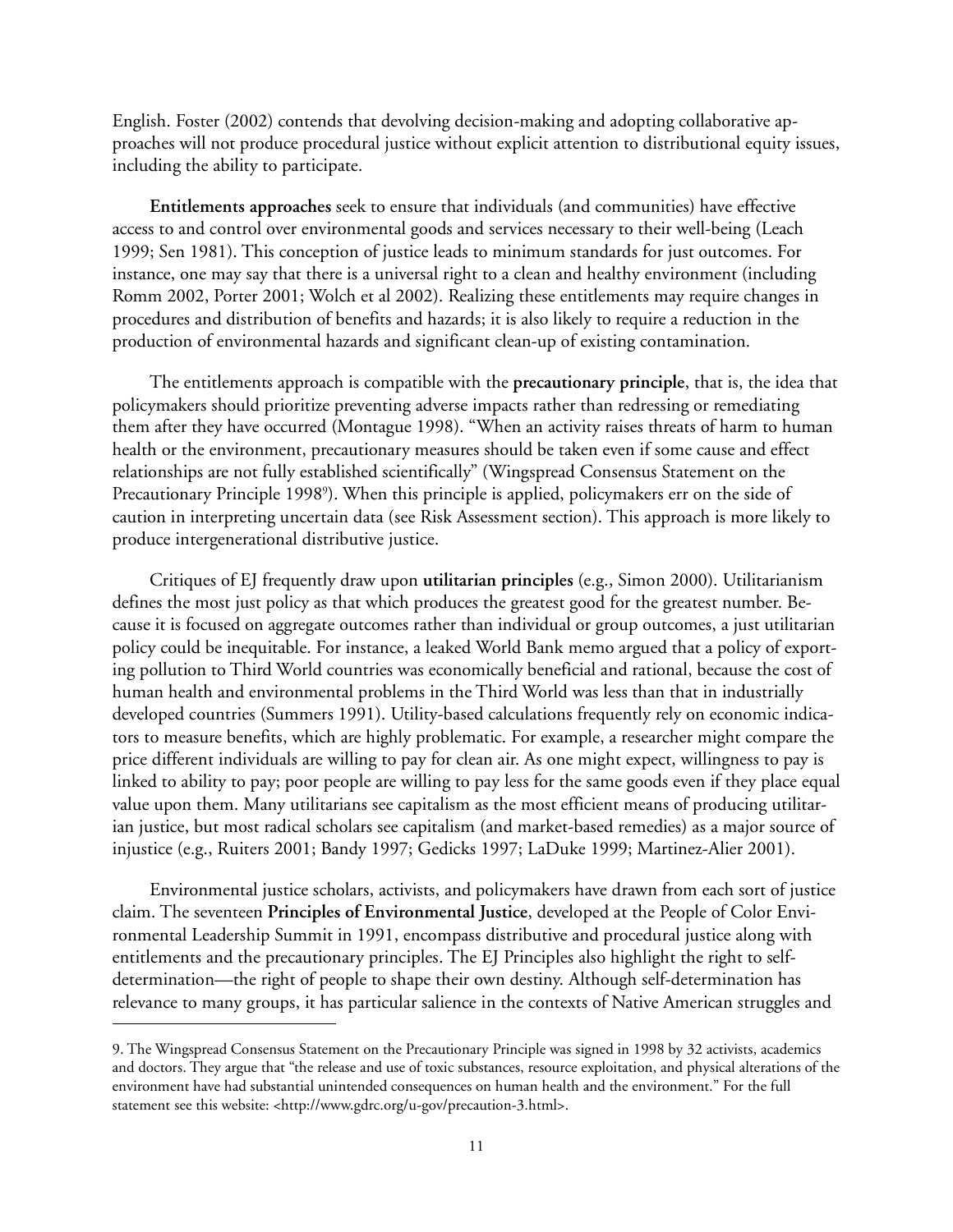those of contemporary colonies such as Puerto Rico and the Marshall Islands. In these places, struggles over environment continue to center around expropriation, especially of land and other resources, and are intimately tied with identity and livelihood (e.g. LaDuke 1999; Berman Santana 1996; Ruiters 2001; Neumann 1998) (See section on International Environmental Justice). In trying to provide a relevant framework for international as well as US-based research and activism, Low and Gleeson (1998) define environmental justice as the social distribution of environmental well-being both within and among nations.

 Scholars of environmental justice have articulated several different conceptions of environmental justice, but most draw from the 1991 Principles. For example, Cutter (1995) writes that the principle of EJ guarantees (1) protection from environmental degradation, (2) prevention of adverse health impacts from deteriorating environmental conditions before the harm occurs not after, (3) mechanisms for assigning culpability and shifting the burden of proof of contamination to polluters not residents and (4) redressing the impacts with targeted remedial action and resources. Cutter's goals highlight the precautionary principles and the polluter pays principle, both of which have been extremely influential in social justice struggles of the late 1990s.

Over time, environmental justice activism has penetrated the state to varying degrees, and some forms of EJ have become institutionalized. Executive Order 12898 (1994) mandated the incorporation of EJ principles into federal agency activities. As of 1999, according to Lester et al (2001), North Carolina, Georgia, Alabama, Louisiana, Michigan, New York and Arkansas had passed legislation to achieve environmental justice. SB 115 in California mandates that the Office of Planning and Research develop an environmental justice program for the state (Pastor 2001). However, the principles articulated at the 1991 Summit have *not* been generally adopted; government agencies have emphasized some principles and omitted or revised others. For example, in 1992, US Environmental Protection Agency (EPA) Administrator William Reilly wrote, "At its core, environmental equity means fairness. It speaks to the impartiality that should guide the application of laws ...." This view emphasizes procedural justice but neglects distributive justice and entitlements. More recently, the EPA provided this definition on its website:

Environmental Justice is the fair treatment and meaningful involvement of all people regardless of race, color, national origin, or income with respect to the development, implementation, and enforcement of environmental laws, regulations, and policies. Fair treatment means that no group of people, including a racial, ethnic, or socioeconomic group, should bear a disproportionate share of the negative environmental consequences resulting from industrial, municipal, and commercial operations or the execution of federal, state, local, and tribal programs and policies. (USEPA [2002])

This definition of EJ incorporates the concepts of distributional and procedural justice.

Environmental justice connects many struggles against racism. Yet, to some extent, it relies on environmental laws for legislative traction. Environmental laws provide certain openings—to rights —that have been largely cut out of civil rights (e.g. Cole 2001; Cole and Foster 2001). At the same time, these laws are subject to change and interpretation, and so their promise too is unstable.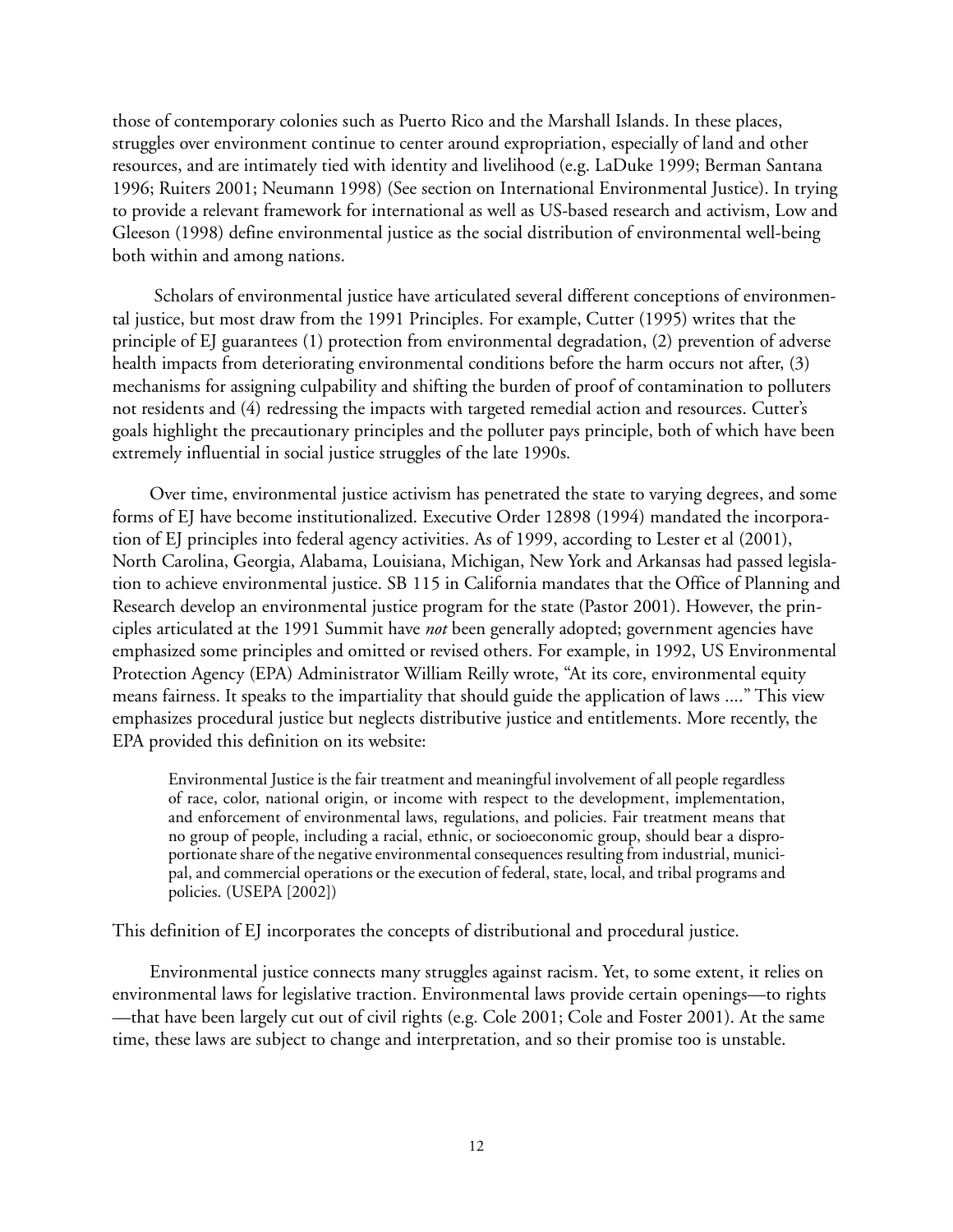- Bandy, Joe H. 1998. Border crossings: Transnational movements for alternative development and radical democracy in the United States-Mexico border region. PhD, University of California, Santa Barbara.
- Berman Santana, Déborah. 1996. Geographers, colonialism, and development strategies: the case of Puerto Rico. *Urban Geography* 17 (5):456-474.
- Clarke, J. N., and A. K. Gerlak. 1998. Environmental racism in the sunbelt? A cross-cultural analysis. *Environmental Management* 22 (6):857-867.
- Cole, Luke. 2001. Expanding Civil Rights Protections in Contested Terrain: Using Title VI of the Civil Rights Act of 1964. In Mutz, Kathryn M., Gary C. Bryner and Douglas S. Kenney. *Justice and Natural Resources: Concepts, Strategies and Applications.* Washington, Covelo and London, Island Press. 187-208.
- Cole, Luke W. and Sheila R. Foster. 2001. *From the Ground Up: Environmental Racism and the Rise of the Environmental Justice Movement*. New York: New York University Press.
- Cutter, S. L. 1995. Race, class and environmental justice. *Progress in Human Geography* 19 (1):111- 122.
- Foster, Sheila. 2002. Environmental Justice in an Era of Devolved Collaboration. In *Justice and Natural Resources*, edited by K. M. Mutz, G. C. Bryner and D. S. Kenney. Washington, DC: Island Press.
- Gedicks, Al. 1997. Corporate Strategies for Overcoming Local Resistance to New Mining Projects. *Race, Gender & Class* 5 (1):109-
- Heiman, M. K. 1996. Race, Waste, and Class: New Perspectives on Environmental Justice. *Antipode* 28 (2):111-121.
- LaDuke, Winona. 1999. *All Our Relations*. Boston, South End Press.
- Leach, Melissa, Robin Mearns, and Ian Scoones. 1999. Environmental entitlements: Dynamics and institutions in community-based natural resource management. *World Development* 27 (2).
- Low, N., and B. Gleeson. 1998. Situating justice in the environment: The case of BHP at the Ok Tedi Copper Mine. *Antipode* 30 (3):201+.
- Martinez-Alier, J. 2001. Mining conflicts, environmental justice, and valuation. *Journal of Hazardous Materials* 86 (1-3 SI):153-170.
- Montague, Peter. 1998. The Precautionary Principle. *Rachel's Environment and Health News* 586 (Feb. 19).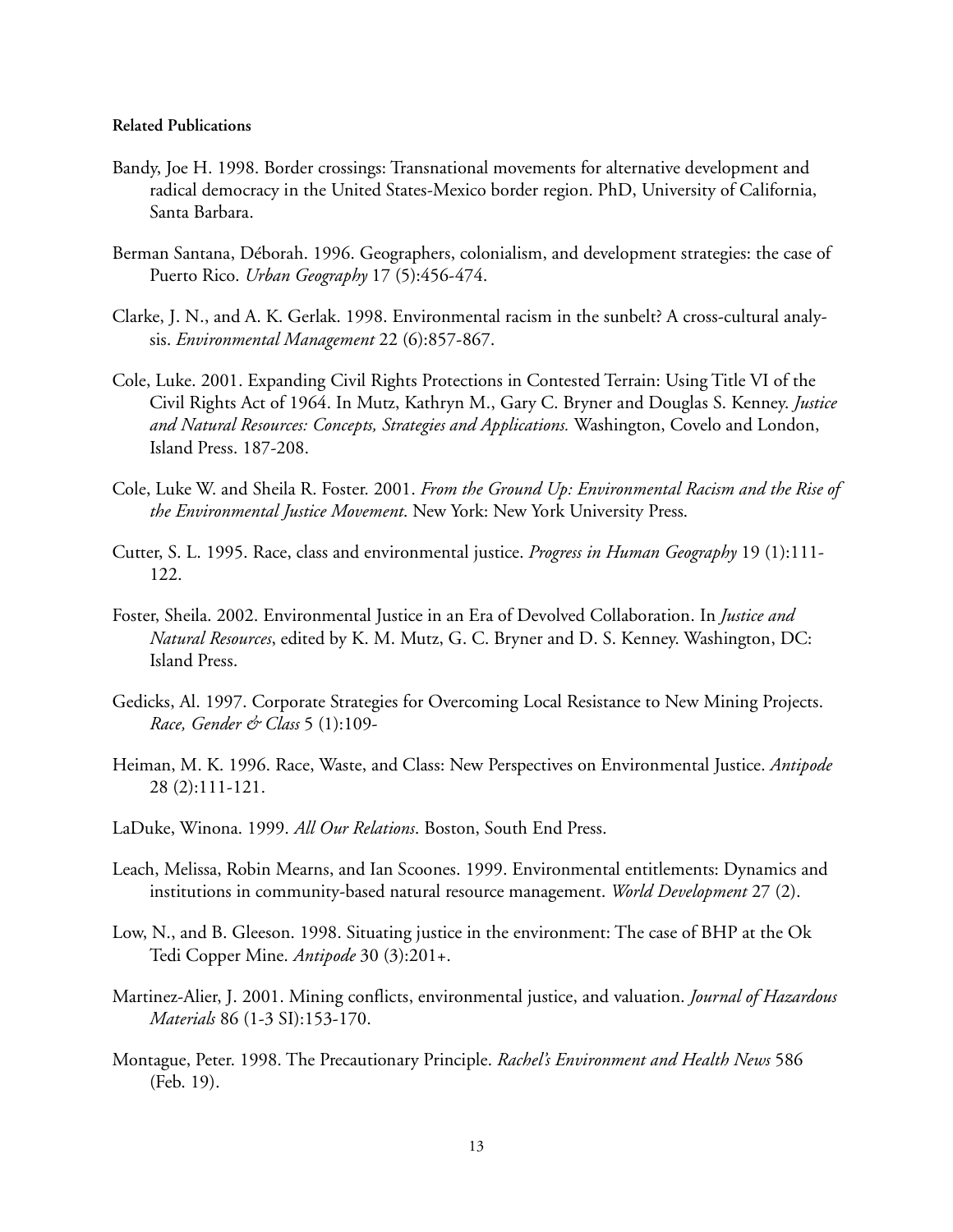- Neumann, Roderick P. 1998. *Imposing Wilderness: Struggles over Livelihood and Nature Preservation in Africa*. Berkeley: University of California.
- Pastor, Manuel. 2001. Racial/Ethnic Inequality in Environmental-Hazard Exposure in metropolitan Los Angeles. *California Policy Research Center Brief* 13 (2).
- Porter, Tobert Preston, Jr. 2001. Environmental justice and north Georgia wilderness areas: A GISbased analysis. PhD, University of Georgia.
- First National People of Color Environmental Summit. 1991. Principles of Environmental Justice. Washington, DC: First National People of Color Environmental Summit. http://www.ejrc.cau.edu/princej.html
- Reilly, William K. 1992. Environmental Equity: EPA's Position. *EPA Journal* 18 (1):18-22.
- Ruiters, Greg. 2001. Environmental Racism and Justice in South Africa's Transition. *Politikon* 28 (1):95-103.
- Romm, Jeff. 2002. The Coincidental Order of Environmental Justice. In *Justice and Natural Resources*, edited by K. M. Mutz, G. C. Bryner and D. S. Kenney. Washington, DC: Island Press.
- Ruiters, Greg. 2002. Race, Place, and Environmental Rights: A Radical Critique of Environmental Justice Discourse. In McDonald, David A. ed. *Environmental Justice in South Africa.* Athens: Ohio University Press and Cape Town: University of Cape Town Press.
- Sen, Amartya. 1981. *Poverty and famines: an essay on entitlement and deprivation*. New York: Oxford University Press.
- Simon, T. W. 2000. In defense of risk assessment: A reply to the environmental justice movement's critique. *Human and Ecological Risk Assessment* 6 (4):555-560.
- Summers, Lawrence. 1991. http://www.whirledbank.org/ourwords/summers.html (accessed July 8, 2002)
- USEPA. <http://es.epa.gov/oeca/main/ej/> accessed June 6, 2002
- Wolch, Jennifer, John P. Wilson, and Jed Fehrenbach. 2002. *Parks and Park Funding in Los Angeles: An Equity Mapping Analysis.* Los Angeles: University of Southern California Sustainable Cities Program and GIS Research Laboratory.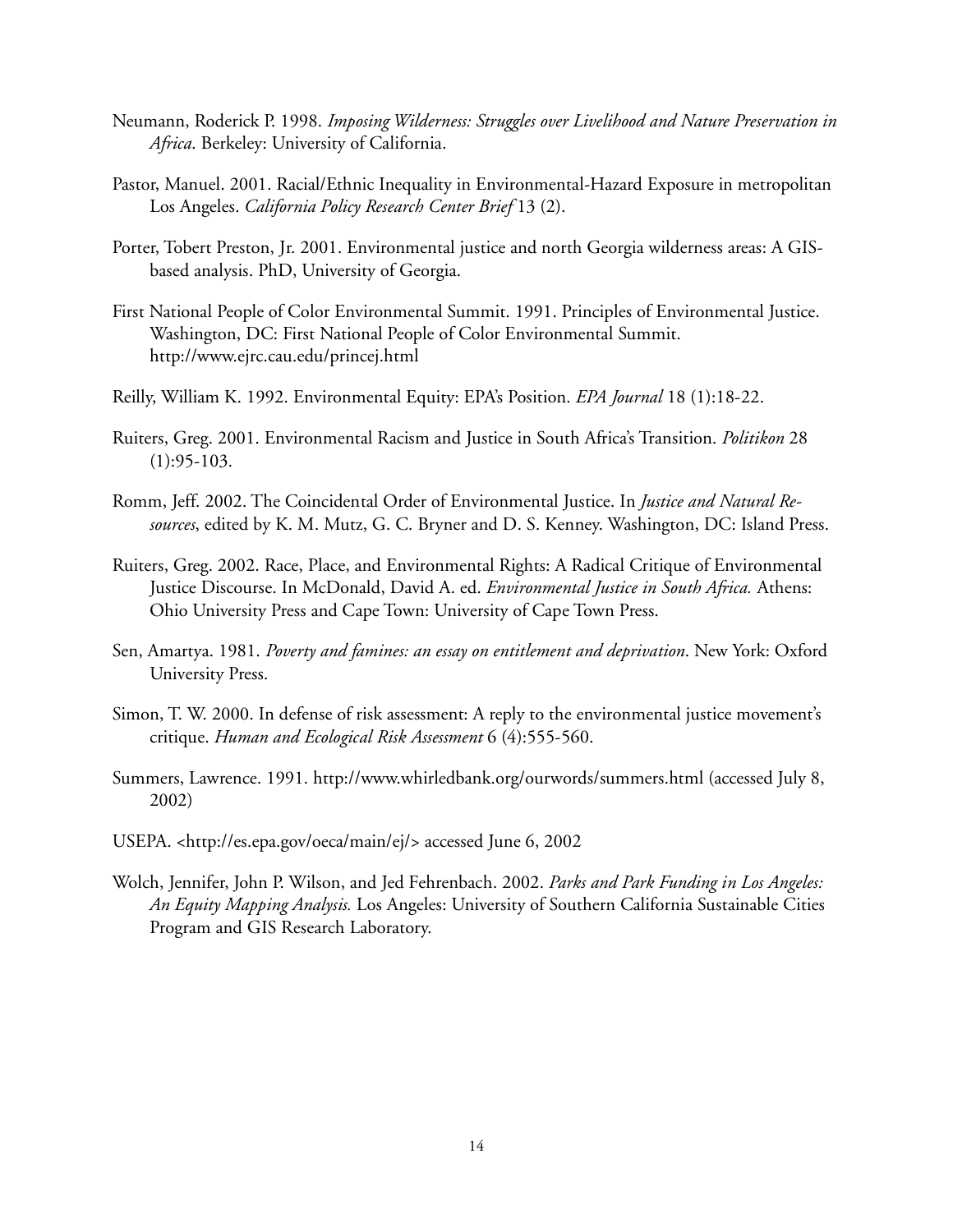# *The Just Environment*

Jeff Romm (2002) argues that a "just environment" requires social and ecological relations in which all groups of people have equal opportunity for benefit and influence. Romm's intervention highlights the distribution of access to environmental benefits, and the historical roots of present inequities in the U.S. West. He contends that environmental injustice is caused by the interaction of (1) environmental policies based on the territorial protection of resources and (2) race-based limitations on social opportunities. In a similar vein, Porter (2001) and Wolch, Wilson, and Fehrenbach (2002) consider the disproportionately lower access to parks and open space of urban communities of color in Georgia and Los Angeles as instances of environmental injustice. More available open space and parks are highly correlated with higher land values and less people of color, and are the results of long histories of racial exclusion (e.g. Pulido 2000 and Romm 2002). Likewise, the formation of conservation parks and reserves in the global South is often linked to state expropriation of indigenous and native lands (e.g. Low and Gleeson 1998; Geisler and Letsoalo 2000) and excludes those often dislocated and relocated peoples from the recreational and livelihood benefits of parks and reserves.

Finally, the use of and access to recreational and public spaces may be more restricted and less safe for young women, lesbian women, Latina/os, Chinese, Japanese, African Americans and a host of others (e.g. Filemyr 1997). This can occur through racialized and gendered stereotypes of who belongs where, and at what times, and is informed by state and other governmental structures—such as a local law enforcement officer's questioning of a group of African-American students' entitlement to be taking a walk on a country road (Filemyr 1997).

## **Related Publications**

Filemyr, Ann. 1997. Going outdoors and other dangerous expeditions. *Frontiers* 18 (2):160-177.

- Geisler, Charles, and Essy Letsoalo. 2000. Rethinking land reform in South Africa: an alternative approach to environmental justice. *Sociological Research Online* 5 (2).
- Low, N., and B. Gleeson. 1998. Situating justice in the environment: The case of BHP at the Ok Tedi Copper Mine. *Antipode* 30 (3):201+.
- Porter, Torbert Preston, Jr. 2001. Environmental justice and north Georgia wilderness areas: A GISbased analysis. PhD, University of Georgia.
- Pulido, Laura. 2000. Rethinking Environmental Racism: White Privilege and Urban Development in Southern California. *Annals of the Association of American Geographers* 90 (1):12-40.
- Romm, Jeff. 2002. The Coincidental Order of Environmental Justice. In *Justice and Natural Resources*, edited by K. M. Mutz, G. C. Bryner and D. S. Kenney. Washington, DC: Island Press.
- Wolch, Jennifer, John P. Wilson and Jed Fehrenbach. 2002. Parks And Park Funding In Los Angeles: An Equity Mapping Analysis. Los Angeles, University of Southern California Sustainable Cities Program and GIS Research Laboratory. <http://www.usc.edu/dept/geography/ESPE/ parkspress.htm>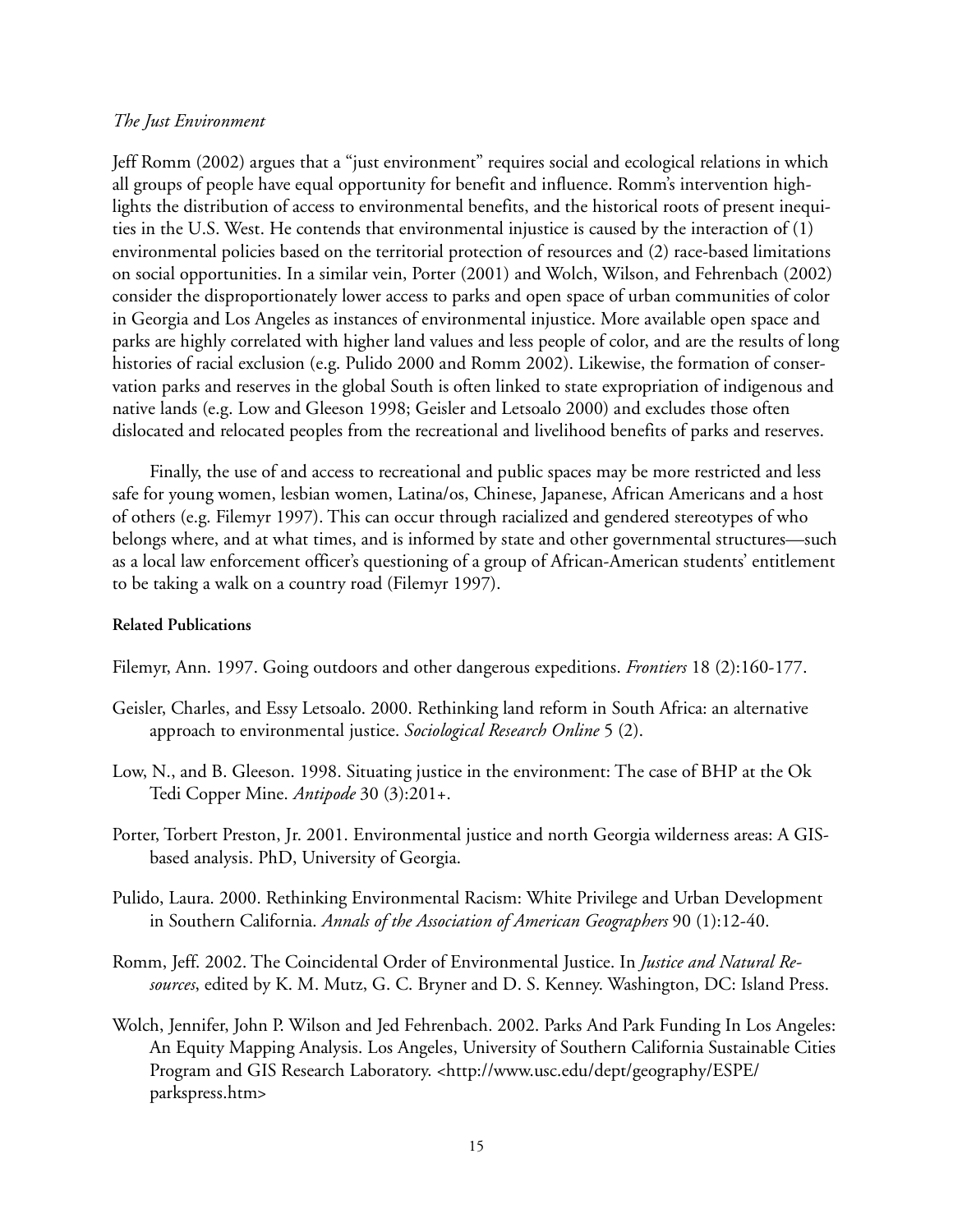#### **CONTEXT**

# *The Social Framing of Environmental Justice*

In their analyses of the environmental justice movement, Novotny (2000) and Taylor (2000) use social movement theory to contrast the EJ framing of the environment with the narrower focus of traditional American environmentalism. Traditional, or mainstream, environmentalism has focused on protection of valued ecological places, usually through minimizing human presence, sustainable use of natural resources and reduction of pollution. Environmental justice activists have emphasized human-environment interactions in residential, workplace, and recreational settings. From this perspective, just environmentalism requires equity among people and places as well as environmental protection. These authors tie the different conceptions of the environment to the different historical antecedents of the environmental justice and new environmental movements. Environmental histories tend to trace contemporary mainstream environmentalism to the nineteenth century conservationist and preservationist activism of Ralph Waldo Emerson, John Muir, Gifford Pinchot and other white male outdoorsmen. However, Taylor (1997) has shown that American environmental activism has a much more complex history.<sup>10</sup>

Most scholars locate the roots of the contemporary EJ activism in the civil rights, labor (especially farmworkers), and housing struggles of the 1960s and 1970s (see, for example, Bullard and Johnson 2000). These struggles have deep resonance in people of color communities throughout the U.S. and elsewhere. Past struggles also provide a cadre of individuals with experience mobilizing communities, a set of local organizations that can provide a base for organizing, and a language with which residents are familiar. In many cases, local environmental activism begins when an existing community organization expands its agenda or sponsors a new organization (Taylor 2000). Novotny (2000) observes that the Gulf Coast Tenants Association of Louisiana uses references to "chemical barons" and "environmental carpetbaggers" to link anti-petrochemical company protests to slavery, Reconstruction and Jim Crow. Platt's (1997) analysis of the Mothers of East Los Angeles (MELA) highlights how MELA draws on religious and cultural symbols in using an image of a rebozowrapped Madonna holding a child in swaddling cloth as their primary logo. MELA activists draw on the resonance of family and motherhood while contesting stereotypical depictions of their communities. Devon Peña (1998), Laura Pulido (1998), and Joseph Gallegos (1998) all describe how Hispano/a activists contested dominant views of Mexicans as poor land stewards in a struggle over land and water rights in the Southwestern United States, using storytelling, academic writing and poetry as different ways to express Hispano/a farmers' relationships to land and nature, embedded within centuries of local ecological knowledge.

The EJ conception of the environment as where we live, work, and play broadens environmentalism's potential constituency and issue focus (Taylor 2000; Novotny 2000). It also has broadened the arenas to which existing environmental legislation has been applied, extending implementation of these laws to communities, places of work, and playgrounds. Multi-issue agendas typify

<sup>10.</sup> Taylor (1997, 2000) identifies four pathways to environmentalism: wilderness and recreation (the dominant sector), open spaces and urban environmentalism, worker's health, and social justice (environmental justice). She links environmental activism to positionality; individuals' race, class, and gender shape their interactions to the environment.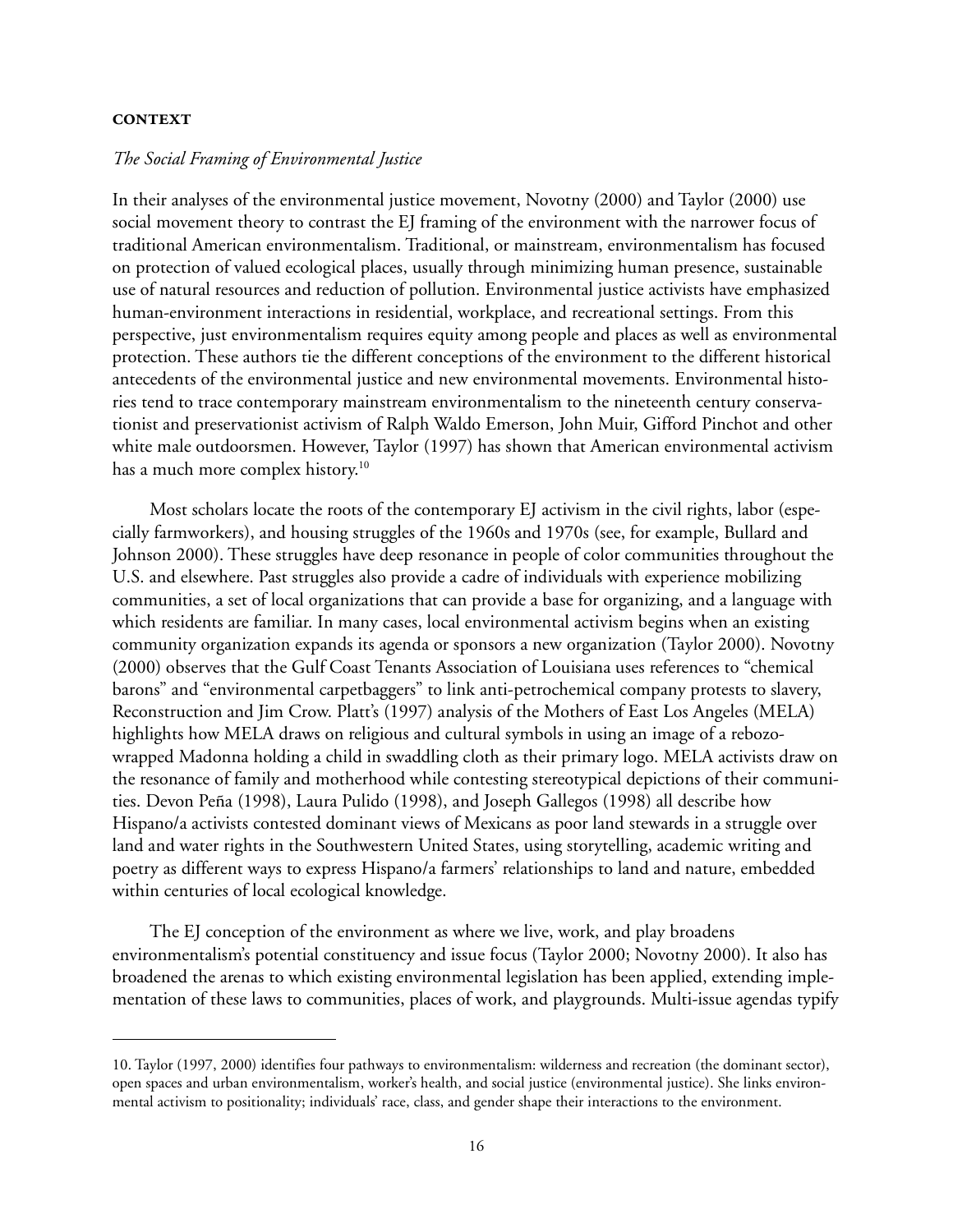environmental justice organizations, for instance, MELA is active on issues of language, civil rights, and labor as well as the anti-toxics work most closely associated with EJ (Taylor 2000). On the one hand, broad-based struggles may make it easier for activists to determine intervention strategies (Taylor 2000). At the same time it may also make it difficult for policy makers to determine bureaucratic priorities (Foreman 1998).

- Bullard, Robert D., and Glenn S. Johnson. 2000. Environmental justice: Grassroots activism and its impact on public policy decision making. *Journal of Social Issues* 56 (3):555-578.
- Foreman, Christopher H. 1998. *The Promise and Peril of Environmental Justice*. Washington, DC: Brookings Institution Press.
- Gallegos, Joseph C. 1998. Acequia Tales: Stores from a Chicano Centennial Farm. In *Chicano culture, ecology, politics: subversive kin*, edited by D. G. Peña. Tucson: University of Arizona Press.
- Novotny, Patrick. 2000. *Where We Live, Work and Play: The Environmental Justice Movement and the Struggle for a New Environmentalism*; Praeger Series in Transformational Politics and Political Science. Praeger: Westport, CT.
- Pardo, Mary. 1998. *Mexican American Women Activists: Identity and Resistance in two Los Angeles Communities*. Philadelphia: Temple University Press.
- Peña, Devon Gerardo. 1998. A Gold Mine, an Orchard, and an Eleventh Commandment. In *Chicano culture, ecology, politics: subversive kin*, edited by D. G. Peña. Tucson: University of Arizona Press.
- Platt, Kamala. 1997. Chicana strategies for success and survival: cultural poetics of environmental justice from the Mothers of East Los Angeles. *Frontiers* 18 (48-72):iii.
- Pulido, Laura. 1998. Ecological Legitimacy and Cultural Essentialism: Hispano Grazing in Northern New Mexico. In *Chicano culture, ecology, politics: subversive kin*, edited by D. G. Peña. Tucson: University of Arizona Press.
- Taylor, Dorceta E. 1997. American Environmentalism: The Role of Race, Class, and Gender in Shaping Activism 1820-1995. *Race, Gender & Class* 5 (1):16-62.
- Taylor, Dorceta E. 2000. The rise of the environmental justice paradigm: Injustice framing and the social construction of environmental discourses. *American Behavioral Scientist* 43 (4):508-580.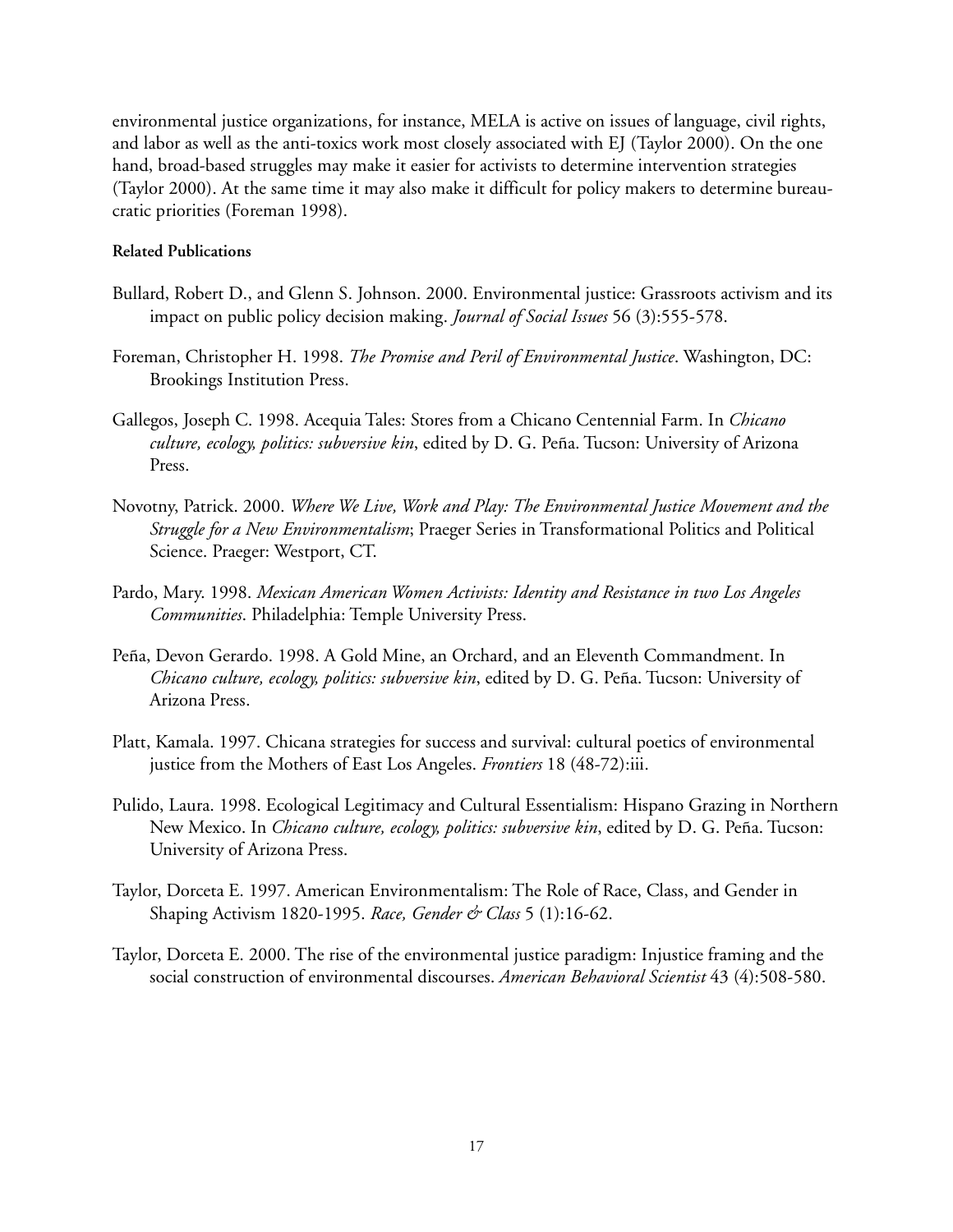## **CONTESTED ISSUES**

#### *Producing Environmental Injustice*

How do situations of environmental injustice and environmental racism arise? A growing body of work locates the sources of environmental injustice in a complex process through which structural factors—such as capitalism, policies and regulations, and social stratification based on race, ethnicity, class—interact with the contingent, strategic actions of multiple actors—managers, activists, communities and regulators. Environmental injustice is *produced* through complex sociohistorical processes that Pellow (2000) terms environmental inequality formation. The dynamics creating environmental inequality include uneven development and racism wedded with processes of capital accumulation, or "fatal couplings of power and difference" (quotation from Stuart Hall, cited in Gilmore 2002b; see also Pulido 1996; Bandy 1997). A few examples of this approach are discussed below.

In his case study of a Chicago recycling plant managed by Waste Management, Inc, Pellow (2000) observes that community leaders, environmentalists, and elected officials saw the plant as a means to reduce waste and create jobs in an area where few were available; the plant was in part a response to successful efforts to close existing incinerators. But the plant then exposed its predominantly Black workforce to environmental health hazards at low pay, creating an environmental injustice to which environmentalists were inattentive.

Pulido's (2000) work on Southern California illustrates how racism sediments in particular spatial arrangements. Pulido details how explicitly racialized housing and zoning laws and practices in the early 1900s changed and intersected with other forces to produce situations where disproportionately more toxic facilities are located near communities of color (especially Black and Hispano/a) today. Pulido develops the concept of white privilege in terms of sociospatial relations: "landscapes are artifacts of past and present racisms, they embody generations of sociospatial relations.... White privilege is expressed, and indeed partially contingent on a particular set of spatial arrangements." (Pulido 2000: 20).

Other work has explored the production of scale and space and how it contributes to the production of injustice as well as the effectiveness of activist, community, and policy interventions (Smith 1993; Gedicks 1997; Williams 1999; Simon D 2000; Pellow 2001; Towers 2000). Scholars have taken a similar approach to examining environmental injustice in the global south, highlighting the intimately coupled dynamics of racism, colonialism and post World War II development policies and international financial institutions (See discussion in International Environmental Justice). In the US Southwest, there are vast areas of land colonized by military and nuclear interests. Through state-sanctioned violence disguised as academic and political work, these peopled landscapes have been made to seem invisible and empty, becoming "sacrificial landscapes" as outdoors weapons laboratories (Kuletz 2001: 249).

The work described above departs from a larger body of research on the causes of environmental injustice that has tended to assume racism is a specific conscious act of discrimination singular cause or to rely solely on quantitative methods in seeking to explain the existence of environmental injustice. For example, Vicky Been suggested in 1993 that existing inequity in the distribution of environmental hazards might result from minority move-in after hazards were created. If so, these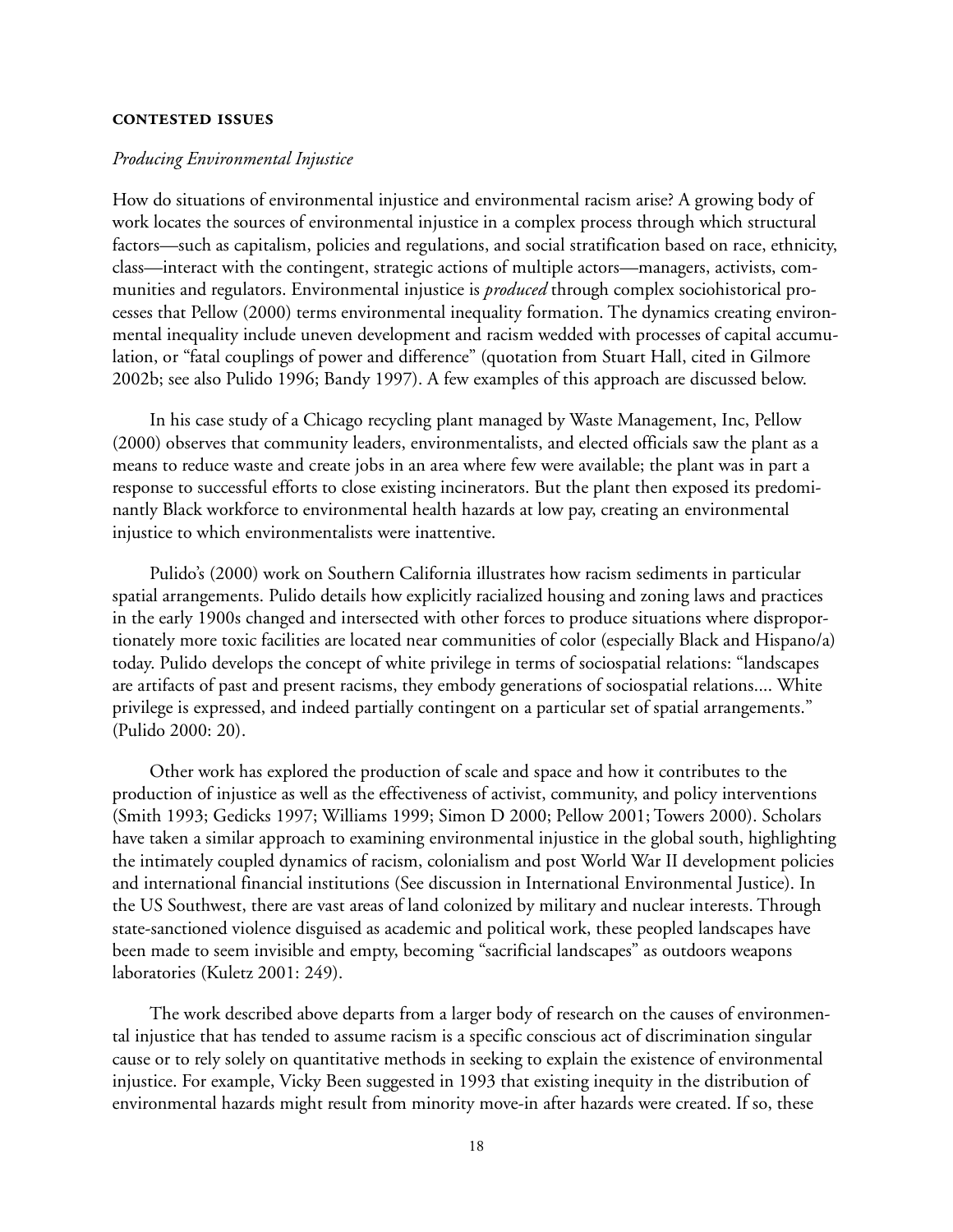inequities could not be attributed to racism, that is, intentional discrimination, but might be seen as a rational response to market forces that made these areas less expensive, and therefore more attractive to people of color who, in generally, have low incomes and less wealth that whites. Those who view the market (capitalism) as just might then say inequitable distributions of environmental hazards and benefits are *not* unjust<sup>11</sup>; this conclusion rests on a conception of justice adopted by few EJ activists (see section on Justice, Equality and Equity). Subsequent studies by Been and others have found no evidence for this minority move-in hypothesis (Been and Gupta 1997; Pastor, Sadd, and Hipp 2001).

Laura Pulido (1996, 2000) takes issue with the conception of racism embedded in this approach (also see Ruiters 2002). Focusing on racism as "a specific, conscious act of discrimination" or seeking to determine whether it is race *or* class that produces injustice misses the point. Rather, she develops an analysis that historicizes environmental racism through an analysis of white privilege.

 [M]any would argue that [the act of a polluter locating near a black community] is economically rational [and not a malicious, discriminatory act]. Yet it is racist in that it is made possible by the existence of a racial hierarchy, reproduces racial inequality and undermines the wellbeing of that community. Moreover, the value of black land cannot be understood outside of the relative value of white land. (16)

Racism and racial formation are complex processes; race and class are deeply intertwined and inseparable in the experiences of communities suffering from injustice. (See Pulido 1996 annotation for further discussion).

However, not all quantitative research projects adopt a narrow view of racism or the causes of environmental injustice. Quantitative analysis of data on the distribution of hazards, benefits, and groups of people over time can help to identify important patterns and possible explanatory factors that may be common across many, otherwise dissimilar contexts. For instance, Geographic Information Systems-based analyses were an important part of the Szasz and Meuser study (2000) that historicizes the production of environmental inequalities.

- Bandy, Joe. 1997. Reterritorializing Borders: Transnational Environmental Justice Movements on the U.S./México Border. *Race, Gender & Class* 5(1): 80-
- Been, V. 1993. What's Fairness Got to Do with It: Environmental Justice and the Siting of Locally Undesirable Land Uses. *Cornell Law Review* 78 (6):1001-1085.
- Been, V., and F. Gupta. 1997. Coming to the nuisance or going to the barrios? A longitudinal analysis of environmental justice claims. *Ecology Law Quarterly* 24 (1):1-56.

<sup>11.</sup> This view of the market as inherently just, as presented in an extremely clear example by Larry Summers (1991), is still alive and well. As we put the final edits on this essay and bibliography, Ruthie found an editorial in the New York Times (June 25, 2002) that portrayed sweatshops as positive economic development for places with a surplus of unskilled labor.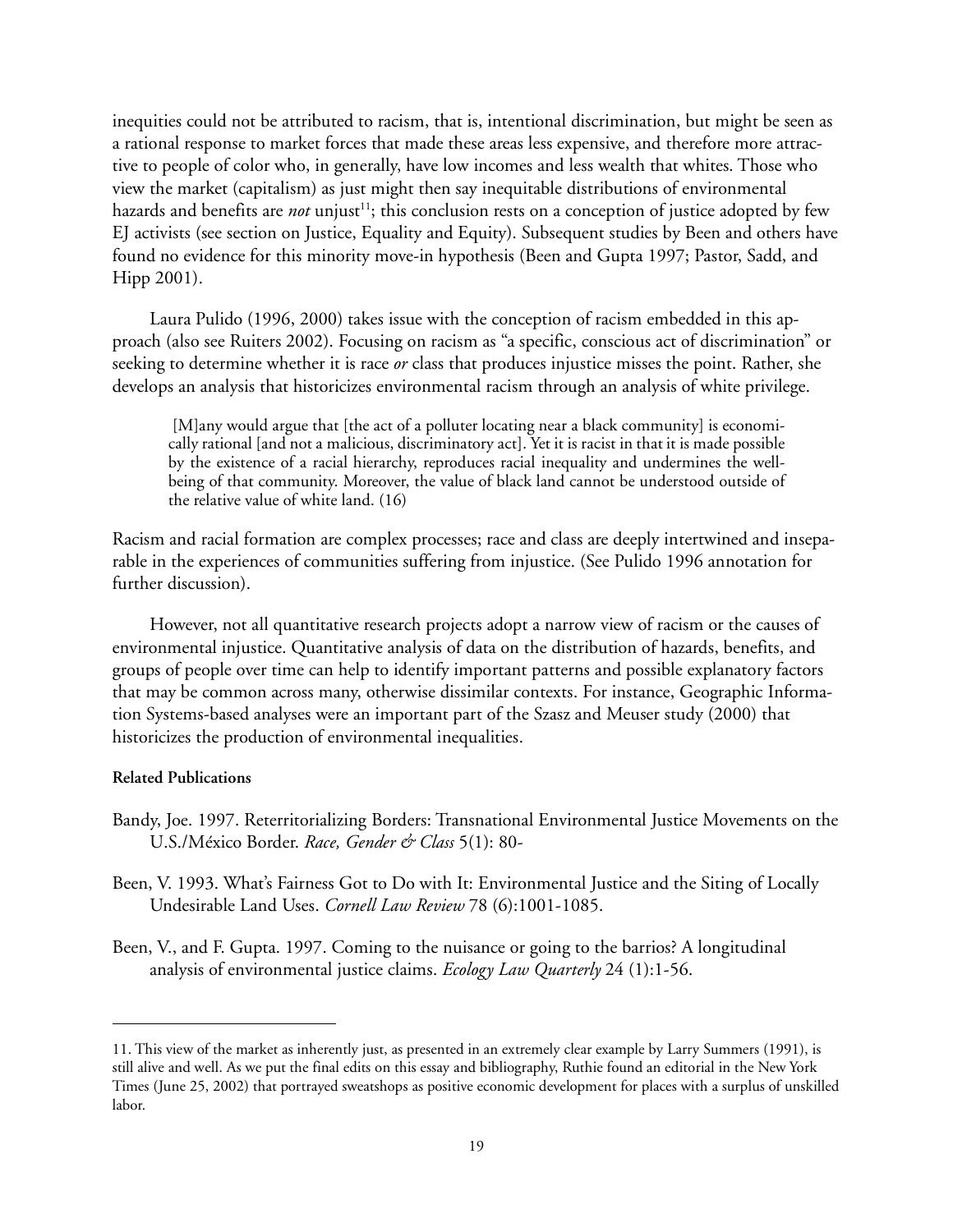- Gedicks, Al. 1997. Corporate Strategies for Overcoming Local Resistance to New Mining Projects. *Race, Gender & Class* 5(1): 109+
- Gilmore, Ruth Wilson. 2002a. Fatal Couplings of Power and Difference: Notes on Racism and Geography. *The Professional Geographer* 54(1), 15-24.
- Gilmore, Ruth Wilson. 2002b. Race and Globalization. *In* P.J. Taylor, R.L. Johnstone, M.J. Watts, eds. *Geographies of Global Change*, 2nd Edition. Oxford: Basil Blackwell, Ch. 17
- Kuletz, Valerie. 2001. Invisible Spaces, Violent Places. *In* Peluso, Nancy and Michael Watts (eds.). *Violent Environments*. Ithaca and London: Cornell University Press.
- Pastor, M., J. Sadd, and J. Hipp. 2001. Which came first? Toxic facilities, minority move-in, and environmental justice. *Journal of Urban Affairs* 23 (1):1-21.
- Pellow, David N. 2001. Environmental justice and the political process: movements, corporations, and the state. *Sociological Quarterly* 42 (1):47-67.
- Pellow, David N. 2000. Environmental Inequality Formation: Toward a Theory of Environmental Justice. *American Behavioral Scientist* 43 (4):581-601.
- Pulido, Laura. 1996. A Critical Review of the Methodology of Environmental Racism Research. *Antipode* 28 (2):142-159.
- Pulido, Laura. 2000. Rethinking Environmental Racism: White Privilege and Urban Development in Southern California. *Annals of the Association of American Geographers* 90 (1):12-40.
- Ruiters, Greg. 2002. Race, Place, and Environmental Rights: A Radical Critique of Environmental Justice Discourse. *In* McDonald, David A. ed. *Environmental Justice in South Africa.* Athens, Ohio University Press and Cape Town, University of Cape Town Press.
- Simon, D. R. 2000. Corporate environmental crimes and social inequality: New directions for environmental justice research. *American Behavioral Scientist* 43 (4):633-645.
- Smith, Neil. 1993. Contours of a Spatialized Politics: Homeless Vehicles and the Production of Geographical Scale. *Social Text* 33:55-81.
- Szasz, Andrew, and Michael Meuser. 2000. Unintended, Inexorable: The Production of Environmental Inequalities in Santa Clara County, California. *American Behavioral Scientist* 43 (4):602-632.
- Towers, G. 2000. Applying the political geography of scale: Grassroots strategies and environmental justice. *Professional Geographer* 52 (1):23-36.
- Williams, Robert W. 1999. Environmental injustice in America and its politics of scale. *Political Geography* 18:49-73.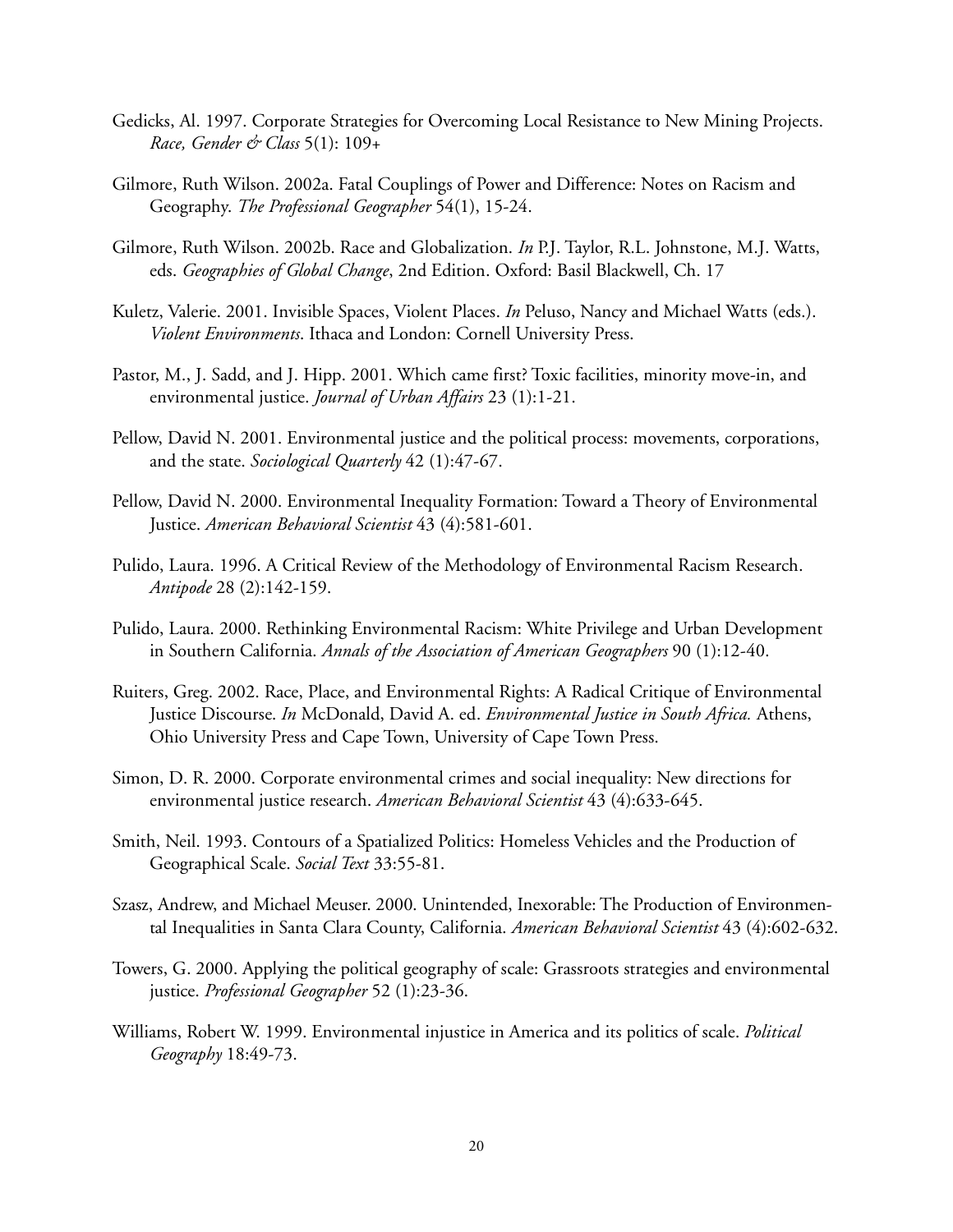# *EJ Research Methods*

Environmental justice activists assert that poor communities and people of color bear a disproportionate burden of environmental hazards while receiving less than their share of environmental benefits. This is an empirical claim, and much environmental justice research focuses on gathering and analyzing evidence supporting or refuting this claim. Early work on this issue helped to propel the EJ movement but frequently suffered from serious methodological problems (Bowen 2002). Over time, attention to methodological and analytical issues has increased and the quality of empirical research, both quantitative and qualitative, has improved. Many of the empirical studies described in this bibliography discuss their data sources, defend their analytical methods, and describe the limitations of their findings.

A large proportion of scholarly work on environmental justice focuses on two empirical questions: what is the distribution of environmental hazards and benefits and what factors explain these patterns? Researching the distribution of environmental hazards (or benefits) is a cross-sectional matter involving which places (with which sorts of people) have how much hazards at a particular point in time. The landmark EJ studies by the United Church of Christ (1987), Bullard (1983), and US General Accounting Office (1987) addressed precisely this question, and an enormous number of studies have followed in this vein. The findings from these studies conflict; some have found correlations between hazards and race, income, or other proxies for class; a few have not. Because these studies have differed in the hazards studied, unit of analysis (see below), geographic scale, temporal period, and conception of environmental inequality/injustice, they are not easily compared. As described in earlier sections, concentrating solely on contemporary distributions can erase the historical and contemporary, state-sanctioned and extralegal structures that created them. A consensus on the evidence supporting or refuting EJ distributional claims is unlikely to emerge in the near future.<sup>12</sup> The table in the Appendix presents a brief summary of recent studies.

Although cross-sectional research provides important information about the present state of environmental (in)justice, it cannot answer the question, "Why is there environmental injustice?" Most attempts to answer this question fall into two broad categories. The first body of research employs a quantitative, statistically oriented approach that essentially adds over time data and analysis to the cross-sectional studies described above. For example, Been and Gupta (1997) put together a huge data set to evaluate Been's (1993) hypothesis that environmental injustice might result from market dynamics. Research in this vein has become increasingly sophisticated. Scholars routinely employ a variety of statistical techniques, and many have moved beyond dichotomous coding of crucial indicators.<sup>13</sup> While this approach allows researchers to evaluate the importance of proposed factors or hypotheses that can be easily measured (e.g. minority move-in, Pastor, Sadd, and Hipp 2001), it may lead to a focus on overly simplistic explanations (Pulido 1996).

<sup>12.</sup> Several of the articles reviewed selectively cited primarily those studies supporting their viewpoint. There may be limited agreement on distribution of hazards in some places, however. The findings from recent work on hazard distribution in the southern California/Los Angeles region are fairly consistent.

<sup>13.</sup> For instance, rather than coding whether a hazardous facility is present or not in a census block, scholars might record how many facilities are present or the quantity of carcinogenic substances released in each census block each year.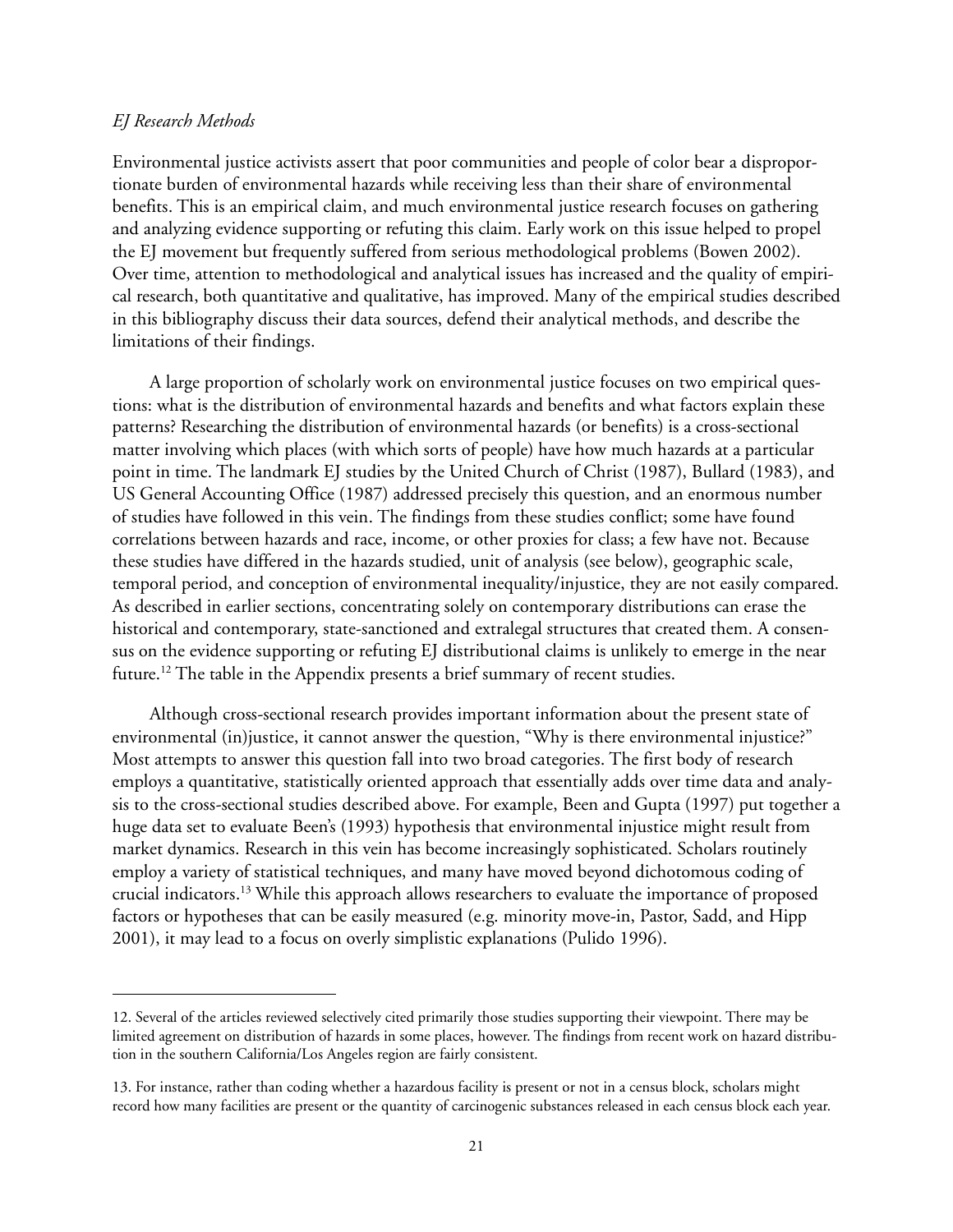A second body of research focuses on close analysis of the processes through which environmental injustice is produced (see previous section). Szasz and Meuser (2000) applied a processual approach to Santa Clara County, California, an area where levels and patterns of environmental inequality changed markedly over 30 years. The authors attribute these changes to rapid industrialization, racial discrimination, and housing market dynamics; it is this conjuncture of these factors, rather than one in isolation, that produced environmental injustice. Process-focused studies tend to depict the production of environmental injustice as a complex process shaped by the interaction of race, labor, capital and the state. Research in this area thus requires information about demographics, zoning, economics, and many other topics over time. Process-oriented approaches are clearly compatible with a historical approach, and a few historians have begun to publish work on the emergence of environmental injustice over time (e.g.,Greenberg 2000; Gugliotta 2000; Egan 2002; Hurley 1995; Platt 2000). However, most studies in this vein seems to come from geography or political science. Recent work in this vein frequently uses GIS-produced maps to illustrate these processes.

The spread of geographic information systems (GIS) techniques and lower-cost, easier to use software has allowed researchers to investigate EJ at multiple spatial scales. As scholars have made different choices, debate has emerged over the unit (or units) of analysis at which EJ research should be conducted. The unit of analysis is the unit (geographic/temporal) about which researchers seek to describe relationships or explain phenomena. For example, a researcher interested in distribution of hazards might investigate the relationship between racial composition and presence of hazardous facilities at the census block level; the census block would be the unit of analysis. Some scholars assert that there is a single appropriate unit of analysis. For example, Taquino, Parisi, and Gill (2002) argue that "community" should be *the* appropriate unit of analysis and use the census block groups within 10 minutes travel time of a central place as their unit of analysis. Others defend a particular unit of analysis for their specific question, implicitly arguing that unit of analysis and research question should be linked (see, for example, Edwards and Ladd 2000). Others contend that there is no single right unit of analysis. Because spatial distribution of hazards/benefits may be complex, Mennis (2002) argues, scholars should employ raster-based GIS<sup>14</sup> methods that allow nuanced analysis. Williams (1999) contends that the dynamics producing environmental (in)justice are multiscalar and analysis should be as well. In practice, researchers often are limited by the availability of large-n data, both in sampling frequency (for instance, the US Census is conducted only once every ten years) and in spatial scale.<sup>15</sup> The contrasting approaches to scale and research methodology

<sup>14.</sup> Analyses in Geographical Information Systems software can take many forms. GIS generally works with objects that are points, lines or shapes. In vector-based analysis, lines are represented by the point in the middle, and shapes by their geometrical center. In raster-based analysis, analyses can take into account different places within a shape. An example would be with zip code or census tracts, or other areas like parks. In order to calculate the distance from a nearby paper plant or hog farm to a particular zip code, vector based analysis would calculate the distance to the center of the zip code. Raster based analysis could include details so that if more people lived on one side of the zip code, average distance could be calculated based on population concentrations.

<sup>15.</sup> For instance, Toxic Release Inventory (TRI) data and RCRA (see below) data are released by the polluting facility and analyses are often conducted by zip code, municipality, county and other units of analysis. However, census data are available at the census tract, block group state, and county levels. Thus, TRI and RCRA data are difficult to reconcile at the zip code and census tract scales.

Resource Conservation and Recovery Act (1976). "The Resource Conservation and Recovery Act (RCRA) establishes a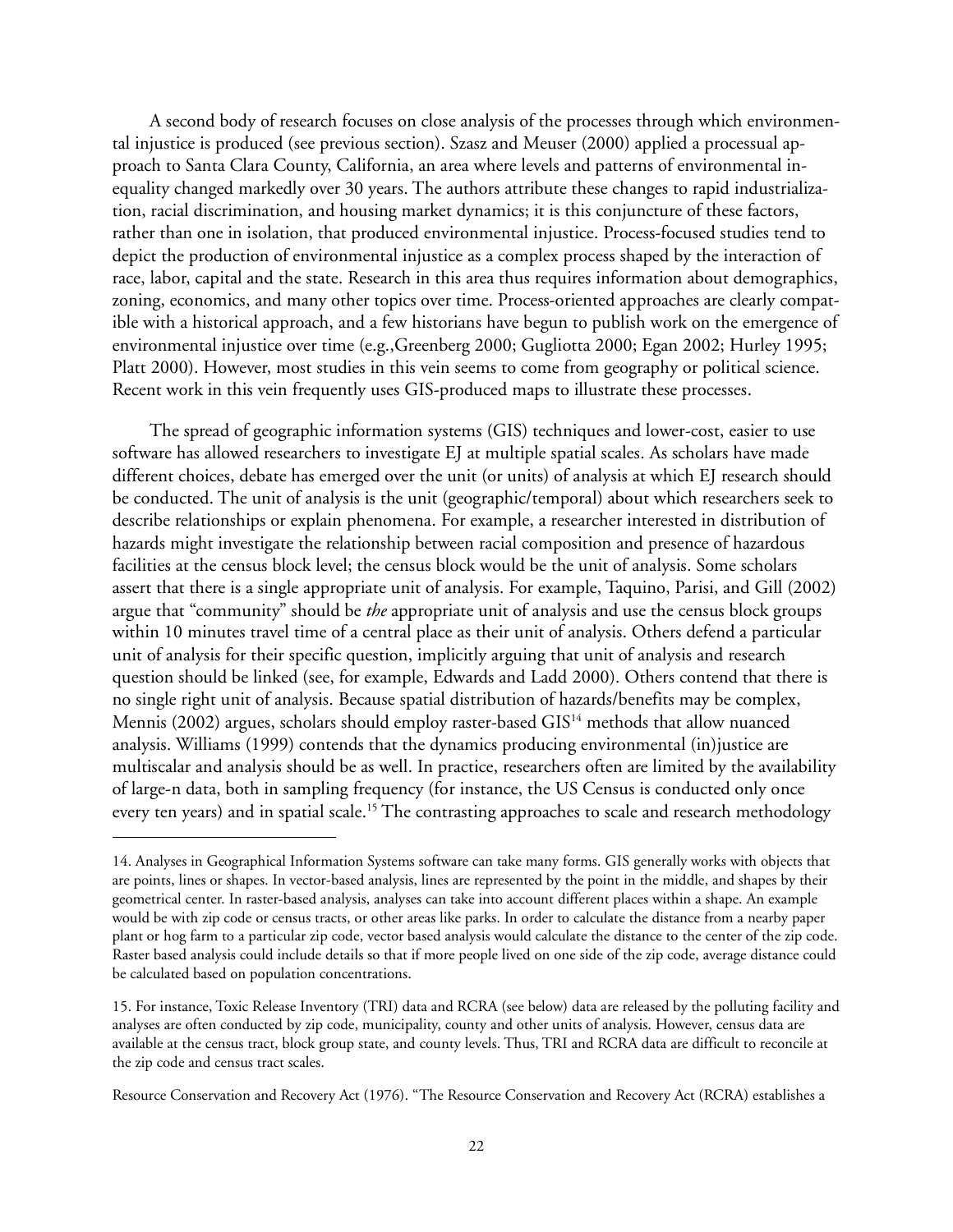are closely tied to the different conceptions of environmental justice discussed previously.

Those new to this type of analysis have two books on environmental justice research methods to guide their research (Liu 2001, Bowen 2001). Unfortunately, neither book can offer much help in thinking through qualitative or process-focused EJ research. Several of the studies in the sections on the social framing of environmental justice and the production of environmental injustice provide good examples of the tools for qualitative research and analysis.

Other researchers take the existence of environmental injustice as given. This allows them to move beyond the distribution question to explanation (such as asking questions of how and why, discussed above) and then to "what can we do about it?" These scholars ask how activists and communities have responded to existing environmental injustice, and often seek to identify elements for success, ranging from how communities get organized to how they engage in struggle and social and political change. For the most part, these writers employ qualitative approaches, many of which are drawn from methods and approaches within British cultural studies. That is, they use archival research, interviews, ethnography, and participant observation to examine cases in which community residents, organizers, or organizations have articulated an awareness of environmental injustice and sought to do something about it. Research in this vein describes and analyzes the key actors and the surrounding socio-political-economic environment, tactics each actor employed, and the outcomes of struggles (e.g., Hines 2001; Roberts and Toffolon-Weiss 2001). These scholars frequently draw upon recent theories of political geography and political process in evaluating the outcomes and making suggestions for future engagements (Towers 2000; Williams 1999; Pellow 2001). The substantive content of the interventions of this research is discussed in "Communities working towards Environmental Justice."

- Been, V. 1993. What's Fairness Got to Do with It: Environmental Justice and the Siting of Locally Undesirable Land Uses. *Cornell Law Review* 78 (6):1001-1085.
- Been, V., and F. Gupta. 1997. Coming to the nuisance or going to the barrios? A longitudinal analysis of environmental justice claims. *Ecology Law Quarterly* 24 (1):1-56.
- Bowen, William M. 2002. An analytical review of environmental justice research: What do we really know? *Environmental Management* 29 (1):3-15.
- Bowen, William M. 2001. *Environmental justice through research-based decision-making*. New York: Garland Pub.
- Bullard, Robert D. 1983. Solid waste sites and the Black Houston community. *Sociological Inquiry* 53:273-288.

framework for national programs to achieve environmentally sound management of both hazardous and nonhazardous wastes. RCRA also promotes resource recovery techniques and methods to reduce the generation of hazardous waste." For more information, see this website: http://tis.eh.doe.gov/oepa/law\_sum/RCRA.HTM.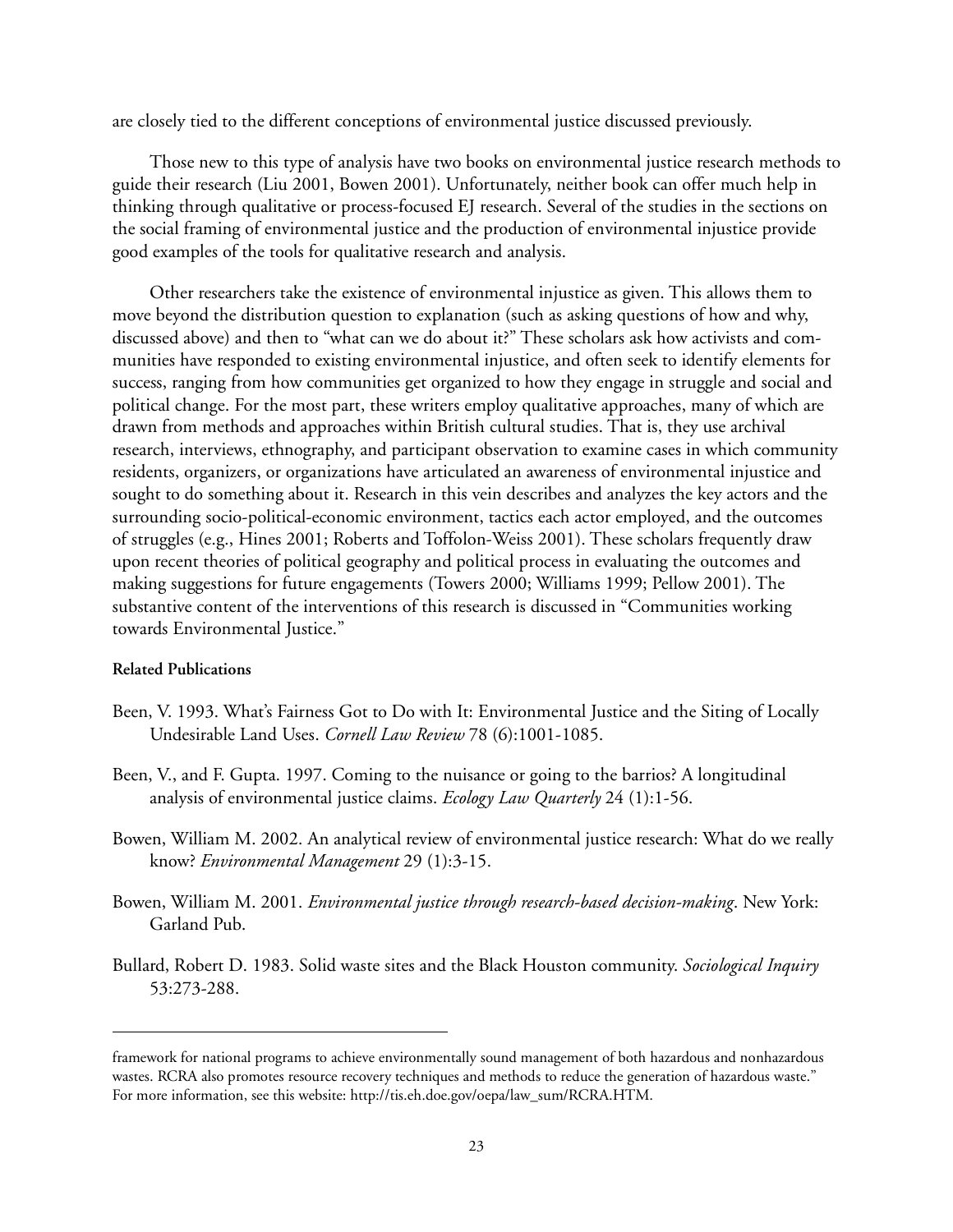- Edwards, Bob, and Anthony E Ladd. 2000. Environmental justice, swine production, and farm loss in North Carolina. *Sociological Spectrum* 20:263-290.
- Egan, Michael. 2002. Subaltern environmentalism in the United States: A historiographic review. *Environment and History* 8:21-41.
- Greenberg, D. 2000. Reconstructing race and protest: Environmental justice in New York City. *Environmental History* 5 (2):223-250.
- Gugliotta, Angela. 2000. Class, Gender, and Coal Smoke: Gender Ideology and Environmental Injustice in Pittsburgh, 1868-1914. *Environmental History* 5 (2):165-193.
- Hines, Revathi I. 2001. African Americans' struggle for environmental justice and the case of the Shintech plant: lessons learned from a war waged. *Journal of Black Studies* 31 (6):777-789.
- Hurley, Andrew. 1995. *Environmental Inequalities: Class, Race, and Industrial Pollution in Gary, Indiana, 1945-1980*.
- Liu, Feng. 2001. *Environmental justice analysis: theories, methods, and practice*. Boca Raton: Lewis Publishers.
- Maantay, Juliana 2002. Mapping environmental injustices: pitfalls and potential of geographic information systems in assessing environmental health and equity. *Environmental Health Perspectives* 110 Suppl 2:161-71.
- Mennis, Jeremy. 2002. Using Geographic Information Systems to Create and Analyze Statistical Surfaces of Population and Risk for Environmental Justice Analysis. *Social Science Quarterly* 83 (1):281-297.
- Pastor, M., J. Sadd, and J. Hipp. 2001. Which came first? Toxic facilities, minority move-in, and environmental justice. *Journal of Urban Affairs* 23 (1):1-21.
- Pellow, David N. 2001. Environmental justice and the political process: movements, corporations, and the state. *Sociological Quarterly* 42 (1):47-67.
- Pellow, David N. 2000. Environmental Inequality Formation: Toward a Theory of Environmental Justice. *American Behavioral Scientist* 43 (4):581-601.
- Platt, Harold L. 2000. Jane Addams and the Ward Boss Revisited: Class, Politics, and Public Health in Chicago, 1890-1930. *Environmental History* 5 (2):194-222.
- Pulido, Laura. 1996. A Critical Review of the Methodology of Environmental Racism Research. *Antipode* 28 (2):142-159.
- Roberts, J. Timmons, and Melissa M. Toffolon-Weiss. 2001. *Chronicles from the Environmental Justice Frontline*. New York, N.Y.: Cambridge University Press.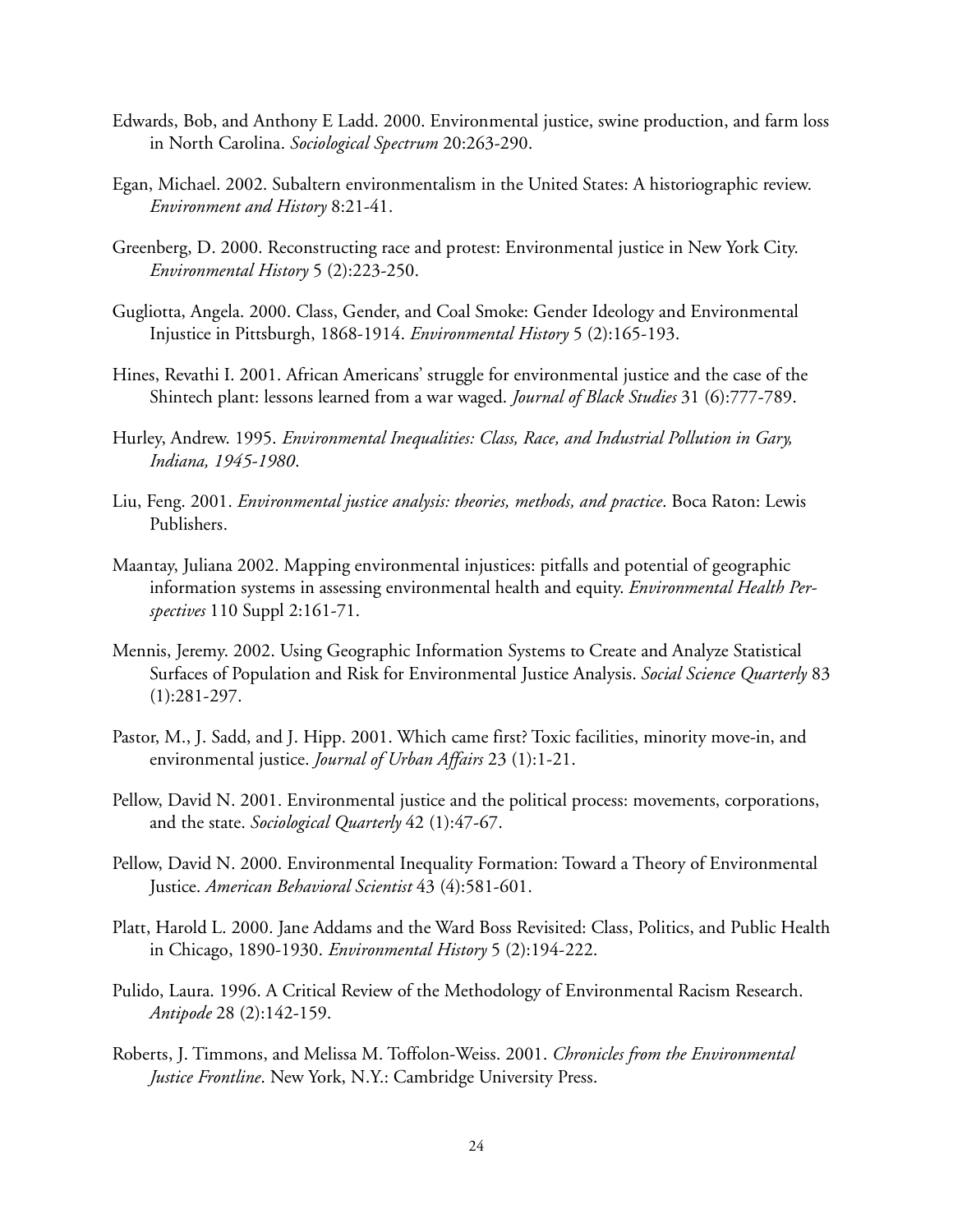- Szasz, Andrew, and Michael Meuser. 2000. Unintended, Inexorable: The Production of Environmental Inequalities in Santa Clara County, California. *American Behavioral Scientist* 43 (4):602- 632.
- Taquino, Michael, Domenico Parisi, and Duane A Gill. 2002. Units of Analysis and the Environmental Justice Hypothesis: The Case of Industrial Hog Farms. *Social Science Quarterly* 83 (1):298-316.
- Towers, G. 2000. Applying the political geography of scale: Grassroots strategies and environmental justice. *Professional Geographer* 52 (1):23-36.
- United Church of Christ. 1987. *Toxic wastes and race in the United States: A national report on the racial and socio-economic characteristics with hazardous waste sites.* New York: United Church of Christ, Commission for Racial Justice.
- United States General Accounting Office. 1983. Siting of hazardous waste landfills and their correlation with racial and economic status of surrounding communities. Washington, DC: US General Accounting Office.
- Williams, Robert W. 1999. Environmental injustice in America and its politics of scale. *Political Geography* 18:49-73.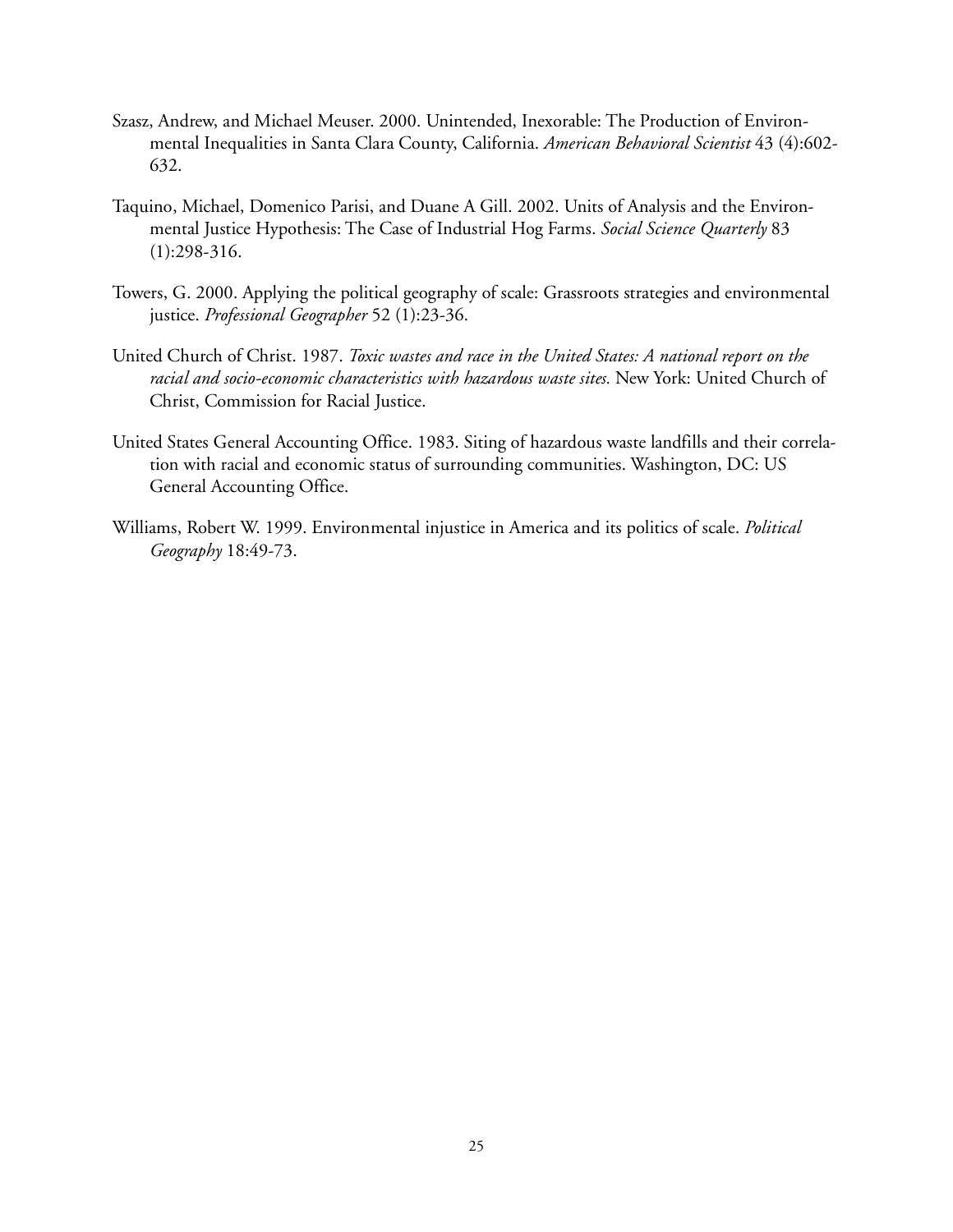# *Risk Assessment: Science, Expertise, and Environmental Justice*

The relationship between environmental justice, "science" and "expertise" has been subject to ongoing debate, particularly in the arena of environmental health and risk assessment. As the 2000 *Human and Ecological Risk Assessment* and 2002 *Environmental Health Perspectives* special issues illustrate, EJ scholars, activists, and policymakers have engaged with science and expertise on multiple levels. At one level, conventional environmental health methods, such as quantitative risk assessment, have been used to conduct analyses that evaluate the environmental injustice claims of community members. Conventional risk assessment usually seeks to identify the effect of environmental hazards on human physical health and/or ecosystems. A researcher might assess the risks particular forms of pollution pose to specific communities and/or seek to evaluate the general relationship between environmental pollution and environmental health. Liu (2000: Chapter Four) provides an overview of risk assessment methods; also see Arquette et al (2002) and Sexton (2000). Some scholars argue that researchers should incorporate formal risk assessment into all EJ analyses (such as Bowen 1999; 2002); documentation of the release of hazardous substances is not sufficient to prove that people have been harmed. Others argue that distributional inequities in perceived risk are sufficient evidence of environmental injustice (See, for example, Sadd et al. 1999a; Sadd et al. 1999b).

Critiques of this use of risk assessment raise two issues. One, some feel the need for "expert" analyses to validate and legitimate the experiences and beliefs of local community members is morally questionable. Two, others argue that the results of statistical analyses may be irrelevant to the residents of areas that are perceived to be unsafe. In light of their experiences and concrete negative effects, residents of contaminated areas experience increased stress simply from living in areas perceived to be contaminated. In the case of a landfill site in Louisiana, residents had bought homes in an area marketed towards working-class African-American families. In addition to the public health danger, many residents lost their life savings when the site was marked as a Superfund<sup>16</sup> site (Roberts and Toffolon-Weiss 2001).

EJ work on risk assessment shows the limits of contemporary environmental health risk assessment methods. Current risk assessment techniques allow thorough investigation of health risks in cases in which healthy individuals are exposed to a single hazard whose health effects are well documented. But these conditions do not apply in many situations that EJ activists and scholars seek to research. A community might have four or five factories, each releasing a complex mixture of hazards through different routes. Moreover, some community members might work at these factories, therefore risking exposure at home and at work. Low-income children and elderly community members might have an inadequate diet and therefore increased susceptibility to harm. The phrases "multiple, cumulative and synergistic risk" refer to these types of risk. Risk assessment proponents argue that science can and should be pressed to address these issues, and that risk assessment, despite its limits, provides a basis for rational decision making (Sexton 2000). The EPA has conducted a pilot cumulative risk assessment study in New York City (Fox 2002).

<sup>16.</sup> Superfund sites are sites designated as highly contaminated through the Resource Conservation and Recovery Act (see previous footnote). People living on Superfund sites designated as heavily contaminated are eligible for funds to relocate, but people on less contaminated sites are only eligible for funds (from USEPA) for cleanup. As Roberts and Toffolon-Weiss (2001) describe, the option of cleaning up Agriculture Street did not prevent home values from plummeting, nor did it alleviate residents' worries about continued contamination and health problems.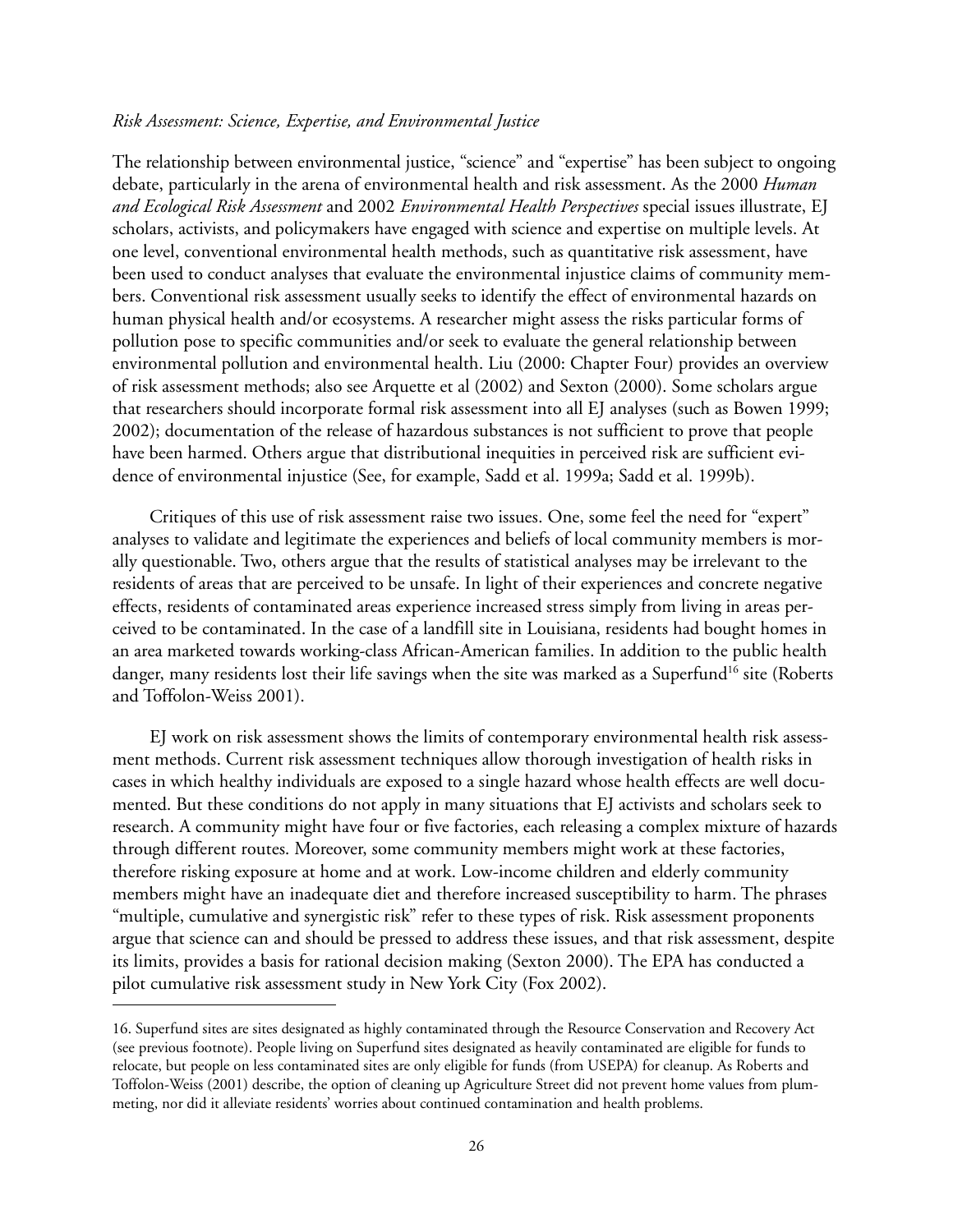A second debate centers on the assumptions embedded within conventional risk assessment. Critics argue that this approach can do more harm than good because it devalues poor and minority communities (Goldman 2000). That is to say, to the extent that risk assessment incorporates cost/ benefit analysis and neo-classical economic assumptions, conventional risk analyses may reinforce environmental injustice. It may be economically rational, if morally repugnant, to place wastes in poorer communities in which residents are expected to have shorter, less healthy lives (Summers 1991; Goldman 2000). Harris contends that conventional analyses wrongly exclude cultural, social, and systemic risks from analysis and discount longer-term effects (Harris 2000). From these perspectives, risk assessment cannot serve as an environmental justice tool without radical reconstruction. Arquette et al (2002) suggest a way forward in "holistic risk-based decision making," while Simon (2000) provides a heated defense of conventional risk assessment based on utilitarian, free market principles.

A third debate on risk assessment engages with the definition of expertise. Conventional risk assessment requires access to detailed data, technical expertise, and computers; people need time and/ or financial resources to develop skill in risk assessment or hire someone who possesses it. Goldman (2000) argues that these requirements can reinforce environmental inequity. For most communities/ activists, employing risk assessment requires relying on external "experts;" they cannot quickly do it for themselves. Some risk assessment advocates seek to increase community access to conventional expertise. But EJ activists also possess expertise in the form of detailed knowledge about local conditions, modes of interacting, and ways of life that is essential to accurately assessing environmental health and other risks (Arquette et al 2002; Clarke and Gerlak 1998; Corburn 2002) and critical to successful advocacy (Towers 2000). Fischer (2000), Goldman (2002) and Harris (2002) advocate a transformed risk assessment that draws from both local and technical expertise but makes communities, rather than scientists, the central actors. Foreman takes a different view of the relationship between the environmental justice movement and expertise. In his 2000 article and 1998 book, Foreman depicts the EJ movement as anti-scientific at base. He argues that critiques of risk assessment are "disingenuous because activists have no intention of using risk assessment ... to guide their advocacy priorities" (2000: 552). We find this critique misguided at best for it confuses normative and empirical matters. For example, Foreman treats disagreements about what constitutes acceptable risk as evidence of citizen misperceptions rather than normative disagreement over what is just. It is also misleading to suggest that because the EJ movement is not driven by risk assessment—particularly given the limitations discussed above—that it is anti-science. Rather, it is precisely because scientific methods, analysis and interpretation are so hotly contested, and rightly so, that environmental justice activists contest the findings and views of a vocal group of risk assessment advocates. (See annotation for extended discussion.)

Fischer (2000) provides a much more detailed and even-handed analysis of the role of experts and non-experts for complex environmental decision-making and a democratic society. He reviews the main lines of thinking about the use of "experts" in an increasingly technocratic, industrial society such as the United States. He argues that the relationship between community non-experts and "experts" is mutualistic, in that policy experts and scientists need the information that community members can provide as often as those people and groups need the information provided by "experts." He argues for a reconceptualization of experts as specialized members of the community. He argues that participation of non-experts is fundamental to the ideal of a strong democracy. In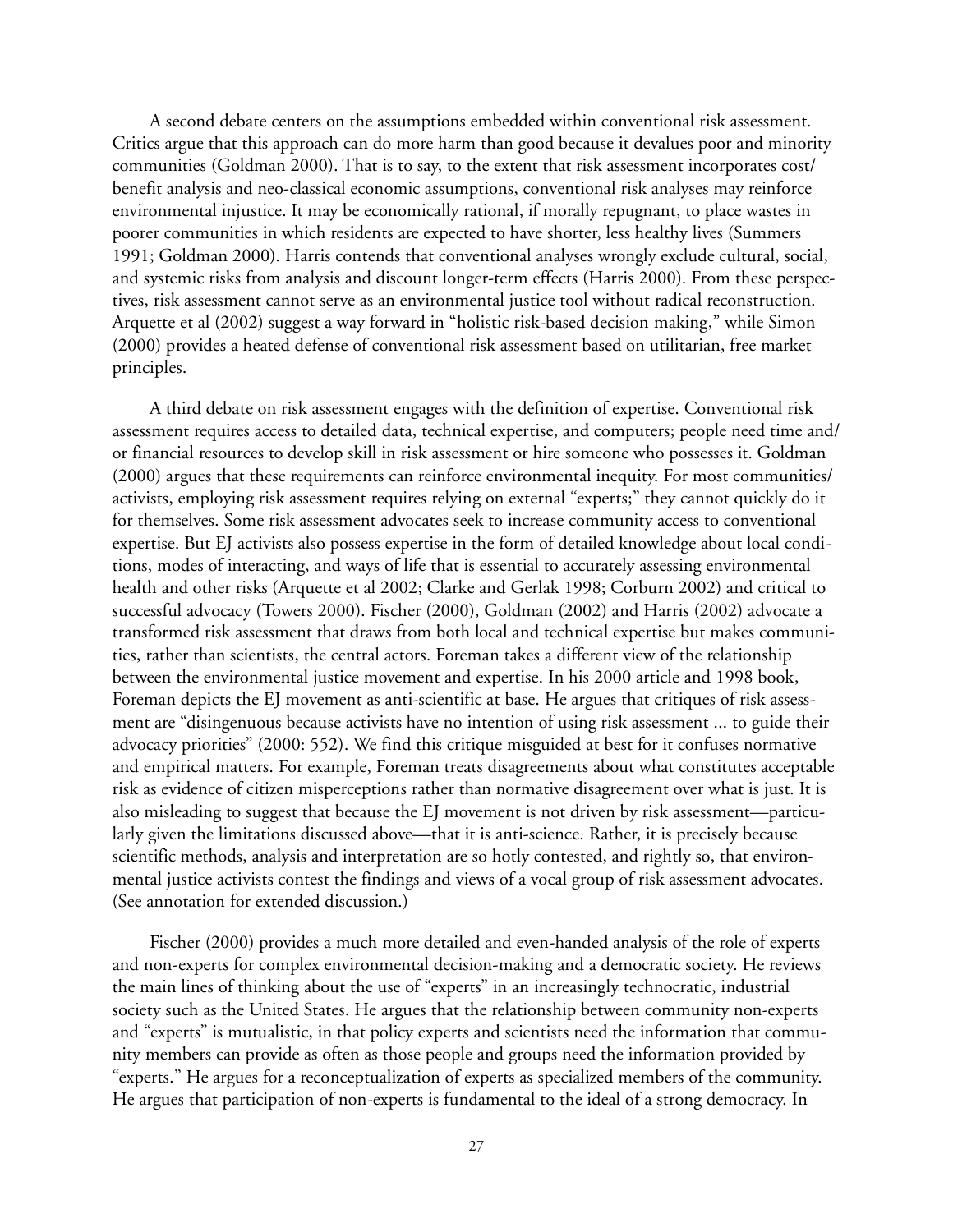addition, non-expert participation in decision-making can reinforce the legitimacy of the policy apparatus. Implementing this version of a strong participatory democracy requires the fostering and nurturing of community groups, as well as a fundamental shift in the training and attitudes of professionals from an authority role to a collaborative role.

- Arquette, Mary, Maxine Cole, Katsi Cook, Brenda LaFrance, Margaret Peters, James Ransom, Elvera Sargent, Vivian Smoke, and Arlene Stairs. 2002. Holistic Risk-Based Environmental Decision Making: A Native Perspective.*Environmental Health Perspectives* 110 (Suppl 2):259-264.
- Bowen, William M. 1999. Comments on "'Every Breath You Take ... ': The Demographics of Toxic Air Releases in Southern California." *Economic Development Quarterly* 13 (2):124-134.
- Clarke, J. N., and A. K. Gerlak. 1998. Environmental racism in the sunbelt? A cross-cultural analysis. *Environmental Management* 22 (6):857-867.
- Corburn, J. 2002. Combining community-based research and local knowledge to confront asthma and subsistence-fishing hazards in Greenpoint/Williamsburg, Brooklyn, New York. *Environmental Health Perspectives* 110 Suppl 2:241-8.
- Edwards, Bob, and Anthony E Ladd. 2000. Environmental justice, swine production, and farm loss in North Carolina. *Sociological Spectrum* 20:263-290.
- Fischer, Frank. 2000. *Citizens, Experts and the Environment: The Politics of Local Knowledge*. Durham, Duke University Press.
- Foreman, Christopher H. 2000. Environmental justice and risk assessment: The uneasy relationship. *Human and Ecological Risk Assessment* 6 (4):549-554.
- Foreman, Christopher H. 1998. *The Promise and Peril of Environmental Justice*. Washington, DC: Brookings Institution Press.
- Fox, M. A. 2002. Evaluating cumulative risk assessment for environmental justice: a community case study. *Environmental Health Perspectives* 110 Suppl 2:203-9.
- Harris, Stuart G. 2000. Risk Analysis: Changes Needed from a Native American Perspective. *Human and Ecological Risk Assessment* 6 (4):529-535.
- Liu, Feng. 2001. *Environmental justice analysis: theories, methods, and practice*. Boca Raton: Lewis Publishers.
- Sadd, James L, Manuel Pastor, J Thomas Boer, and Lori D Snyder. 1999a. "Every Breath You Take ...": The Demographics of Toxic Air Releases in Southern California. *Economic Development Quarterly* 13 (2):107-123.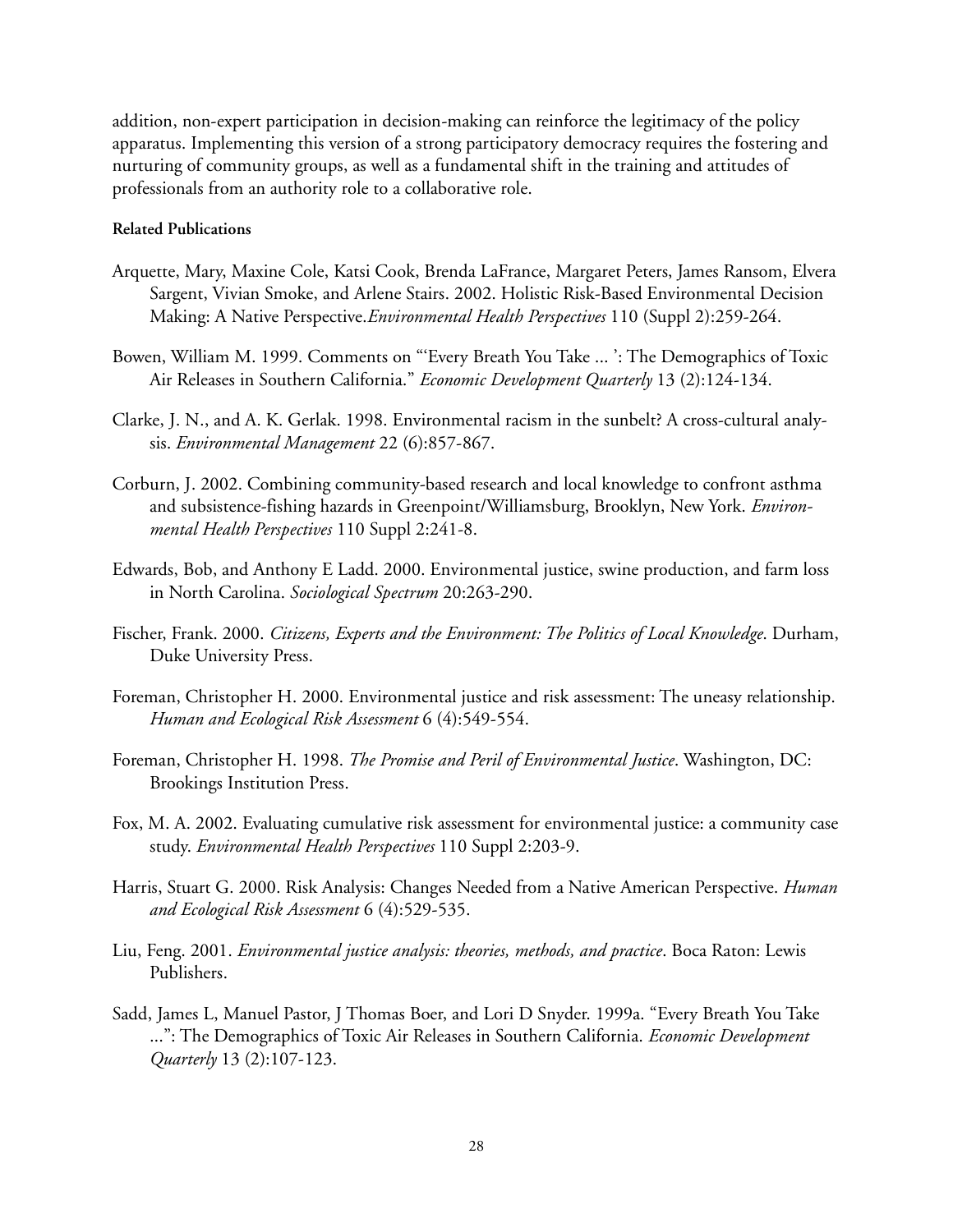- Sadd, James L, Manuel Pastor, J Thomas Boer, and Lori D Snyder. 1999b. Response to Comments by William M. Bowen. *Economic Development Quarterly* 13 (2):135-140.
- Sexton, Ken. 2000. Socioeconomic and Racial Disparities in Environmental Health: Is Risk Assessment Part of the Problem or Part of the Solution? *Human and Ecological Risk Assessment* 6 (4):561-574.
- Simon, T. W. 2000. In defense of risk assessment: A reply to the environmental justice movement's critique. *Human and Ecological Risk Assessment* 6 (4):555-560.
- Towers, G. 2000. Applying the political geography of scale: Grassroots strategies and environmental justice. *Professional Geographer* 52 (1):23-36.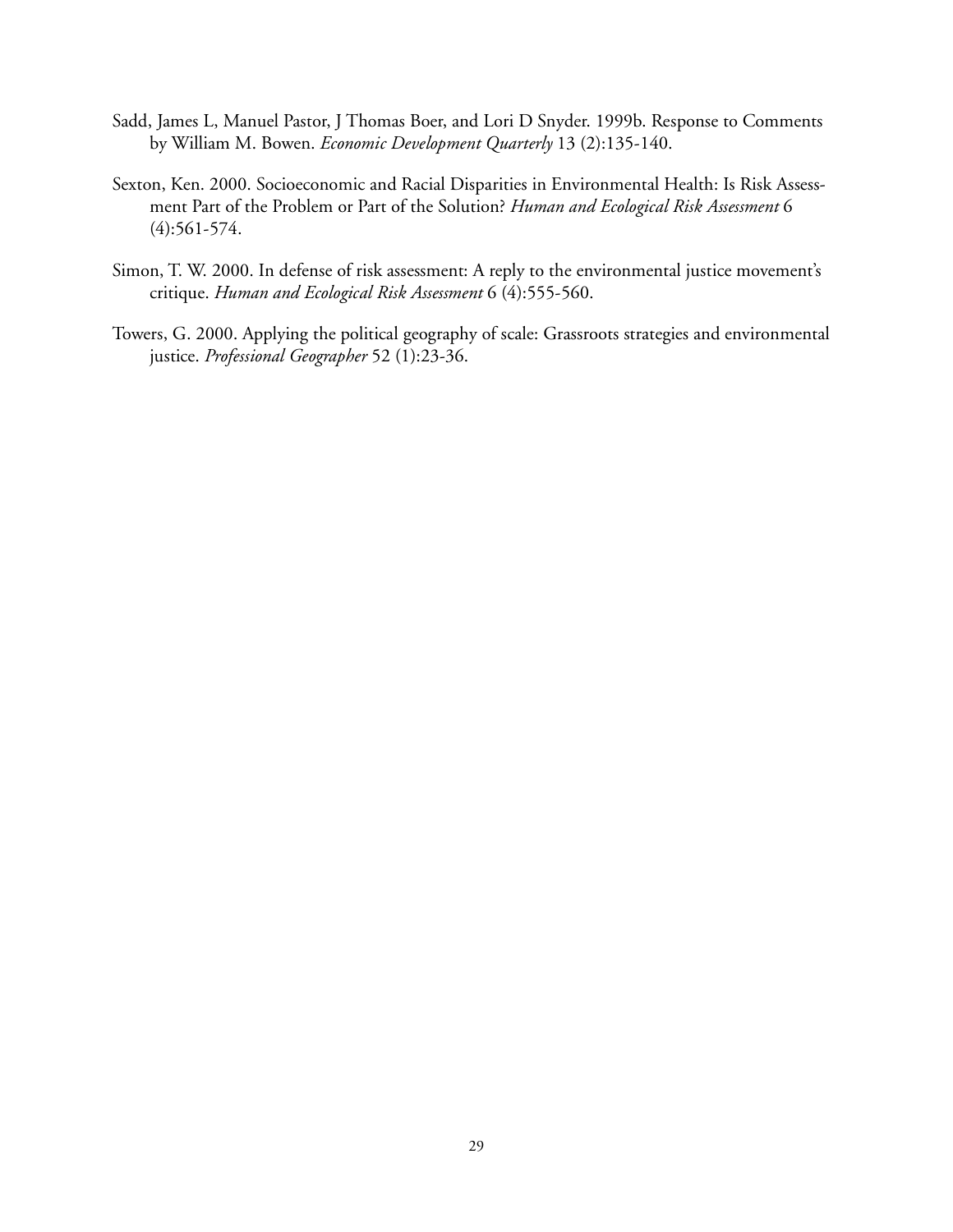#### **EXTENSIONS**

#### *Focusing Directly on Corporations*

EJ activists have focused on multiple arenas of struggle and negotiation, including direct focus on corporations, and scholars have moved in this direction as well. For instance, Simon (2000) argues that many of the hazardous waste corporations responsible for the most egregious instances of environmental degradation and human health and human rights violations are companies with direct links to international crime syndicates. He specifically links waste management companies in the United States with organized crime. Pellow (2001) argues that a "political economic process" approach to studying new social movements should include the targets of new social movements, which have moved beyond government apparatuses and decision-makers to include corporations. Gedicks (1997), in tracing the history of Native American and rural grassroots organizations' activism to prevent the opening of new mines in Wisconsin, describes mining companies' responses to activists, such as companies' attempts to discredit coalitions of grassroots activists and circumvent local government structures, in effect undermining local democracy. Activists then jumped scales to pass a statewide moratorium on new mines. McDonald (2002) investigates the environmental justice implications of the privatization of public services in South Africa.

Finally, in cases where communities and grassroots organizations have been able to establish some agreed upon levels of pollution, such as in Good Neighbor Agreements (GNAs) or the case of Richmond, California's Laotian communities who continue to monitor pollution or toxics levels, to serve as checks on industry self-reporting (Kong and Chiang 2002). Illsey (2002) and Pellow (2001) examine and compare cases of GNAs as a tool for communities organizing around environmental justice. Illsey (2002) finds that GNAs have been promoted as a means towards public participation in decision-making and improved environmental quality. While *legally binding* GNAs can have beneficial outcomes, they are established *after* siting decisions have been made, and therefore do not affect the distribution of environmental hazards. Pellow (2001) found, like Roberts and Toffolon-Weiss (2001), that communities engaged in struggle were more likely to be successful if they pitched their claims in several arenas, used multiple scales of argument, and used a diversity of tactics (instead of relying on, for instance, a purely legal strategy). The presence of strong communities and strong organizations with a history of monitoring and/or resistance can often be enough for companies to change behavior (Bandy 1997), relocate (Towers 2000; Roberts and Toffolon-Weiss 2001) or give up (Pardo 1998). Alternatively, complex Environmental Impact Assessments (or strategies or plans) provide multiple opportunities for communities and activist organizations to interrupt corporations' activities. Community based monitoring techniques, such as bucket brigades or communitybased mapping, can also be taking off points for building trans-local coalitions, or community-tocommunity organizing and strategizing (e.g. SAEPEJ's Project Xchange tours in 2001 and 2002; GCM 2002).

#### **Related Publications**

Bandy, Joe H. 1998. Border crossings: Transnational movements for alternative development and radical democracy in the United States-Mexico border region. PhD, University of California, Santa Barbara.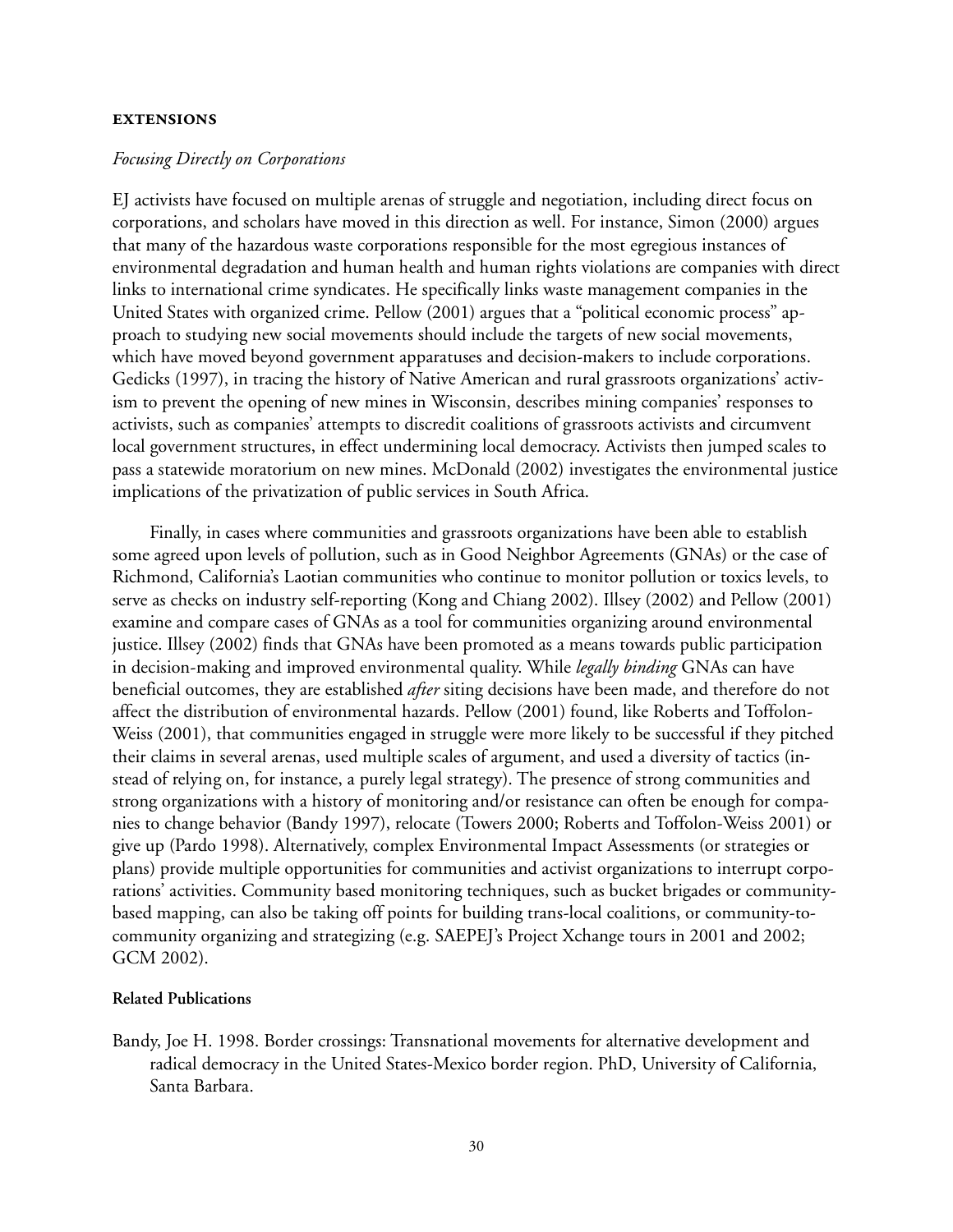- Gedicks, Al. 1997. Corporate Strategies for Overcoming Local Resistance to New Mining Projects. *Race, Gender & Class* 5 (1):109+.
- Global Community Monitor. 2002. <www.gcmonitor.org>
- Illsey, Barbara M. 2002. Good Neighbor Agreements: the first step to environmental justice? *Local environment* 7 (1):69-79.
- Kong, Maria , and Pamela Chiang. 2001. *Fighting Fire with Fire: Lessons from the Laotian Organizing Project's First Campaign*. Oakland and Richmond, CA: Laotian Organizing Project and Asian Pacific Environmental Network.
- McDonald, David A. Up Against the (Crumbling) Wall: the privatization of urban services and environmental justice. In McDonald, David A. ed. *Environmental Justice in South Africa.* Athens, Ohio University Press and Cape Town, University of Cape Town Press.
- Pardo, Mary. 1998. *Mexican American Women Activists: Identity and Resistance in two Los Angeles Communities*. Philadelphia: Temple University Press.
- Pellow, David N. 2001. Environmental justice and the political process: movements, corporations, and the state. *Sociological Quarterly* 42 (1):47-67.
- Roberts, J. Timmons and Melissa M. Toffolon-Weiss. 2001. *Chronicles from the Environmental Justice Frontline*. Cambridge, Cambridge University Press.
- Simon, D. R. 2000. Corporate environmental crimes and social inequality: New directions for environmental justice research. *American Behavioral Scientist* 43 (4):633-645.
- SAEPEJ. 2002. South African Exchange Program for Environmental Justice. Tour 2002. <http:// www.igc.org/saepej/xchange.html>
- Towers, G. 2000. Applying the political geography of scale: Grassroots strategies and environmental justice. *Professional Geographer* 52 (1):23-36.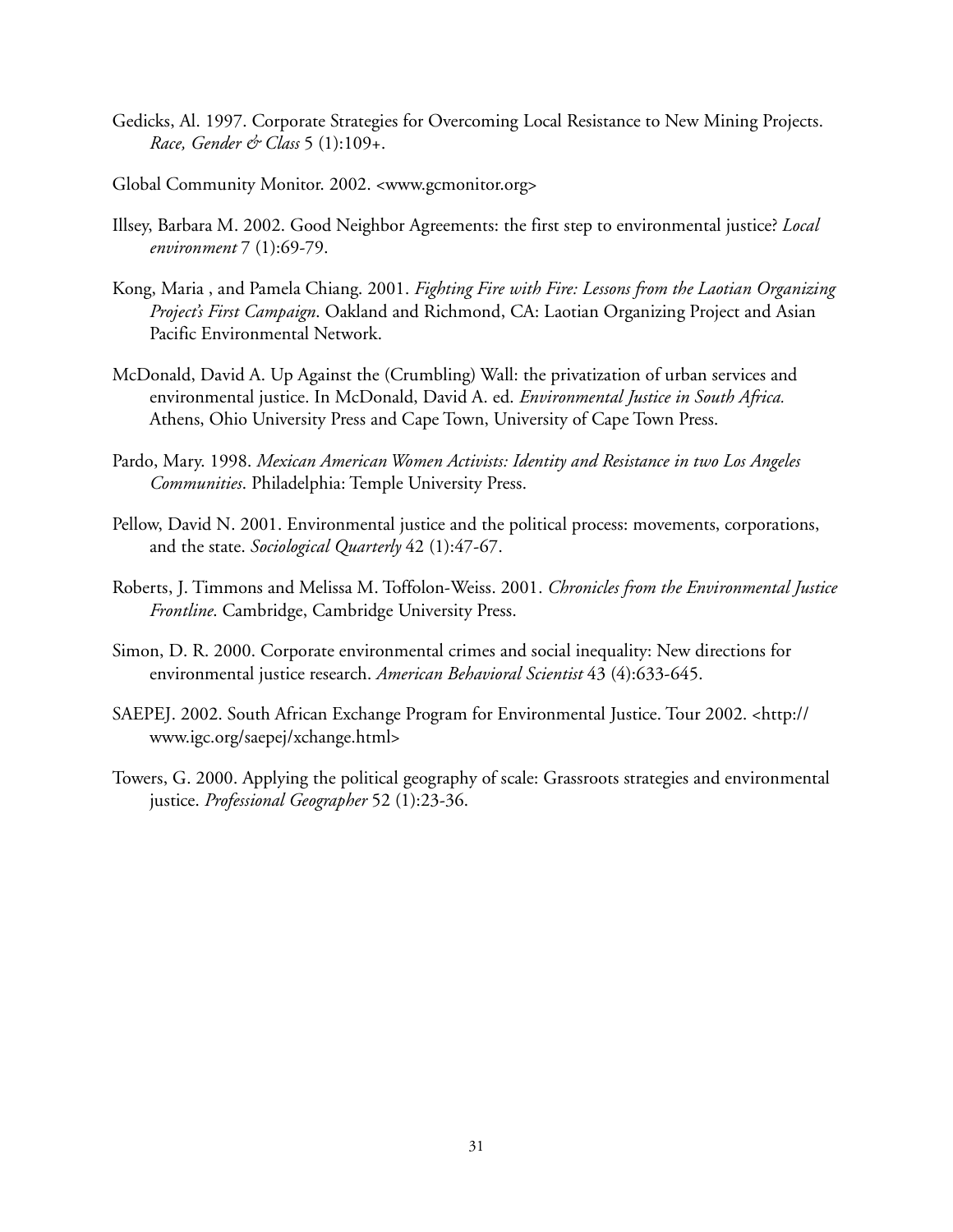#### *International Environmental Justice*

International approaches to environmental justice have followed several different paths but seem to link most to antitoxics struggles, by articulating the problems of overburdened communities (as a problem of distributional injustice) and the health and environmental impacts of toxic pollution. As Pulido (1996 book) states in her introduction and Bandy (1997) develops for the U.S./Mexican border, underdevelopment and environmental inequity are produced by the same international economic and political structures, including intertwined histories of colonialism, displacement and racism. Much of the work deals specifically with the siting of toxic facilities (including low-tech ewaste "recycling" dumps and military bases), environmental contamination resulting from mining activities, and air pollution (Puckett et al 2002; Brainard et al 2002; Berman Santana 1996; Low and Gleeson 1998; Martinez-Alier 2001). Adeola (2000) links US environmental justice and international human and environmental rights struggles through common factors of minority status, lower socioeconomic status, powerlessness and other conditions of marginalization.

Berman Santana (1996) argues that academic research contributed to creating the image that Puerto Rico had no other option but the military (Operation Bootstrap) and other export-led development, and that this research is based in racist and colonial mentalities that nonwhite people are inherently less valuable, creative or productive than whites. That is, racism and academic research combined to produce environmental injustice for the people of Puerto Rico—a point that others echo for other situations (e.g. Martinez-Alier (1999) for several mining communities).

Some groups have linked the environmental justice struggles of communities within the United States to those of communities in the Third World. Bandy (1997) described some of the trans-local linkages between the US/Mexican border, including mobilizations and protests at company headquarters, often far from the site of pollution. Others have linked communities affected by the same multinational companies, for instance, through worker exchanges, in an attempt to create worker solidarity. Global Community Monitor and the South African Environmental Exchange Program on Environmental Justice (SAEPEJ) has worked to bring South African activists to meet with and learn about many other communities' EJ struggles in the US, from Cancer Alley, Louisiana to Los Angeles and Richmond, California, and to exchange experiences and strategies for organizing (SAEPEJ 2002). Dawson (2001) describes the dynamics of hazardous waste facility siting in ethnically Latvian communities, and not in Russian communities, in Latvia, as a situation where economically marginal communities are competing for environmentally harmful facilities because of the economic benefits they bring. While she does a good job of describing the processes by which Russians are marginalized, politically and spatially, in Latvia, she does not address the structural forces that cause provinces within Latvia to be competing *for* the siting of a hazardous waste facility.

Additionally, many of the claims of environmental injustice made by Native Americans and framed as EJ issues are similar to those of Third World struggles for land and livelihood (for instance, Grossman 2002, Smith 2002). However, many of these struggles in the Third World may be articulated as indigenous issues, development studies or questions of livelihood, and largely sidestep the question of racialization and racism (This is not the case for work on South Africa; see Geisler and Letsoalo 2002; McDonald 2002). Some address marginality and positionality, which may be key frames for understanding the actors and communities in EJ struggles (e.g. Pulido and Peña 1998) as well as Third World struggles (Pulido 1996 book).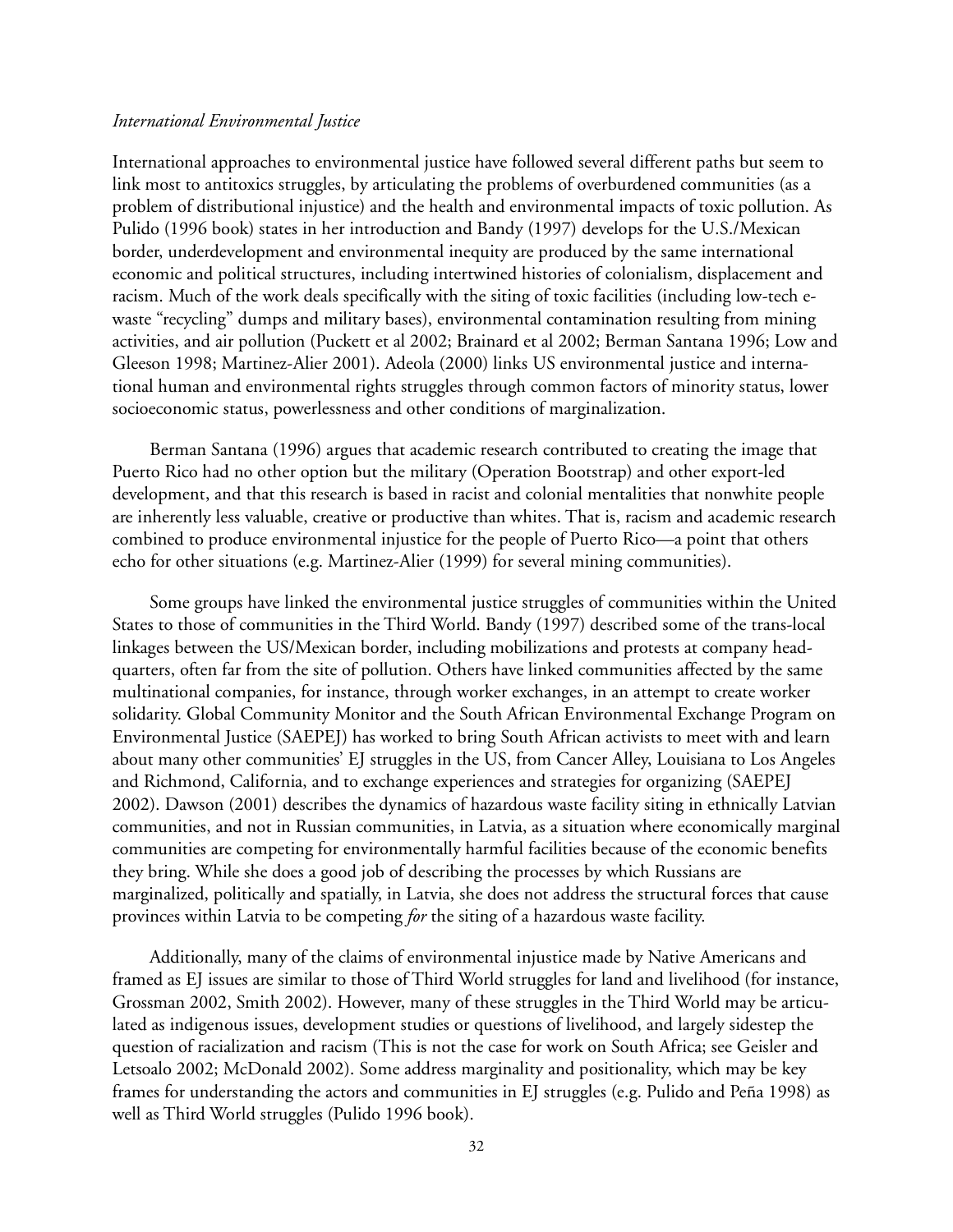- Adeola, F. O. 2000. Cross-national environmental injustice and human rights issues: A review of evidence in the developing world. *American Behavioral Scientist* 43 (4): 686-706.
- Bandy, Joe H. 1998. Border crossings: Transnational movements for alternative development and radical democracy in the United States-Mexico border region. PhD, University of California, Santa Barbara.
- Berman Santana, Déborah. 1996. Geographers, colonialism, and development strategies: the case of Puerto Rico. *Urban Geography* 17 (5):456-474.
- Brainard, Julie S., Andrew P Jones, Ian J Bateman, Andrew A Lovett, and Peter J Fallon. 2002. Modeling Environmental Equity: Access to Air Quality In Birmingham, England. *Environment And Planning A* 34:695-716.
- Cock, Jacklyn and David Fig. 2002. From Colonial to Community-Based Conservation: Environmental Justice and the Transformation of National Parks (1994-1998). *In* McDonald, David A. ed. *Environmental Justice in South Africa.* Athens, Ohio University Press and Cape Town, University of Cape Town Press.
- Dawson, J. I. 2001. Latvia's Russian minority: balancing the imperatives of regional development and environmental justice. *Political Geography* 20 (7):787-815.
- Geisler, Charles, and Essy Letsoalo. 2000. Rethinking land reform in South Africa: an alternative approach to environmental justice. *Sociological Research Online* 5 (2).
- Grossman, Zoltan. 2002. *Unlikely Alliances: Treaty conflicts and environmental cooperation between Native American and rural white communities*. Ph.D., Department of Geography, University of Wisconsin-Madison
- Khan, Farieda. The Roots of Environmental Racism and the Rise of Environmental Justice in the 1990s. *In* McDonald, David A. ed. *Environmental Justice in South Africa.* Athens, Ohio University Press and Cape Town, University of Cape Town Press.
- Illsey, Barbara M. 2002. Good Neighbor Agreements: the first step to environmental justice? *Local environment* 7 (1):69-79.
- Low, N., and B. Gleeson. 1998. Situating justice in the environment: The case of BHP at the Ok Tedi Copper Mine. *Antipode* 30 (3):201+.
- Martinez-Alier, J. 2001. Mining conflicts, environmental justice, and valuation. *Journal of Hazardous Materials* 86 (1-3 SI):153-170.
- McDonald, David A. ed. *Environmental Justice in South Africa.* Athens: Ohio University Press and Cape Town: University of Cape Town Press.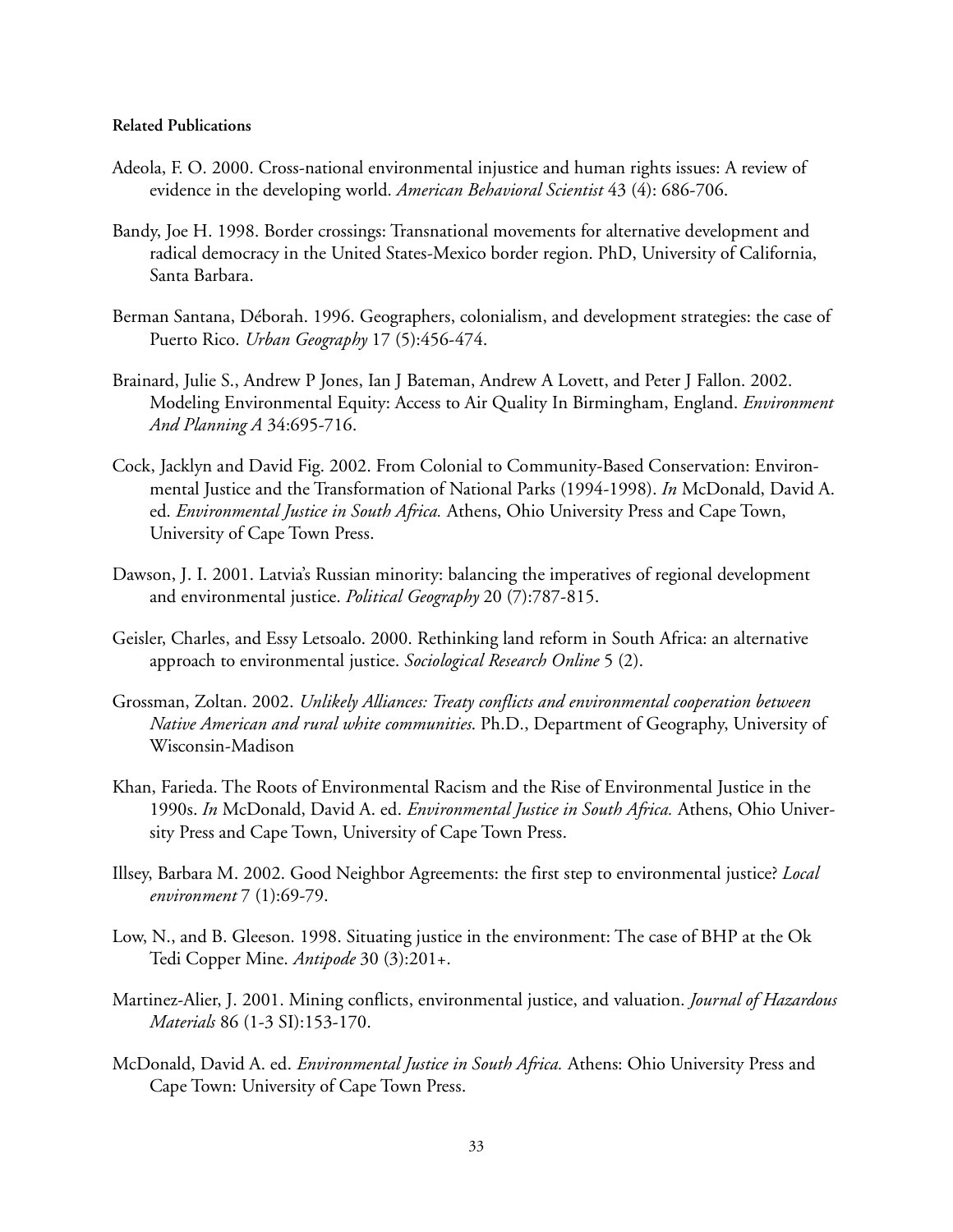- Puckett, Jim, Leslie Byster, Sarah Westervelt, Richard Gutierrez, Sheila Davis, Asma Hussein and Madhumitta Dutta. 2002. *Exporting Harm: The High-Tech Trashing of Asia.* Seattle, WA and San Jose, CA: Basel Action Network (BAN) and Silicon Valley Toxics Coalition (SVTC), with Toxics Link India, Greenpeace China and SCOPE (Pakistan).
- Pulido, Laura. 1996. *Environmentalism and economic justice: two Chicano struggles in the Southwest*, *Society, environment, and place.* Tucson: University of Arizona Press.
- Pulido, Laura, and Devon Gerardo Pena. 1998. Environmentalism and Positionality: The Early Pesticide Campaign of the United Farm Workers' Organizing Committee, 1965-1971. *Race, Gender & Class* 6 (1):33-.
- Ruiters, Greg. 2001. Environmental Racism and Justice in South Africa's Transition. *Politikon* 28 (1):95-103.
- SAEPEJ 2002. South African Exchange Program for Environmental Justice website <www.igc.org/ saepej/xchange.html>. Accessed July 15, 2002.
- Smith, Andrea. 2002. *Bible, Gender and Nationalism in American Indian and Christian Right Activism*. Ph.D. dissertation, University of California, Santa Cruz.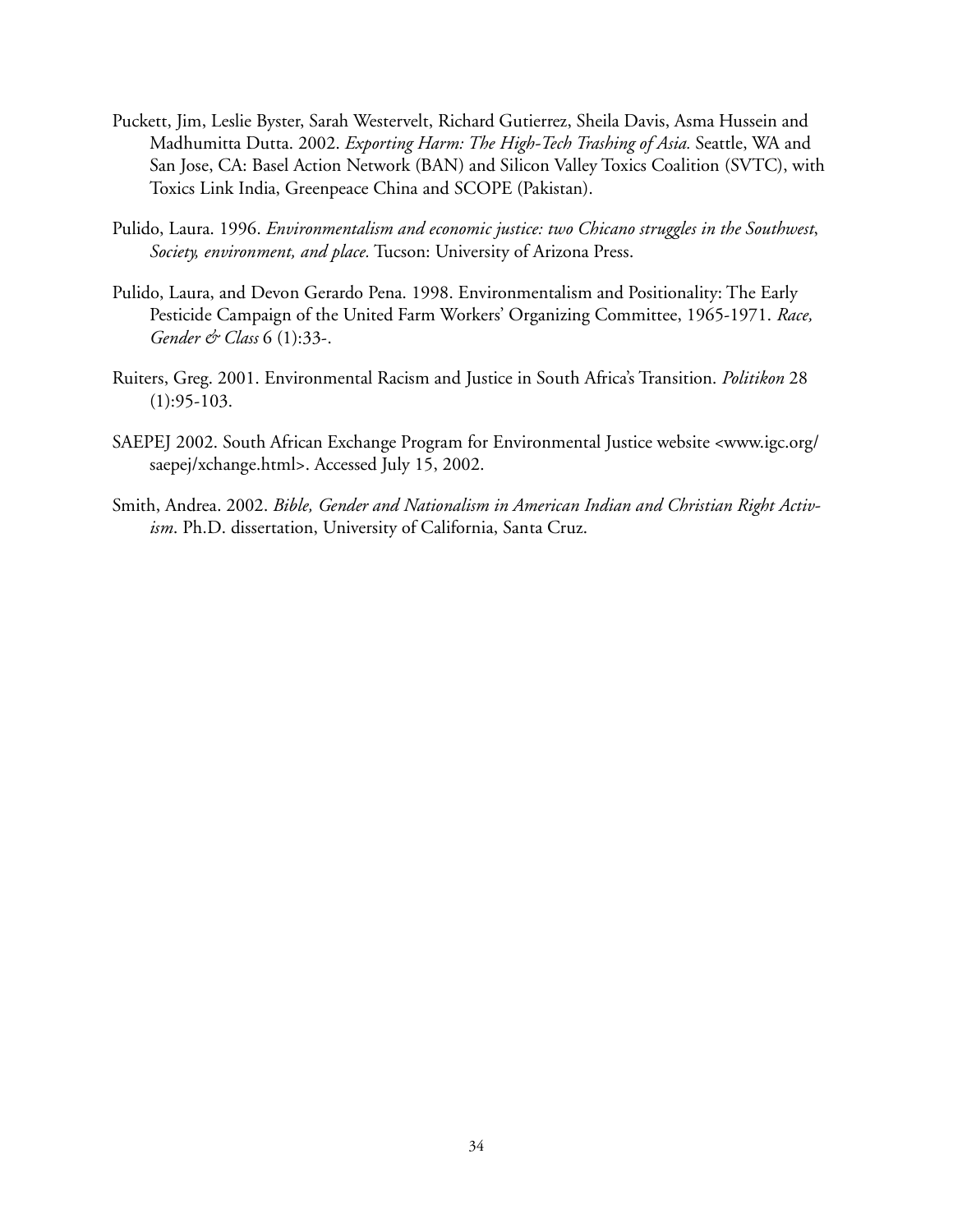#### **INTERVENTIONS**

This section covers works that directly deal with activism and organizing. Much of it is based on ethnographic fieldwork, interviews and archival work by researchers who are either participants within activist organizations and communities, or who are otherwise involved, for instance, with technical assistance. We have divided the types of interventions into four rough categories: Defensive, Political Mobilization, Community Participation and Community-Based Monitoring. However, these categories are not meant to be exclusive—most organizing involves several or all of these types of tactics. These categories are not meant to be comprehensive—in our experience, there are many reasons why the published literature is only a partial reflection of the knowledge accumulated through organizing, activism and policy change. At the same time, this literature is rich in the details of the ways people organize within many kinds of constraints that are produced by and produce key elements of the scholarship we have surveyed above, including technocracy<sup>17</sup>, racism, risk assessment, the ways of framing arguments as people- and/or place-based struggles, and so on. These diverse tactics and situations may be useful as a sort of road map or directory for communities just beginning these processes. The People of Color Environmental Groups Directory (2000), published by Clark Atlanta University, is probably the most comprehensive directory of organizations working on environmental justice.<sup>18</sup>

# *Communities Working towards Environmental Justice: Defense, Political Mobilization, Monitoring, Participation*

The 1991 Principles of Environmental Justice explicitly address procedural justice, stating that communities have the right to be included in all stages of the decision-making process. Recent scholarship describes four major arenas in which communities, activists and grassroots organizations have become more involved in working towards environmental justice. The first is defensive, when communities organize against the siting of a hazardous facility or other locally unwanted land use (LULU). Activists utilize a wide range of tactics, including media campaigns, lobbying, challenging permits and other processual requirements, demonstrations, direct action, civil disobedience and litigation. Researchers and activists have produced many ethnographies of particular struggles, including oral histories, environmental history projects, personal accounts, and political analyses (e.g. Roberts and Toffolon-Weiss 2001; Pulido 1996, Peña 1998, Kong and Chiang 2002; Costa et al. 2001; Gedicks 1993, 2000; LaDuke 1999; Smith 2002; Grossman 2002). The Laotian Organizing Project, for example, published a report on lessons learned from their first organizing project and (successful) campaign (Kong and Chiang 2001), in which Laotian immigrants and refugees from several Laotian ethnic groups worked to create a multilingual warning system for communities located near the oil refineries of Richmond, California. As they describe, commitment to multiracial and multiethnic organizing and radical, democratic processes and politics can be time-consuming and difficult!

<sup>17.</sup> Technocracy is a social system ruled primarily by experts. Fischer (2000), among others, describes many of the problems with narrow definitions of "experts" for direct democracy, and argues that a broadening of the meaning of "experts" and the relationships of non-experts to them is necessary for radical democratic projects.

<sup>18.</sup> The People of Color Environmental Groups Directory (2000) is available online at http://www.ejrc.cau.edu/ poc2000.htm or can be ordered free from the Mott Foundation (www.mott.org), in the Publications section, under Environment.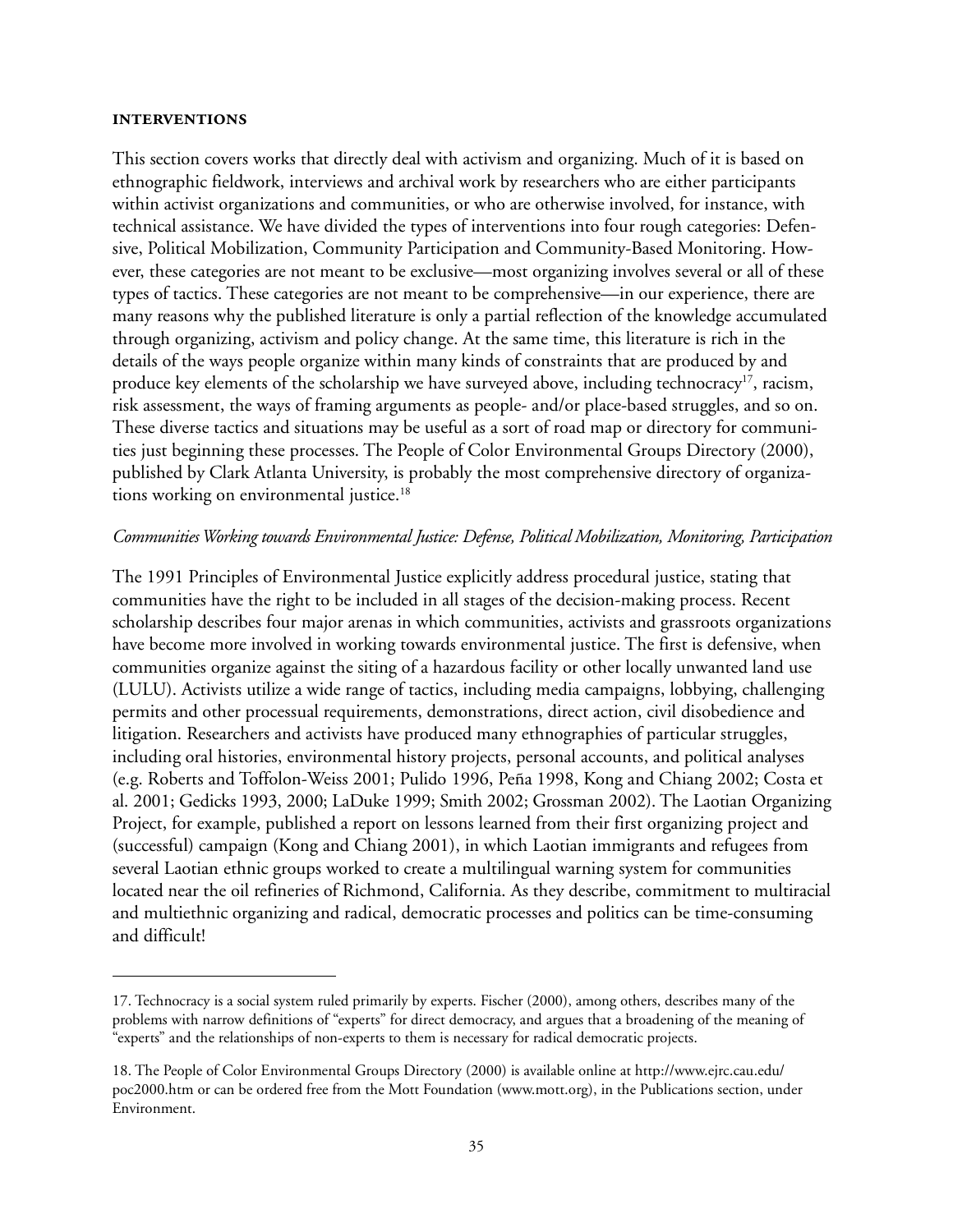Secondly, activists have used traditional political tactics and other strategies to respond to existing LULUs and seek to prevent future ones. For example, community members may vote against elected officials and seek to remove other public officials whose actions do not serve the communities they ostensibly represent. In Tucson, AZ, a white public health administrator dismissed Hispanic community members' claims of increased sickness due to toxic contamination of a river in their neighborhood and attributed those claims to racist stereotypes of Hispanics—higher rates of smoking, poor dietary habits and lack of physical exercise (Clarke and Gerlak 1998; compare with Foreman 1998). The subsequent outcry over her treatment of community members' concerns led to her ouster, and her replacement began a series of studies to investigate possible correlations between sickness and the contaminated riverwater and groundwater. In rural Wisconsin, a five member promining board in a rural town in Wisconsin were voted out of office when community members protested the potential siting of a new mine near the community, thus preventing the multinational mining company from gaining local political support. Community-based struggles have been successful in passing a moratorium against the opening of new mines in Wisconsin (Gedicks 1993; 1997; 2001).

Grassroots activists also have met with some success in securing passage of laws that require community consultations in environmental impact assessments (EIAs), taking advantage of laws designed with other actors in mind. These interventions can be preventative; the more difficult an EIA is to conduct, the more likely it is to serve as a deterrent (Towers 2000; Gedicks 1997). Even if they are not deterrents, complex EIAs (or EISs or EIPs) can also provide more opportunities for activists and other organizations to challenge states and corporations. In some cases, such as the Shintech struggle in Louisiana, community struggles and mobilization have led to changes in corporate behavior (Roberts, 2001; Pellow, 2001). In the case of Shintech, the company changed its strategy from trying to locate a PVC plant near a poor, Black community to relocating closer to an already-existing Dow chemical plant (Roberts, 2001; Hines, 2001). Shintech learned to do aggressive public relations work to avoid the hassle of fighting community opposition before attempting to go through the permitting process, and, if only superficially, have gone through the motions of public hearings, community feedback and creating a community relations board upon which community members sit.

Thirdly, communities have also become involved in scientific monitoring and data analysis. For instance, the Bucket Brigades in Louisiana and South Africa (www.gcmonitor.org; www.labucket brigade.org) involve community members in air quality monitoring. Community members decide, with help from local organizers and researchers, local sampling plans and take air samples using modified plastic buckets: a low-tech, low cost way of increasing sample size and coverage. The air samples are sent to laboratories for analysis. Community monitoring of air quality both provides a check on company self-reports of environmental violations and serves as a tool for community organizing and consciousness raising. Global Community Monitor has also been involved, with the South African Exchange Program for Environmental Justice, in community-to-community exchanges (SAEPEJ 2002).

In a struggle to prevent a power line being sited in Monroe County, West Virginia, local community organizations were able to show that the Environmental Impact Assessment, as conducted by university researchers commissioned by the utility company, lacked vital details that constituted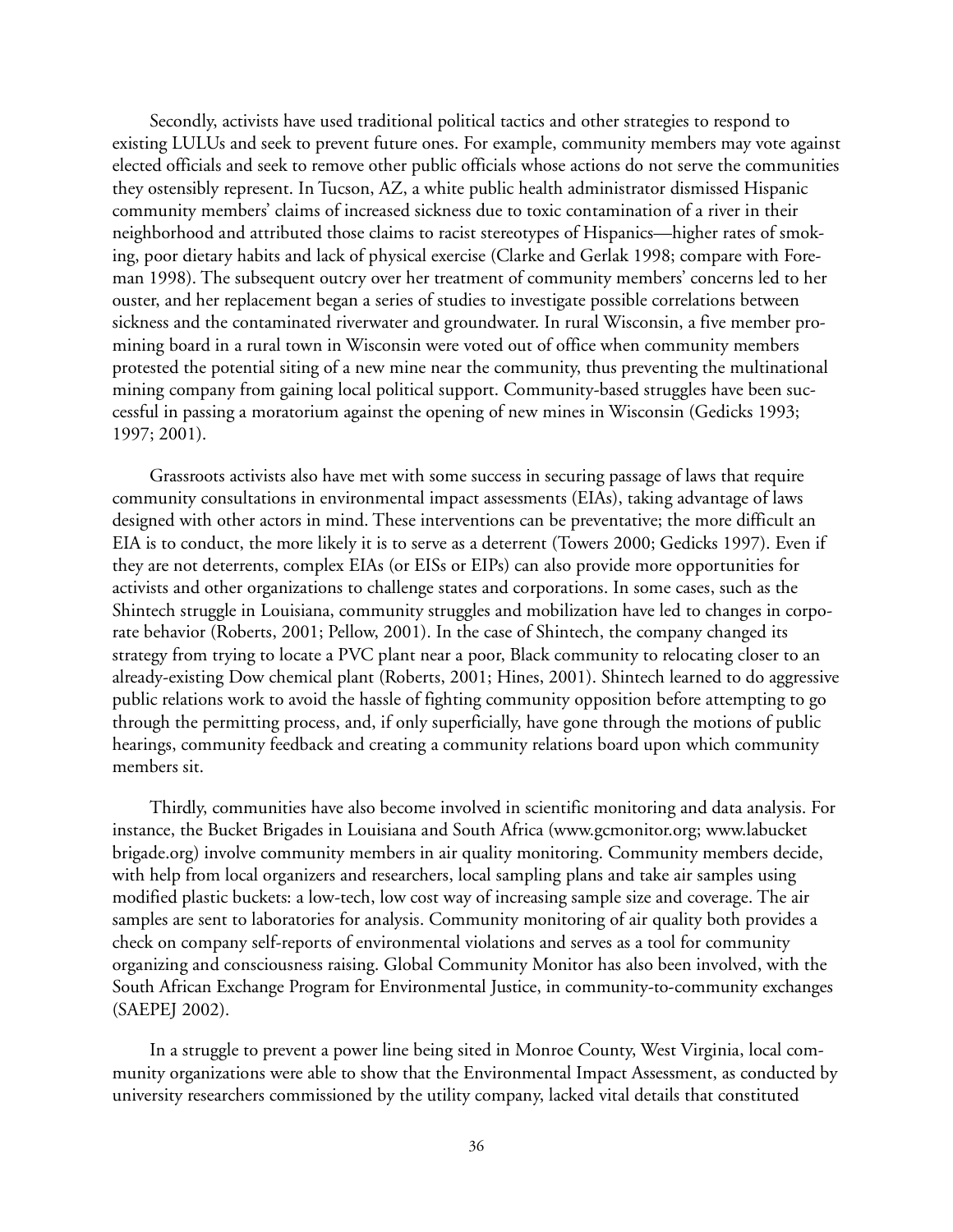social, cultural and environmental features that would affect the assessment. By challenging the scientific accuracy of the assessment, the activists forced the utility company to revise their EIA. When the utility company finally resubmitted a plan, it avoided not just Monroe County but also several other counties in West Virginia (Towers 2000).

Fourthly, activists and policy makers have taken steps toward direct community participation in decision-making. Community groups have demanded more direct participation in environmental policy making processes. This includes limited measures such as public hearings but also comprises direct community consultation regarding hazard siting and other issues. Executive Order 12898 (1994) mandates that all federal agencies implement the principles of environmental justice, creating a regulatory opening that makes it easier for interested federal policymakers to interface with community members and organizations, and for interested communities to demand more direct inclusion in decision-making processes. Good Neighborhood Agreements (discussed in the previous section) provide a means for communities to directly engage with corporations or small businesses that could pose a threat to communities.

One area where government and research institutions have incorporated more community participation is in research, particularly through partnerships on environmental health issues. As mentioned in a previous section, EJ activists have criticized traditional risk assessment's focus on individual contaminants from single sources and disregard for the multiple hazards facing many lowincome people and communities of color (e.g., Corburn 2002). Activists have also criticized the systematic silencing of local knowledge and expertise by the language and assumptions inherent in formal risk assessment. In some cases, community members have become directly involved in research design and implementation on EJ issues. Involvement has included designing research questions (Costa et al 2002); modifying research methodology (e.g. Corburn 2002), collecting data; and analysis. For example, in the US EPA's pilot neighborhood-based Community Exposure Program in New York's Greenberg/Williamspoint neighborhood, local interviewers were trained to gather data on exposure and community health from community members, and worked closely with EPA scientists to develop local models of community cumulative risk exposure.

The West Oakland Environmental Indicators Project was a collaboration between the Pacific Institute and the  $7<sup>th</sup>$  Street/McClymonds Initiative (a community organization) to answer the questions that residents had about the places where they live. Indicators that residents were interested in included air pollution, asthma rates, voting power, vulnerability to displacement and housing affordability, community stability, illegal dumping, land use conflict, resident toxic exposures, lead poisoning, transit mobility and bikeable streets (Costa et al 2002). In working with farmworkers to monitor the health impacts of pesticide exposure, Arcury et al (2001; 2002) and Quandt et al (2002) describe the importance of working with farmworkers of different ages to develop models that accurately reflect people's multiple exposures to pesticides.

Roberts and Toffolon-Weiss (2001), through extended fieldwork and interviews with key activists, present histories of four major EJ struggles in the state of Louisiana and try to evaluate the factors that helped them to succeed, or that led to their failure.<sup>19</sup> They use the cases of a uranium

<sup>19.</sup> Roberts and Toffolon-Weiss (2001) describe success or failure according to the self-stated goals of the communities and organizations.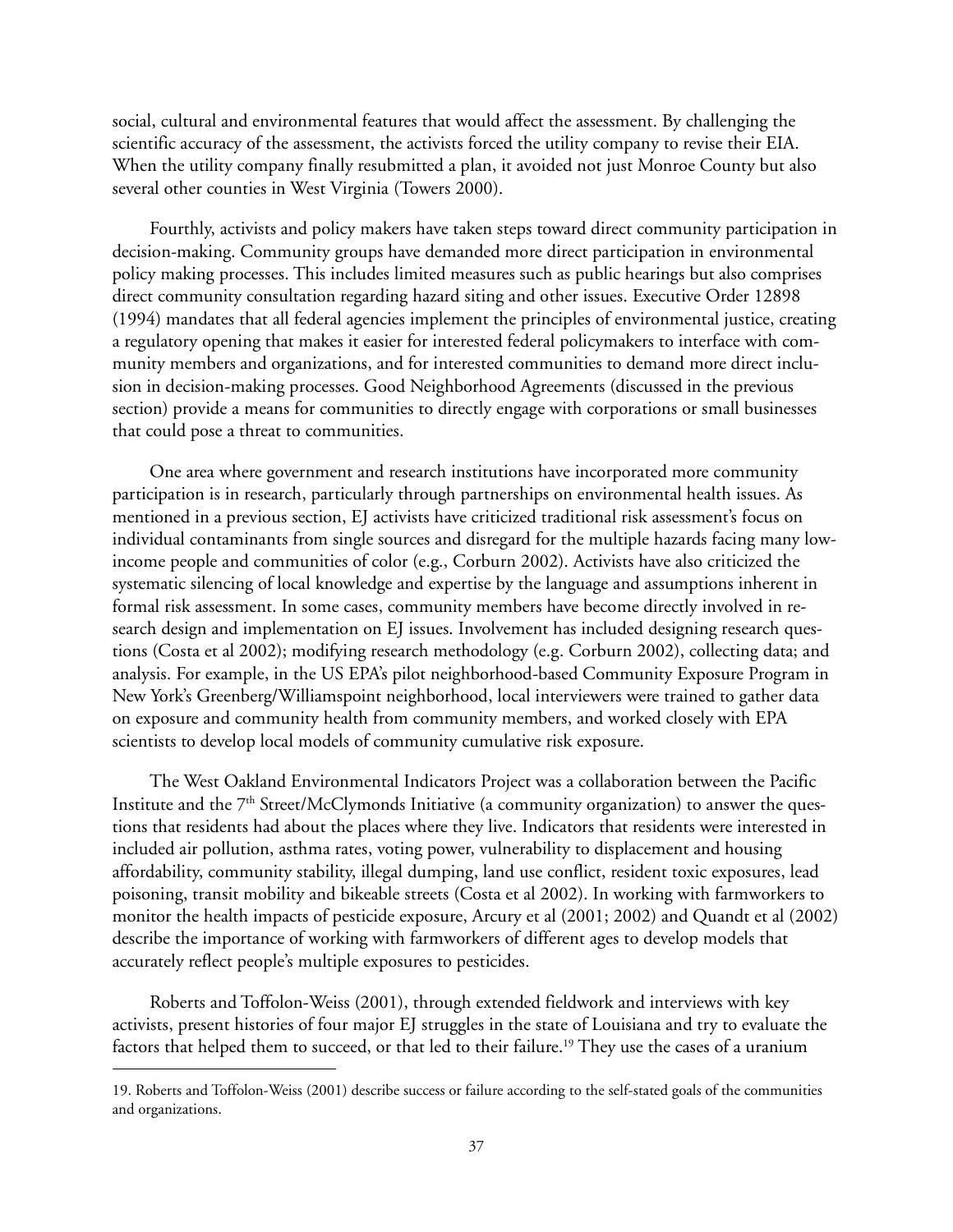plant that was to be sited in northern Louisiana, near historic Black communities of Forest Grove and Center Springs; the case of Shintech and St. James Parish; the community of Grand Bois against an Exxon oilfields waste facility and the struggle of Agriculture Street to be paid adequate compensation for relocation after being classified a Superfund site. Through their analysis, they find that communities are more often than not divided, and that unity is not a prerequisite for success. However, access to national media coverage and to national or international organizations often helps, although these organizations often have their own agendas, and their commitment to communities' struggles sometimes needs to be nurtured. In all of the cases, communities resorted to some sort of litigation. Litigation as public interest cases was more successful than private cases pursued as classaction lawsuits. They show that activists have all sorts of histories, with different commitments to broader struggle. That is, some activists have long histories of involvement with environmental or civil rights struggles; others are people who have become politicized through experience and/or struggle—storeowners and housewives, who otherwise would not have thought about engaging in activism. Once mobilized, some people are most concerned about the local struggle and want to go on living their own lives when and if their immediate goals are met. Others see themselves as part of a broader movement and want to continue helping any community that may face similar situations.

In summary, environmental justice activism at the end of the  $20<sup>th</sup>$  century and beginning of the 21<sup>st</sup> has brought together grassroots activists, scholars and policymakers. Communities and community based organizations have challenged racist notions about poor people and people of color, whether in public health, or in attitudes towards the environment. They have worked to challenge permitting processes, and sometimes, with the help of sympathetic political allies, to change legislation. In some cases people have mobilized to change their political representatives or public officials when those individuals failed to represent the views of their constituency. Communities have also demanded more direct inclusion in political processes, through public hearings, town meetings, community consultation and so on. Communities and activist organizations have also utilized technical tactics, such as enlisting experts, often crossing racial and class lines and broadening coalitions to do so. In some cases this has also led to demystifying technical activities, such as monitoring, so that monitoring activities are made cheaper, easy to duplicate and more accessible to poor communities and communities of color. Finally, communities have also broadened their efforts to become involved at all levels of so-called professional fields, including research design, thus challenging the very notion of expertise. Clearly, the tactics that we engage in are always partial—partial successes, and when failures occur, they are only partial as well. Social change is a long, slow and uneven process. However, commitment to the larger goals of radical democracy often guides the everyday activities of people, and serves as the guideposts that help us to avoid cooptation.

#### **Related Publications**

- Arcury et al. 2001. Migrant and Seasonal Farmworkers and Pesticides: Community-Based Approaches to Measuring Risks and Reducing Exposure. *Environmental Health Perspectives* 109 (Supplement 3).
- Arcury, Thomas A., Sara A. Quandt, and G. B. Russell. 2002. Pesticide safety among farmworkers: Perceived risk and perceived control as factors reflecting environmental justice. *Environmental Health Perspectives* 110 (Supplement 2):233-240.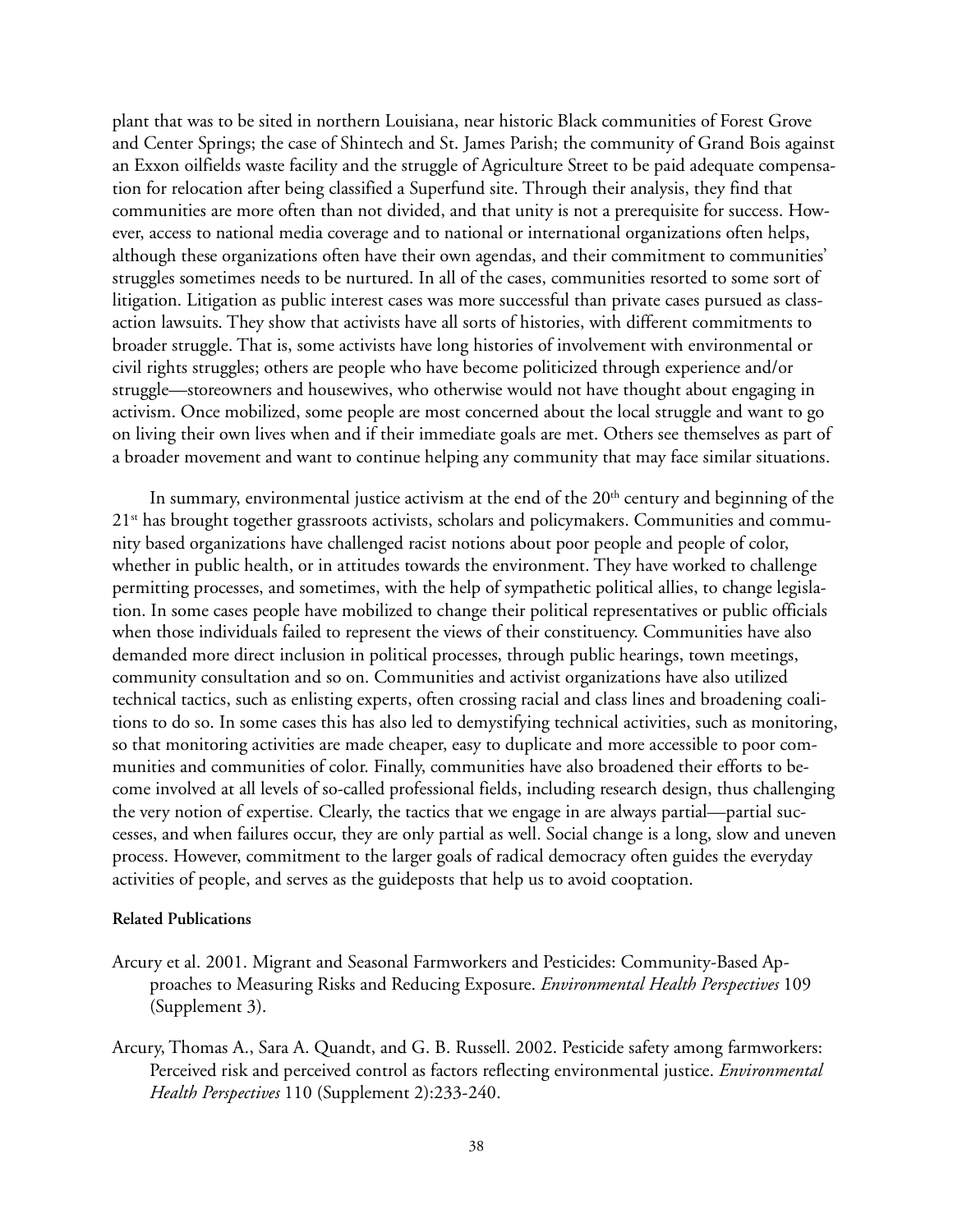- Bandy, Joe H. 1998. Border crossings: Transnational movements for alternative development and radical democracy in the United States-Mexico border region. PhD, University of California, Santa Barbara.
- Clarke, J. N., and A. K. Gerlak. 1998. Environmental racism in the sunbelt? A cross-cultural analysis. *Environmental Management* 22 (6):857-867.
- Clinton, President William J. 1994. Executive Order 12898 (Feb 11, 1994): Federal Actions to Address Environmental Justice in Minority Populations and Low-Income Populations. Available online at <http://hydra.gsa.gov/pbs/pt/call-in/eo12898.htm>. Accessed July 31, 2002.
- Corburn, J. 2002. Combining community-based research and local knowledge to confront asthma and subsistence-fishing hazards in Greenpoint/Williamsburg, Brooklyn, New York. *Environmental Health Perspectives* 110 Suppl 2:241-8.
- Costa, Steve, Meena Palaniappan, Arlene K. Wong, with Jeremy Hays, Clara Landeiro, and Jane Rongerude. 2002. *Neighborhood Knowledge for Change: The West Oakland Environmental Indicators Project*. Oakland, CA: Pacific Institute for Studies in Development, Environment and Security.
- Foreman, Christopher H. 1998. *The Promise and Peril of Environmental Justice*. Washington, DC: Brookings Institution Press.
- Gedicks, Al. 1993. *The new resource wars: native and environmental struggles against multinational corporations*. Boston: South End Press.
- Gedicks, Al. 1997. Corporate Strategies for Overcoming Local Resistance to New Mining Projects. *Race, Gender & Class* 5 (1):109-.
- Gedicks, Al. 2001. *Resource rebels: native challenges to mining and oil corporations.* Cambridge, MA: South End Press.
- Geisler, Charles, and Essy Letsoalo. 2000. Rethinking land reform in South Africa: an alternative approach to environmental justice. *Sociological Research Online* 5 (2).
- Hines, Revathi I. 2001. African Americans' struggle for environmental justice and the case of the Shintech plant: lessons learned from a war waged. *Journal of Black Studies* 31 (6):777-789.
- Kirk, Gwyn. 1997. Ecofeminism and environmental justice: bridges across gender, race, and class. *Frontiers* 18 (2):2-20.
- Kong, Maria, and Pamela Chiang. 2001. *Fighting Fire with Fire: Lessons from the Laotian Organizing Project's First Campaign*. Oakland and Richmond, CA: Laotian Organizing Project and Asian Pacific Environmental Network.
- LaDuke, Winona. 1999. *All Our Relations: Native Struggles for Land and Life.* Boston: South End Press.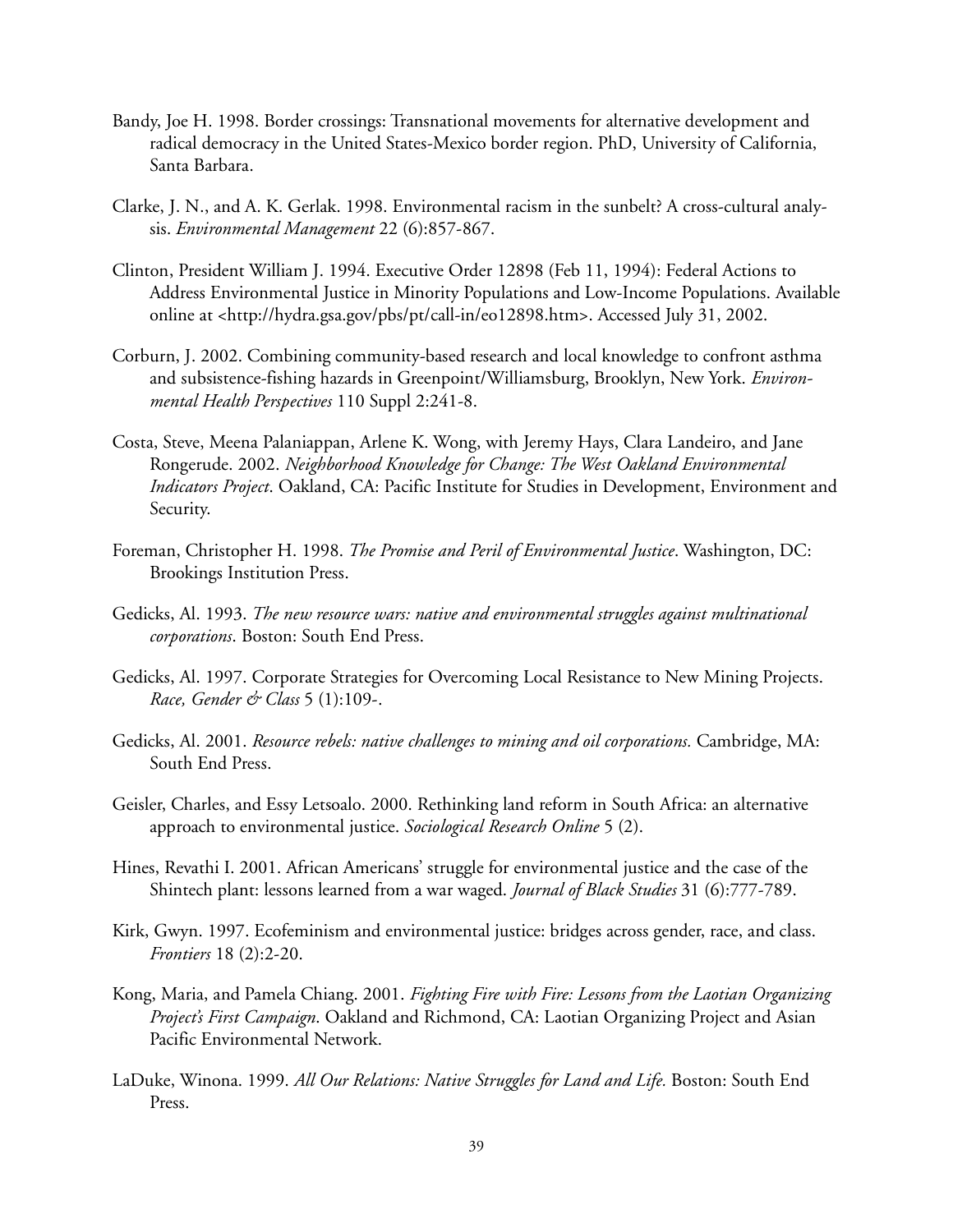- Ledogar R. J., L. G. Acosta LG and A. Penchaszadeh. 1999. Building international public health vision through local community research: The El Puente-CIET partnership. *American Journal of Public Health* 89 (12): 1795-1797
- Loh, P., J. Sugerman-Brozan, S. Wiggins, D. Noiles, and C. Archibald. 2002. From asthma to AirBeat: community-driven monitoring of fine particles and black carbon in Roxbury, Massachusetts. *Environmental Health Perspectives* 110 Suppl 2:297-301.
- Marcolongo, Tullia Fabiola Maria. 2001. *'Playing by the Rules': Environmental justice and land use planning in Ontario. The Lands for Life case study*. MA, Trent University.
- Ondich, Gregory George. 2001. *New role orientations for United States EPA officials in the next generation system of environmental protection*. PhD, Virginia Polytechnic Institute and State University.
- Pellow, David N. 2001. Environmental justice and the political process: movements, corporations, and the state. *Sociological Quarterly* 42 (1):47-67.
- Peña, Devon Gerardo, ed. 1998. *Chicano culture, ecology, politics: subversive kin, Society, environment, and place*. Tucson: University of Arizona Press.
- Pulido, Laura. 1996. *Environmentalism and economic justice: two Chicano struggles in the Southwest*, *Society, environment, and place.* Tucson: University of Arizona Press.
- Quandt, Sara A., Thomas A. Arcury, and Allen Dearry. 2001. Something for Everyone? A Community and Academic Partnership to Address Farmworker Pesticide Exposure in North Carolina. *Environmental Health Perspectives* 109 (Supplement 3):435-442.
- Quigley D, Handy D, Goble R, Sanchez V, George P. 2000. Participatory research strategies in nuclear risk management for native communities. *Journal of Health Communication* 5 (4): 305- 331 OCT-DEC 2000
- Roberts, J. Timmons, and Melissa M. Toffolon-Weiss. 2001. *Chronicles from the environmental justice frontline*. New York, N.Y.: Cambridge University Press.
- Shepard, Peggy M., Mary E. Northridge, Swati Prakash, and Gabriel Stover, eds. 2002. Advancing environmental justice through community-based participatory research. *Environmental Health Perspectives* 110 (Supplement 2).
- Towers, G. 2000. Applying the political geography of scale: Grassroots strategies and environmental justice. *Professional Geographer* 52 (1):23-36.
- Williams, Robert W. 1999. Environmental injustice in America and its politics of scale. *Political Geography* 18:49-73.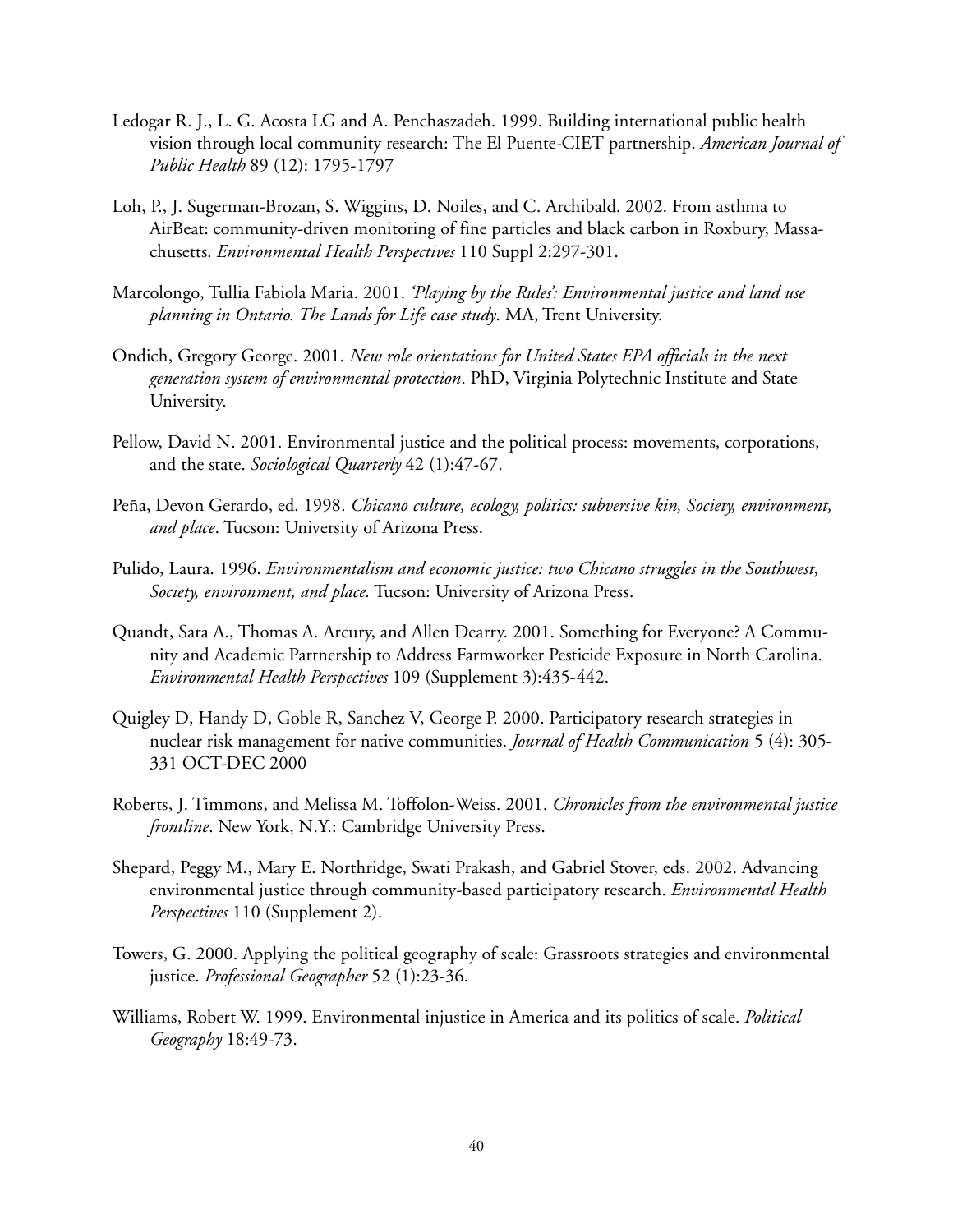#### **CONCLUSION**

The Environmental Justice scholarship is strongest in theorizing race and racism, and developing historical and political-economic geographical analyses of the processes that produce unjust places. These processes produce both the distribution of environmental risks and hazards, as well as the distribution of environmental benefits.

Some research and policy institutions have followed a bureaucratic and technical response to environmental justice claims and directives. This offers some opportunities for the goals of environmental justice to be met, but is rarely sufficient because these approaches often treat dynamic and fluid processes as static ones. More importantly, "scientific" and "technical" fixes can perpetuate the power imbalances that excluded communities from involvement in the processes that sparked conflicts in the first place. Risk assessment, for instance, in seeking to confirm or reject communities' lived experiences, inherently gives power to so-called "experts" to evaluate the claims of "non-experts." Some communities have shown that local knowledge is in fact more detailed and useful than expert knowledge. They have used their knowledge to develop research and other programs that involve communities in all stages of planning, implementation and interpretation of a research project. Others have worked with "experts"—policymakers, scientists, academics—to bring multiple sorts of analyses to bear on their situations. Regardless of the outcome of a risk assessment, the psychological, social and economic effects of living in an environment that is perceived as contaminated are real. The negative effects of living in a contaminated environment are compounded when poor communities and communities of color also face housing discrimination, transportation issues, police brutality, low wages and other social and economic pressures.

Emerging areas in environmental justice scholarship include the tactics of communities against corporations, as well as corporate responses to activism. Both corporations and activists seem to meet with more success when they can pitch their claims and actions at multiple scales. Communities and activists are extremely creative and diverse, yet are simultaneously constrained by material and structural forces. The deep historical roots of environmental inequalities, and their particular forms in particular places, is one area where scholarship is just beginning to develop detailed analyses. Another area explores the racialized, gendered and cultural meanings of environment and environmentalism. Research and scholarship is also part of the constant process of struggle and negotiation of poor people and people of color, with and against state and corporate interests and desires. Asking the questions, how did some places become more heavily burdened, or denied certain benefits, also begs the complementary questions of how certain places avoided hazards or secured access to benefits. Analyses of environmental justice that take into consideration the workings of racism can also be productively thought of as simultaneously describing (partially) the workings of privilege.

The environmental justice movement is broad-based and diverse. It is made up coalitions of actors who come together, over and over, to work on particular struggles, and then re-form as conditions change. Because of the complexity of environmental and historical processes, this work has been multidisciplinary from its beginning. Likewise, the goals of the movement are diverse, ranging from broad progressive social change to the particular goals of a community in a given moment and place.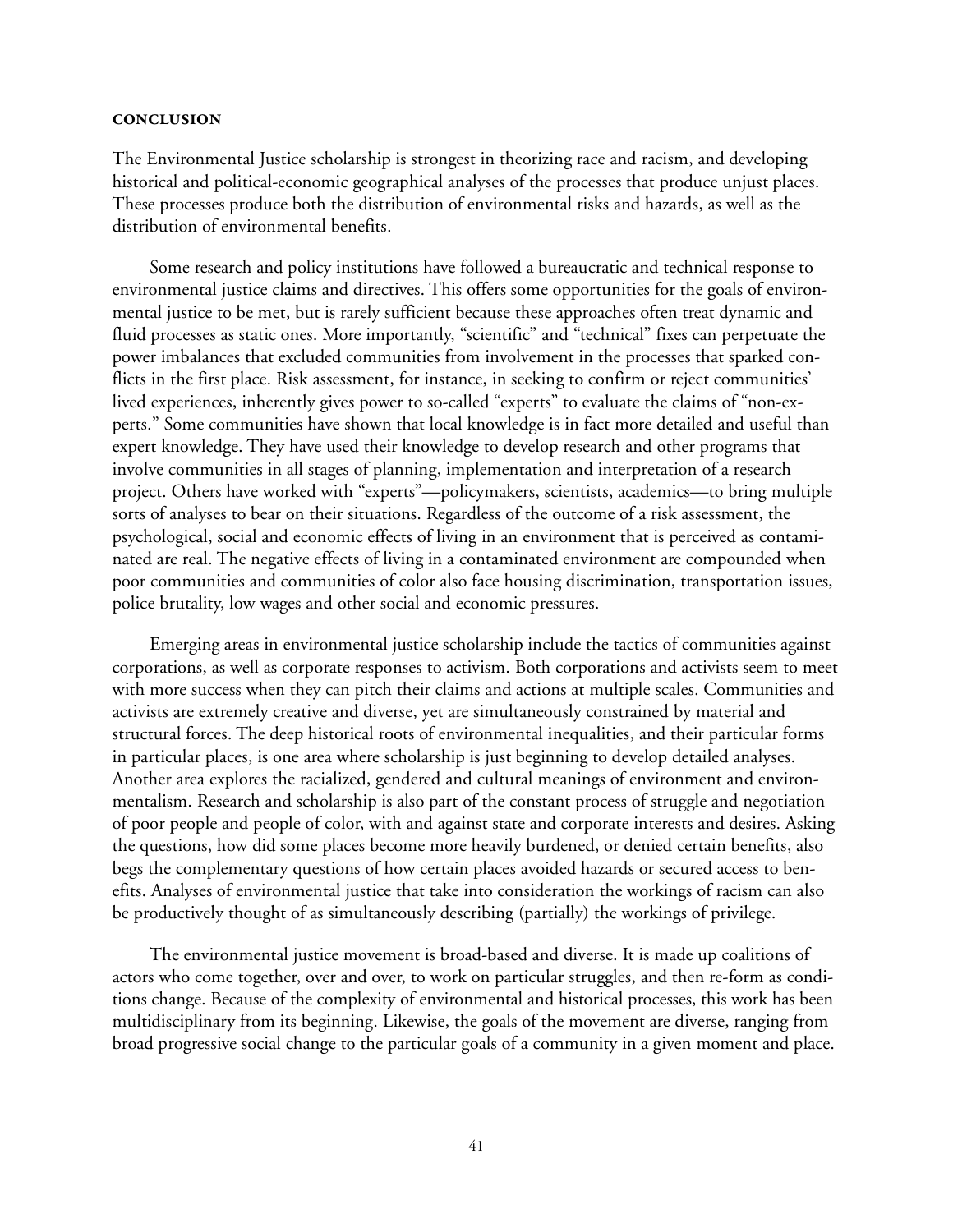#### **THE ANNOTATIONS**

#### Adeola, F. O. 2000. Cross-National Environmental Injustice and Human Rights Issues. *American Behavioral Scientist* 43(4): 686-706.

Adeola defines environmental injustice, environmental inequity and environmental racism in local, national and cross-national contexts. Based on work in the US environmental justice movement and in international human environmental rights struggles, minority status, lower socioeconomic status, powerlessness and other conditions of marginalization have been identified as the major factors influencing the extent of environmental injustice and human rights repression. Environmental injustice and environmental racism are promoted through the systematic exclusion of minority groups in vital environmental policies and decisions.

Adeola reviews dependency/world systems theory for explaining the dynamics of hazardous waste trade, which emphasizes historical relationships between core and periphery economies that extend to the contemporary moment and result in inequitable distributions of risks and benefits. He then extends Blauner's internal colonization perspective to the case of the Ogoni in Nigeria. Human and environmental rights violations occur as a result of efforts to gain control of land, labour and natural resources of the disenfranchised periphery by the more powerful core. This paper may be useful as a starting point for reviewing some of the various possible perspectives on environmental justice, and as a way to link US-specific articulations of environmental justice with international (usually indigenous) struggles over human environmental rights, but doesn't necessarily advance either theoretical analysis or points for activist engagement.

Bandy, Joe. 1997. Reterritorializing Borders: Transnational Environmental Justice Movements on the U.S./México Border. *Race, Gender & Class* 5(1): 80-

The neoliberal economic regime that emerged in North America in the 1990s combined the ideologies of free markets with transnational production. This produced and exacerbated uneven development and the exploitation of natural and human resources. In this context, the U.S./México border, especially the San Diego/Tijuana area, has been a site of intensive political contradictions: rapid growth and industrialization, extensive immiseration and environmental destruction, and increased militarization. The border has also been a site of intense creativity—of a group of community-based environmental justice movements which have worked to build trans-issue and transnational coalitions in the region. This study interviews organizers and explores the possibilities and difficulties of coalitional endeavors.

For instance, the Stepan Chemical Company produced similar environmental health problems for the communities in Matamoros, México and Brownsville, Texas. In order to avoid increased regulatory and public scrutiny, Stepan Chemical, along with two other chemical polluters in Matamoros/Brownsville area (Retzloff Chemical and Metales Federados Asarco), adopted much of the Coalition for Justice in the Maquiladoras' proposals. Bandy describes the effects of neoliberal policies in the U.S./México border region, specifically the rise of the maquiladoras and, citing the work of Fernandez-Kelly (1983) and others, the workings of the gendered international division of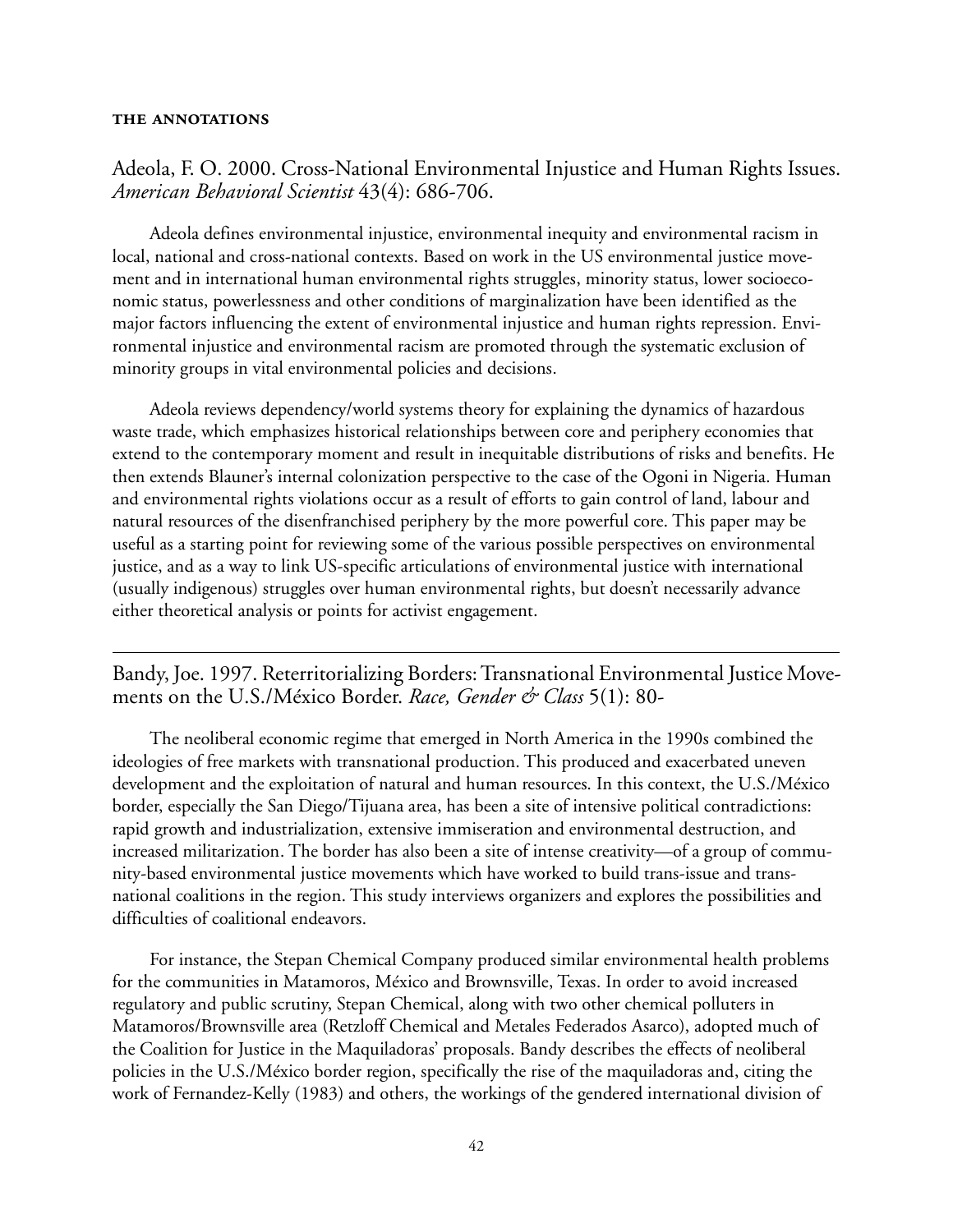labor. A majority (65-70%) of the workforce employed in maquilas is women, and are controlled through paternalistic and often violent management. Another long-term effect of neoliberal development is the destruction of environmental conditions and worker health and safety, which many have called "toxic colonialism." In México, these policies have destroyed communal land and sustainable agriculture, while creating urban decay and worker health and safety problems simultaneously.

Bandy then goes on to look at the environmental justice organizations which have been directly rooted in local communities on the U.S./México border. These include Casa de la Mujer/Grupo Factor X (CDM-GFX), Coalition for Justice in the Maquiladora (CJM), Comité de Apoyo Fronterizo Obrero Regional (CAFOR), and the Support Committee for Maquiladora Workers (SCMW). Also, these include regional organizations with a more environmental focus—Southwest Network for Environmental and Economic Justice (SNEEJ), EcoSol, the Border Ecology Project (BEP) and the Environmental Health Coalition (EHC) of SanDiego/Tijuana. Binational environmental justice endeavors have been interested in reducing maquiladora pollution, making workplaces and communities safe, developing needed infrastructure, regulating toxics and raising awareness about sustainable alternatives. However, the organizations often differ on appropriate strategies and tactics. Bandy argues that while their different focuses of organizing and activity are ultimately complementary, they also belie fundamental differences in how different organizations frame the causal mechanisms of environmental justice problems in the area and inequities between the positions of Mexican workers and activists and their counterparts from the United States.

Transnational coalition building can be powerfully politicizing and offer a more critical understanding of difference, in which differences are not seen as natural essences or in binary social constructs, but instead politicized and contextualized to form the basis of strategic coalitions. Bandy argues that these movements also offer alternative visions of a radically democratic globalization.

Been, V., and F. Gupta. 1997. Coming to the nuisance or going to the barrios? A longitudinal analysis of environmental justice claims. *Ecology Law Quarterly* 24 (1):1-56.

This article reports on an intensive statistical investigation into the chicken-or-egg "which came first?" question (See Pulido 1996). With funding from EPA, Been, Gupta, and a research team analyzed the demographics of communities hosting commercial hazardous waste storage and treatment facilities from the period immediately prior to siting onwards. This research is an outgrowth of Been's 1994 research, in which she observed that the correlations between poor minority neighborhoods and hazardous facilities did not prove intentional discrimination and suggested that these patterns might be the outgrowth of market dynamics. Been and Gupta studied the 544 facilities active in 1994 and compared demographics in host sites to a sample of non-host sites. The siting and demographic data covers the period from1970 to 1990.

Been and Gupta's findings did not support the proposition that market dynamics produce environmental inequality, nor did they find that facilities were generally sited in very poor or people of color areas during the period from 1970 to 1990. Instead, the authors found evidence that facilities were sited in disproportionately Hispanic areas, but little evidence that facilities were sited in African-American areas. With regard to class, facilities were generally sited in working-class or lower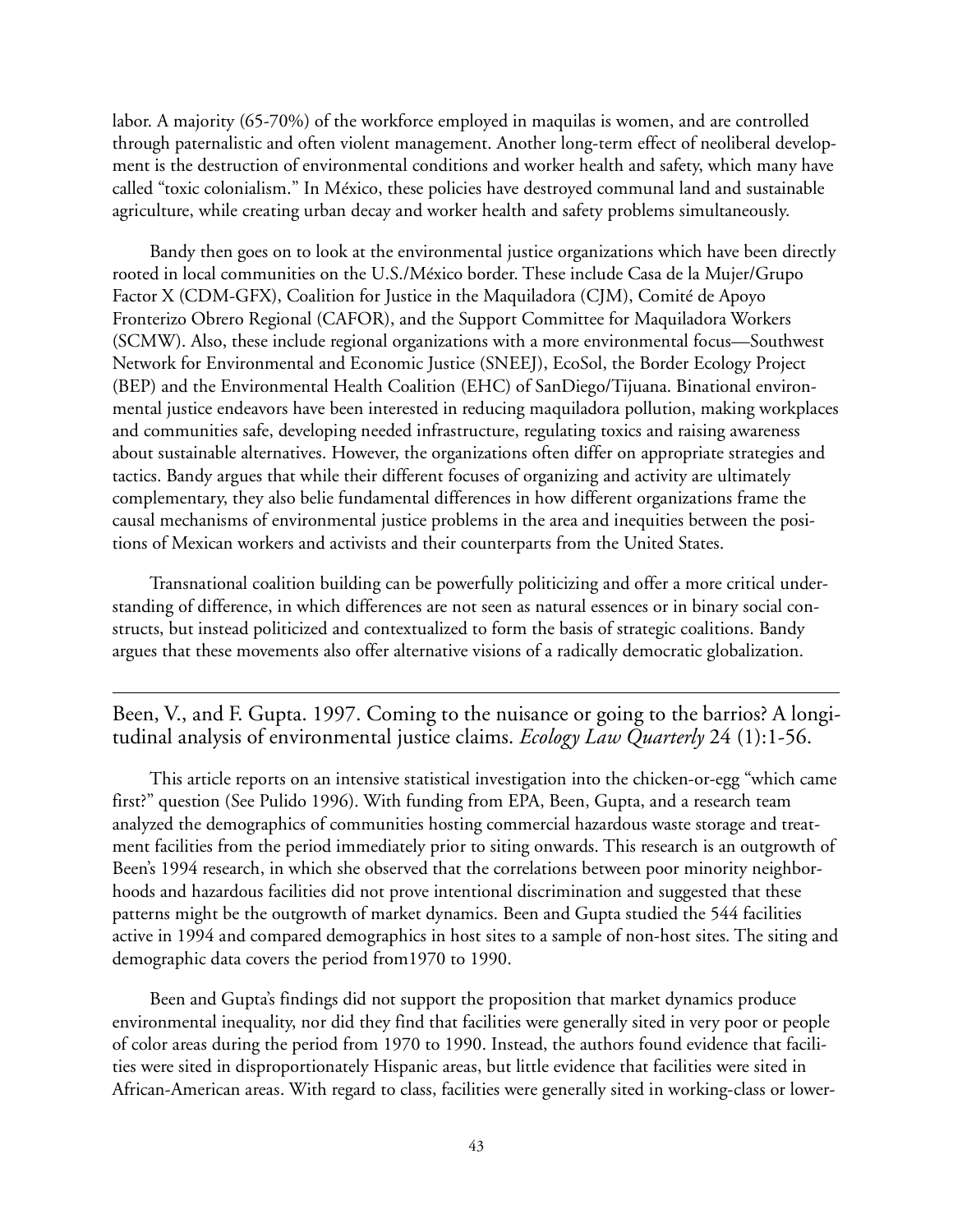middle class neighborhoods. Additionally, the authors found little evidence of substantial demographic change after facility siting; there may have been declines in the socioeconomic status of host neighborhoods.

Despite the lack of evidence for siting in African-American neighborhoods, however, the authors found that the areas surrounding active facilities *are* disproportionately Black and Hispanic. They explain the inconsistency by noting that their siting data covers 1970 to 1994 while the distribution study includes all active facilities. Prior to 1970, their data suggests, there was a strong correlation between percentage of African-Americans and facility location; their study provides no information on siting dynamics during this period.

Been and Gupta provide a thorough discussion of the data sources and methods. They focused on hazardous waste facilities because prominent studies (e.g. United Church of Christ) have focused on them, these facilities are well established as locally undesirable, and national data was available. The authors used census tract as their unit of analysis and took several steps to ensure that the units remained constant over time. The sample is somewhat biased towards urban areas, which may understate the relationship between race, ethnicity, and siting. The researchers employed four types of statistical analyses: comparison of means and distributional analyses, logit estimations, longitudinal analysis, and comparative statics. Results for each analysis are reported by decade and by race (African-American) and ethnicity (Hispanic); income results are reported.

Berman Santana, Déborah. 1996. Geographers, colonialism, and development strategies: the case of Puerto Rico. *Urban Geography* 17 (5):456-474.

Berman Santana extends environmental justice analysis to include academic research that contributes to environmental injustice. Berman Santana argues that Puerto Rico's development strategies, particularly Operation Bootstrap, have relied upon a flawed "doctrine of non-viability," that is, Puerto Rico had no viable alternative to economic and political dependence on the United States. This doctrine was supported by a body of scholarship asserting that Puerto Rico was "too small, geographically too strategic, too poor in natural and human resources, and too overpopulated." Berman Santana shows there is little evidence to support these claims—for example, Puerto Rico has significant mineral resources—and little reason to think that these characteristics are related to political or economic viability. She contends that this scholarship was based in a cultural racism that saw non-White people and places as inherently less valuable, producing inconsistent and contradictory research. Population growth and high population density, for example, were considered good in Europe but bad in Puerto Rico. This scholarship had real policy consequences. The doctrine of non-viability supported export-led development strategies in Puerto Rico that have had severe adverse environmental and heath consequences. Berman Santana's article highlights the role that intellectual and academic work can play in producing environmental injustice.

Bowen, William. 2002. An analytical review of environmental justice research: What do we really know? *Environmental Management* 29 (1):3-15.

Bowen presents a critical overview of recent empirical research on environmental justice. He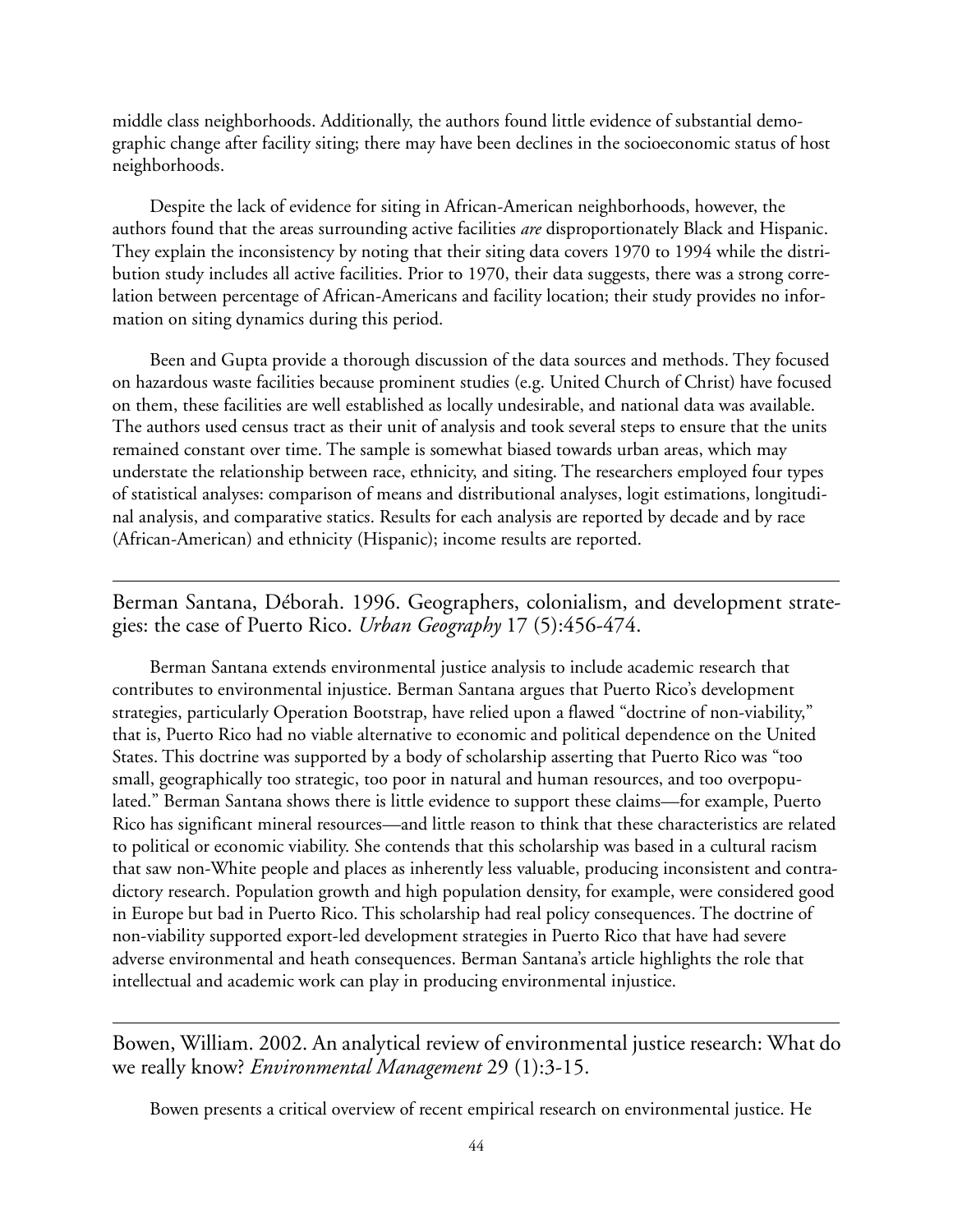argues that the scientific quality of this body of scholarship is so poor that it cannot provide a basis for public policy. "The evidence regarding disproportionate distributions is mixed and inconclusive." (10) "Very little can be said ... about location-specific spatial distributions of demographic and environmental variables associated with even relatively few environmental hazards" (p. 12). Bowen reviewed 42 studies published between 1972 and 1999; 12 publications are discussed in this article. Bowen evaluated these studies according to several methodological criteria: data reliability, operationalization of key concepts, research design, analytic methods, and generalizability. These factors determine whether one can make valid causal inferences from a study, that is, whether we should take the findings seriously as an explanation of the events described. For example, a researcher may seek to investigate the relationship between exposure to pollutants and public health. To do so, she would need data regarding individuals' exposure to the pollutants of concern, and their health status before and after exposure. She would also need to develop logically consistent hypotheses about the relationship between exposure and disease, to analyze her data in an appropriate way, and then to indicate the limits of her findings. Using these standards, Bowen describes several influential EJ studies as low or medium quality, such as (Bullard 1983; Been and Gupta 1997; United States General Accounting Office, 1983); he describes Sadd et al (1999a) as an example of high-quality research (see annotation).

While Bowen's conclusions are discouraging, the standards he sets should be placed in appropriate context. First, Bowen implies that scientific certainty is a pre-requisite to political action: this is a claim with which many would take issue. Second, EJ researchers face a number of hurdles to meeting these standards.20 Data problems are most difficult to surmount. There are only a few readily available sources of data regarding hazardous facilities, these sources are known to contain errors, and they cover only a limited time period. The researcher above, for example, could use the Toxic Release Inventory to obtain data regarding the carcinogens released by facilities. Without additional data, however, she has indication of potential exposure but not actual exposure. Despite these limitations, her study could make policy-relevant conclusions. The distribution of carcinogenic releases is an important EJ indicator; one only has the opportunity to be exposed to hazardous chemicals if they are released in one's proximity (Sadd et al 1999a). Secondly, Bowen treats some contested issues as settled, leading him to downgrade some research others might view as higher quality. For example, he declares that zip codes and counties are inappropriate units of analysis; this is not always the case (see, for example, Edwards and Ladd 2000). Thirdly, much EJ research seeks to describe distributive patterns and identify possible causal mechanisms; because it does not claim to "prove" cause, failure to do so should not be seen as a failing. Bowen's assessment does provide useful pointers to some errors to avoid. Study design is amenable to researchers' control and appears to be improving over time.

Brainard, J. S., A. P. Jones, I. J. Bateman, A. Lovett and P. J. Fallon. 2002. Modelling environmental equity: access to air quality in Birmingham, England. *Environment and Planning A* 34, 695-716.

Brainard et al assert that relatively little research has been undertaken to examine the relation-

<sup>20.</sup> More generally, all non-experimental research faces barriers to causal inference because researchers cannot manipulate conditions to test their hypotheses.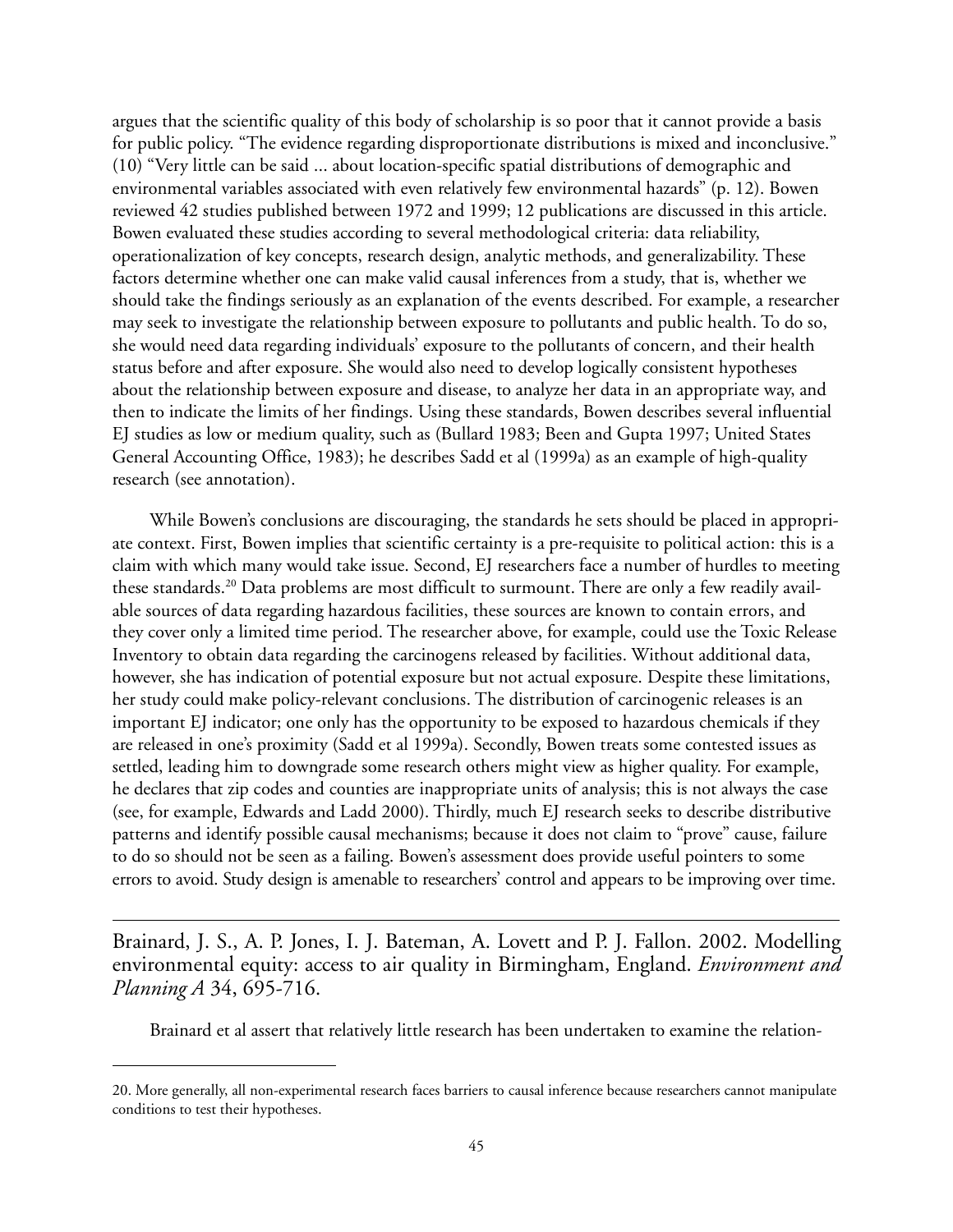ship between air quality, ethnicity and poverty outside the United States (p. 696), and extend the analysis to examine the area around Birmingham, England. They study the exposure of two key air quality pollutants: CO and NO<sub>2</sub> (carbon monoxide and nitrous dioxide) and develop a model to map concentrations of the two pollutants across the city. Using statistical methodologies, they compare concentrations with deprivation (poverty) related characteristics, including ethnicity, age, homeownership, car ownership, and male unemployment.

Brainard et al model exposure to pollutants on an hourly and annual basis. Their model includes exposure based on traffic flow information. Using spatially specific modeling techniques (including raster-based GIS analysis), they find that exposure to CO and  $\rm NO_{2}$  is disproportionately experienced by ethnic (nonwhite) groups. Blacks' exposures were all over the exposure scale. According to their model, more Blacks, Pakistanis and Bangladeshis were being exposed to the worst air pollution conditions, although exposure within groups was differentiated by social (economic) class. Of all the colored groups, Blacks and Indians are the best off in terms of having a significant elite class. That is, their research supports the claim that economic class alone cannot account for the disparity observed in disproportionate exposure to air pollutants, and that ethnicity remains a significant factor in accounting for higher exposures. They include a good discussion of the limitations and caveats in their modeling approach—for instance, the problems with spatial interpolation based on emissions, and the fact that individual behavior and circumstances greatly affects exposure. They also include a discussion of how to reduce housing segregation in Birmingham, and other possible policy recommendations.

Bullard, Robert D. 2000. *People of Color Environmental Groups Directory*. Atlanta GA, Environmental Justice Resource Center, Clark Atlanta University.

This tome is probably one of the best all-around resources for environmental justice in North America. It includes essays by Robert Bullard, a long section on voices from the grassroots—the voices of activists and community members speaking about their engagements with the movement. There is a directory of People of Color groups in the United States, Puerto Rico, Canada and México, and a section on legal resource groups. Finally, they include an annotated bibliography of papers and publications from 1980 to 1999, and blank data forms for groups to send in their information.

The book is remarkable in including the many articulate, intelligent voices of grassroots activists, as well as academics, and in highlighting the multiple directions of the movement. The directory is extensive. Their annotated bibliography has extensive coverage of resources located in law journals and other legal resources.

Bullard, R. D. and G. S. Johnson. 2000. Environmental Justice: Grassroots Activism and its Impact on Public Policy Decision Making. *Journal of Social Issues* 56(3): 555-578.

Bullard and Johnson trace the genealogy of the environmental justice movement to the civil rights movement, specifically to the Black garbage workers' strike in Memphis in 1968 and a garbage dump siting conflict in Houston in 1978/9. He marks the Warren County, North Carolina case as the catalyst for the launching of the environmental justice (EJ) movement, tracing both the national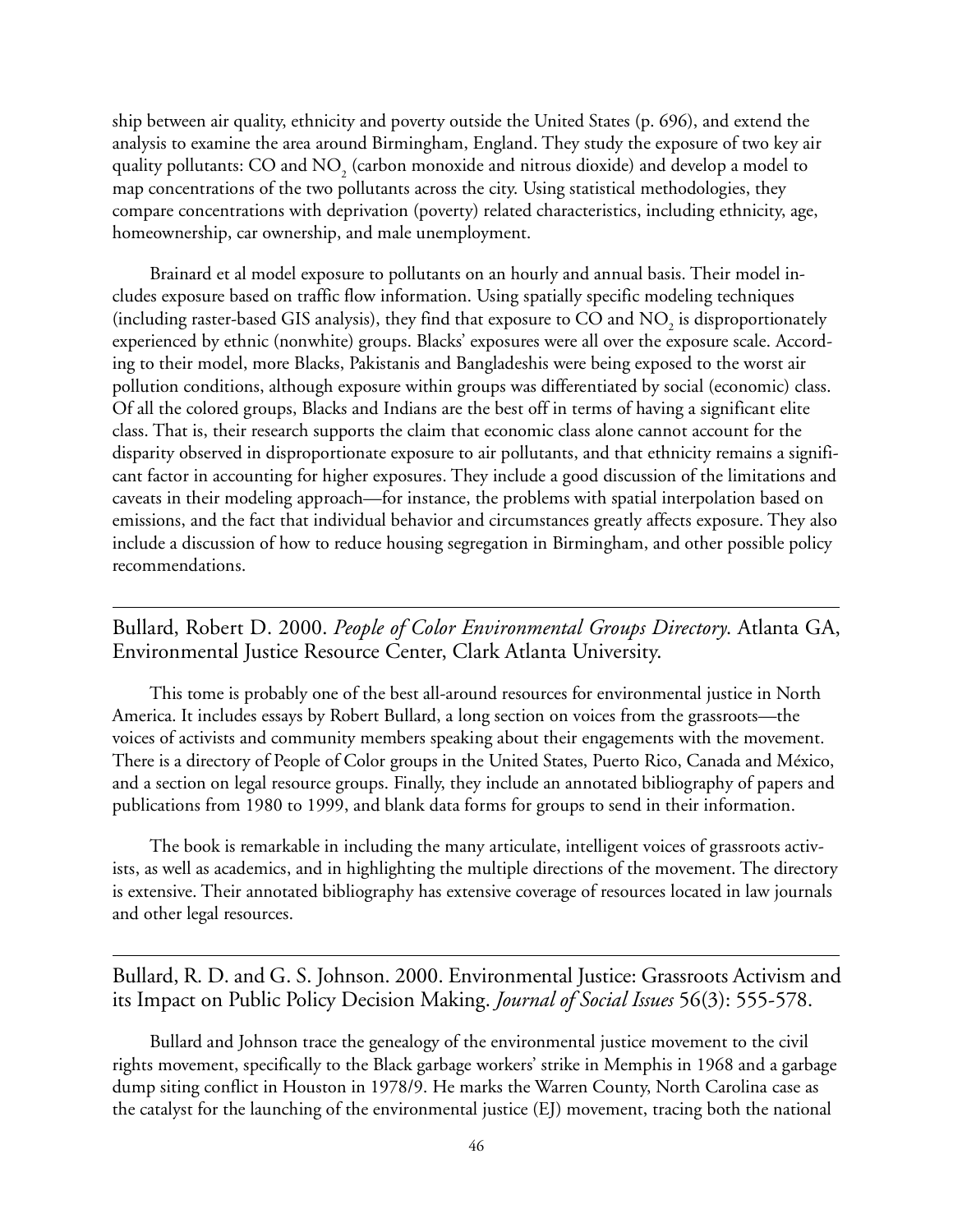media and governmental attention that resulted in a US General Accounting Office (GAO) study in 1983 and the 1987 study by the Commission for Racial Justice, as well as the 1991 First National People of Color Environmental Leadership Summit in Washington, D.C. At the summit, the EJ movement was broadened from "its antitoxics focus to include issues of public health, worker safety, land use, transportation, housing, resource allocation and community empowerment" (556-7). Environmental justice is tied to the environments in which people live and work, and to grassroots community resistance against "policies, practices and conditions that residents have judged to be unjust, unfair and illegal" (557). They define EJ as "the fair treatment and meaningful involvement of all people regardless of race, color, national origin or income with respect to the development, implementation and enforcement of environmental laws, regulations and policies" (558).

Environmental racism is defined as "any environmental policy, practice or directive that differentially affects or disadvantages (whether intended or unintended) individuals, groups or communities based on race or color.…Environmental racism combines with public policies and industry practices to provide benefits for whites while shifting costs to people of color (559-560)." They argue that EJ struggles did not magically appear, but have roots in antitoxics struggles dating back at least into the 1980s. Some of the key issues have been subsistence fishing in polluted waters, lead poisoning in children, residential segregation and differential exposure to health hazards, sacrifice zones for toxic waste discharge. Targets are often the US Environmental Protection Agency as well as corporations, especially the heavy toxic producers—petrochemical industries, for instance. Executive Order 12898 under the Clinton Administration (1994) gave some legal purchase for EJ activists to bring claims against companies and federal agencies. They describe several EJ cases, including relocation from a Superfund site in Cancer Alley; CANT v. LES (nuclear waste in NW Louisiana, clear racial pattern in nationwide site selection process); Shintech's siting of a PVC plant in Louisiana; radioactive waste dumps of native American reservations; transboundary waste trade (and the infamous leaked Summers memo).

The authors attribute these unequal siting and enforcement to attributes of the economic system, unequal power arrangements, and state-sponsored financial incentives for polluting firms. They argue that many of the inequities would be eliminated if existing legislation was enforced vigorously in a nondiscriminatory way, and the EJ movement is also "pressing governments to live up to their mandate of protecting public health and the environment" (574).

Camacho, David E. 1998. *Environmental injustices, political struggles: race, class, and the environment.* Durham: Duke University Press.

This edited volume seeks to highlight the political and social aspects of environmental problems generally, and environmental justice issues in particular. David E. Camacho advocates a political process approach to analyzing environmental justice (Chapter One; contrast to political-economic process model in Pellow 2001). This model, drawn from the work of David Easton and others, focuses on power relationships and the place of groups inside or outside the political system. Political insiders share the values of a particular system; outsiders disagree with at least some systemic values and therefore may challenge the system as well as specific policies. Race and social class influence whether one is likely to become an outsider. The success of insurgency depends upon the political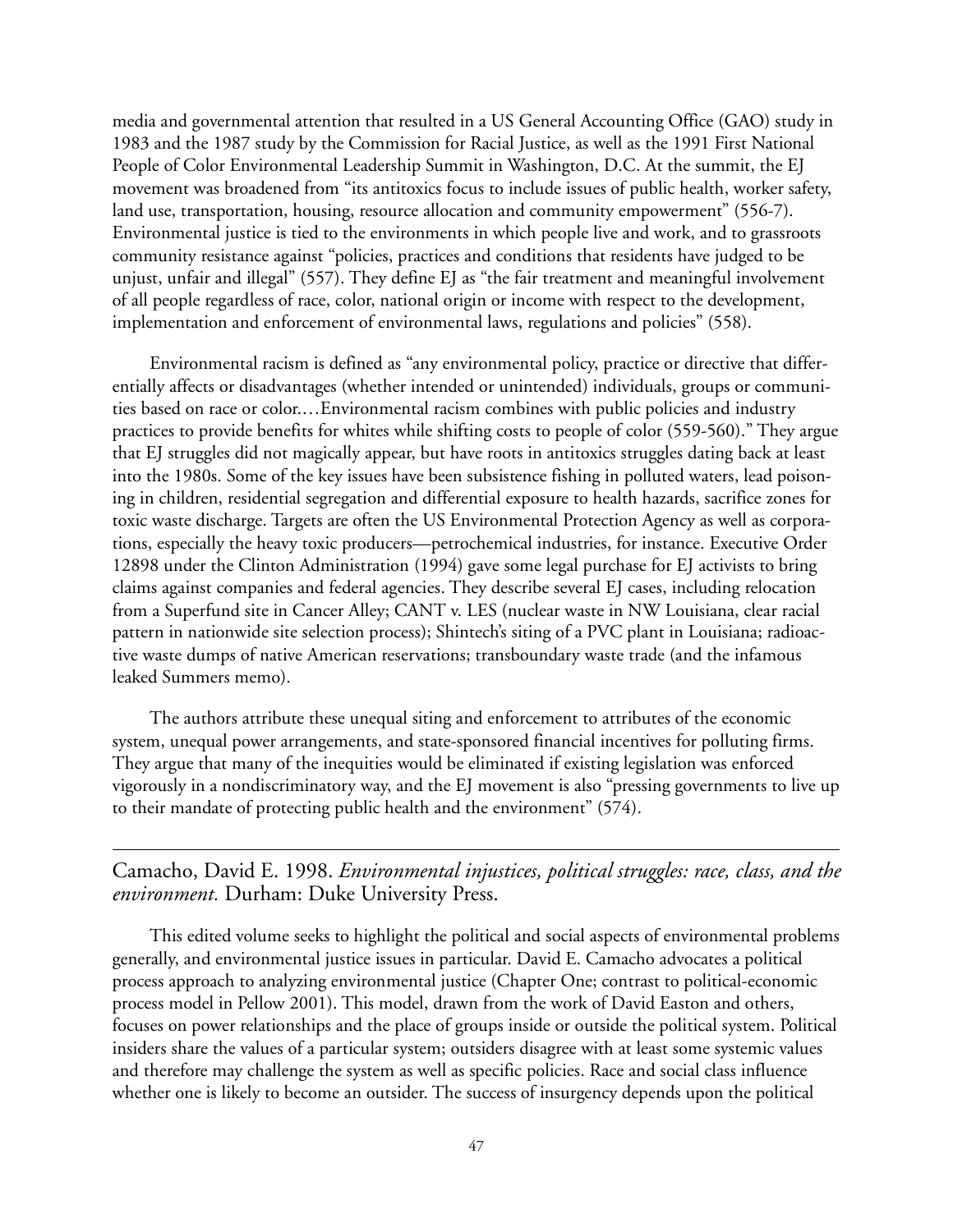opportunities outsiders have, their level of organization, and the group's expectation of success. The second chapter, by Stephen Sandweiss, provides an overview of the environmental justice movement from a political process and social constructionist perspective.

The second part of the book examines the causes and consequences of environmental injustice from a political process perspective. Harvey L. White reviews the empirical evidence regarding EJ, concluding that low-income people and people of color bear a disproportionate burden of environmental hazards. Jeanne Nienaber Clarke and Andrea K. Gerlak analyze EJ in Tucson, Arizona (see Clarke and Gerlak 1998). Kate Berry highlights how Eurocentrism in western water policies has affected Native Americans. C. Richard Bath, Janet M. Tanski, and Roberto E. Villarreal examine basic services in the El Paso County *colonias* along the U.S.-Mexico border.

Part three focuses on environmental justice activism. John G. Bretting and Diane-Michele Prindeville highlight indigenous women's activism, and Peter J. Longo discusses prospects for coalition building with traditional environmental organizations.

The fourth section addresses policy approaches to EJ. The authors argue against a focus on proving intentional racism or classism, advocating instead a focus on finding solutions. Mary M. Timney reports on data from a study of air emissions in Ohio cities. She recommends policies that give polluters incentives for pollution prevention such as low reporting thresholds and right-to-know laws. Lynda Robyn and David E. Camacho discuss a new framework for policy development that moves beyond the limits of positivism), highlighting Native American philosophies that incorporate a broader range of values. In the final chapter, Camacho argues that the environmental justice movement shows the need for an environmental ethnic that challenges the assumptions and structures through which policies are made. Camacho issues a strong call for environmentally ethically action by individuals and groups, stating "We are all in this together" (222).

Checker, Melissa. 2001. "Like Nixon Coming to China": Finding Common Ground in a Multi-Ethnic Coalition for Environmental Justice. *Anthropological Quarterly* 74 (3):135- 146.

In working together to fight an incinerator siting in the Navy Yard in Brooklyn, New York's Williamsburg/Greenpoint neighborhood, members of the Community Alliance for the Environment (CAFE) developed a collective environmental narrative that motivated collective action and bridged formerly contentious ethnic differences. Checker argues that a larger political climate that valued diversity in New York was an incentive for separate ethnic groups to organize collectively, and that visibility in the media and by politicians were major, but short-lived, benefits. She finds that there were continued material and ideological differences between ethnic groups, including especially Latinos and Hasidim, but also Asian-Pacific Americans and African-Americans. In the production of narratives of shared injustice and the day-to-day practices of working together, Checker argues that this is an example of building connective diversity in a coalition that has subsequently been used to fight for other social justice issues. However, her evidence and analysis may not get us all the way there.

Checker brings the anthropological view of ethnicity (and subjects) as produced, and makes the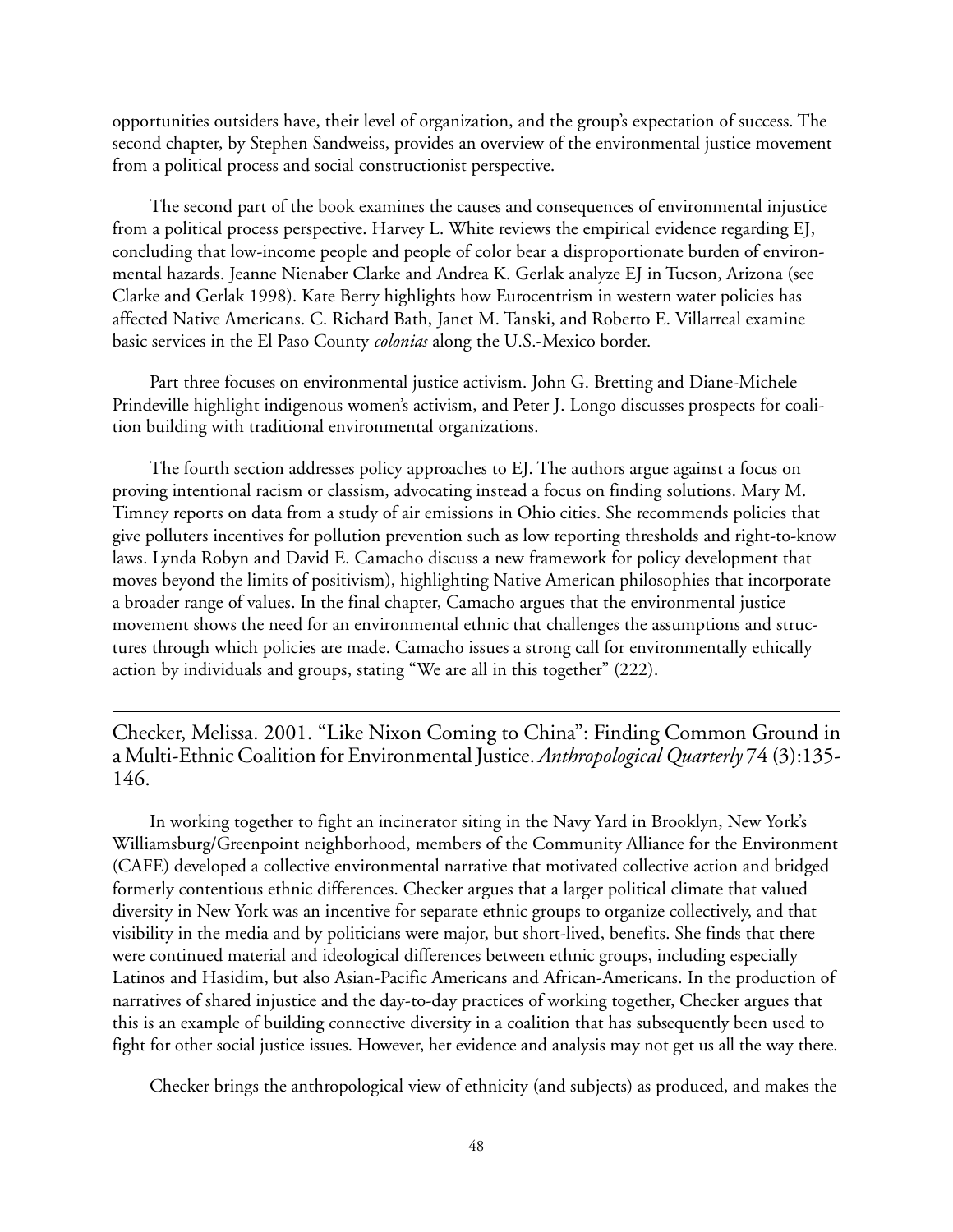claim that in this study she will show how everyday practices in this coalition building redefined, or showed the shifting terrain of what it meant to be Latino, or Jewish in the coalition. While the aim is appropriate, her evidence does not show us what she says it does. The coalition seems an unsteady assemblage, which as she says, without enough resources could easily destabilize back into fragmented and competing ethnic groups. At the same time, Checker argues that the experience of coalition building led to future cooperation among the ethnic groups, and so that prior experience can lead to semi-persistent change. The good thing is that here she complicates the fixed view of race and ethnicity that most scholars in the US context take for granted, in that although perhaps her actors did not change their identification within an ethnic group, what it means to be in that ethnic group, vis a vis relations with people of other ethnicities, did change.

# Clarke, J. N. and A. K. Gerlak. 1998. Environmental Racism in the Sunbelt: A Cross-Cultural Analysis. *Environmental Management* 22 (6), 857-867.

Clarke and Gerlak examine the debates in Tucson, Arizona, around the siting of a dump, specifically, the public discourse and the widely divergent attitudes of public officials on environmental racism—five members of the city's board of Supervisors, in public statements, and by overlaying several maps—spatial patterns—of wealth, ethnicity, political districts and pollution in Metropolitan Tucson. They find that the two Latino members of the Board were much more responsive to the possibility of environmental racism than the Caucasian members, and that this probably represented the experiences of the members. Party affiliation may also have played a part.

One of the major issues was the existence of a toxic plume that sweeps across metro Tucson from northwest to southeast corners. The City's Anglo top-ranking city public health official did not believe in the existence of the plume and its health effects, attributing the residents' claims of higher cancer and illness rates to racially attributed bad health habits, such as smoking, drinking and not exercising enough. More recent health data confirm higher rates of TCE<sup>21</sup>-related illness for residents.

The researchers describe the perception of different communities fighting over the garbage dump siting. Communities of color caricatured the "saguaro savers" who wouldn't lift a finger to help about the siting of a garbage dump (but who would go to extremes to save stands of saguaros).

This study examines two major features of environmental politics. First, ethnic minorities and majorities often have very different understandings of what is important, critical and worth acting upon (865). While EJ has been useful in bridging this divide in some areas, Clarke and Gerlak argue that this has not been the case for this part of Arizona. This is confirmed by many others in their studies on attitudes towards environment (see essay for related references). Finally, Clarke and Gerlak conclude that race and class is still a salient issue in U.S. politics and that representation of minority groups must be a priority, otherwise their voices and concerns will be silenced.

<sup>21.</sup> Tri-chloro ethylene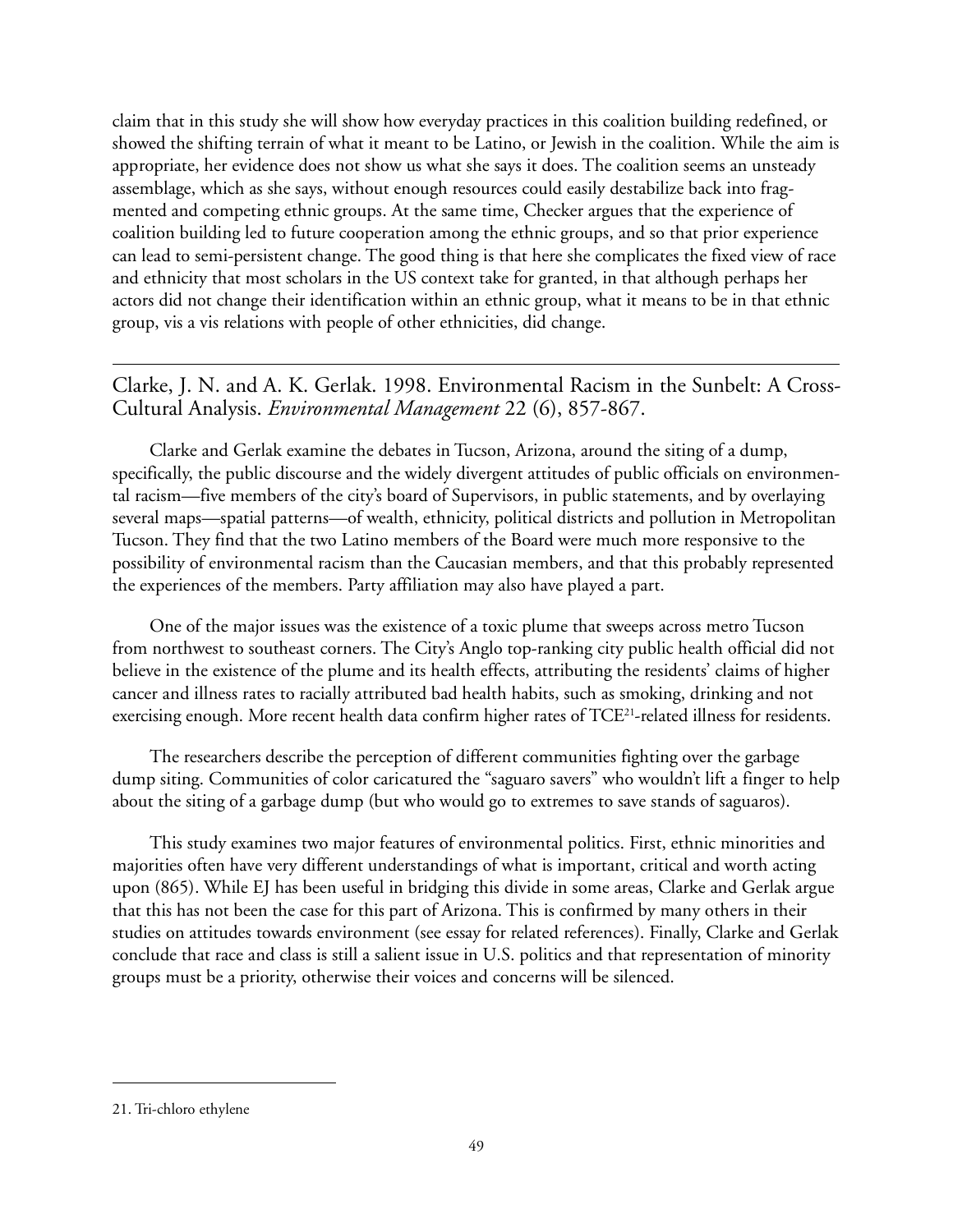### Cole, Luke W. and Sheila R. Foster. 2001. *From the Ground Up: Environmental Racism and the Rise of the Environmental Justice Movement.* New York: New York University Press.

Cole and Foster present a compelling analysis of environmental racism<sup>22</sup> (the production of environmental injustice) the environmental justice movement, and the uses and limitations of particular tactics in EJ activism. The authors argue "grassroots experiences are critical to our understanding of environmental racism and justice;" one needs the perspective "from the ground up" (p. 12). The book alternates between chapters devoted to discussion of specific cases and more general discussion of environmental justice issues. For example, Chapter One provides a history of the EJ movement, and Chapter Two discusses Chester (PA) Residents Concerned for Quality of Life. Chapters Six and Seven examine grassroots networks (the Indigenous Environmental Network) and the ways in which environmental justice activism has produced a transformative politics.

Each case study is effectively linked to a particular aspect of environmental (in)justice; the Chester experience provides a lens into the political economy of environmental racism that is followed, in Chapter Three, with "Beyond the distributive paradigm." The authors reject explanations of environmental injustice that focus on lifestyle or free markets, arguing that economic and social structures and environmental decision-making processes together produce injustice (they also criticize narrow, judicial conceptions of racism). They emphasize the social structural role of race and space in shaping siting dynamics (also see Pulido 2000; Gilmore 2002), along with permitting processes that legitimate inequitable siting.

Cole and Foster are both lawyers by training. Luke Cole has spent several years working with grassroots groups on environmental justice, and Sheila Foster has researched EJ issues as a legal scholar. In Chapter Five—"Processes of Struggle"—the authors draws from these experiences to analyze public participation structures in environmental decision making and litigation as a means toward environmental justice. Because most public participation processes are built on a pluralist model, they favor business interests rather than community participation; deliberative processes may also embed inequality (See Foster 2002). Litigation may allow an entry point if one can demonstrate failure to meet procedural requirements (environmental law), or discriminatory impact (Titles VI and VIII of the Civil Rights Act or 1964).<sup>23</sup> Litigation may also be a tool for raising awareness and building morale. However, Cole and Foster contend, litigation *cannot* transform decision making processes, are costly, and may be inappropriate. "Environmental justice struggles are at heart political and economic…bringing a lawsuit may ensure certain loss of the struggle at hand or cause significant disempowerment of community residents" (p. 129). The principal strength of grassroots organizations stem from people power; success stems from strong local and regional organizations.

In the Appendix, Cole and Foster also provide annotated bibliography of publications discussing disproportionate impact of environmental hazards. Most annotations are one sentence; the most recent publication year is 1997.

<sup>22.</sup> The authors use environmental injustice and environmental racism interchangeably.

<sup>23.</sup> The authors observe, "no plaintiff has yet succeeded in alleging a federal constitutional violation in an environmental justice lawsuit" due to judicial requirements to show discriminatory intent in decisionmaking (p. 126).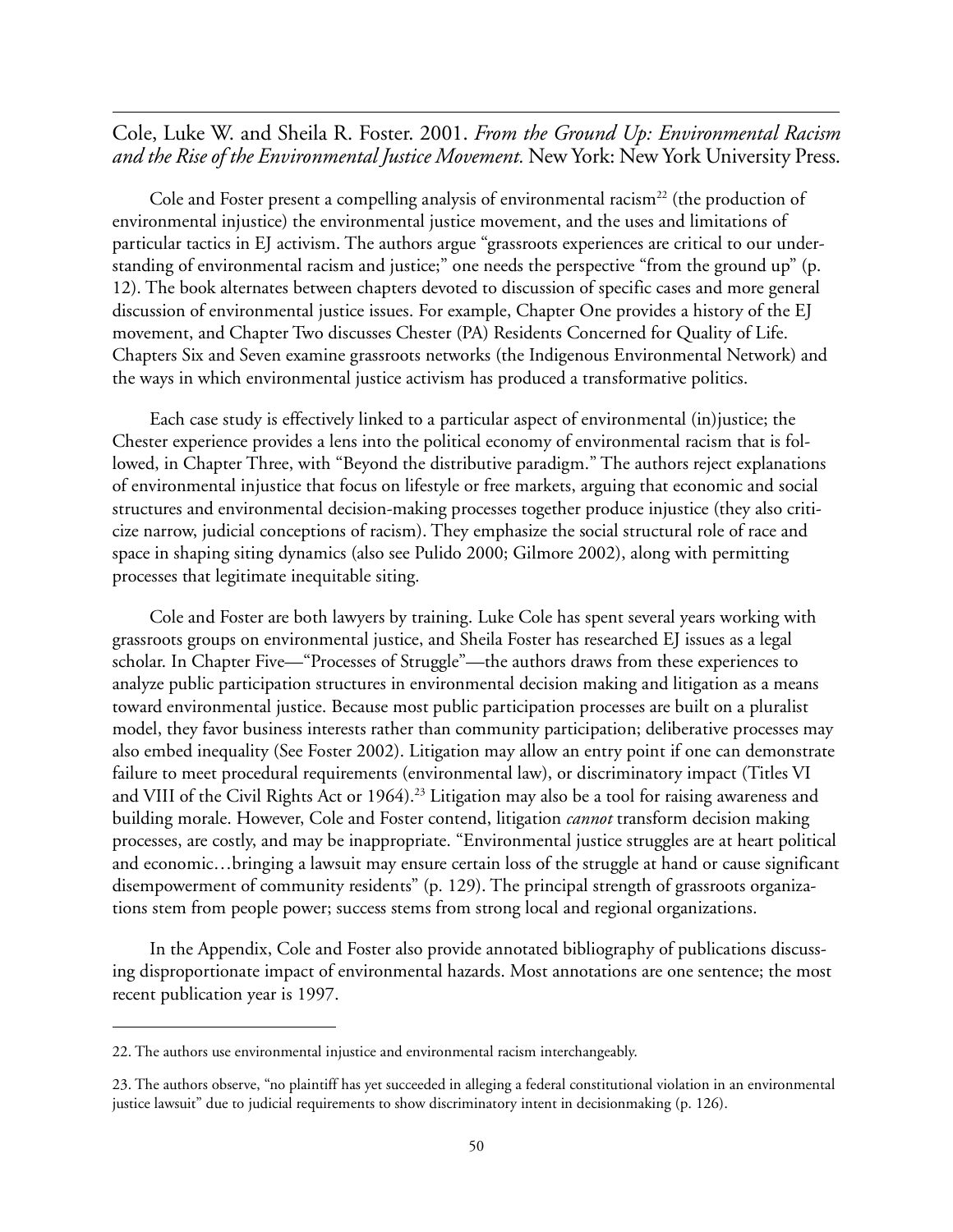Corburn, Jason. 2002. Environmental Justice, Local Knowledge and Risk: The Discourse of a Community-Based Cumulative Exposure Assessment*. Environmental Management* 29 (4): 451-466.

EJ activists have criticized traditional risk assessment based on its focus on individual contaminants from single sources, while ignoring the multiple hazards that uniquely face low-income populations and communities of color. Second, EJ activists state that the institutionalized risk discourse has systematically excluded local, non-expert knowledge by creating hard boundaries between scientific analysis and political values and between expert and lay judgments. In response to these criticisms, both regulators and activists call for cumulative exposure assessment to replace traditional risk models.

Community cumulative exposure assessment relies on local, contextual information for key data inputs, such that risk analysis may be shifted away from expert-based modeling to a more democratic model, where local knowledge can improve the technical assessment and procedural fairness in policymaking. Corburn examines whether community cumulative exposure assessment can live up to these claims by EPA's pilot neighborhood-based Community Exposure Program (CEP) at Greenberg/ Williamsberg (G/W), NY, which combined local knowledge regarding exposures with air toxin modeling techniques to generate a cumulative hazard exposure for residents.

The first part of the paper reviews traditional risk assessment process, focusing on EPA's carcinogenic risk assessment procedures. The second section raises some of the weaknesses of this process, especially the challenges raised by EJ advocates. The third section reviews a policy shift by EPA and the fourth section recounts the CEP in G/W, highlighting how local knowledge of hazards was treated in the assessment process.

Quantitative risk assessment is still the language by which health hazards are assessed. It is the characterization of the potential adverse health effects of human exposures to environmental hazards, and is defined as the probability that an outcome will occur multiplied by the impact should that outcome occur. Corburn reviews the processes and the weaknesses of (1) hazard identification, based on toxicological data and animal bioassays, (2) dose-response function, and the process of extrapolating from animal data, (3) exposure assessment, based on epidemiological methods, and (4) risk assessment. This is combined with risk management and communication.

EJ critiques of this process include white male bias in health and exposure data, which disregards significant differences in exposure based on socioeconomic class and race. Additionally, Corburn cites many studies that show an increasing consensus that poverty and race drive excess mortality rates and disease susceptibility. The single exposure model ignores the possibility that toxins have synergistic, interactive effects. Finally, EJ advocates criticize risk assessment because it tends to rely on probabilities without considering public perceptions, distributions and whether the risk characterization process was at all democratic.

Greenpoint/Williamsberg, NY, is a community that is predominantly Latino (40%), White (42%) and African-Americans (14%), with many Puerto Rican and Dominican Latinos and Hasidic Jewish and Polish immigrants. The median household income is \$16,409, compared to \$25,684 for Brooklyn and \$29,805 for New York City at large and education levels are also low. Neighborhood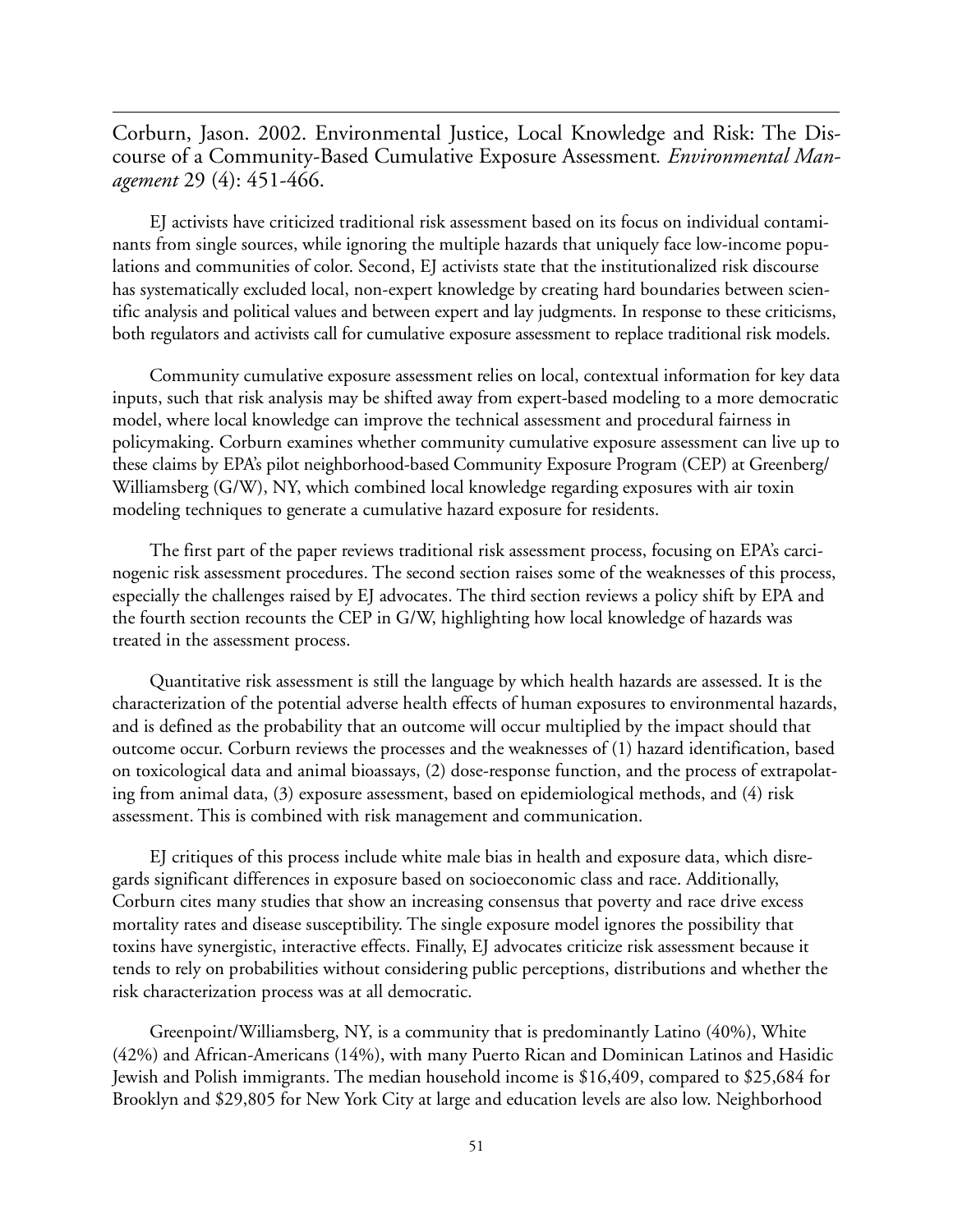pollutants include the city's sewage treatment plant, several waste transfer facilities, the only radioactive waste storage facility in New York City, 30 hazardous waste stations,17 petroleum and natural gas storage facilities, and 96-above-ground oil storage tanks. There is a 15-million gallon oil plume that sits underneath one-quarter of the neighborhood. A 1987 study by Hunter's point Community Environmental Health Center reported that the community had the highest concentration of Toxic Release Inventory reporting industries in New York City, most of which were not in compliance. Ten years later, not much had changed, according to a New York City Department of Environmental Protection Right-to-Know Report. Other exposures come from the overhead Brooklyn-Queens Expressway which bisects the community, The public health of the community is not as well documented, but there have been shown to be higher rates of asthma, childhood leukemia and stomach cancer.

Working with the local community and community-based organizations, EPA was forced to consider small, local sources of pollution, including indoor exposures from families living updoors from dry cleaners, lead exposure, not originally included in EPA's workplan, and learned from the community that a large number of local families supplemented their diets with fish caught in the East River, and thus incorporated local community groups in the monitoring and risk assessment process to help estimate fish intake and toxics exposure through fish by household.

Corburn concludes that traditional risk assessment, because of its shortcomings when applied to people of color and low-income populations, may be less than useful in advancing the goals of environmental justice. In light of regulatory reforms, its use may increase. Risk assessment may provide a systematic, accountable method for evaluating risks, highlighting areas of uncertainty and data gaps, and yielding some evidence of the probability of harm. The paper shows that a shift from traditional expert-driven risk assessment towards community cumulative exposure assessment might move the process more towards the goals of environmental justice. The question of process, or how questions about risk are decided may be as important as what is decided. By acknowledging that local non-expert knowledge may improve the hazard assessment process, EPA's CEP may offer an alternative approach for environmental managers.

Costa, Steve, Meena Palanappian, and Arlene K. Wong, with Jeremy Hays, Clara Landeiro and Jane Rongerude. 2002. *Neighborhood Knowledge for Change: The West Oakland Environmental Indicators Project*. Oakland, CA, Pacific Institute for Studies in Development, Environment and Security.

The Pacific Institute, in cooperation with the  $7<sup>th</sup>$  Street/McClymonds Initiative, initiated a research project where community members in West Oakland developed research questions along with members of the Institute. Indicators that residents were interested in included air pollution, asthma rates, voting power, vulnerability to displacement and housing affordability, community stability, illegal dumping, land use conflict, resident toxic exposures, lead poisoning, transit mobility and bikeable streets. This innovative approach put community needs and desires at the forefront of determining research questions. It relied on numerical techniques for answering many of its questions, as well as Geographic Information Systems for conducting many of the spatial analyses. Yet, the data are a mix of local knowledge and state-based knowledge—for instance, the data on asthma rates are based on neighborhood surveys. This is an innovative example of a community research collaboration.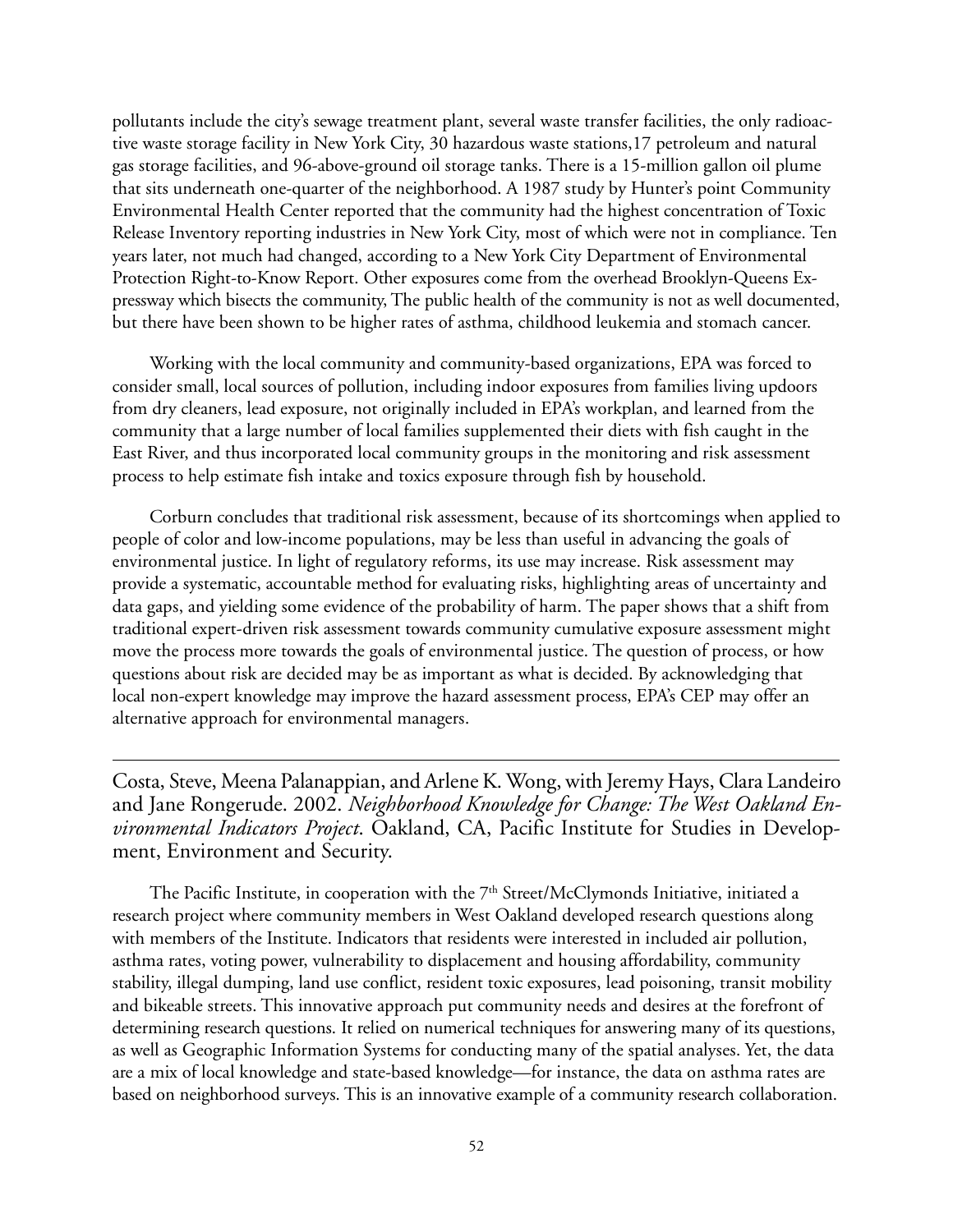Cutter, S. L. 1995. Race, class and environmental justice. *Progress in Human Geography* 19, 1: 111-122.

Cutter distinguishes between environmental equity (as implying an equal sharing of risk burdens) and environmental justice, a more politically charged term that connotes some remedial action to correct an injustice imposed on a specific group of people, mostly people of color in the USA. The principle of EJ guarantees (1) the protection from environmental degradation, (2) prevention of adverse health impacts from deteriorating environmental conditions before the harm occurs not after, (3) mechanisms for assigning culpability and shifting the burden of proof of contamination to polluters not residents and (4) redressing the impacts with targeted remedial action and resources. She includes a short genealogy of EJ, and looks at several national studies. She reviews the empirical data around inequitable siting, addressing issues such as data sources, scale of analysis and type of facility. She examines state and local level studies, and reviews studies that have looked at the relationship between race and enforcement of laws by the EPA. She ends by saying that the empirical claims for environmental racism are not definitive, and uses this as a call for more and better data and research—on what thresholds constitute an equity problem, what spatial units are most appropriate for exploring equity issues and over what time frame. She argues for the need for more involvement by the research community to insure that public policies are based on sound social science, not hyperbole.

Dawson, J. I. 2001. Latvia's Russian minority: balancing the imperatives of regional development and environmental justice. *Political Geography* 20, 787-815.

Dawson understands environmental justice as the struggle of marginalized communities in advanced capitalist democracies to resist unpopular facilities (locally unwanted land uses, or LULUs), as well as the fact that these marginalized communities too often find themselves shouldering more that their share of environmentally hazardous facilities. She extends the analysis to the situation of marginalized communities in transitional post-communist societies, where both marginalized minorities and dominant majorities find themselves in greatly worsened economic situations following the collapse of the socialist economy and economic turmoil of the 1990s. She argues that this economic situation may cause a different pattern of distribution of LULUs, and that dominant and marginalized communities in post-communist Latvia are vying for such facilities. She interprets this to mean that in this case, the goals of regional development and environmental equality are working in opposition to one another.

She argues that in Latvia, marginalization of ethnic Russians occurs through the lack of political access and influence (especially through the lack of citizenship rights and, later, the lack of the timely implementation of a naturalization law under which non-Latvians should have received passports, but also through language), socioeconomic status, (again, marginalization happens through state denial of citizenship, and through lack of adequate language training in Latvian for ethnic Russians). She traces the historical social and economic marginalization of Russians in Latvia by exploring demographic and development indicators (industrial output per capita, investments per capita, retail trade per capita, operating companies, unemployment, higher education, gross monthly wages, income tax per capita, demographic load), showing that the regions with the highest concentration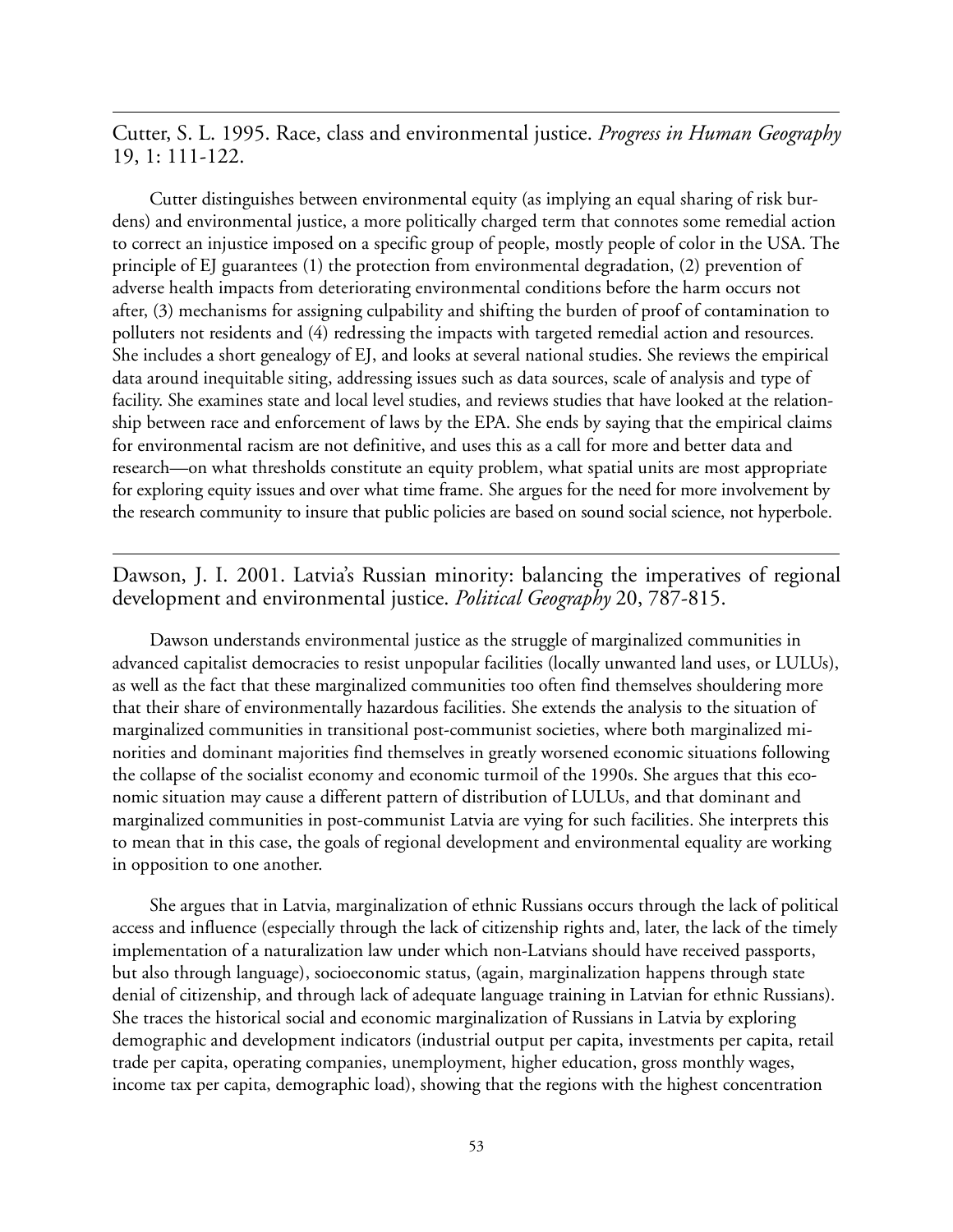of ethnic Russians (25 to 40%) are the areas that lag behind in economic development, especially since 1991. Historical hazardous waste is differentiated from contemporary hazardous waste and she notes that the Latgale region, with its large ethnic Russian population, is not being targeted for hazardous waste (pesticide disposal) facilities. This is because at the regional level, environmental and development planning are not integrated, because certain areas have been targeted for investment while Latgale has most certainly been ignored, and a lack of environmental organizations in Latvia. That, when combined with the economic situation, means that districts have considered themselves lucky and successful to "win" projects to build these hazardous materials facilities, and protests against them have been squelched from high levels.

### Edwards, Bob, and Anthony E Ladd. 2000. Environmental justice, swine production, and farm loss in North Carolina. *Sociological Spectrum* 20:263-290.

Edwards and Ladd highlight a neglected area of environmental justice research, the impact of the rise of corporate agriculture ("agri-industrialization") on poor and minority small farmers. The authors focus on the relationship between changes in North Carolina's swine/hog production industry and farm loss among low-income and minority communities, conducting a multivariate analysis of the relationships between sociodemographic characteristics, farm loss, and hog industry characteristics at the county level between 1980 and 1997. The county is the lowest level at which swine data is available and is the lowest level at which governments have the ability to regulate swine production.

Their findings provide strong support for the claims made by NC EJ and Black farmer activists. Poorer and minority counties suffered more extensive farm loss, and poorer black communities experienced greater farm loss. Farm loss was associated with a rise in black poverty. The eastern NC region (the Black belt) was the only region in which swine industry growth was associated with farm loss; this "most disadvantaged region" comprises 95 percent of swine production and bears the brunt of the well-documented negative environmental and health impacts of hog farming. (The authors note that the decline of tobacco farming may play a role but it cannot explain within-county effects). The authors found a negative relationship between voter registration rates and farm loss. They suggest two explanations for this unexpected result: 1) those hurt by farm loss may be a political minority within the country, and 2) farm loss patterns are driven by macro-level political economic processes not amenable to county-level control. Race and poverty had distinct effects; within counties, farm loss was associated with declining poverty among whites and rising poverty among blacks. Ladd and Edwards argue that EJ research should focus greater attention on "institutional and structural processes that unevenly distribute the economic benefits and environmental adversities."

## Egan, Michael. 2002. Subaltern environmentalism in the United States: A historiographic review. *Environment and History* 8:21-41.

Egan provides a critical overview of the literature of "subaltern environmentalism," that is, environmental justice. Egan argues that environmental historians should devote increased attention to subaltern environmentalism, for research in this area is "independently important" and critical to an accurate understanding of the history of American environmentalism. Egan uses the term subaltern—which is more frequently used in scholarship on areas outside North America and Western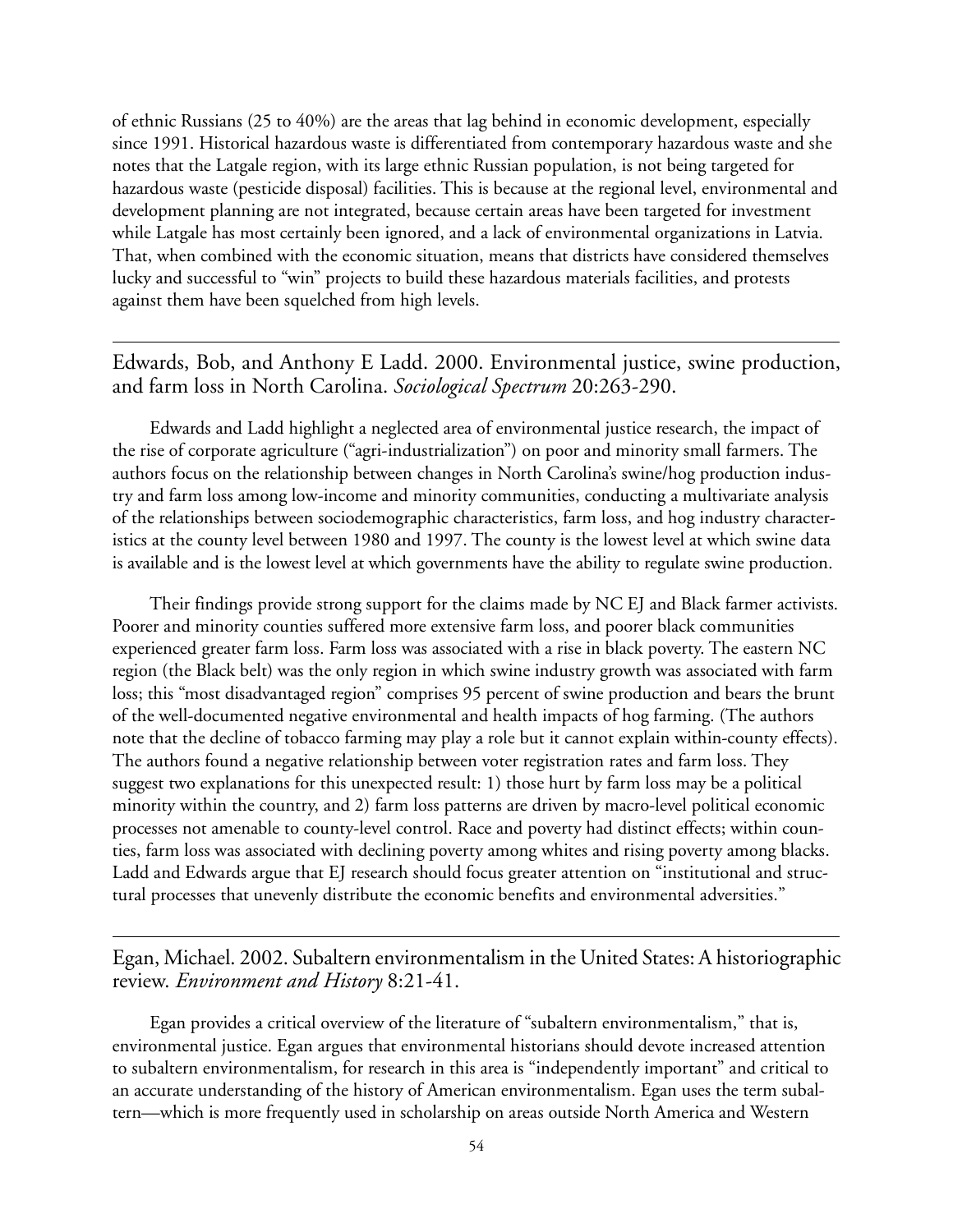Europe—to highlight grassroots environmental activism by "marginalized or subordinated groups." (As Egan notes, Pulido 1996 provides more extensive discussion of this term.) Unlike some other strands of environmentalism, subaltern activism is counter-hegemonic, that is, it seeks to alter power relations within society, to increase the power of subaltern groups. "The social positionality of subaltern activists effectively alters the context of the environmental struggle and our histories must adapt to recognize this" (23).

Egan situates the contemporary environmental justice movement in a broader context of previous social struggles against environmental injustices; the essay opens with a brief discussion of Upton Sinclair's lament that *The Jungle* incited concern with the meat supply but failed to inspire action on labor conditions, his original purpose. Egan provides an overview of the environmental justice literature, discussing the both the content and reception of several important classic and recent publications. He also discusses historical work addressing subaltern environmentalism, including publications by Gottlieb, Hurley, and Pulido (1996), among others. Egan suggests three ways in which environmental justice could be strengthened. One, a greater number of monographs would permit more rigorous theorization and practical analysis. Second, scholars should extend their focus backward—to encompass 19<sup>th</sup> century urban environmental problems, for example—and forward to investigate the impact of bio-piracy, the human genome project, and other technical innovations on subaltern groups. Third, scholars should reconnect with the movement. "*The historiography of subaltern environmentalism is in dire need of more stories that reconnect academics with the movement they seek to analyze*. Histories belong to people and should tell stories that have an impact on their lives, socially, culturally, politically, and environmentally" (34).

Faber, Daniel (ed.). 1998. *The Struggle for Ecological Democracy: Environmental Justice Movements in the United States.* New York: The Guilford Press.

This collection of essays, taken from the journal *Capitalism, Nature, Socialism,* includes writings from activists, scholars, researchers and professionals. Faber argues that environmental justice, to date, has not articulated with the goals of radical social democracy. He argues that ecological democracy is ambiguous, but generally emanates from an ecosocialist perspective. A socialist ecology emphasizes the "concrete material and class interests of those who benefit and suffer from social and environmental inequities" (2). He argues that EJ activism unearths the workings of U.S. capitalism and the exploitation and workers and people of color under it. He hopes that this collection of essays will help to bring together diverse kinds of social and environmental movements within the United States.

The book contains an introduction by James O'Connor, and chapters on ecological democracy and environmental justice and the political ecology of US capitalism by Daniel Faber. Charles Levenstein and John Wooding write about workers movements, while Giovanna Di Chiro has an interesting piece on women activists in international EJ movements. Rodger C. Field takes on the question of risk in a capitalist society. Patrick Novotny concentrates on the rise of community participation within epidemiological studies linked with EJ. There is an interview with Richard Moore, of the Southwest Network for Environmental and Ecological Justice (SNEEJ), conducted by Paul Almeida. John Bellamy Foster reasserts the importance of class-based analysis for struggles in the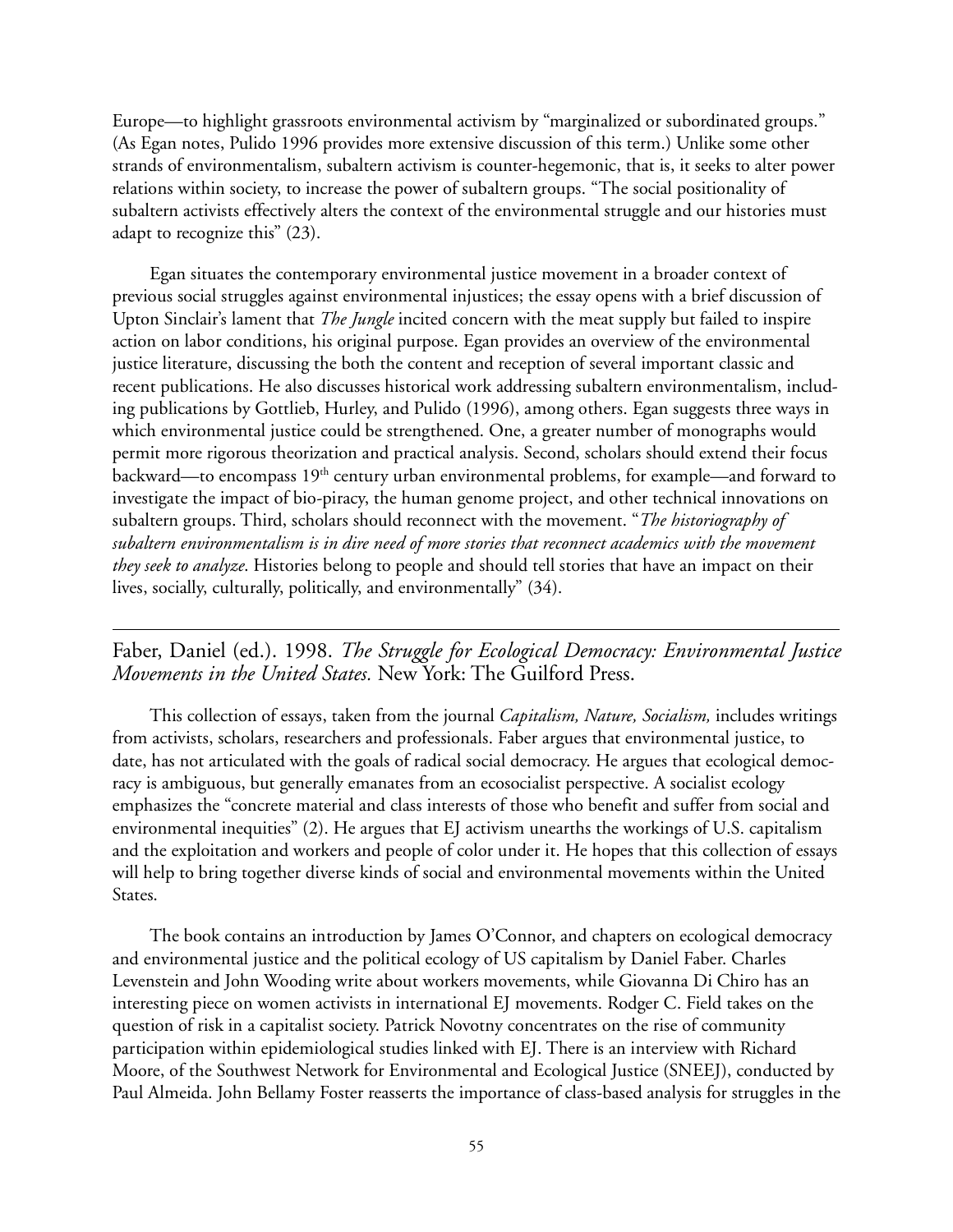Pacific Northwest. Michael Dreiling describes differences within the alliance fighting NAFTA. Al Gedicks develops the interaction of racism and resource colonization as major motivating forces that cause environmental injustice in northern Wisconsin; Laura Pulido adds the importance of legitimacy and describes how Hispano communities have countered stereotypes of Hispano landowners through a sort of cultural essentialism. Finally, Devon Peña and Maria Mondragon-Valdez describe the interaction of racism and environmental discourses in the Upper Rio Grande.

Filemyr, Ann. 1997. Going outdoors and other dangerous expeditions. *Frontiers* 18 (2): 160-177.

Filemyr provides a personal reflection on access to environmental benefits. Her narrative illuminates "the peculiar and systematic ways in which safe access to the outdoors, ... any space outside of locked doors in domestic shelters, is curtailed in our white supremacist, male-dominated, heterosexist society" (160). Through a series of vignettes, Filemyr shows how "the interplay of oppressions" shapes access to the outdoors and the variety of means through which policing occurs at many levels. A few examples. Filemyr plays outside after dark as a young girl, and her mother exhibits anger and fear not present when her brother does the same. The murder of two young lesbians on the Appalachian Trial, and the government's refusal to explore this as a hate crime, signals that these public areas are not safe to young women or queer women. Filemyr takes a group of young African American women to her parents' farm, and the county sheriff interrupts their walk along a local road "to ask who we were and how long we would be staying" (172). The outdoors are not safe for Filemyr, a white lesbian, nor Latina/os, Chinese, Japanese, African Americans and a host of others. As she argues, this is an environmental justice issue.

Fischer, Frank. 2000. Citizens, *Experts and the Environment: The Politics of Local Knowledge.* Durham: Duke University Press.

Fischer examines the politics of non-expert, community participation in an increasingly technocratic industrial society, and explores the meanings of participation for alternative visions of democracy. He counters the claim that non-experts are simply unable to participate in complex environmental decision-making processes by citing several examples where they do: popular epistemology, participatory resource mapping and the consensus conference. Many ordinary people "are quite capable of grappling successfully with both the technical and the normative issues that bear on environmental decision-making" (242). He argues that scientific expertise will continue to be important, but that a democratic society needs to rethink the role of policy expertise, and the professional –client relationship. He suggests that policymakers are as often in need of non-experts' knowledge as they are of "experts," and that expert's role can be rethought of as "specialized citizen"<sup>24</sup> (243). Community participation in policy inquiry is important for three reasons. First, it is intrinsic to the meaningful practice of what Benjamin Barber calls a strong democracy. Second, community partici-

<sup>24.</sup> While Fischer uses the word "citizen" throughout his text, I have tried to use "community," "people," or "non-expert" because, following Fischer's examples in the book text, his vision of a strong, participatory democracy would not be limited to a narrow, legalistic conception of "citizenship."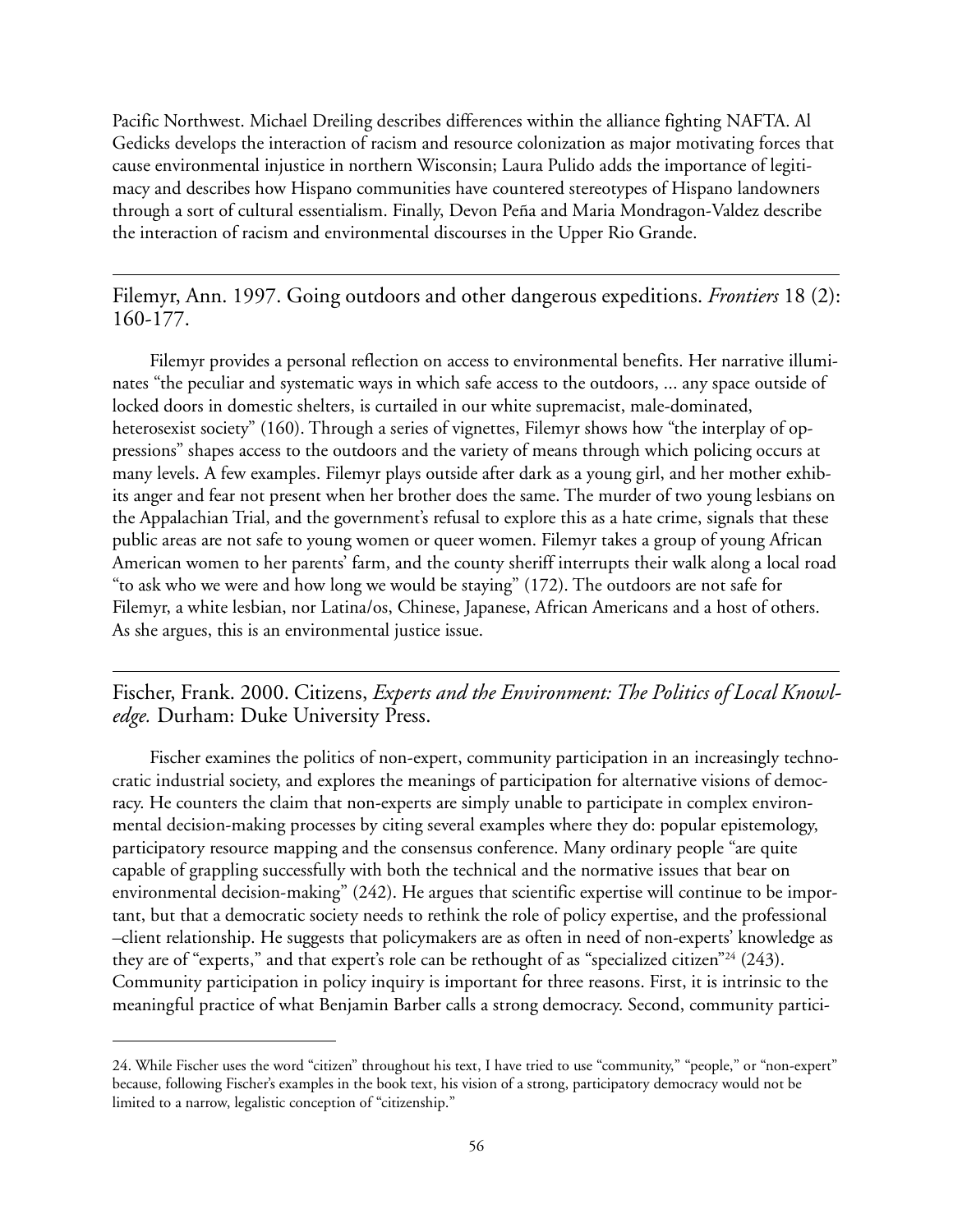pation can contribute to the legitimacy of policy development and implementation, for instance, "collaborative deliberation has the possibility of building new political cultures" (244). Third, community or non-expert participation can contribute to the science itself, by integrating the general and the specific. He argues that the contributions of non-experts in the decision-making process are integral to environmental sustainability.

Changing the culture of experts requires the development of an analytic-deliberative method "capable of bringing together citizens and experts" (247). Participation is especially important in the early stages of the process, when problems and questions themselves are being developed. While deliberation cannot end all conflict, it can include normative judgments more easily than reductionist approaches, such as formal risk analysis, promoted by the Council of the U.S. National Academy of Sciences. On the other hand, people within the environmental justice movement have been particularly successful at developing professional–community collaborative projects.

None of the changes Fischer articulates will come about easily. As he says, "collective participation is not something that just happens. It has to be organized, facilitated and even nurtured" (260). Professionals, on the other hand, need to shift their discourse "from that of authoritative advisor to facilitator of [community] discourse" (261). He argues that these are key to creating a vigorous democratic society.

Foreman, C. H. 2000. Environmental Justice and Risk Assessment: The Uneasy Relationship. *Human and Ecological Risk Assessment* 6 (4): 549 –554.

According to Foreman, the environmental justice movement—the activists and their sympathizers—make claims that disproportionate health risks are borne by communities of color, which he elides with low-income and minority communities. He goes on to assert that the USEPA study of environmental justice activists' claims (1992) found only lead exposure in low-income black children to be significant. Other EJ issues, such as toxic residues in fish, are not phenomena that have been shown by science to have adverse health effects. Additionally, Foreman asserts that the possible negative health effects of *not* eating fish may be more severe than those from eating potentially contaminated fish. He uses this to dismiss claims for state action on behalf of poor and minority communities who make claims of environmental injustice.

Foreman accuses EJ of being blind to the big picture—that environmental risks are widely distributed. He cites air pollution as one example where disproportionate risk or harm is complicated by urban living. This argument is fundamentally flawed in that he ignores the correlation between areas of high air pollution, urban living and racial minorities in the United States. This also ignores the struggles of many suburban and rural communities that live in highly polluted areas, for instance, along Louisiana's Cancer Alley. The other implication of this argument is that simply because an explicit statistical link cannot be drawn between a single cause and observed, inequitable patterns of environmental pollution, there is no need for action on the part of policymakers or law enforcement.

Foreman argues that the EJ mantra of multiple, cumulative, synergistic risk is not quantifiable by formal risk assessment. He implies that because this risk is not quantifiable (and his definition of quantifiable means able to be reduced to numerical data), this concept of risk is not a real phenom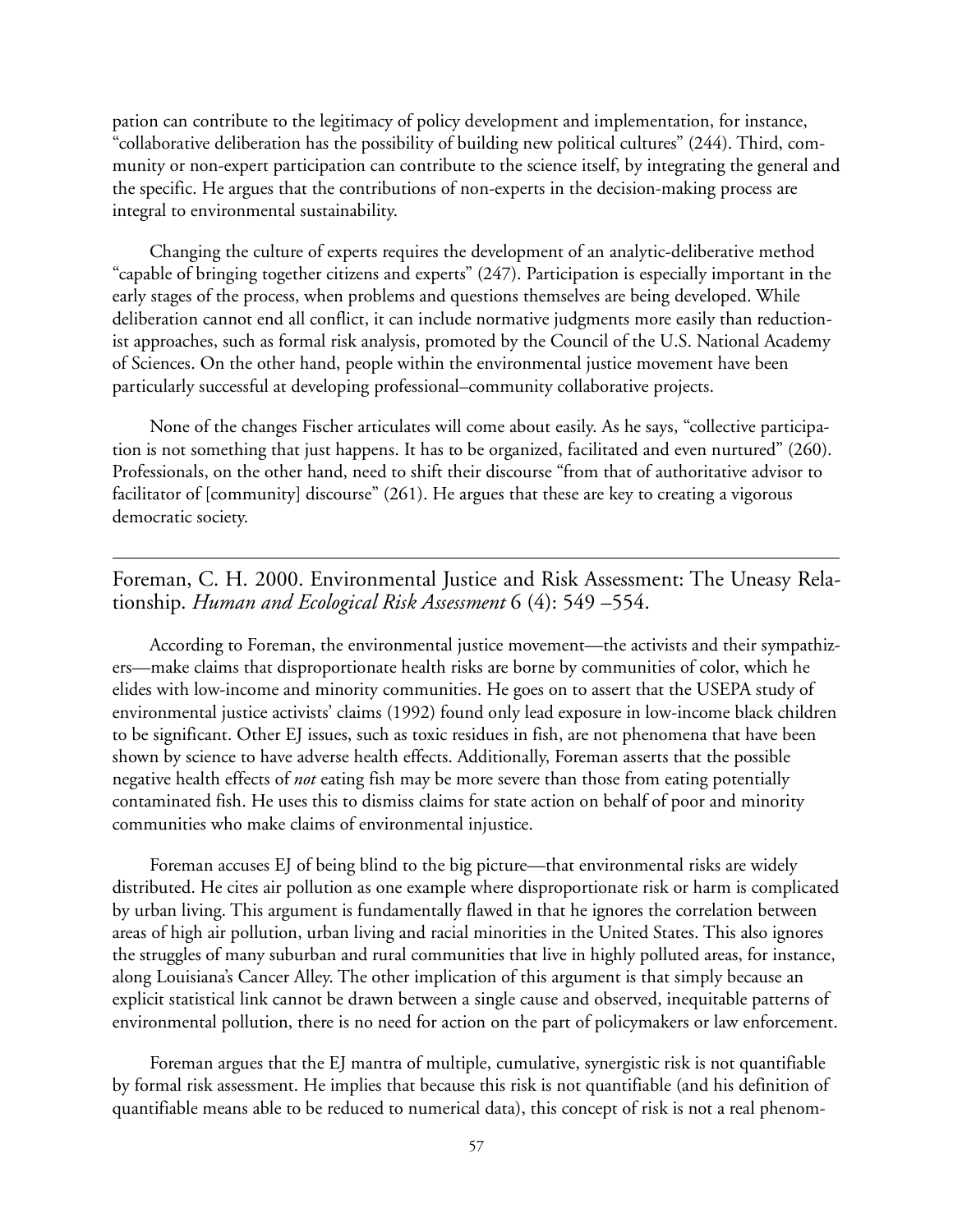enon. In contrast, studies in the environmental health literature demonstrate the interaction of chemicals in the environment and in the human body.

Foreman's piece is more rhetorically than substantively interesting. His is the classic technocratic response to public outcry, which distances the public from the scientist-technocrat. Foreman's technocrat believes that science is neutral and objective, and the public is intuitive and emotional. Only technocrats hold knowledge, and the public is too ignorant to understand or be involved in technical debates. Finally, if scientific evidence is the only proper basis for making decisions, and scientific is narrowly defined as numerical data, then risks that are difficult to quantify—such as multiple, synergistic and cumulative ones—do not exist. The effect of the piece is thus to invoke the broadly sympathetic academician/technocrat, while discrediting the so-called bases of activist claims precisely on the basis that they are activists (with an implication of bias), and the science they marshal has been inadequate.

Foreman does not take the claims of EJ seriously. In fact, compared to the body of work cited in this bibliography, his understanding of both the claims that EJ makes and of the scope of EJ evidence are actually very limited. By misunderstanding EJ, he does not engage specific evidence, claims, or policy solutions usefully. Instead, he relies on scattered anecdotes to make a point (or several) that is (are) nowhere explicitly stated in his piece. He also ignores and dismisses the multitude of studies that use numerical and statistical techniques to demonstrate environmental injustice, when he argues that EJ is inherently anti-science.

Public perception of risk and uncertainty is not uninformed, as Foreman implies. Often it is based on a very clear understanding of what the effects of risk might mean over time—cumulatively that make communities unwilling to accept any risk at all. This is not a technical issue. It points to a fundamentally different willingness to accept risk by target communities and activists. Communities need no technical (numerical) analysis to understand, in fairly detailed and technical ways, the dynamics of premature death.

Forkenbrock, D. J., and L. A. Schweitzer. 1999. Environmental justice in transportation planning. *Journal of the American Planning Association* 65 (1): 96-111.

In this article, Forkenbrock and Schweitzer propose environmental justice assessment tools that will help transportation planners comply with the U.S. Department of Transportation's (DOT) interpretation of the Environmental Justice Executive Order (12898). The U.S. DOT requires all federally-funded transportation programs, policies, and activities to assess effects on minority and low–income populations, to avoid or mitigate disproportionate impacts, and elicit public involvement. The agency interprets EJ broadly, requiring that planners consider social and economic effects as well as environmental and public health issues.

The authors focus on air pollution and noise pollution, developing two models and assessing their feasibility with data from Waterloo, Iowa. They argue that the census block, rather than the large traffic analysis zone, is the appropriate unit of analysis. (Some effects vary dramatically with distance from the road, and census blocks are more demographically homogenous.) They developed a model for imputing census block income based on census block group data. The authors discuss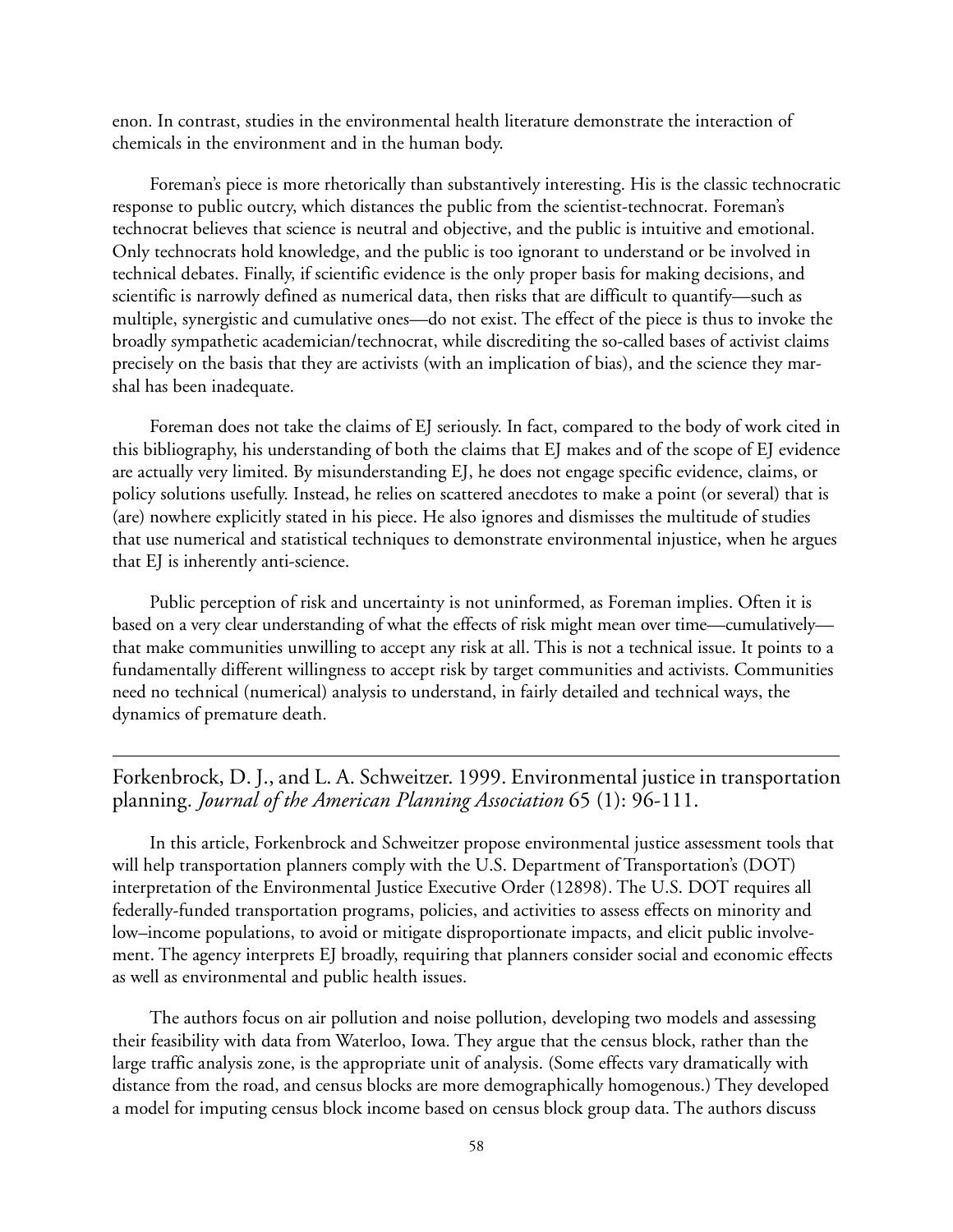four vehicle-generated air pollutants—particulate matter, carbon monoxide, nitrogen oxides and ozone, and sulfur dioxide—and propose a three-step process for measuring effects. The authors defend their choice of model at each stage, discussing other models and noting limitations and biases. First, vehicle emissions are modeled using the federal MOBILES model; second, pollution dispersion is modeled using CAL3QHCR; and third, concentrations of pollutants are mapped relative to protected populations using GIS. They propose a similar model for noise pollutions: MINNOISE allows planners to estimate severity of traffic noise, and GIS allows population mapping. Although air and noise pollution models require technical expertise to implement, they produce maps that should be accessible to people without technical expertise, allowing a broader array of people to participate in transportation policy discussions.

Foster, Sheila. 2002. Environmental Justice in an Era of Devolved Collaboration. In *Justice and Natural Resources*, edited by K. M. Mutz, G. C. Bryner and D. S. Kenney. Washington, DC: Island Press.

Foster provides a critical analysis of the potential environmental justice effects of the shift towards community-based decision making, suggesting that these approaches will not necessarily be more environmental just. This shift, evident in several federal government and NGO initiatives, is a response to two perceived failures of top-down, high-scale (national) policies—"regulatory ineffectiveness and inequity" (140). The utilitarian and technocratic bases<sup>25</sup> of traditional environmental decision making can produce environmentally unjust outcomes. Additionally, pluralist approaches to participating in technocratic decisions are frequently inequitable. Although all interest groups are ostensibly equal, in practice some participants are more influential than others. "Certain pre-existing social disadvantages can interact with pluralistic decision-making processes to produce even more severe material inequalities" (143).

Deliberative community-based processes seek to address these failings, allowing all stakeholders within a geographic area meaningful participation in decision-making. These approaches emphasize consensus and collaboration, seeking exploration, creativity and focused consideration of the issues. However, Foster observes, devolved decision making does not necessarily produce more equitable processes or outcomes. She highlights two processual problems. First, there is tension between representativeness, consensus processes and geographic scale; it is easier to reach consensus if one can label likely dissenters as "outsiders" and exclude them from the process. Second, devolution may simply shrink the geographic scale of unequal influence; moving to the local level does not mean that mushroom pickers and timber company executives will have equal influence. Foster argues that we should focus on ensuring real participation by the most affected, accountability of decision makers, and equity rather than prescribing a single scale or structure for all environmental decisions.

<sup>25.</sup> See the overview essay for further discussion of utilitarianism and technicism (Justice and Risk sections).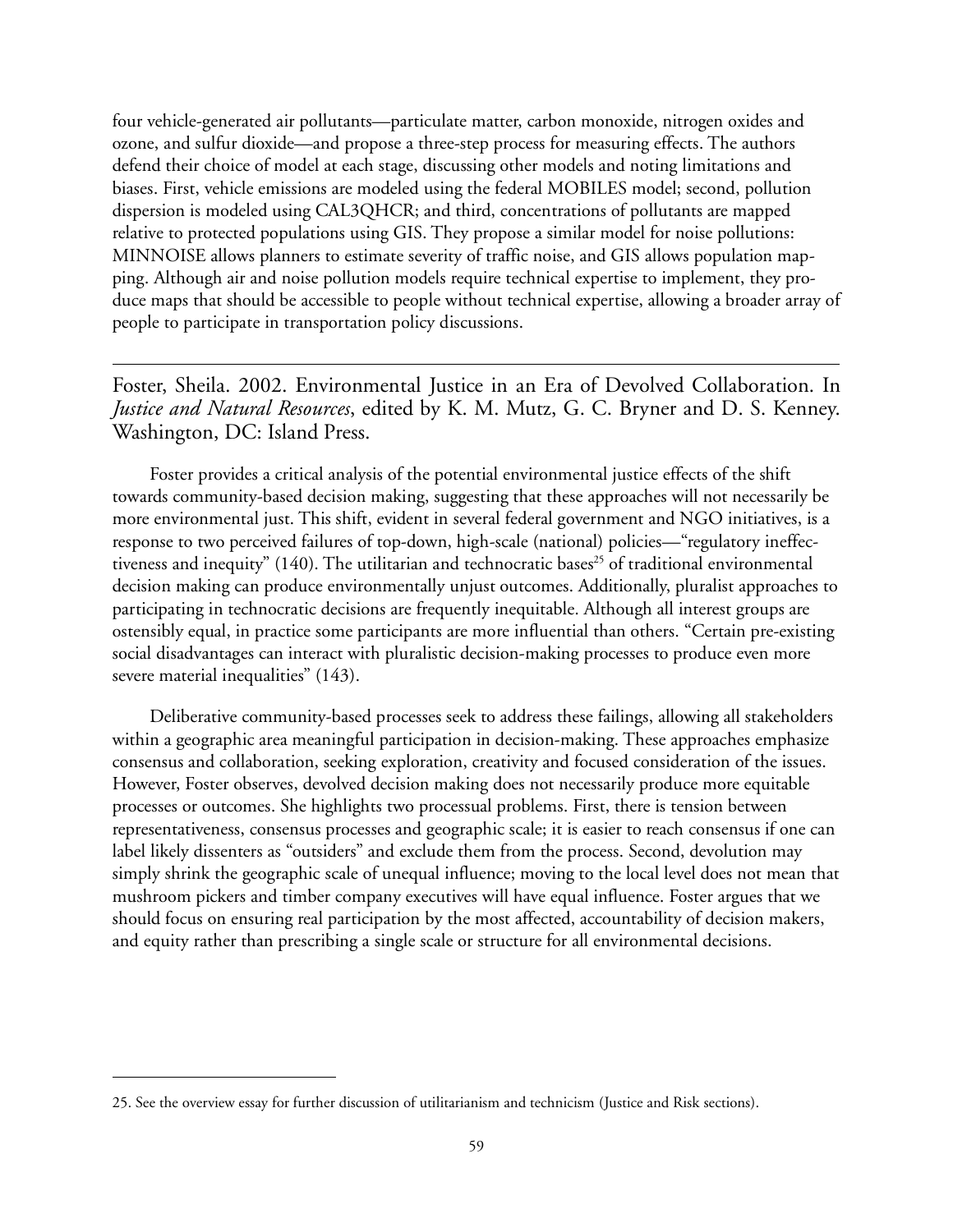Fricker, R. D. and N. W. Hengartner. 2001. Environmental equity and the distribution of toxic release inventory and other environmentally undesirable sites in metropolitan New York City. *Environmental and Ecological Statistics* 8, 33-52.

Fricker and Hengartner create and evaluate log-linear and logistic generalized linear models for both tract-level and SON (smoothed-over neighbor) data for the metropolitan New York City region. These techniques employ well-known statistical modeling methodology to judge whether variables, in this case, racial/ethnic composition of a tract, are significant after socioeconomic covariates are incorporated to account for as much variation in spatial intensity function as possible. Racial/ethic composition of a tract is an important variable with respect to environmentally desirable land uses in metropolitan New York.

Gedicks, Al. 1997. Corporate Strategies for Overcoming Local Resistance to New Mining Projects*. Race, Gender & Class* 5(1): 109-

Grassroots environmental organizing in Wisconsin by rural residents and Native American communities has been successful in preventing the permitting of new (metallic sulfide) mines. In response, multinational mining companies, in cooperation with the state, have attempted a variety of strategies, including (1) legislative initiatives to thwart local democratic control, (2) legal challenges to local zoning authority, (3) mass media campaigns, and (4) attacks on tribal sovereignty. A coalition of grassroots citizen, tribal, environmental and sport fishing groups have blocked projects by Kennecott Copper Corporation and Exxon Minerals in Ladysmith, Crandon and Lynne, WI. Legislative and legal initiatives to thwart local control were met by activists by a statewide mining moratorium. Mass media campaigns misrepresented the position of organized labor and the relation of United Steelworkers of America to Rio Algom and Exxon, which was suing Rio Algom over environmental health and safety at the Elliot Lake uranium mines in Canada. Exxon also misrepresented the struggle over mining permits as an issue of state versus tribal sovereignty. Native American tribes (Sokaogon Chippewa, Oneida and Lac de Flambeau) in the area see the issues as those of clean air and water, and livelihood. For example, the Chippewa's wild rice paddies are located directly downstream from the proposed mining site, which brought up issues of acid mine tailings and potential heavy metal and other toxic chemical contamination in fish, water, and crops, and their subsequent bioaccumulation in human beings. Gedicks compares the mining industry's responses to increased grassroots organizing as similar to the response of the toxic waste industry in the 1980s. While Gedicks does not explicitly mention it, successful and continued organizing is needed to be able to jump scales—for example, from local to statewide efforts at organizing and legislation. He also cites the diversity of the coalition—rural-based, grassroots, multiracial, with significant links to urban, labor and student constituencies—as being part of the reason for its relative success in confounding the mining industry and thwarting attempts to isolate the mining opposition from the political mainstream. He argues that companies, through the Multilateral Agreement on Investment (MAI) are shifting the scales again, to the international, and argues that there is also a nascent transnational grassroots antimining coalition.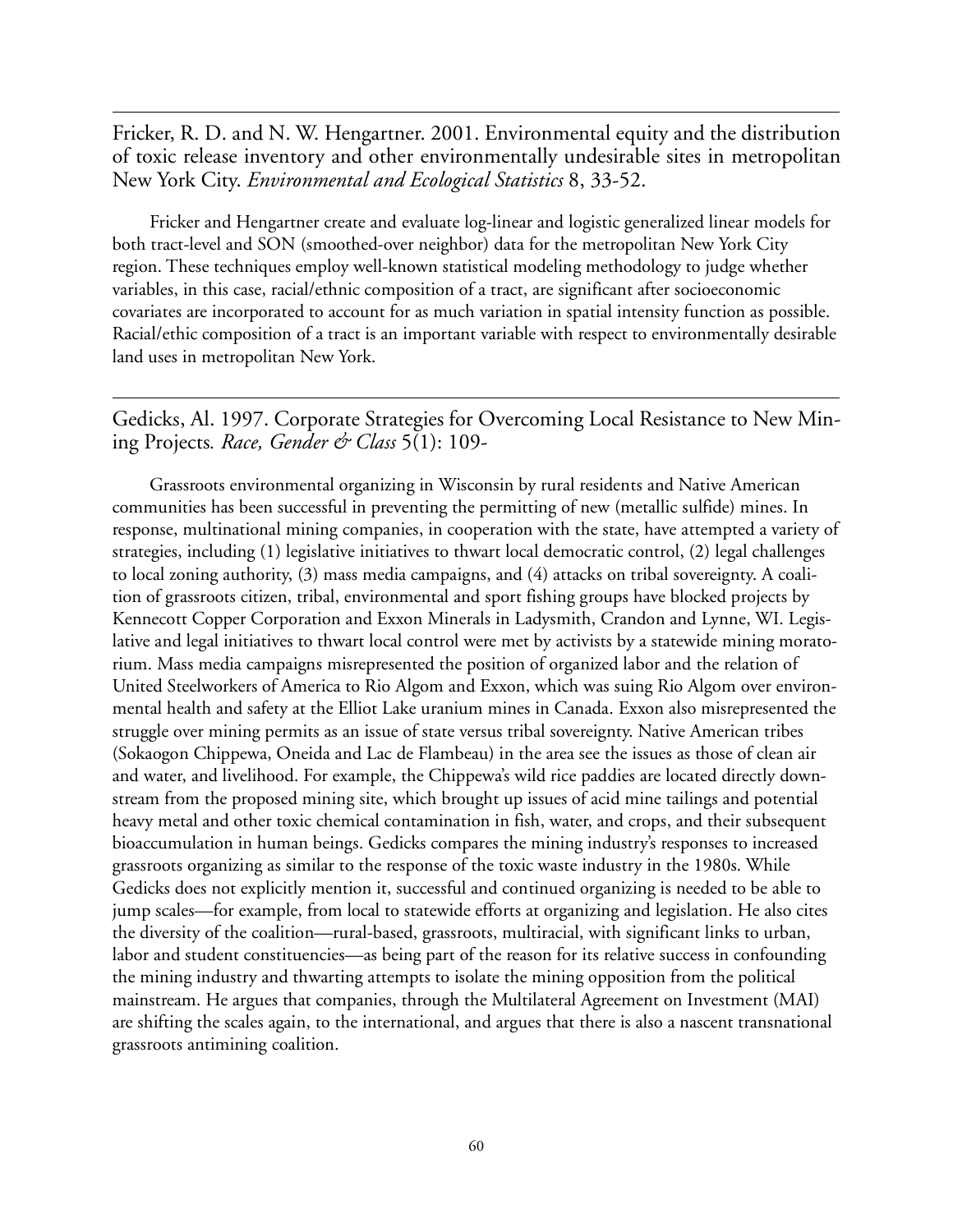Geisler, Charles, and Essy Letsoalo. 2000. Rethinking land reform in South Africa: an alternative approach to environmental justice. *Sociological Research Online* 5 (2).

Geisler and Letsoalo apply an environmental justice lens to protected areas—parks, preserves, and forests set aside for conservation purposes. The authors argue that the expansion of protected areas has frequently had a negative impact on rural communities in Africa and elsewhere in the world; conservation may produce environmental injustice (also see Neumann 1998<sup>26</sup>). The proportion of area with protected status has rising dramatically since 1985, producing large-scale "ecological expropriation" and environmental refugeeism. They define ecological expropriation as "the coercive transfer of nonpublic land to public owners in the name of conservation" (6.1). In South Africa, the focus of this analysis, there was widespread displacement of black and indigenous communities to create national parks *and* reservation of land within the Bantustans.

Geisler and Letsoalo advocate environmentally oriented land reform as a socially and ecologically just response to greenlining. They make several recommendations:

- 1. Rightful owners should be compensated for their loss through land swaps, explicit purchase, or rental fees. In some cases, protected areas may provide sufficient benefit to local populations through jobs, revenues, etc.
- 2. Land not essential to conservation should be considered for farming or multiple use purposes.
- 3. Farmland, which is extremely concentrated in South Africa, should be redistributed, lessening pressure on protected areas.
- 4. Measures to provide tenure security and agrarian reform should provide incentives for sustainable use and may provide an opportunity for community-based natural resource management. These measures could include recognition of existing community-based African tenure systems.
- 5. Creation of community land trusts in urban areas could provide justice and lessen land pressure on rural areas. Land reform may be a tool for environmental justice.

Gilmore, Ruth Wilson. 2002. Fatal Couplings of Power and Difference: notes on Racism and Geography. *The Professional Geographer* 54(1), 15-24.

Gilmore develops the concept of racism as a signifier of the fatal coupling of power and difference, taking off from Stuart Hall's 1992 piece in *Redefining Marxism.* She describes three projects that have developed from her engagement with political activism. The first is a study of California's remarkable prison growth and the opposition to it in the last two decades of the twentieth century. She describes the prison as one of multiple mechanisms by which a "state-in-crisis" disciplines surplus workers, and how workers organize against their disenfranchisement, "within and across

<sup>26.</sup> Neumann, Roderick P. 1998. *Imposing Wilderness: Struggles over Livelihood and Nature Preservation in Africa*. Berkeley: University of California.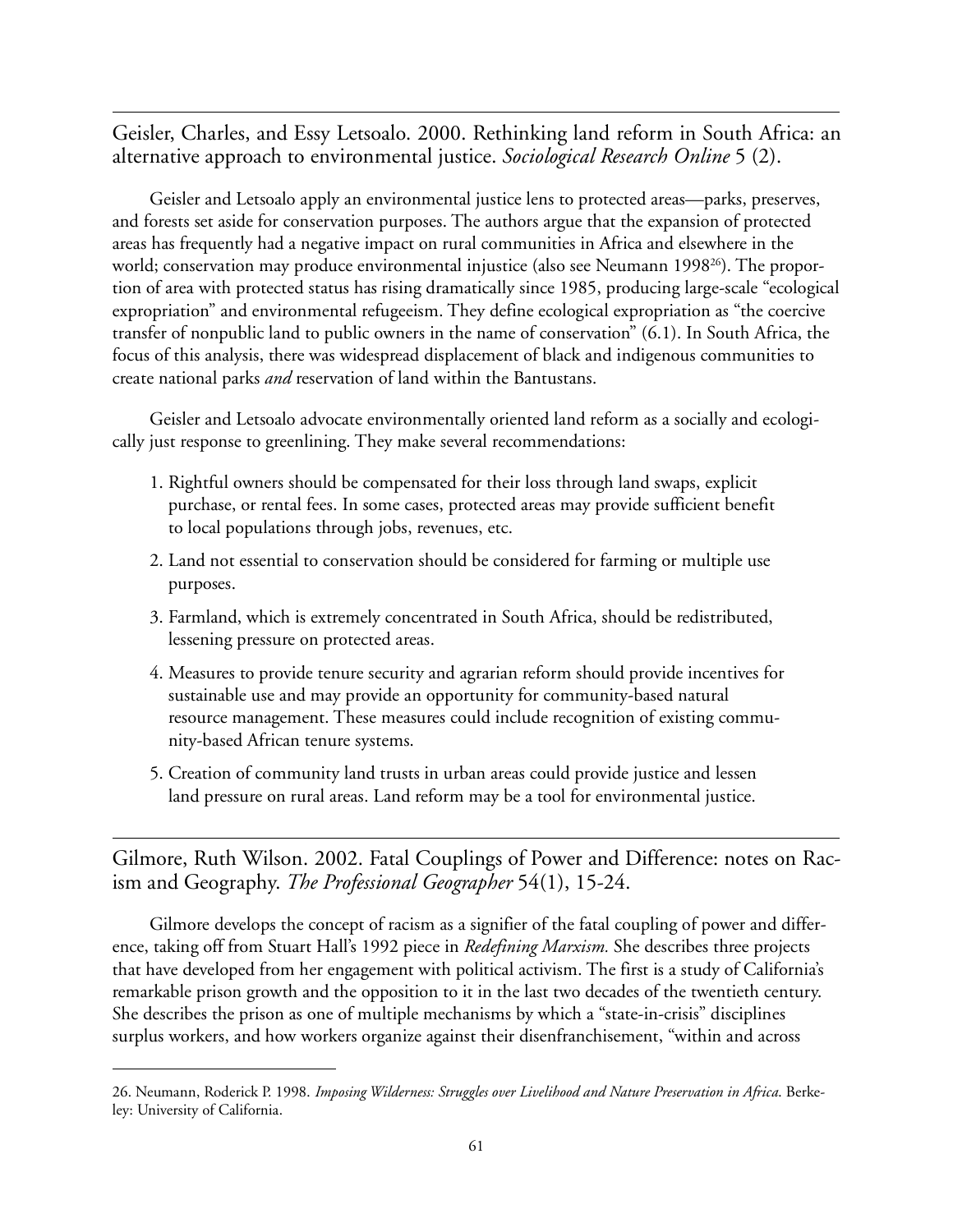oppositional spaces delimited by race, gender, class, region and violence" (15). Her second project examines how underdevelopment and environmental racism constitute two sides of a single coin within the environmental justice struggle, again, led by women activists. The third project is one of "tracing the development and movement of several mature women activists across territories shaped by state and state-sanctioned racist terror" (16). She develops racism as a practice of abstraction, "a death-dealing displacement of difference into hierarchies that organize relations within and between the planet's sovereign political territories." Gilmore then develops a history of the US racist state since the New Deal, into which activist women (from El Salvador, from Nazi Germany, from Mississippi) moved in, and continue to organize. She develops a view of the contemporary US state as a domestic military state, conceived in violence and racism. "The warfare state is also the gendered racial state" (21). Finally, she argues that "geographers should develop a research agenda that centers on race as a condition of existence and as a category of analysis, because the territoriality of power is a key to understanding racism" (22).

#### Goldman, B. A. 2000. An Environmental Justice Paradigm for Risk Assessment. *Human and Ecological Risk Assessment* 6 (4):541-548.

Goldman argues that the environmental justice movement poses a major challenge to risk assessment. First, EJ poses a technical challenge to risk assessment. Traditional approaches rely on clear identification of hazard and assessment of does-response relationships, exposure, and risk characterizations. Yet many EJ cases involve multiple hazards, possible synergetic relationships, multiple and differential exposures, and increased susceptibility. Risk assessment is difficult in these circumstances, and assessors are frequently required to make hard decisions that are open to challenge.

Second, risk assessment techniques may reinforce environmental injustice. Technical reasons include the ease of measuring costs (of pollution prevention or cleanup) relative to benefits, uncertainties that benefit polluters over victims, and failure to distinguish between risks that are easy to reduce from those that are not. Even if it is technically neutral, however, risk communication-based regulatory strategies are likely to reinforce inequities. Powerful, wealthy, and white communities are better situated to use risk information to prevent the siting of hazards in their neighborhoods.

To the extent that risk analysis relies on neo-classical economics, it will systematically favor white males for to place wastes in poor communities. Drawing from the infamous Summers memo (1991<sup>27</sup>), Goldman suggests that it is economically rational, if morally repugnant, to place hazardous wastes in poor communities.

Despite these problems, Goldman does not advocate the rejection of risk assessment. Instead, he argues for community-led risk assessment. Community-led risk assessment will focus on community priorities, empower participants, and selectively draw from traditional risk assessment techniques. Technocratic, expertise-reliant strategies cannot produce environmental justice. Communityled risk assessment is the only approach "that will lead to lasting solutions that will improve the quality of life for real people in communities suffering real hardships in ways that they find meaningful."

<sup>27.</sup> Summers, Lawrence. 1991. http://www.whirledbank.org/ourwords/summers.html (accessed July 8, 2002)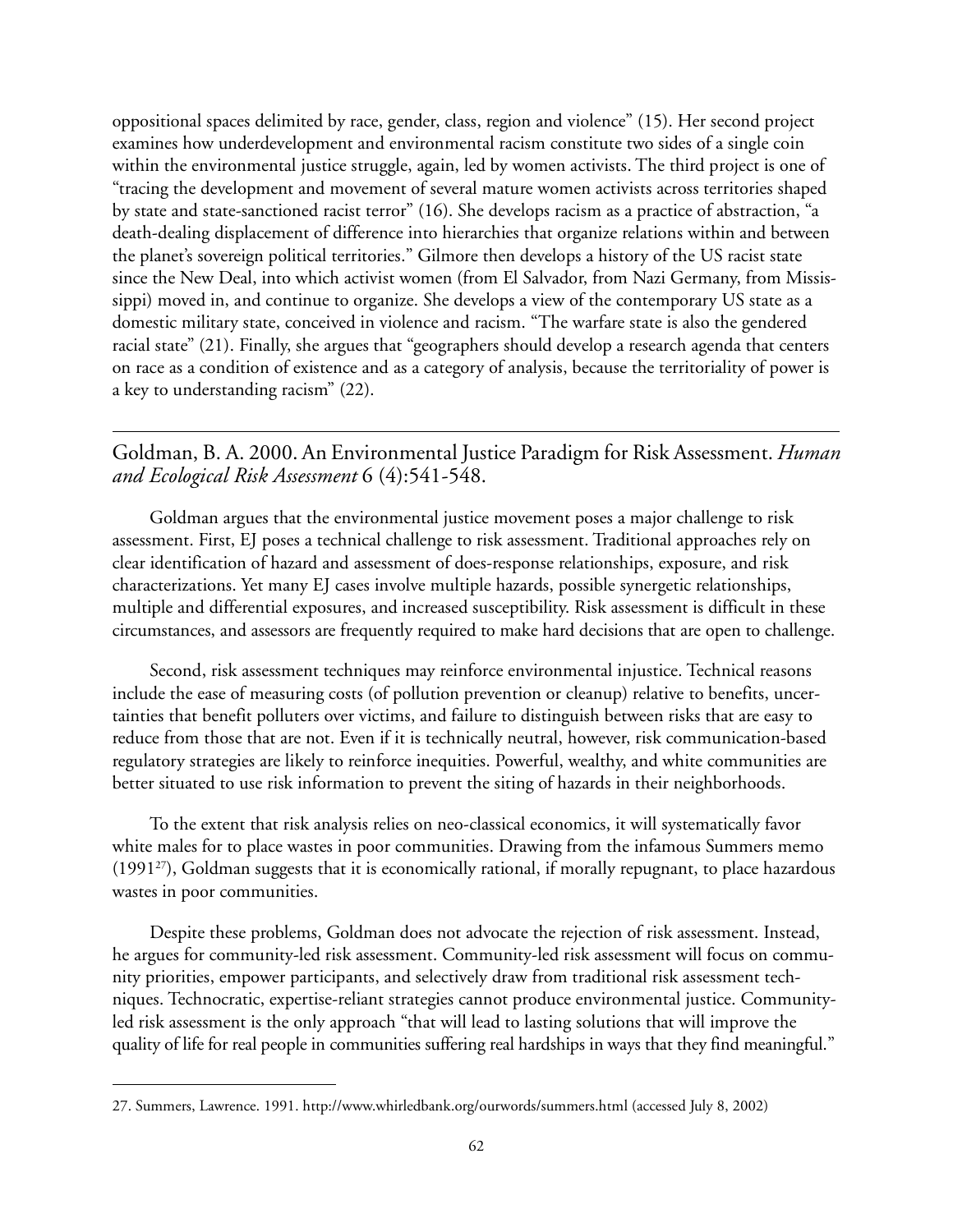Greenberg, Mark and Dona Schneider. 1994. Violence in American Cities: Young Black Males is the Answer, but what was the Question? *Social Science and Medicine* 39 (2), 179-187.

Violent death in urban America is a serious public health problem. While the US federal government seems to address the problem of urban violence by targeting (often violent) interventions at particularly aged, gendered and racialized bodies (young black males), Greenberg and Schneider argue that urban violence is a characteristic of structural consequences. Since the 1980s, those structural consequences include the increased concentration of locally unwanted land uses (LULUs) and Temporarily Obsolete Abandoned Derelict Sites (TOADS) in certain urban areas, creating marginalised landscapes. These landscapes, devoid of public services (education, public health, law enforcement), then become nuclei of violence in urban centers, that affects all residents. They analyse statistical data for three medium-sized cities in New Jersey (Camden, Newark and Trenton) that epitomize marginalized landscapes: they have large ethnic and minority populations, suffer from serious economic problems and are located in the state with the second highest per capita income in the US. Their analysis shows that for these three cities, rates of violent death for 1985 to 1990 among young males are not significantly different for Blacks, Whites and Hispanics. This paper goes beyond the chicken and egg question of siting of LULUs to show that the societal outcome of the creation of marginalised landscapes affects all residents.

Harris, Stuart G. 2000. Risk Analysis: Changes Needed from a Native American Perspective. *Human and Ecological Risk Assessment* 6 (4):529-535.

Harris argues that risk assessors must take a broader view if they are to accurately fulfill the purpose of risk assessment, that is, to "improve everyone's long-term well being and survival." Rather than focusing narrowly on fine details, risk assessment should evaluate risks to human-eco-cultural systems—risks to eco-systems and communities, as well as individuals should be assessed. Pollution requires a change in lifestyle practices affecting all aspects of community life.

This approach differs from conventional risk assessment in the types of risks, costs and benefits included, the time period covered, and the role of affected parties. Conventional risk assessment focuses on human health and ecological impacts. Harris's approach would encompass social, cultural, and economic health as well. One cost of pollution might include loss of access to a place and the resultant diminution in social, education, or cultural wellbeing. Conventional approaches prioritize near-term risks and discount the future. Harris recommends that assessments define the temporal aspects of risk and evaluate likely impacts over the full period during which a hazard exists. In conventional risk assessment, external "experts" drive the process, determining which effects to assess over what time period. Harris argues that accurate risk assessment requires substantial involvement and participation of the people/communities at risk. Affected community members have the expertise to determine what information must be gathered, to predict and evaluate likely impacts on the system, and to develop metrics for considering alternatives; real participation requires participation at all stages of risk assessment. Harris uses the practices and beliefs of the Confederated Tribes of the Umatilla Indian Reservation as a model for the sort of holistic, systemic assessment he advocates.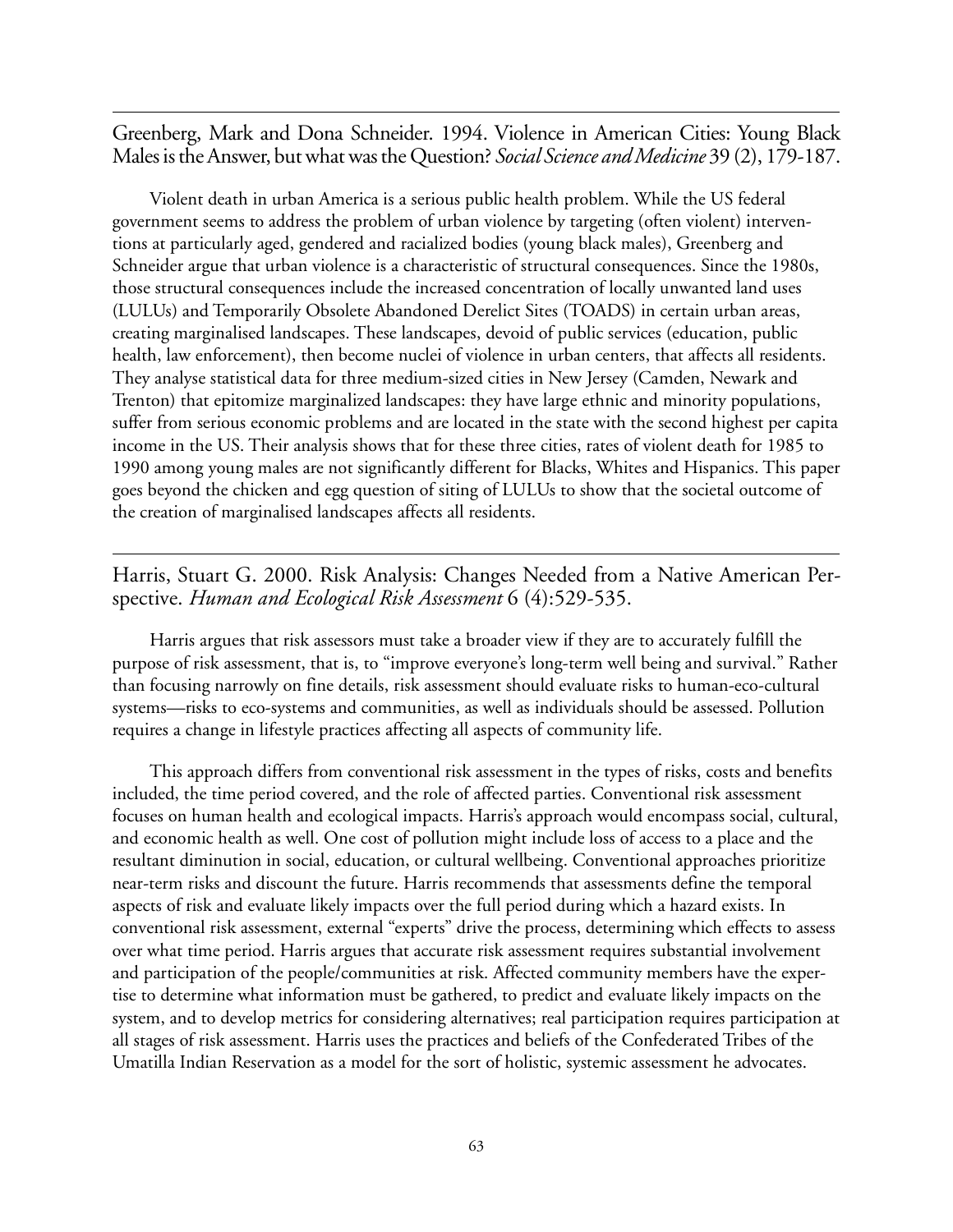Heikkila, Eric J. 2001. Identity and Inequality: Race and Space in Planning. *Planning Theory & Practice* 2(3), 261-275.

Heikkila argues that "issues of spatial inequality are intertwined with clearly identifiable issues of race." It is important to understand the extent to which there is overlap linking spatial and racial inequalities, such that similarity between the two dimensions may offer potential for insights gleaned from one to be transferred across to the other, and that attempts to draw lessons inappropriately may result in faulty policy analysis and prescriptions. He has two central conclusions: (1) the role of identity and identity formation is a central to our "conceptions of racial inequality and spatial inequality," and (2) "leaving assumptions about identity construction leads...easily to ambiguous or contradictory policies regarding social justice" (262). He specifically applies this to five case studies in planning practice: the repeal of affirmative action by California's then-Governor Pete Wilson in 1995; *de facto* ghettoization; radical civil disobedience (the anti-WTO Seattle protests in 1999); the Appalachia Act of 1965; and enterprise zones. Second, he argues that there is a misapplication of principles of social justice where the implicit dimensions of one problem are applied to another. This is illustrated by the Larry Summers World Bank memo and University Admissions Reform in the University of California system (Prop 209, 1996). Heikkila often relies on some sort of economic calculus (the Tiebout model, Pareto optimality, neoclassical models) in an effort to contrast alternative political and social scenarios. In the case of UC admissions, he argues that Governor Gray Davis' shift from race-based affirmative action to spatially (geographically)-based affirmative action might involve a spatial redistribution of households by race, thereby failing to achieve racial equality.

Heiman, Michael. 1996. Race, Waste and Class: New Perspectives on Environmental Justice. *Antipode* 28:2, 111-121.

This is the introduction to an issue of *Antipode* ("A Radical Journal of Geography") that explores "the evidence supporting the conclusion that race is the central determining factor with toxic exposure and...the political implications of such for community organizing and empowerment" (111). The report released by the General Accounting Office (USGAO 1995) reviewed the results of ten studies examining the relationships between demographics and the locations of hazardous waste facilities, finding that the results of the studies depended greatly on the type of facility, questions asked, the sample size used, the geographic definition of impacted community and the research methods employed. Geography also matters. The writers in this issue of *Antipode* (Ben Goldman, Laura Pulido, Robert Lake, Florence Gardner and Simon Greer, Robert Gottlieb and Andrew Fisher) "eclipse the determination of overt intent as the principal measure for environmental discrimination and racism." They center on the lived experience of individual participants. Goldman situates the EJ movement as arising out of the anti-racist struggles of the civil rights era. However, the EJ movement is somewhat broader, to embrace a more general anti-toxics effort combined with the cleanup of abandoned waste sites and with the actual production of hazardous waste chemicals. There is a caution that well-intended efforts to make information more available through online access, GIS mapping and overlay procedures may actually further disadvantage communities of color and lowincome areas in the absence of meaningful technical assistance. Laura Pulido's piece looks at the legacy of the environmental justice movement, and reviews race and racism as conceptualized by those involved with the dominant discourse on EJ. She also discusses in detail the political motiva-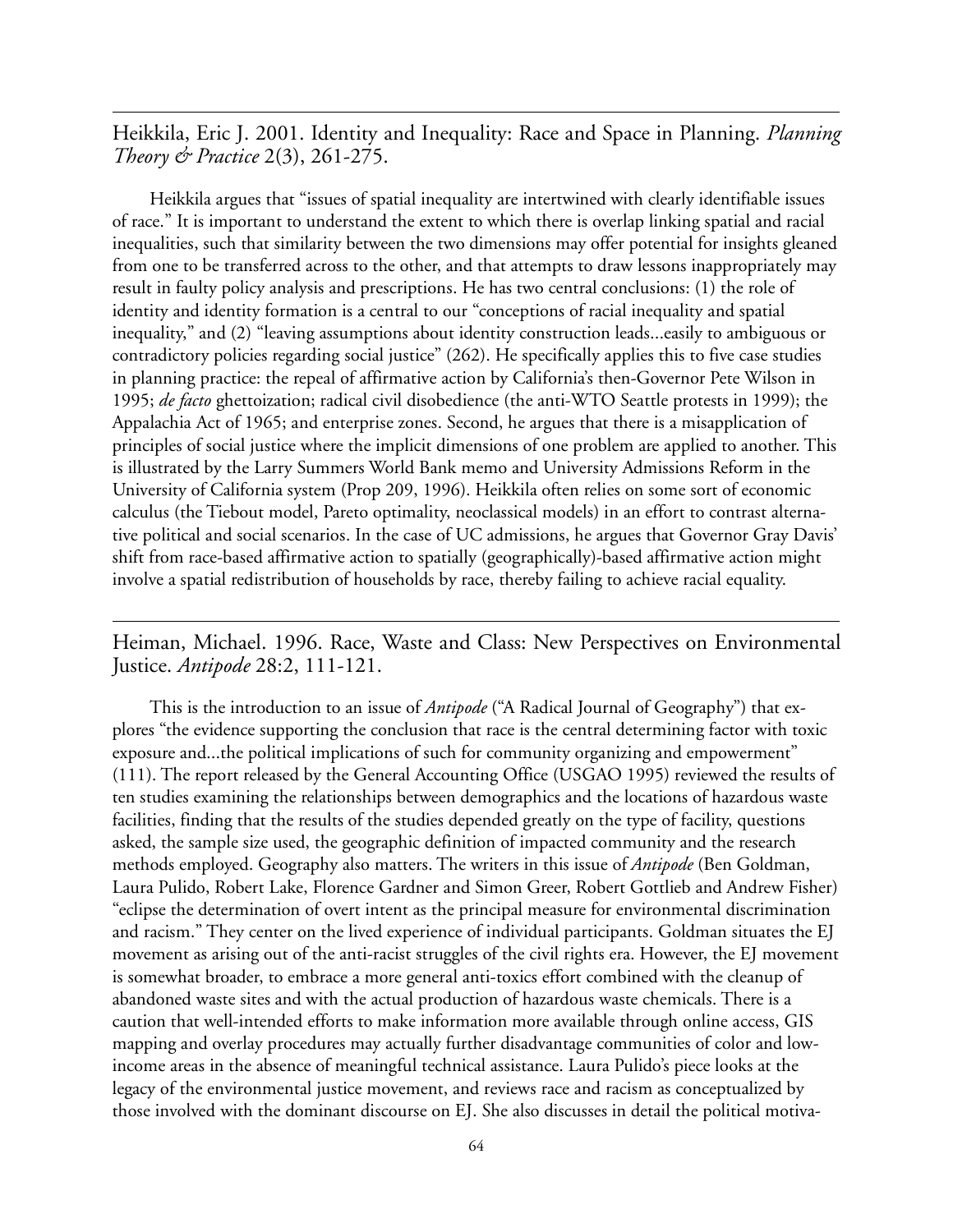tions behind research, including the University of Massachusetts study that was funded by Waste Management, Inc. Lake reviews the literature on environmental equity and broadens the arena within which public policy must act. Florence Gardner and Simon Greer describe a multi-issue working class, multi-racial alliance in South Carolina, Carolina Alliance for Fair Employment (CAFÉ). They show that in CAFÉ, social and ethnic barriers can be overcome through reference to workplace experience, even as the agenda reaches into consumption issues such as housing access and recreational opportunities. Finally, Robert Gottlieb and Andrew Fisher provide another model for community empowerment: the production of a safe and sustainable food supply in the Los Angeles area. Heiman ends by discussing the central issues for environmental justice—community empowerment and access to the resources necessary for an active role in decisions affecting people's lives—and the role of knowledge in a class-stratified society. He offers researchers a goal, to document and support an alternative knowledge base drawn from the lived experience of oppressed people residing and working among the toxic contamination of industrial society.

Hines, Revathi I. 2001. African Americans' struggle for environmental justice and the case of the Shintech plant: lessons learned from a war waged. *Journal of Black Studies* 31 (6): 777-789.

Hines examines the strategies and tactics that St. James community activists used to oppose a Shintech Corporation proposal to build three chemical factories and an incinerator in the predominantly African-American and low-income town of Convent, Louisiana. Activists succeeded in preventing the construction of these facilities; Shintech eventually withdrew its proposal. Hines highlights three factors leading to success: local education and mobilization, expansion of the opposition coalition, and timing—because these activists were first to oppose a plant permit based on Clinton's EJ Executive Order, the EPA dealt very carefully with their claim. Although scale is not explicitly addressed in the analysis, Hines observes that the ability of plant opponents to garner local, regional, and national support and publicity. For example, the opponents' complaint filed with the national Environmental Protection Agency led EPA to pressure Louisiana state government and to block the permit. This article supports arguments by Williams (1999), Smith (1993), Pellow (2001) and others that EJ is a multiscalar phenomenon requiring multiscalar activism.

Hockman, Elaine M., and Charles M. Morris. 1998. Progress towards environmental justice: a five-year perspective of toxicity, race and poverty in Michigan, 1990-1995. *Journal of Environmental Planning and Management* 41 (2):157-176.

Hockman and Morris present the results from a multivariate analysis of the relationship between race, income, and other measures on the distribution of environmental hazards, environmental remediation (clean-up) efforts, and public health in Michigan. The most important finding in this study was the limited extent of environmental cleanup and remediation in Michigan. During the five-year period under review, 14 percent of 1961 sites improved in status and 6 percent worsened in status (e.g. a site scheduled for clean-up returned to no action). The classification system was fairly generous; an improvement in status could mean simply that a remediation plan was approved, it does not indicate that conditions at the site actually changed. If this date reflects national patterns,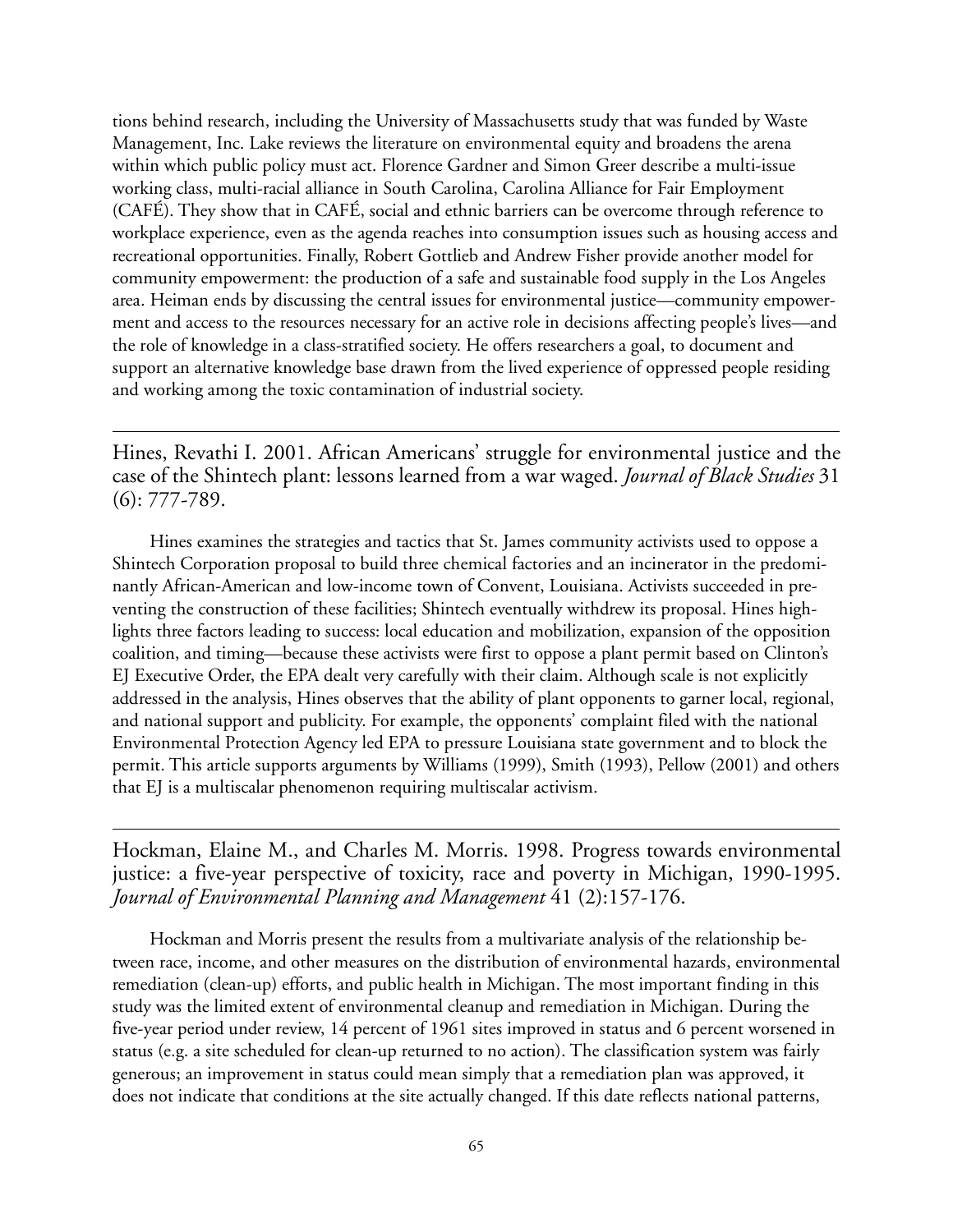defensive struggles against siting of new potential hazards may be extremely important; there is little reason to expect that actual hazards will be reduced. The authors hoped to make a significant contribution to the literature by investigating the rate of actual cleanup in places with different racial compositions—a 1993 National Law Journal piece investigated penalties and placement on national priority action (Superfund) lists (Lavalle and Coyle 1992<sup>28</sup>). They found little relationship between classification or change in status and demographic indicators among the limited action taking place. The authors argue this important concern cannot be addressed until "clean-up effort become more than negligible" (171). Other aspects of this study are discussed below.

The authors use zip code as their unit of analysis, arguing that this unit provides a compromise between variability between units and similarity within units. Ten demographic indicators drawn from the Census were used to assess race, income, and socioeconomic composition of the zip code. Six types of pollution sources were assessed using data from the Toxic Release Inventory (TRI) and two Michigan state agencies: TRI citations, 1990 Act 307 sites (state identified pollution sources), leaking underground storage tanks, hazardous waste management facilities, incinerators, and landfills. Rates of risk-related cancer rates and low birth weight were the indicators of public health.

The authors found race was a significant predictor of environmental hazards. However, a cluster of factors were better predictors of "areas more prone to pollution;" these areas were characterized by higher population density, short work-home communities, more minorities, fewer vacant dwellings, fewer homeowners, higher proportions on public assistance, and smaller households. The relationship between sociodemography and environmental hazards varied: race was most strongly linked with incinerators, leaking underground storage tanks, and hazardous waste treatment facilities. The authors also found significant relationships between pollution and cancer rates, and low birth rate; these relationships held when age, income, and lifestyle factors were taken into account. Because this study employed aggregate data, it does not allow the authors to draw conclusions about individuallevel relationships between pollution and health. However, the authors contend, these zip-code-level relationships should give planners reason for concern.

## Hoffman, Steven M. 2001. Negotiating eternity: energy policy, environmental justice, and the politics of nuclear waste. *Bulletin of Science, Technology &Society* 21 (6): 456-472.

Hoffman highlights the negative impact of proposed (G.W.) Bush administration energy policies on communities proximate to energy sources in the United States and abroad. The administration proposes an energy policy focused on oil-extraction (in Alaska and offshore), coal mining, and nuclear power; environmental standards for energy suppliers would be lessened. Hoffman shows that these sorts of "routine operations" have placed a heavy burden on communities, leading to "social collapse" among indigenous North American communities, Appalachia, Nigeria, and Brazil. Energy policy is therefore a major environmental justice issue.

Hoffman elaborates on the EJ impacts of nuclear energy production in the US. In this case, the environmental and health burdens of uranium extraction have been concentrated in American

<sup>28.</sup> Lavalle, M, and M Coyle. 1992. Unequal protection: the racial divide in environmental law. *National Law Journal* 15  $(3):1-43.$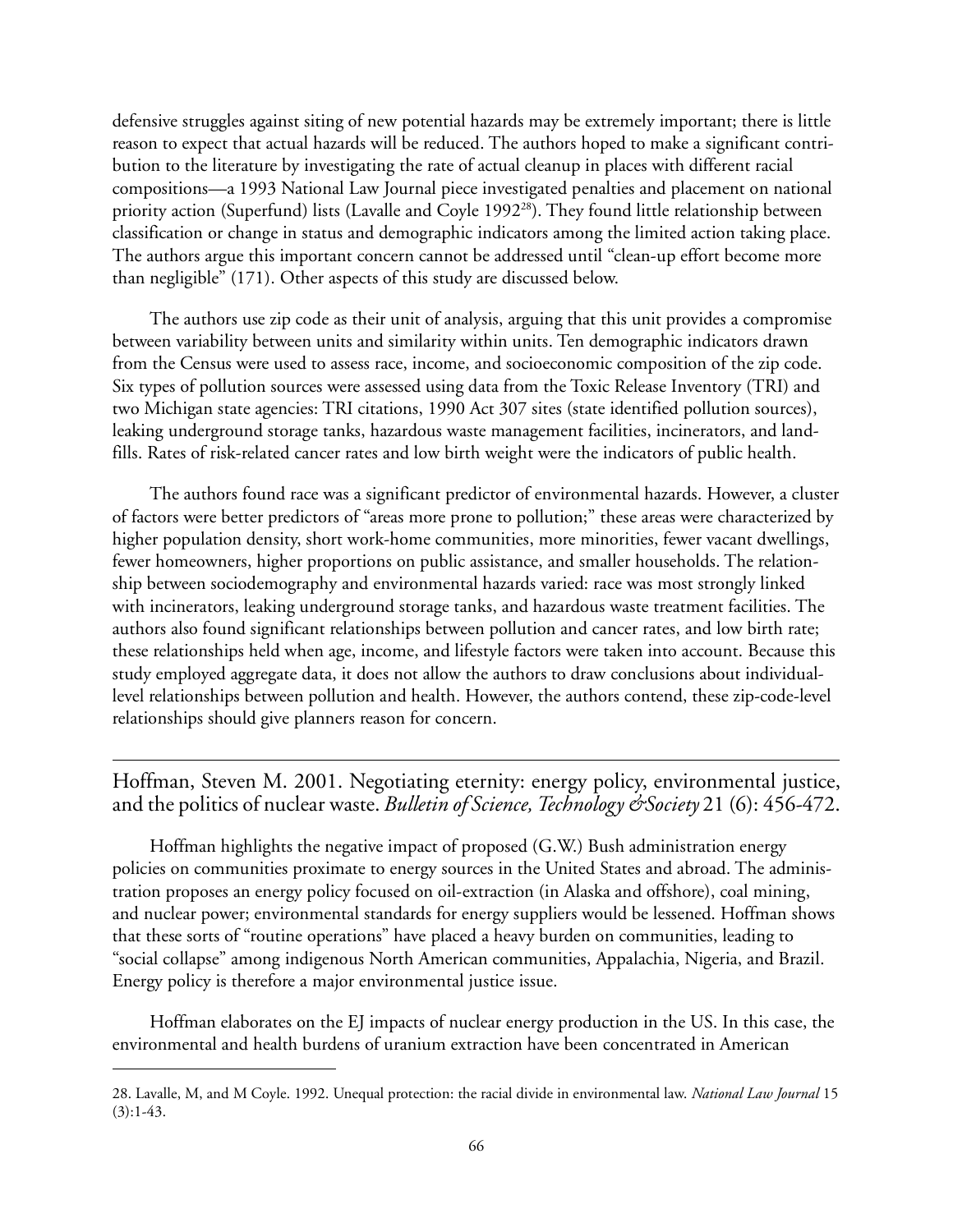Indian communities on the Colorado Plateau while the benefits have flowed to energy consumers in the east. The nuclear energy industry has sought to reach agreements with tribal communities to "temporarily" host nuclear waste until there is a permanent host site. Hoffman shows that nuclear energy policies are subject to the debates surrounding the conception of EJ. Uranium extraction took place in Indian Country because deposits are concentrated there; those who require a deliberate, racist decision might say this does not constitute environmental injustice. Waste siting controversies are complicated by technical disputes over the risks posed by waste casks and conflicting agency interpretations of the requirements posed by the EJ Executive Order. Without greater reconciliation of the many meanings of EJ, Hoffman contends, "the dominant forces in society will be able to shape it [EJ] in such a way that it satisfies narrow and ultimately oppressive agendas" (470).

Illsey, Barbara M. 2002. Good Neighbour Agreements: the first step to environmental justice? *Local environment* 7 (1):69-79.

Illsey assesses the utility of good neighbor agreements as a means towards environmental justice in Scotland. Good neighbor agreements (GNAs) are formal agreements between communities and corporations about the behavior of each actor that supplement existing regulatory structures. Most GNAs include some or all of the following elements: local access to information about facility operations, regular independent community inspections of the facility, emergency procedures to be followed in case of accidents, commitments to reduce pollution levels, local employment guarantees, community funds, and community agreements to cease protest. GNAs have been promoted as a means towards pubic participation in decision-making and improved environmental quality. Although *legally binding* GNAs can have these beneficial outcomes, they cannot affect the distribution of environmental hazards as they are established after siting decisions have been made. In her view, they should not seen as a component of a broader EJ strategy.

Illsley observes that GNAs do not guarantee corporate accountability. The Dundee Energy Recycling Limited (DERL) corporation has not fully implemented the GNA signed with the Douglas community and the incinerator had three fires in its first year of operation. Additionally, GNAs may raise difficult issues of representation. This GNA, which was the first signed in the UK, has included members from Douglas estate but not other nearby communities.

Jerrett, Michael, Richard T Burnett, Pavlos Kanaroglou, John Eyles, Norm Finkelstein, Chris Giovis and Jeffrey R Brook. 2001. A GIS–environmental justice analysis of particulate air pollution in Hamilton, Canada. *Environment and Planning A* 33, 955–973.

Jerrett et al investigated the correlation between socioeconomic class and possible exposure to particulate air pollution in the city of Hamilton, Canada. Environmental justice is a conceptual framework for understanding environmental problems that includes key concepts of equality, equity and racism. EJ had not been of much interest in Canada before the U.S. Presidential Executive Order in 1994. Jerrett et al used data from fixed air pollution monitoring stations (1985–1994), GIS and other geostatistical techniques to model particulate matter exposure, and 1991 census data to examine correlations with socioeconomic status and demographic variables, such as median house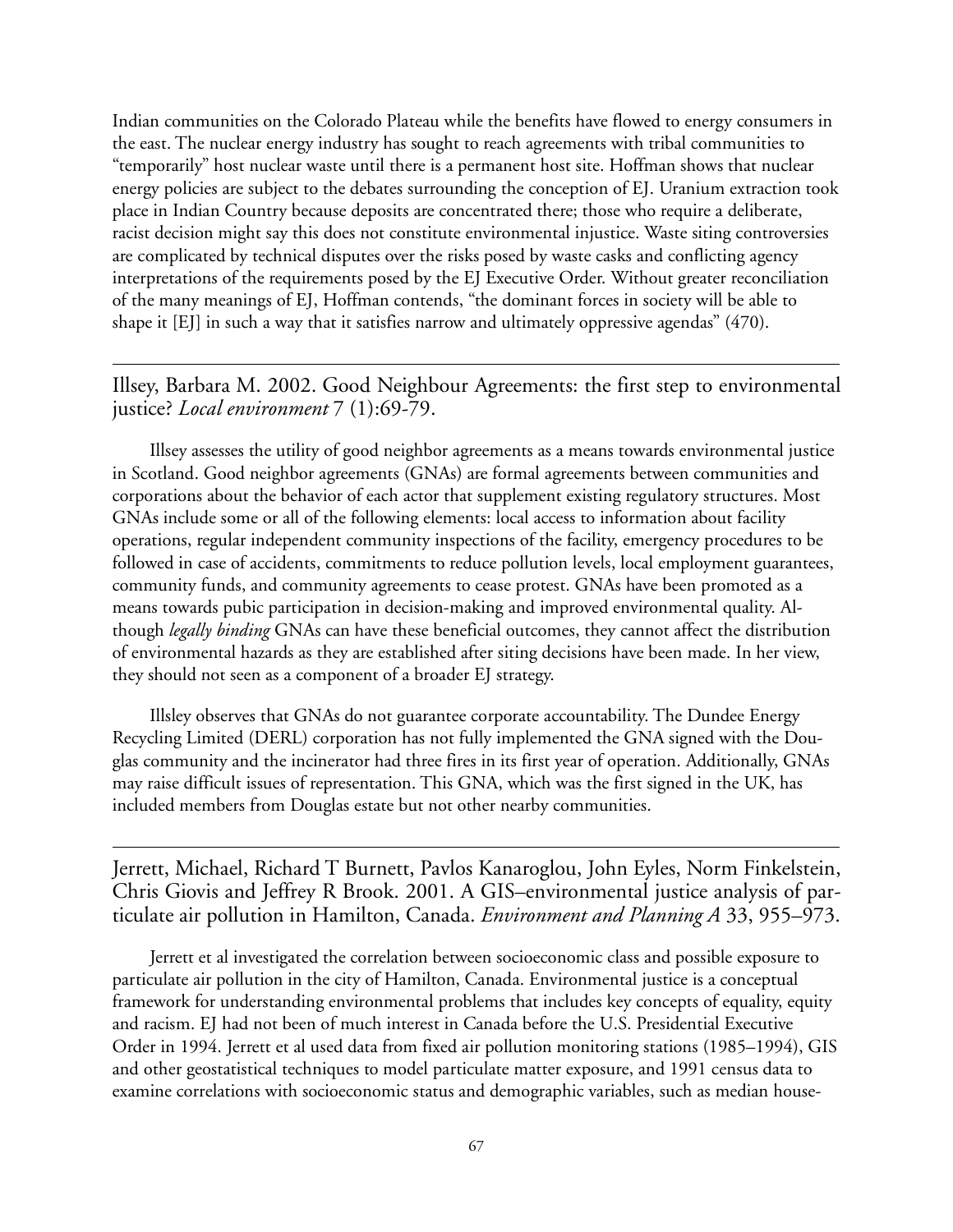hold income, educational levels, unemployment and low-income levels. They included a manufacturing employment variable to control for any potential correlation between a person working in the industrial core and living near industrial plants. Other variables were dwelling value and immigrants. They used several statistical techniques, including zero-order correlation and regression analysis (ordinary least squares and simultaneous autoregression). Results were generally consistent, with dwelling value, low-income and unemployment being the variables significantly correlated with high concentrations of ambient particulate matter (up to 25% noncompliance rate with air quality standards). They modeled both chronic and extreme exposures. They argued that their methodology incorporated spatial interpolation techniques.

Data for recent immigrants was used as a proxy for race, which was not correlated with high exposures. The 1996 Canadian Census included race, and so future studies can incorporate race directly into analyses. They argue that governments may want to change their monitoring programs to be able to take into account the improved accuracy of geostatistical modeling techniques, especially as environmental justice assessment becomes more important in air pollution monitoring. Because exposure rates can differ so much, they argue that monitoring will have to be temporally and spatially disaggregated. The "triple jeopardy" hypothesis of increased risk from (1) social and behavioral determinants of health, (2) higher risks from ambient exposure to pollutants and (3) an interaction that makes exposure have increased negative health effects on low-income, low-education populations suggests that government health policy must extend to incorporate arenas beyond individual targets, including reducing pollution "where it is worst and where social deprivation is largest" (971).

Kalof, Linda, Thomas Dietz, Gregory Guagnano and Paul C. Stern. 2002. Race, Gender and Environmentalism: The Atypical Values and Beliefs of White Men. *Race, Gender & Class* 9(2), 1-19.

Kalof et al combine two national telephone surveys to examine race and gender differences in attitudes towards environmentalism, as part of a larger national survey on attitudes towards environmentalism, through George Mason University's Northern Virginia Survey Research Laboratory. They measure four major *values* on environmentalism: altruism, self-interest, traditionalism and openness to change, and scored respondents' belief in a New Ecological Paradigm. For minority groups (Blacks and Hispanics), they do not find significant differences between men and women's attitudes; they find very significant (p<.001) differences between White women and White men. In paired and group comparisons, White men as a group emerged as significantly different from other groups' responses (e.g. Black women, Hispanic men, Black men, etc.). They then use this data to try and develop a social psychological theory to explain these differences, based on hypothesized group differences in risk and risk perception, socialization, shared experience of repression, dependence in common pool resources and, citing Donna Haraway, desires of "uplifting the race." Respondents were not asked to explain the reasoning for their responses. Problematically, the researchers' questions reflected a bias about what is considered environmentalism, which environmental justice defines rather differently from a preservationist view. Finally, their survey does not deal with intragroup class differences in responses.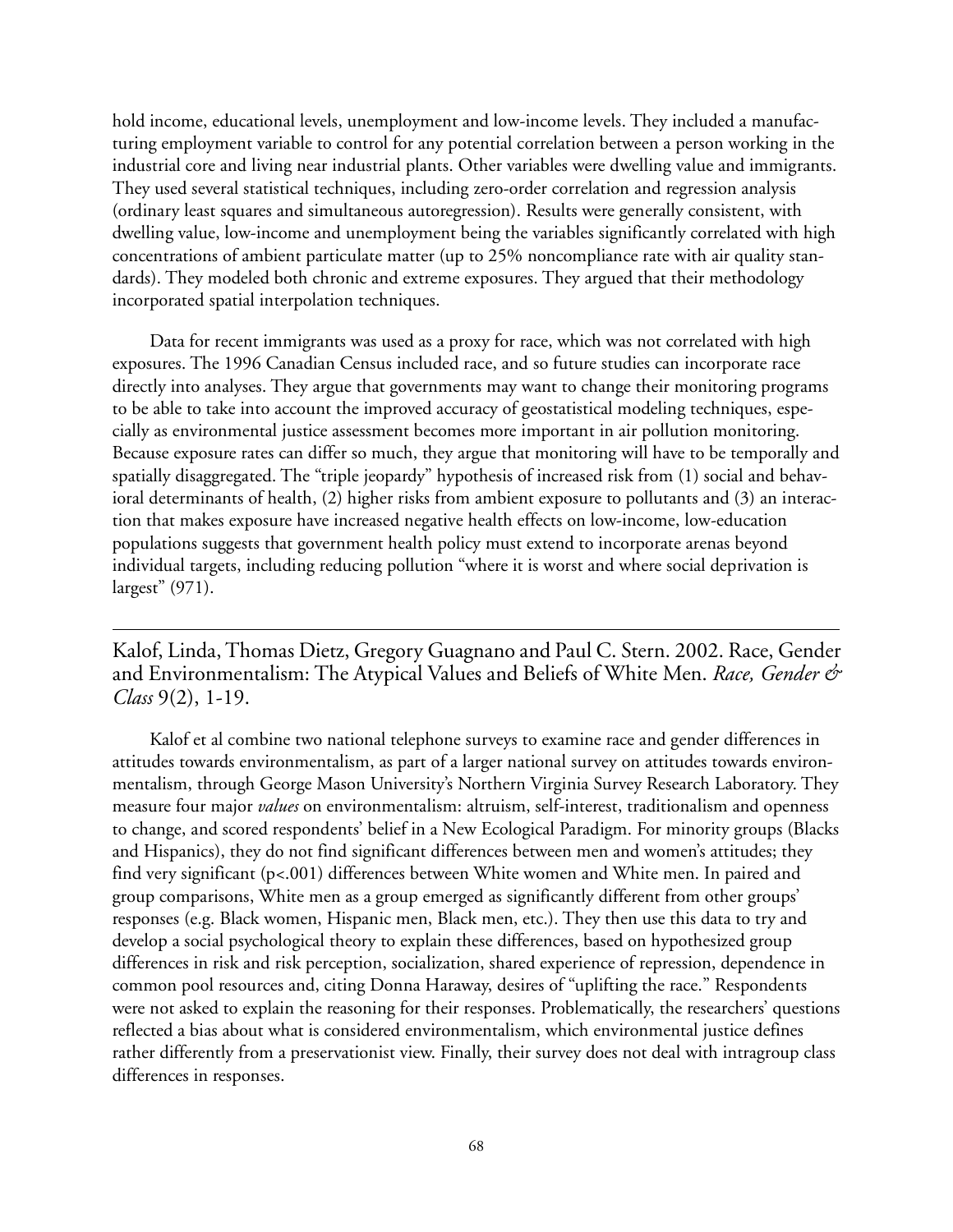Kirk, Gwyn. 1997. Ecofeminism and environmental justice: bridges across gender, race, and class. *Frontiers* 18 (2):2-20.

Kirk thoughtfully explores the potential for bringing ecofeminism and the environmental justice movement closer together, interweaving a narrative of her experiences as an activist and scholar with descriptions of the two movements, their composition, focus, and theory. She also (see final paragraph) articulates several general principles for alliance building. Kirk started out as an activist in the British women's antinuclear movement in the early 1980s; she then became aware of and engaged in ecofeminism and antiracist work in Britain and the United States. Initially, Kirk and other women involved in Greenham antinuclear activism lacked a race analysis. She highlights the role of women of color in enlarging her perspective and that of other Greenham activists by highlighting the critical linkages between imperialism, racism, and militarism. These insights shaped Kirk's subsequent activism, and later interactions with Devon Peña increased Kirk's knowledge of EJ (see Peña annotations).

Ecofeminism draws from feminist theory and spirituality, social ecology, antimilitarism and animal rights, creating a broad and sometimes incoherent movement. Most ecofeminists are white and middle-class women. Kirk contends that British and American ecofeminists have continued to focus on "the oppression of women and the oppression of nature at the expense of race or class," creating a gap between ecofeminism, EJ activism, and women's activism in the Global South (p.6). In contrast, the EJ movement, although composed largely of poor women and women of color, has emphasized race and class. Kirk describes Detroit Summer, a project with which she has volunteered, as an example of the multidimensional work of EJ activism.

Kirk sees enormous potential in collaboration between the EJ and ecofeminist movements, identifying environmental health, food production, and liveable cities as potential common issues. Kirk's experiences with multiracial and antiracist activism have made her aware of the barriers to collaboration. She outlines 11 principles for building lasting, equitable alliances (paraphrased in most cases): (1) know yourself, your goals, strengths, and non-negotiables; (2) know why you want to build an alliance with a particular group, their values, and what might be gained by collaboration; (3) commit to communication; (4) share history; (5) be authentic (honest) with one another; (6) while building the alliance, evaluate partners by their actions rather than your expectations or their language alone; (7) discuss difficult issues openly as they arise; (8) "be open to being called on your own stuff;" (9) be sensitive to power dynamics in group interactions and possible linkage to gender, class, race, and age; (10) think about group (alliance) culture; and (11) look for common ground.

Kong, Maria with Pamela Chiang. 2001. *Fighting Fire with Fire: Lessons from the Laotian Organizing Project's First Campaign*. Oakland and Richmond, CA, Laotian Organizing Project and Asian Pacific Environmental Network.

Kong and Chiang (2001) tell the history of the Laotian Organizing Project (LOP). LOP was founded in 1995, as the first direct organizing project of the Asian Pacific Environmental Network (APEN). They define direct organizing as "a process of organizing individuals most impacted by the problems and conditions and who are identified as necessary leaders in the fight for systemic social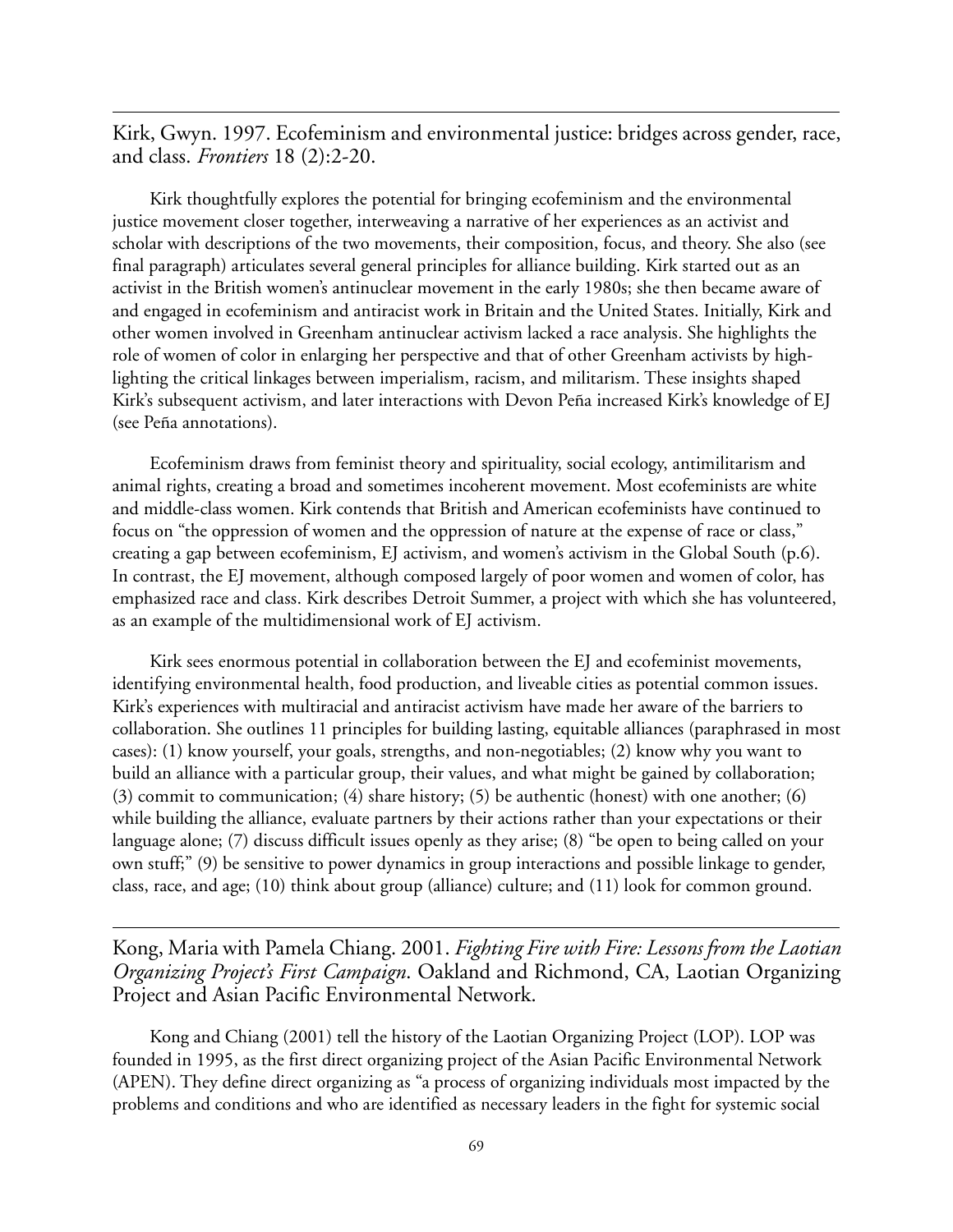change" (3). LOP's first significant grassroots campaign revolved around a major chemical explosion at the Chevron oil refinery in Richmond, California in March 1999, followed by two more leaks in June and July. The LOP launched a campaign to create a multilingual emergency phone alert system, targeting Contra Costa County's Health Services and the Internal Operations Committee of Contra Costa County's Board of Supervisors, and won. The LOP continues to work with community members to monitor the warning system.

The authors present the challenges to community organizing in immigrant and refugee communities. LOP and APEN are committed to participatory techniques, democratic decision-making, and ethnic and gender diversity within their programs and organizations. They had to develop multiple and effective methods for participatory learning and culturally appropriate organizing. For instance, they describe the challenge of finding interpreter-organizers who worked in more than one of the six Laotian languages (eventually, they were able to work in three languages), and the difficulties of maintaining collective discussion, participation and democratic decision-making processes in long meetings with multiple translation. They also held house meetings in single languages to facilitate in-depth discussions. They faced difficulties in maintaining women's participation as grassroots organizers, and in breaking down historical barriers between multiethnic Laotian communities. Finally, LOP found that the campaign was an effective way to mobilize refugee and immigrant communities, as for many community members it was their first experience in civic participation. The success of the campaign relied on the groundwork laid by four years of prior grassroots organizing, education and capacity building within the communities.

LaDuke, Winona. 1999. *All Our Relations: Native Struggles for Land and Life.* Boston, MA: South End Press.

In ten chapters, LaDuke sweeps from tundra, grasslands and rivers to oceans and deserts while reaching back nearly two hundred years to draw together threads of history, political economy, culture and memory in order to describe the environmental struggles of very poor native peoples throughout Canada and North America today. She combines the voices of grassroots Native activists, many of them women, with her own, and with detailed, carefully-researched historical narratives.

The women and men LaDuke interviews are mothers, lawyers, solar electricians, grandmothers, midwives, tribal spokesmen, fishermen. They and their tribes are fighting PCB contamination in the water and their bodies, nuclear dumping on tribal lands, dam construction which will inundate reservation lands, coal strip mining—often against an array of powerful national governments and multinational corporations. Some link their own struggles with those of key species, like the Seminole with the Florida panther, or the buffalo nations (including the Lakota and Yankton Sioux and the Northern Cheyenne) with the American Bison.

Throughout, LaDuke articulates the concerns of activists, their voices and commitment informed by the memory of hundreds of years of violence against their people and their cultures, of forced removal. The voices of these women and men link their struggles against environmental degradation with their struggles for land rights, rights to self-determination, and to community health.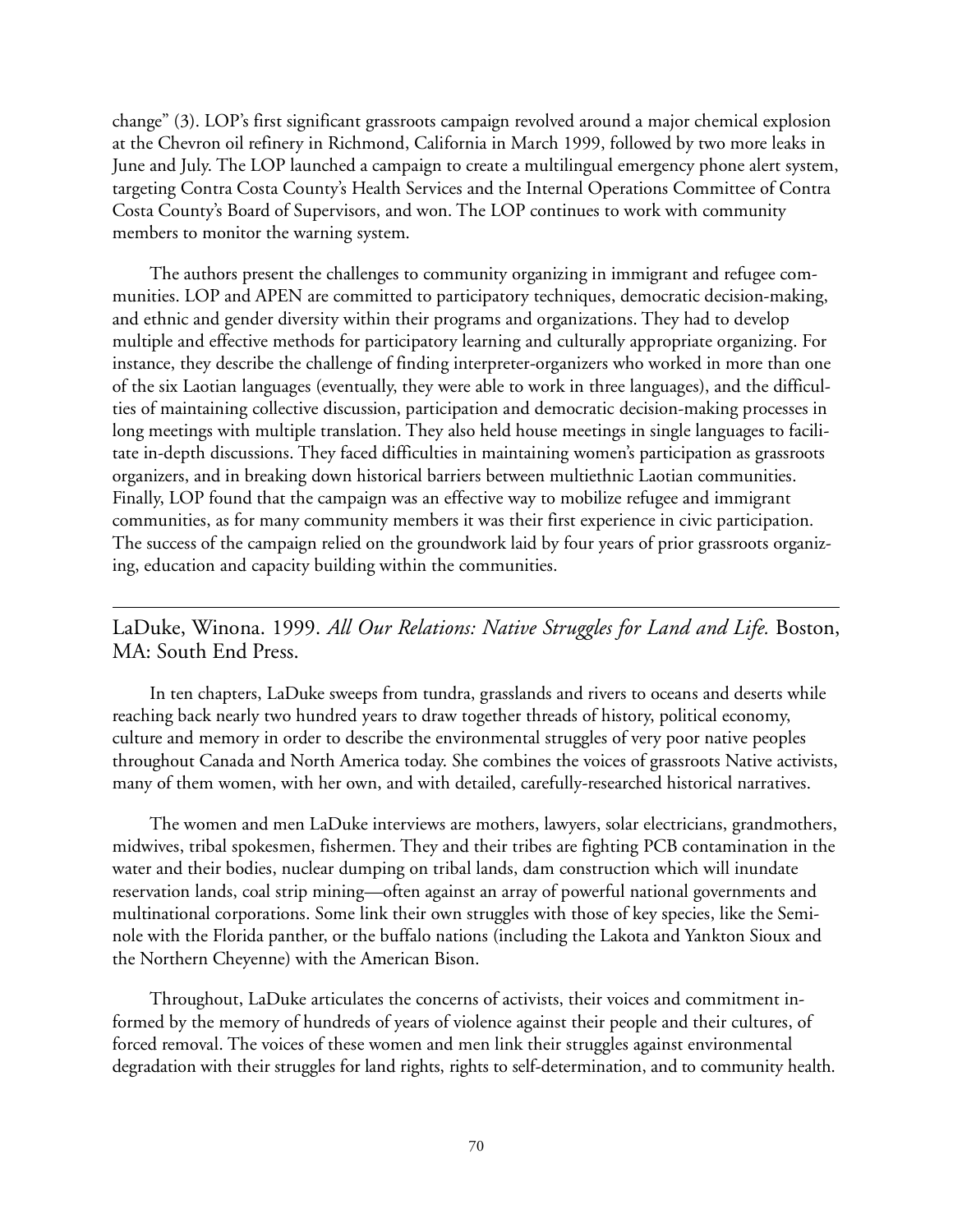## Lester, James P., David W. Allen, and Kelly M. Hill. 2001. *Environmental Injustice in the United States: Myths and Realities*. Boulder, CO: Westview Press.

Lester, Allen, and Hill's book has four major parts: a review and critique of the literature on environmental justice (Chapter 2); an analysis of how environmental justice became an important policy issue (Chapter 3); a systematic empirical analysis of environmental injustice (Chapters 4-7); and policy recommendations. The authors highlight major conceptual and methodological problems in the work to date (elaborated further in Bowen 2002), highlighting the use of simplistic models that fail to incorporate political mobilization as an important causal agent of environmental injustice. Given this weakness, the authors use agenda-setting to explain the emergence of EJ as a policy issue.

From their literature review, the authors abstract the "environmental injustice hypothesis," that is, the distribution of environmental hazards is associated with race, class, and political mobilization. Rival explanations would include pollution potential (large, concentrated populations with manufacturing capacity) government capacity (to address pollution), business climate, legislative professionalism, public opinion and political culture, and organized environmental interests. The environmental hazards of interest are air pollution, hazardous waste, solid waste, toxic waste, and water pollution. The authors used statistical analysis to test these hypotheses at three levels—state, county, and city. Although the authors concede that their data may contain aggregation errors that mask lower-level patterns, they argue that analysis should focus on the levels at which governments possess that capacity to set policy. The general model and analytic methods are presented in Chapter 4; each of the subsequent chapters describes the indictors and results at each level.

The authors found no support for the political mobilization as a causal factor, mixed support for social class, strong support for percent Black population, and weaker support for percent Hispanic. The authors found the pollution potential was also an important factor. (The findings varied somewhat by level of analysis.) Lester, Allen, and Hill argue that the best policy approach to environmental injustice is a risk-based approach, in which hazard siting and abatement (clean up) is driven by severity of the pollution problem. This approach, in their view, would be equitable (the state's response would not be affected by race or poverty), efficient and rational in their view.

#### Low, N. and B. Gleeson. 1998. Situating justice in the environment: the case of BHP at the Ok Tedi copper mine. *Antipode* 30(3): 201-226.

The Rio Declaration and Agenda 21 provided a broad set of political principles that are intended to guide the global community in its task of ensuring ecological and social sustainability. However, when conflicting economic and social interests are at stake, deciding such matters raise the prospect of changing the use and allocation of social and ecological resources. Any fundamental change to resource allocation will have social distributional consequences and the issue of justice therefore becomes a critical element of any sustainability formulation. Low and Gleeson have two broad projects here. First, they bring the concepts of environmental justice and ecological justice to bear on the specific case of the Ok Tedi copper mine in Papua New Guinea. Second, they articulate these within debates in environmental ethics about the possibility of a "universal ethical basis for a just decision, and if so, what sort of institutions might be needed." They define *environmental justice*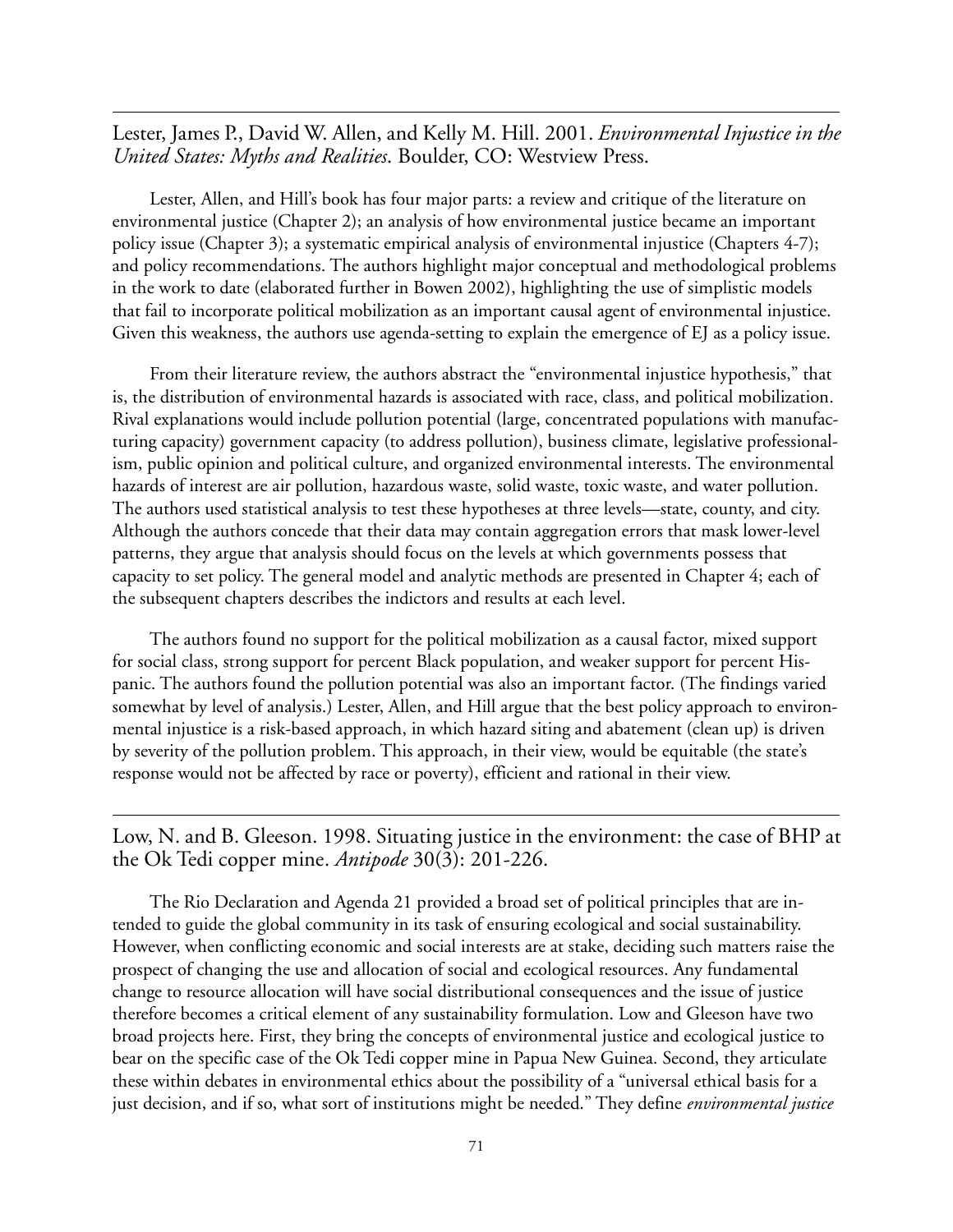as the social distribution of environmental well-being both within and among nations. It refers to the distribution of environments to humans. *Ecological justice* refers to the connection between justice and the environment when one takes into account the deep ecological perspective of human-environment relations.

The dialectics of justice include the principle of justice according to rights, and the principle of justice according to needs, as developed by Kant and Marx. Under transnational capitalism, this leads to a global auction of the right to pollute, which can only lead to a "gross injustice among and within nations unless governments act to regulate not only corporations but also their own competition with one another." The authors argue for a transnational justice, following Rawls, and propose a reform of the United Nations system and an international court for environmental justice, building on the work of Held. They argue that in the case of the Ok Tedi mine, such a system would have taken into account the needs of local people (a Min ecological worldview), local governments, the rights and wrongs of exploiting the weaker position of developing countries. They argue that it is not plural conceptions of justice but rather the dearth of political structures that prevent the dialectics of justice in and to the environment from being fully realized. Finally, the globality is similar to the universality of certain notions of justice, but spatial universality need not be matched by temporal universality. Conceptions of justice need not and should not be predetermined.

Maantay, Juliana. 2002. Mapping environmental injustices: pitfalls and potential of geographic information systems in assessing environmental health and equity. *Environmental Health Perspectives* 110 Suppl 2:161-71.

Maantay presents a critical evaluation of geographic information systems (GIS) approaches to researching environmental injustice. She provides a general discussion of the uses and limitation of GIS, a brief review of 13 GIS-based studies, and a case study of the Bronx, New York. Policymakers can use GIS to identify affected populations; GIS analyses can aid in designing effective interventions. The weaknesses of GIS analysis (discussed below) can therefore be seen as a barrier to intervention. Maantay highlights three ways to address barriers to effective GIS analysis: 1) focusing on neighborhood-scale analyses and developing comprehensive databases at this scale; 2) developing a cumulative exposure index; and 3) integrating sophisticated methods of assessing exposure (advanced proximity analysis, dispersion modeling, fate and transport simulation) with GIS analysis.

Mantaay suggests that GIS maps are used in part because they are effective—a map can provide a dramatic illustration of existing environmental inequities (e.g., United Church of Christ 1987). Yet maps are social constructions rather than "objective" representations of the world. The people creating maps must simplify and abstract. In doing so, they make choices about what to include and exclude, what to represent, and how. These choices, along with the assumptions built into each model may be criticized.

Five central EJ issues that GIS-based research explicitly or implicitly addresses are:

1. "Is injustice predicted by race or class?" Maantay views this question as misguided because "race and low income are inextricably linked." She suggests that "the context of race" is a risk factor (163; also see Pulido 1996).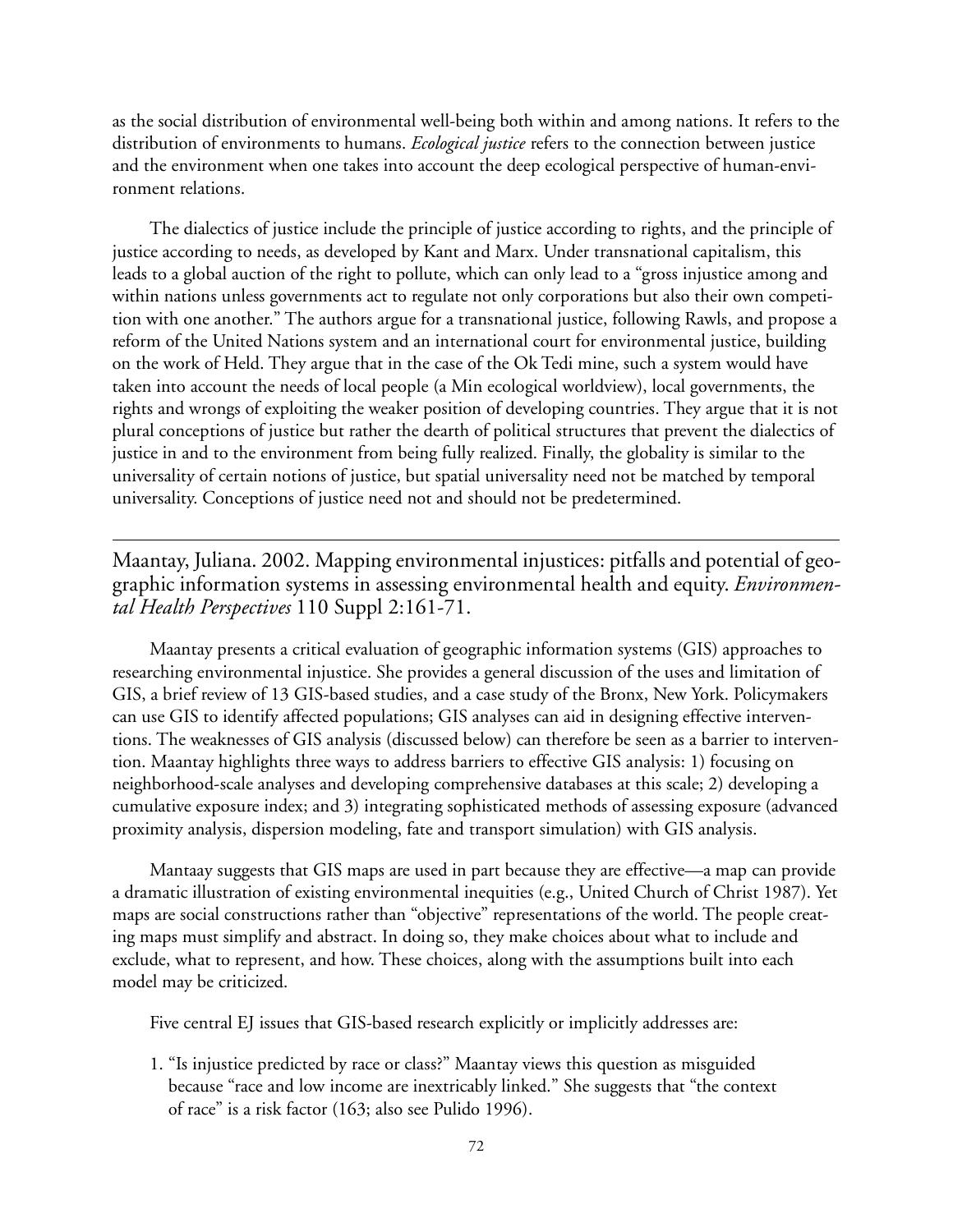- 2. "What is counted as a hazard?" Studies have focused on the few facilities for which national data is available, potentially producing misleading results that probably underestimate actual environmental burdens. GIS research is ill equipped to address this problem because there is little data on small polluters from which to create maps. GIS studies may also underestimate burdens by treating all facilities as equal; this weakness is one which GIS researchers could address.
- 3. "How do we determine exposure potential?"
- 4. "How do we measure exposure?" Many GIS researchers have employed simplistic methods (e.g. same census tract) that are likely to misrepresent reality. Proximity (buffer zone) approaches are somewhat better, but seeking to accurately measure risk is prone to data limitations and modeling difficulties (See Liu 2002<sup>29</sup>).
- 5. Finally, geographic unit of analysis has been a contested issue. The choice of unit of analysis can determine the results (this is called the modifiable area unit problem). Maantay asserts that analysis at lower levels is usually more accurate.

Macey, Gregg P., Xee Her, Ellen Thomas Reibling and Jonathon Ericson. 2001. An Investigation of Environmental Racism Claims: Testing Environmental Management Approaches with a Geographic Information System. *Environmental Management* 27 (6), 893–907

Macey, Her, Reibling and Ericson use Toxic Release Inventory data, USEPA Cumulative Exposure for Lead data, and California Hot Spots data to examine the environmental justice claim that people of color are more likely to bear disproportionate impacts of toxic pollution. They found that blood lead levels (BLL) in children were higher for Blacks and Latinos in South Central Los Angeles (SCLA) than for Caucasians, even after accounting for income. Using GIS spatial analysis, they found that BLL are not correlated with point sources. Instead, elevated BLL are correlated with transportation corridors. Macey et al do not address whether SCLA itself is a toxic environment.

Martinez-Alier, Joan. 2001. Mining conflicts, environmental justice and valuation. *Journal of Hazardous Materials* 86, 153-170.

Martinez-Alier frames environmental justice conflicts as conflicts over claims to environmental resources and services of others who are differentially empowered and endowed, and are contested by arguing inside a single (often monetary) standard of value or across plural values. He describes various cases of conflict around copper mining, beginning with a workers strike in Ashio, Japan (1907) and the case of peasant confrontations against Rio Tinto in Andalusia (1888). By using historical conflicts before they were articulated as environmental conflicts, Martinez-Alier argues for a relatively long history of conflict around environmentally extractive and destructive activities, and

<sup>29.</sup> Liu, Feng. 2001. *Environmental justice analysis: theories, methods, and practice*. Boca Raton: Lewis Publishers.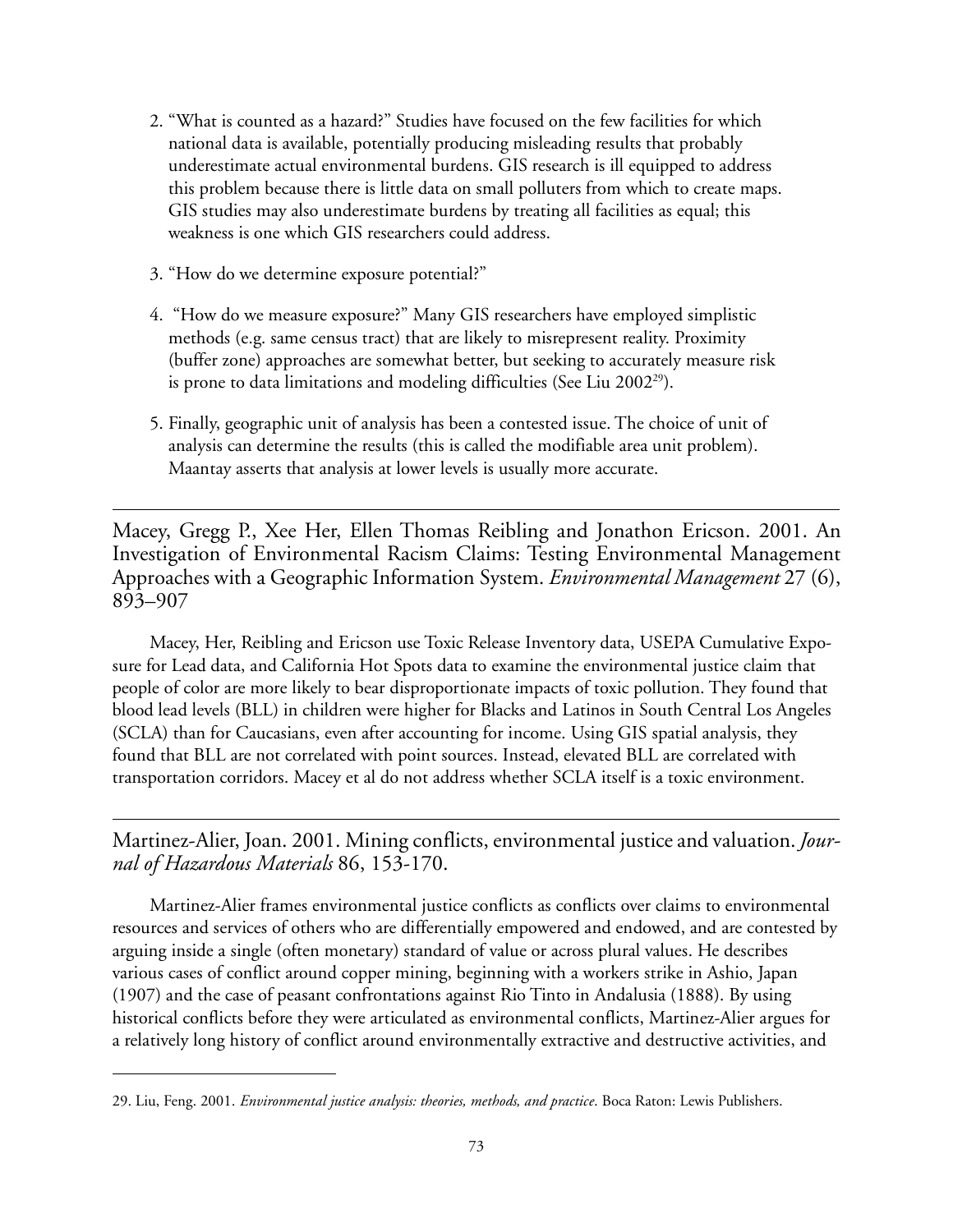that the environmental justice movement need not tie itself to singular starting places ("one could argue that the world environmental justice movement started long ago at a hundred dates and places all over the world") (162). He describes the conflict resolution process for environmental conflicts, noting that in many environmental cases, solving the conflict is not equivalent to solving the problem.

Martinez-Alier argues that EJ's deployment of environmental racism emphasizes the incommensurableness of values—"Money and human dignity are not commensurate" (163). Environmental racism is often a useful language for conflicts which have been fought up to now under the banner of indigenous territorial rights (for example, the case against Texaco's action in Ecuador, in the US, makes reference to skin color, while in the case against Petroecuador, perhaps the case to be made is in terms of internal colonialism). Finally Martinez-Alier touches on some EJ cases in South Africa, and the question of environmental liability (*deuda ambiental*), especially in the case of cleanups. He argues that valuation, *a priori,* need not be discarded, if it can be used to show the incommensurate nature of certain valuation schemes. He predicts that "movements will legitimately employ a variety of vocabularies and strategies of resistance, and they cannot be gagged by cost-benefit analysis" (167).

Mennis, Jeremy. 2002. Using Geographic Information Systems to Create and Analyze Statistical Surfaces of Population and Risk for Environmental Justice Analysis. *Social Science Quarterly* 83 (1):281-297.

Mennis highlights methodological issues and challenges in using GIS to conduct environmental justice research, advocates the use of statistical surface analysis to mitigate these problems, and applies this method to the southeastern Pennsylvania region. Mennis argues that GIS environmental analysis should focus on the spatial relationships between socioeconomic characteristics and hazardous facilities across scales; there is no single correct unit of analysis. The author contends that raster models of statistical surfaces are superior to the vector models of areal units that most EJ researchers use at present because they are better suited to multiscalar analysis and allow for greater accuracy.<sup>30</sup> Many EJ researchers rely on census units; Mennis observes that census units vary in the amount of area covered. Common vector approaches to measuring proximity to hazardous facilities also are prone to mischaracterization of the surrounding population.

In his case study of southeast Pennsylvania, Mennis demonstrates how raster analysis permits conversion of census data to spatially uniform units, can incorporate population density data, and allows for analysis based on the actual location of facilities within a census unit. Mennis found a curvilinear relationship between distance from hazardous facilities, minority population density, and low-income population density. Poor and minority populations were clustered in the 500-meter area surrounding facilities. Mennis also found a relationship between facility density and minority or lowincome populations.

<sup>30.</sup> GIS generally works with objects that are points, lines or shapes. In vector-based analysis, lines are represented by the point in the middle, and shapes by their geometrical center. In raster-based analysis, analyses can take into account differences within a shape, and therefore can provide greater nuance.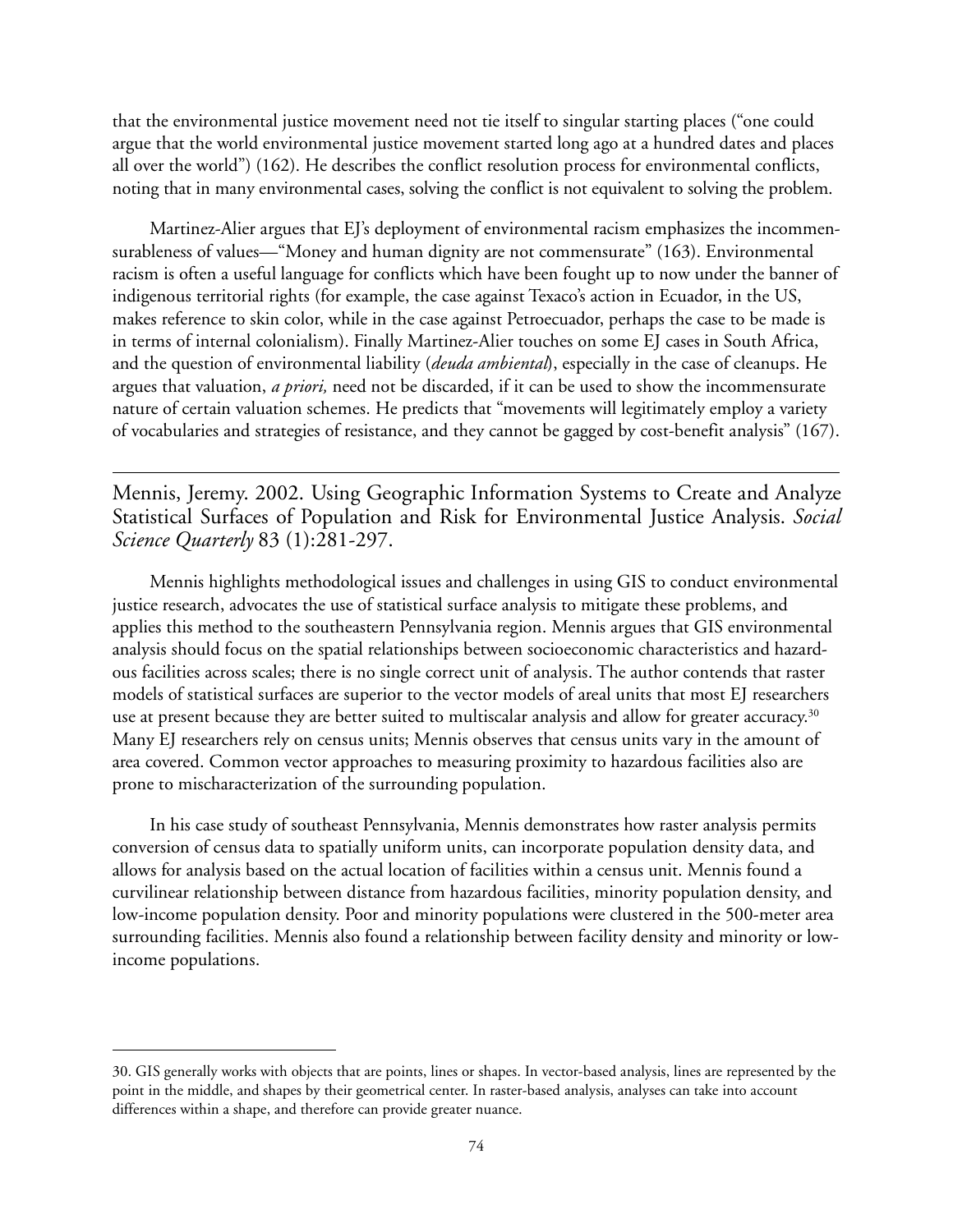Moberg, Mark. 2001. Co-Opting Justice: Transformation of a Multiracial Environmental Coalition in Southern Alabama. *Human Organization* 60(2), 166-177.

Moberg takes a social movements approach to analyze the rhetorical and tactical changes in the discourse of Mobile Bay Watch, a grassroots environmental coalition based in Mobile, Alabama. Mobile Bay Watch was a largely white mainstream environmental organization that picked up the discourse of environmental racism in order to stop the permitting of a phenol plant near residents' homes. To do so, Mobile Bay Watch had to enlist the participation of African-American leaders. He cites several cases and problems with interracial organizing and action within the South, in part based on legacy of racial and administrative authoritarianism. Moberg argues that the organization's discourse and tactics changed, including much more community participation in organizational meetings, but that the change was relatively short-lived. When the group lost the particular fight against the phenol plant, the organization went back to being a small, elite group, and the organization's goals and discourse shifted from grassroots environmental justice to lobbying.

Morello-Frosch, Rachel, Manuel Pastor and James Sadd. 2001. Environmental Justice and Southern California's "Riskscape": The Distribution of Air Toxics Exposures and Health Risks Among Diverse Communities. *Urban Affairs Review* 36 (4), 551-578.

Morello-Frosch, Pastor and Sadd employ recent advances in air emissions inventories and modeling techniques to consider a broad range of outdoor air toxics in Southern California and to calculate the potential lifetime cancer risks associated with these pollutants, over 200 in all. They use criteria air pollutants and air toxics (most previous studies use one or the other category of air pollutants). Air pollution data were used from USEPA's Cumulative Exposure Project, and USEPA's Toxic Release Inventory for area sources (for large manufacturing sources). Small source data were calculated from volatile organic compounds and particulate matter data from USEPA national inventories. Demographic data were taken from census data, and land use data from the Southern California Area Governments database. All the general problems of using census data apply (for instance, urban census tracts are smaller than rural ones, modeling at the tract level is not statistically meaningful for individuals). They find that such risks are attributable mostly to transportation and small-area sources (mobile sources) and not the usually targeted large-facility pollution emissions (area sources). Multivariate regression suggests that race plays an explanatory role in risk distribution even after controlling for other economic, land-use, and population factors. When the category "people of color" are disaggregated, all groups share a disproportionately higher Pollution Risk Index (PRI) than Anglo inhabitants, even when controlling for income. High PRI's are spatially concentrated in the urban core and the San Bernardino area. This pattern suggests the need for innovative emissions reduction efforts as well as specific strategies to alter the spatial and racial character of the environmental "riskscape" in urban centers.

Mutz, Kathryn M., Gary C. Bryner, and Douglas S. Kenney. 2001. *Justice and natural resources: concepts, strategies, and applications*. Washington: Island Press.

This 2001 edited volume contains chapters that build on the concept of environmental justice in the arena of natural resource management—for instance, on U.S. Forest Service and other public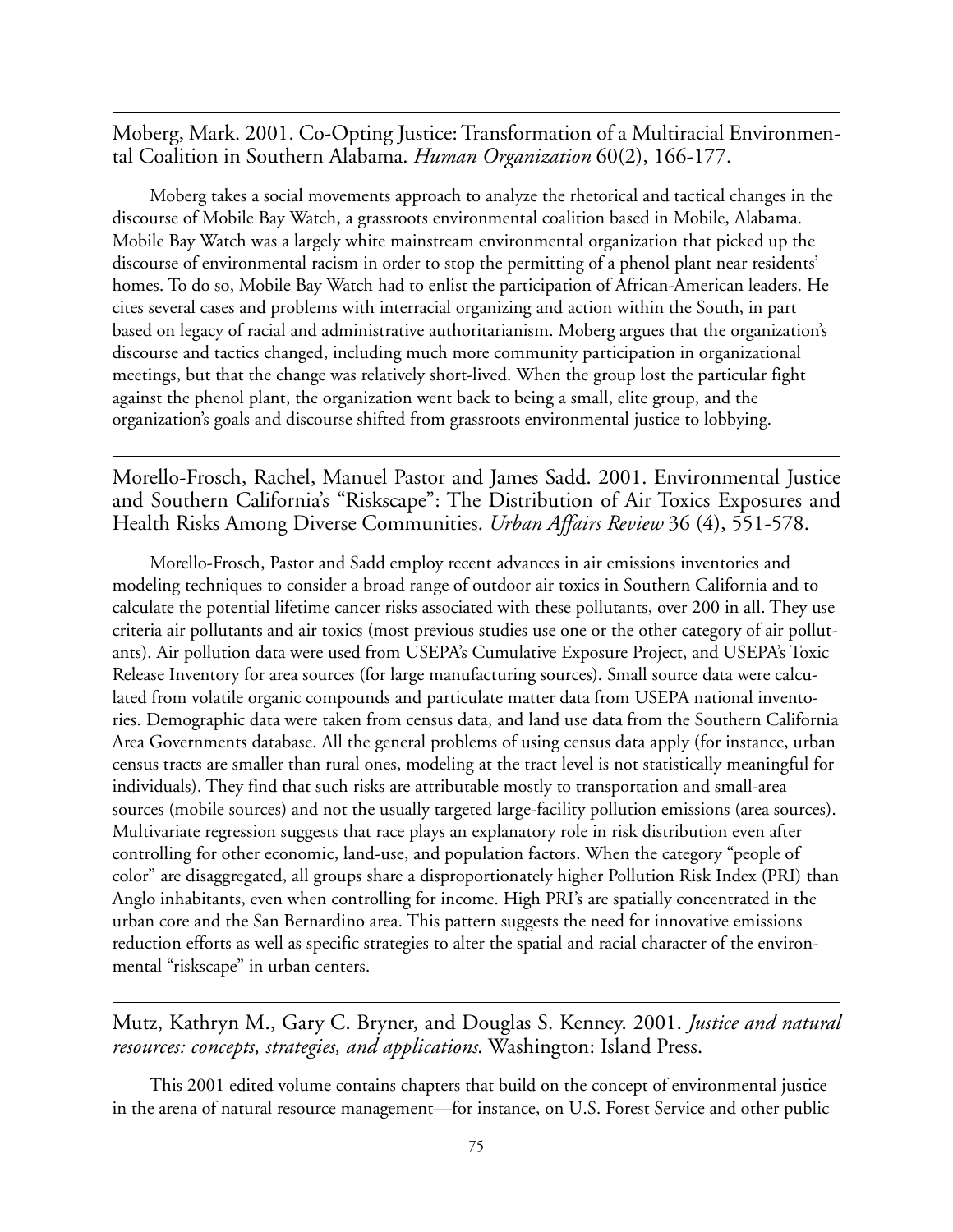lands (Jeff Romm) and in the management of water resources in the U.S. Southwest. Luke Cole has a good chapter on the use of Title VI in environmental cases, and Sheila Foster problematizes the current trend in the idealization of the "local" or "community" as the unit for resolving environmental management problems.

Novotny, Patrick. 2000. *Where We Live, Work and Play: The Environmental Justice Movement and the Struggle for a New Environmentalism.* Westport, CT: Praeger.

In this work, Novotny places the environmental justice movement's reconceptualization of the environment as "where we live, work, and play" at the center of his analysis. Novotny argues that framing is central to EJ's politicization of the environment and the movement's success in mobilizing working class and people of color communities. "Framing," as Novotny describes it, "is the way that the leaders in a movement assign meaning to and interpret problems in such a way as to mobilize participants." Framing can transform understandings and plays a critical role in creating a collective identity among activists.

Novotny's case studies focus on four leading environmental justice organizations—the Labor/ Community Strategy Center (Los Angeles, CA), Local 4-620 of the Oil, Chemical and Atomic Workers Union (Geismar, LA), the Gulf Coast Tenants Association (New Orleans, LA), and the SouthWest Organizing Project (Albuquerque, NM). Each had a history of organizing people of color communities or working class laborers before they became active on EJ issues. Novotny contends that these organizations are representative; the EJ movement is comprised largely of tenants' groups, labor unions, and civil rights groups. The movement is historically embedded in past struggles (housing, labor, civil rights) and frames the environment and the EJ movement with language that recognizes and reinforces connections between EJ and these struggles. For example, Gulf Coast Tenants Association references to "chemical barons," "environmental carpetbaggers," and analogies between petrochemical companies and the Ku Klux Klan situate struggles against that industry in the context of slavery, Reconstruction and Jim Crow. Novotny's case studies identify the particular movements and histories to which each organization links EJ and detail the specific history, organizing strategy, and outlook of each group.

Padgett, D. A. & N. O. Imani. 1999. Qualitative and Quantitative Assessment of Land-Use Managers' Attitudes toward Enviromental Justice. *Environmental Management* 24  $(4): 509-515.$ 

Under Executive Order 12898 (1994) during the Clinton Administration, federal agencies were directed to incorporate environmental justice concerns into their operations. The authors evaluate the use of the Nominal Group Technique (NGT) in changing the attitudes of land-use managers' in a federal agency about environmental justice. The sample was a group of 21 federal land-use managers from the western and southwestern United States and Alaska. Participants were asked to fill out a survey before and after participating in the workshop by reading several papers, watching a film ("Toxic Racism") and running through a land-use siting simulation. The survey asked participants to rank environmental justice concerns against other environmental concerns. The authors found that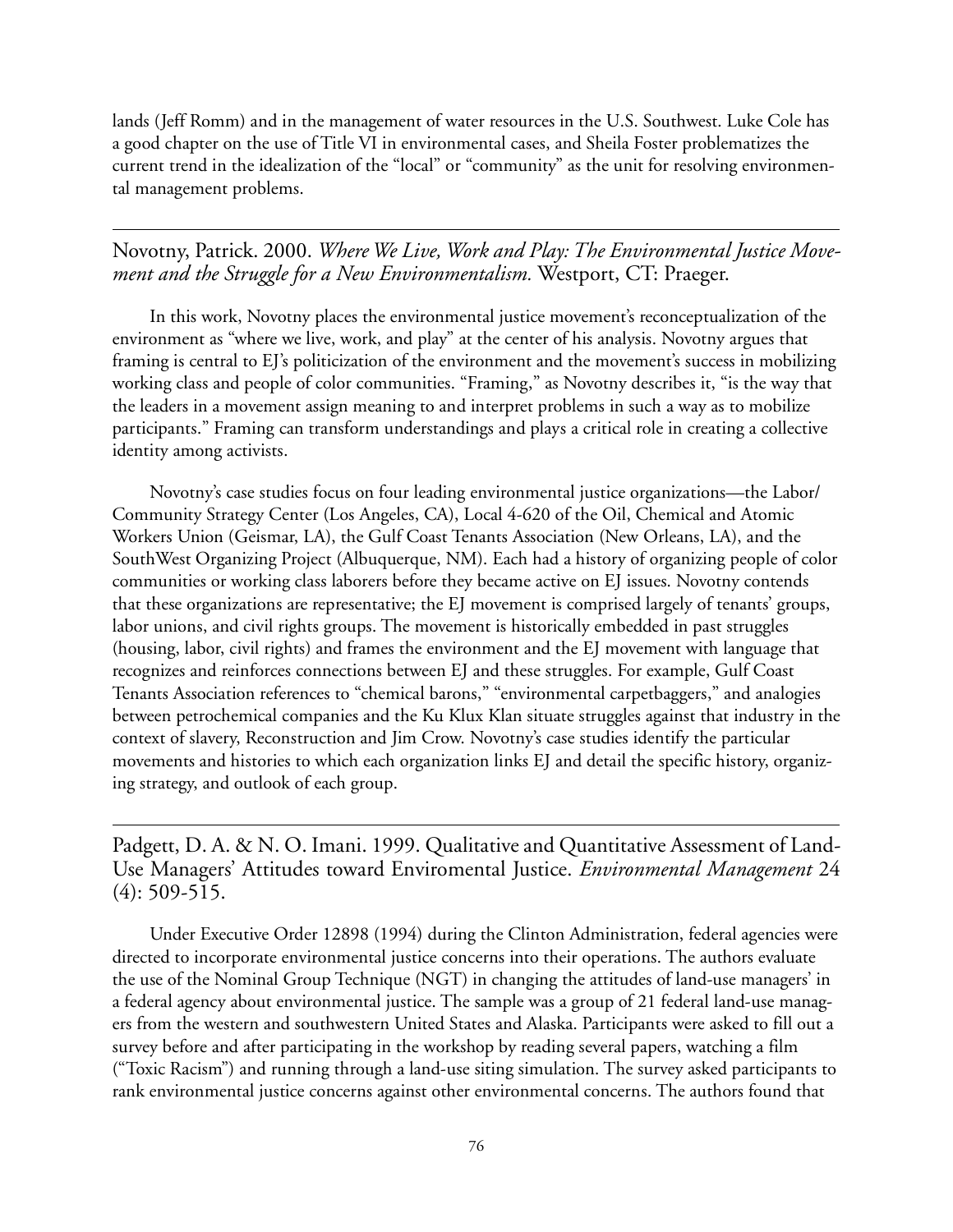this workshop was not effective in changing managers' attitudes about the importance of environmental justice for their agency. In fact, many did not see the relevance of environmental justice for the work of their agency, and most of the scores actually decreased marginally.

Pastor, Manuel, Jr. 2001a. Racial/Ethnic Inequality in Environmental-Hazard Exposure in Metropolitan Los Angeles. *CPRC Brief* 13(2), 4 pps. Berkeley, CA: California Policy Research Center, University of California. <http://www.ucop.edu/cprc/publist.html>

California has only recently passed legislation (SB 115) mandating the Office of Planning and Research to develop a new environmental justice program for the state. Pastor states that research has shown that in California, especially Southern California, the evidence for disproportionate siting and toxics burden is borne by minority communities. He discusses the policy implications of the minority move-in hypothesis. "If the problem is one of siting, then policy might be usefully directed to altering the permitting process and encouraging clean-up. If the problem is minority move-in, then policy efforts, if any are taken, might be directed to providing full information to house-seekers, ameliorating housing discrimination, or both" (1). He goes on to summarize the results of Pastor et al. (2001), where the researchers found that neighborhoods within a quarter-mile of a TSDF that was sited between 1970 and 1990 were significantly different from sites that were not, in terms of ethnic and economic variables, in 1970. There was also a significantly lower percentage of collegeeducated residents. One set of areas most likely to receive hazards were mixed Latino/African-American communities and other areas undergoing ethnic transition. Based on these results Pastor makes four policy recommendations:

- 1. Further outreach, capacity building and information provision to bring more community members into the environmental planning process,
- 2. The creation of rules and review triggers, to protect those communities that are likely to be too weak to launch effective participation processes,
- 3. The development of satisfactory compensation, clean-up and economic-development strategies, with special priorities for the poorest and most overburdened communities, and,
- 4. The adoption and implementation by California of a broad environmental justice mandate, as required by SB 115, and the encouragement of new research.

Pastor, Manuel, Jr. 2001b. Common ground at Ground Zero? The New Economy and the New Organizing in Los Angeles. *Antipode*: 261-289.

In 1992, riots in Los Angeles seemed to clearly mark the lines of race and class in Southern California. However, Manuel Pastor argues that the riots need to be placed in a political economic context, including the increasingly stratified economic base and lack of access to employment. He argues that in the wake of the 1992 riots, grassroots organizations have been able to transcend color lines, at the same time that economic disparity and hardship have increased for a large part of the population. He traces at the stories of two innovative multiracial organizations whose success in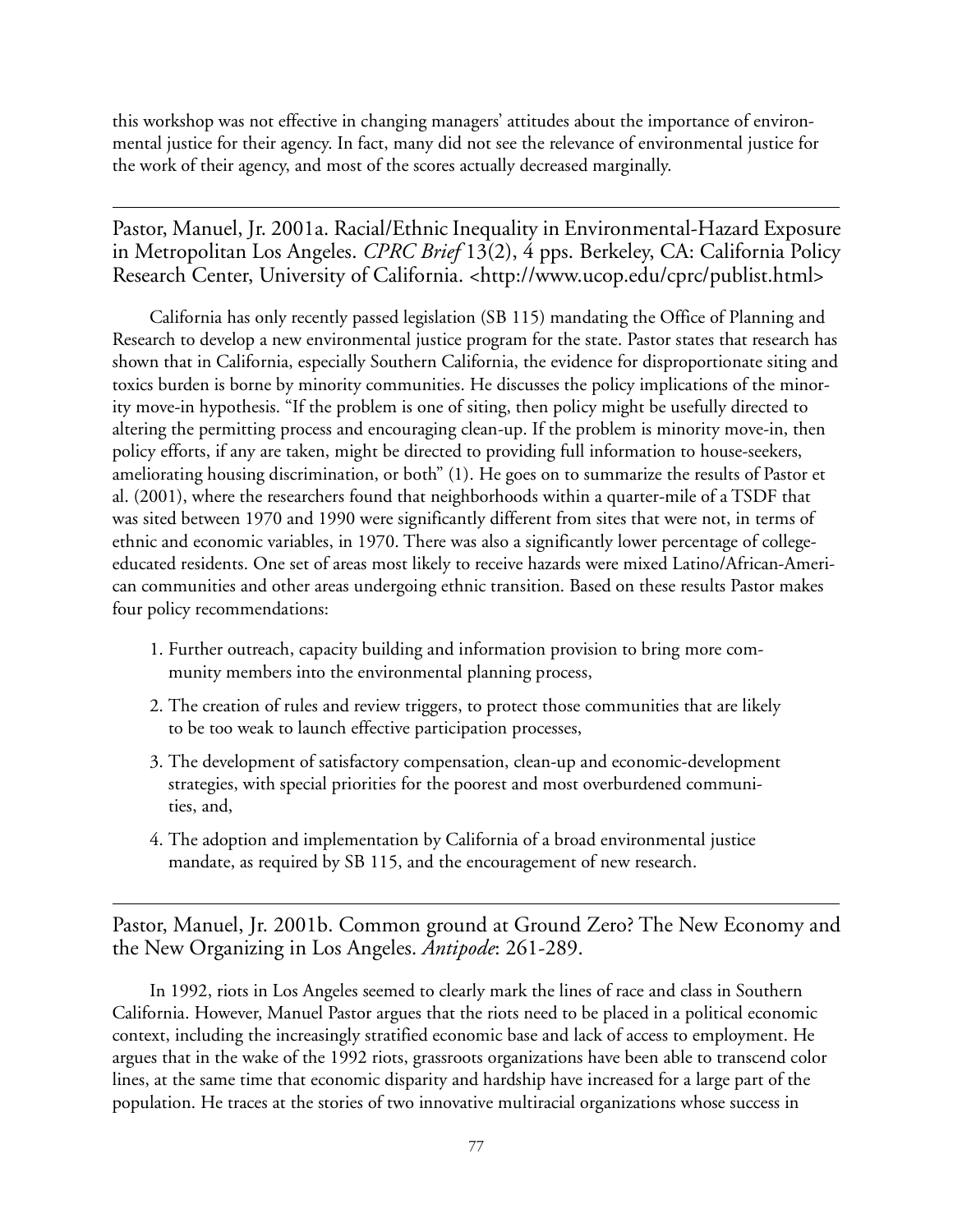organizing includes the ability to link the territorial struggles of neighborhoods to those of other neighborhoods—for instance, through the formation of a bus riders' union. Pastor also examines how shifts in labor markets have affected grassroots organizing tactics.

Pastor, Manuel; J. Sadd and J. Hipp. 2001. Which came first? Toxic facilities, minority move-in and environmental justice. *Journal of Urban Affairs* 23(1), 1-21.

Pastor et al. challenge the minority move-in hypothesis (also known as the market mechanisms hypothesis) by examining the siting of toxic storage and disposal facilities (TSDFs) in Los Angeles County from 1970 to 1990. Using census tract data, they found that "areas soon to receive TSDFs were low-income, minority and disproportionately renters; after they received these hazards, their gain in minority residents did not generally outpace that of the rest of the sample" (LA County) (Pastor et al 1994; 17-18). In other words, "controlling for other factors, minorities attract TSDFs, but TSDFs do not generally attract minorities" (18). They propose that while community organizing, especially across ethnic and racial lines, is extremely important for communities to participate, "hazard-by-hazard organizing is time-consuming and can put communities in a reactive rather than proactive mode. This suggests the need to develop some baseline standards that can protect those least able to defend their own interests." (19)

Pastor, Manuel, James L Sadd, and Rachel Morello-Frosch. 2002. Who's minding the kids? Pollution, public schools, and environmental justice in Los Angeles. *Social Science Quarterly* 83 (1):263-278.

Pastor, Sadd and Morello-Frosch extend environmental justice concerns to the schoolyard, arguing that school exposure may be an important issue. Evidence suggests that children are more vulnerable to pollution than adults and children spend significant portions of time at school. The authors use GIS analysis and multivariate analyses to conduct an equity analysis of the Los Angeles Unified School District (LAUSD), the second biggest school district in the US. They examine the relationship between public school sites, school demographics, hazardous facilities, and environmental health risks. The unit of analysis was the census tract. The pollution sources assessed were 1997 TRI facilities and hazardous waste TSDFs processing more than 50 tons of waste a year. Environmental health risk indicators were tract-level estimates of lifetime individual cancer risk and a respiratory hazard index associated with exposure to ambient air toxics; exposure data came from the EPA's Cumulative Exposure Project. The authors found that schools tended to be located in tracts with hazardous facilities but were not consistently in tracts with higher health risks from air pollution. Latinos were more likely to be the dominant group in schools near hazards; other groups were less likely to be in these schools. Similarly, Latino schoolchildren had the highest environmental health risks; African-American and Asian-American children also faced higher risks. The authors conducted several multivariate analyses to explore these relationships and potential explanations. They found "the proportions of students of color at a school site is a significant explanatory factor even controlling for the other socioeconomic and land use variables" (274). Pastor, Sadd and Morello-Frosch emphasize that this is a preliminary, exploratory study that cannot be generalized beyond the study area. However, they argue, these results suggests further attention to environmental injustice at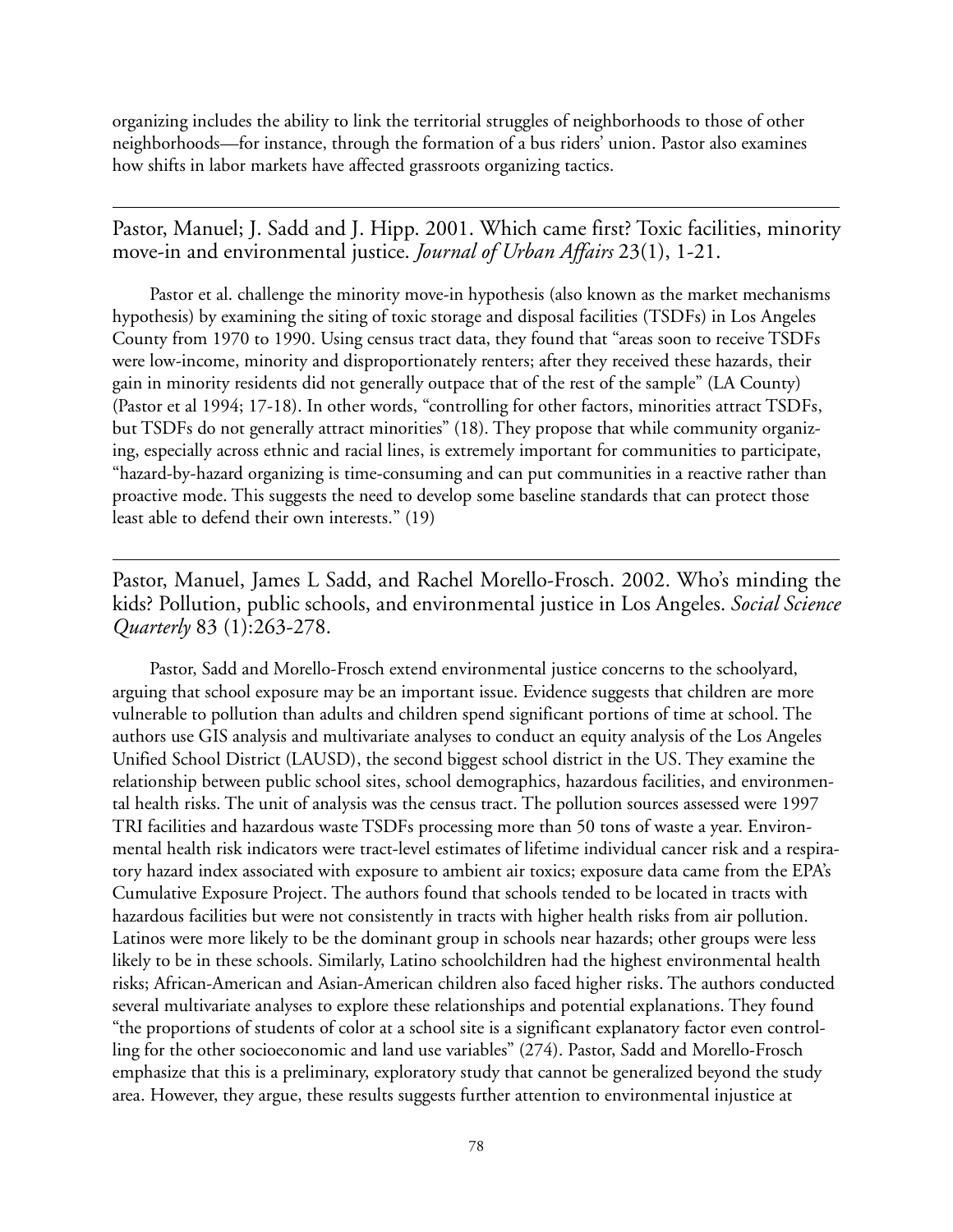schools is warranted. School planners should seek to minimize disparities in exposure to environmental hazards among schoolchildren; minority schoolchildren are of particular concern as the poorer health status of people of color may increase these students' susceptibility.

Pellow, David N. 2001. Environmental justice and the political process: movements, corporations, and the state. *Sociological Quarterly* 42 (1):47-67.

In this article, Pellow proposes an extension of the political process model approach to explanation social movement, arguing that a "political economic process" perspective better illuminates contemporary movements. Pellow illustrates this perspective through analysis of two attempts by environmentalists and communities to have transnational corporations adopt good neighbor agreements (see Illsey 2002 for a description of GNAs). In each case, a group of activists sought to force a transnational oil and gas company to make a binding commitment to improve its environmental and labor practices. Both companies—Unocal 76 and Clark Oil—had histories of industrial accidents and violations of environmental laws that state authorities had shown little inclination or capacity to alter. The first set of activists met with success—a detailed GNA was signed—while the second set failed to accomplish their goal. Pellow traces the different outcomes to three tactical differences. (1) The first group negotiated directly with Unocal, its primary target, while the second relied chiefly on the state. (2) The first group conducted a multiscalar campaign for environmental justice, targeting actors at different levels and garnering supralocal support, while the second kept the conflict local and refrained from EJ framings as Clark conducted a multiscale counter-effort. (3) The first group used the threat of litigation and permit challenges to strategically leverage the state's regulatory capacity on their behalf rather than relying solely on this mechanism. Successful organizing around political economic issues—which may encompass most EJ concerns—requires new strategies that engage political economic processes.

With regard to social movement research, Pellow contends that the political process approach assumes that the state (government institutions, decision makers) is the primary target or means through which social movement activists seek to realize their goals. This may be the case for the women's movement, anti-nuclear movement, and democratizations movements. But Pellow argues that many contemporary movements—around labor, globalization, and the environment, for example—have de-centered the state. As the actual and perceived strength of the state has diminished, these movements have targeted non-state actors (corporations) as well as or instead of the state and engaged in both local and transnational advocacy. Researchers should therefore broaden their analytic focus to include political and economic processes, and the countermovement activities in which corporations engage.

Pellow, David N. 2000. Environmental Inequality Formation: Toward a Theory of Environmental Justice. *American Behavioral Scientist* 43 (4):581-601.

Pellow argues that environmental justice research should move from "environmental racism" towards "environmental inequality," which he views as a broader and deeper conception of the issues raised by environmental justice advocates. Contrasting Bryant's definitions of environmental rac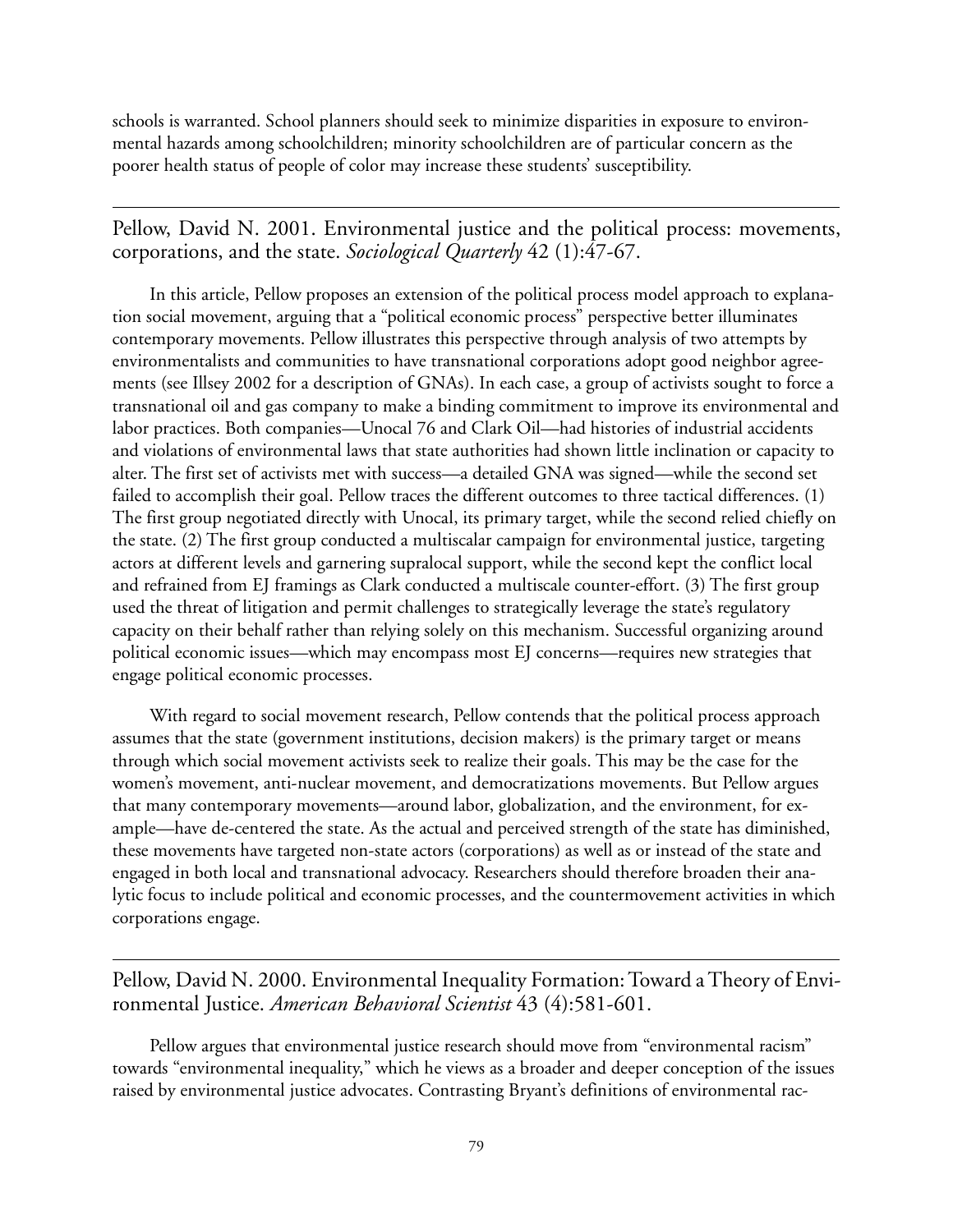ism—which is focused on people of color—and environmental justice—in which all communities have safe environments and decent quality of life, Pellow contends that an environmental inequality formation (EIF) approach would draw attention to the structural questions that must be addressed to attain environmental justice. This EIF approach entails attention to (1) the sociohistorical process through which environmental inequality is produced, (2) the multiple stakeholders shaping decisions through negotiation and struggle as interests shift [agency], and (3) the ecology of production and consumption, that is, the life cycle of environmental inequality.

Pellow uses a case study to illustrate the weaknesses of current EJ approaches that employ simplistic "perpetrator-victim scenarios" to explain environmental injustice. Environmental inequality is produced through complex interactions of many agents with differential power and shifting positions. Pellow starts with what might seem a clear case of environmental injustice, a Chicago Waste Management Inc. [WMI] recycling plant in which poorly paid Black workers are routinely exposed to hazardous substances. He then traces the construction of this plant through a complex chain of events in which environmental activists successfully obtained a moratorium on new landfills, environmental justice organizations challenged existing WMI incinerators in minority neighborhoods, and then these actors and city government settled on recycling as a way to reduce waste and create jobs. Through close connections with local politicians, WMI secured the contract to retrofit their closed incinerator into the city's recycling center and then created the oppressive environment described above. Worker resistance gradually brought attention to their conditions, perceptions and positions shifted, and state agencies intervened. Even if working conditions improve, however, one cannot assume environmental justice has been created. Life cycle analysis shows that "the origin of the products processed in the plant renders any claims that recycling processes are 'green' or 'clean' much more problematic." In Pellow's view, activists and policy makers need the information rigorous EIF scholarship provides to design remedies for environmental injustice.

Peña, D.G., ed. 1998. *Chicano Culture, Ecology, Politics: Subversive Kin*. Tucson: University of Arizona Press.

"Subversive kin" is an expression of an emergent politics of diversity that subverts the structures of dominant power and paradigms. Subversive kin is based on the idea of the indispensability of diverse peoples, diverse ecosystems, and diverse species. The goal of this book is "to initiate a research program to restore well-deserved ecological legitimacy to our land-based communities" (7). Specifically, Peña and the other authors in this volume explore the questions of identity, space and place in struggles over land and water the Upper Rio Grande bioregion of northern New Mexico. They also, in the production of this book, have produced a creative intervention and example of what a "new avenue for the expression of the social and cultural practices of local, or situated, knowledge" (11) might read like: for instance, a dialogue between Chicano Studies and ecology. In order to understand "the contested spatial dimensions of places, we must turn to eclectic mixtures of ecology, conservation biology, cultural ecology, cultural geography, environmental history and political economy" (12). The book is subversive in that it challenges "the dominant ideologies and perspectives of conventional social science and humanities inquiry [in] that they were crafted by intellectuals who are committed environmental justice activists." In Chapter 1, Devon Peña describes narrative storytelling—as a source of ecological knowledge, and develops a theoretical framework for investi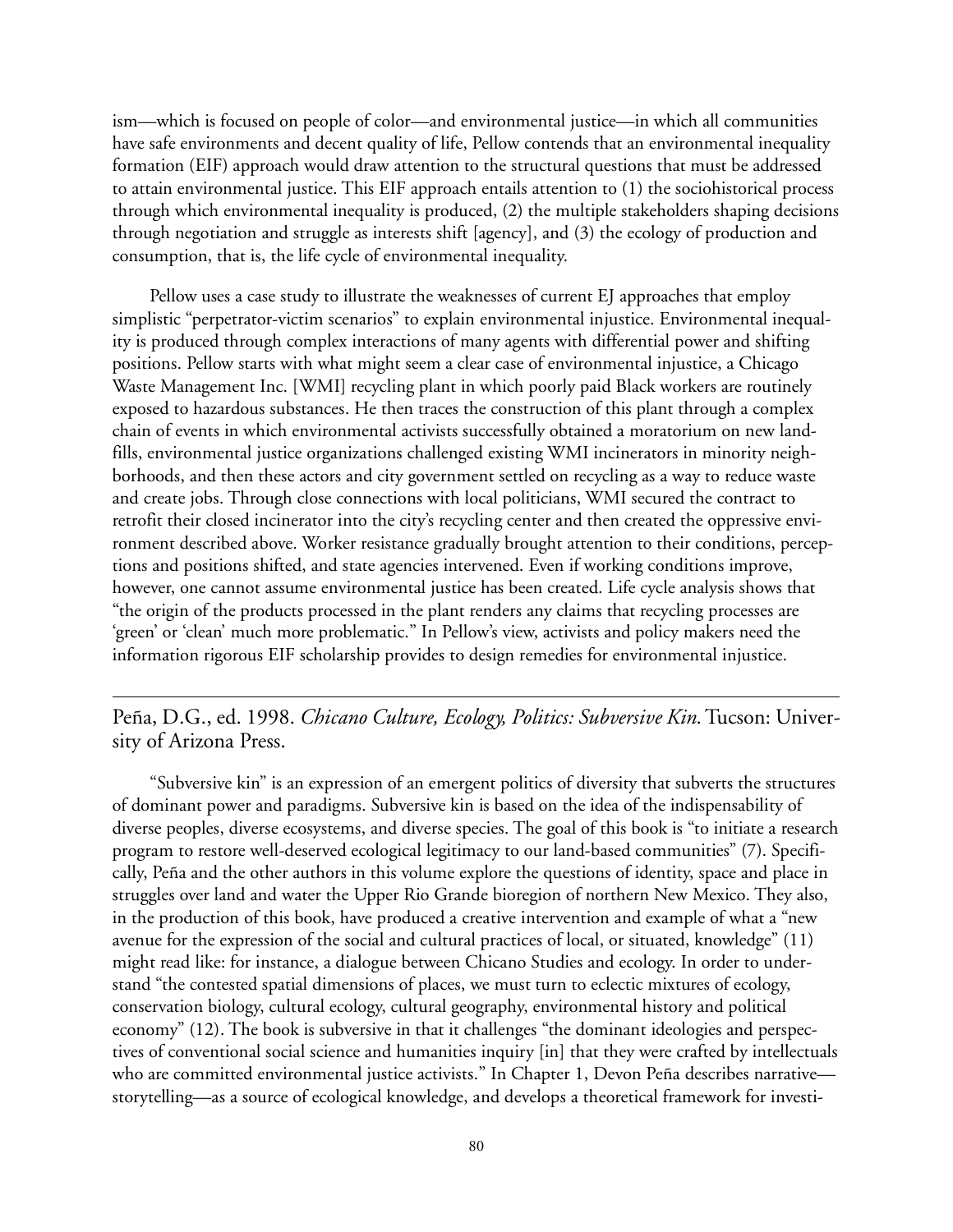gating and linking analyses of place with bioregionalism, with culture, as a product of struggle and resistance, being one of several key arenas of production and intervention. Chapter 2 (Ruben Martinez) develops a specifically bioregional frame of inquiry further, with examples of evidence and their interpretation, while Chapter 3 (Reyes Garcia) is a philosophical articulation of ethics in Indohispanic environmentalism.

Laura Pulido, in Chapter 4, examines the use of cultural essentialism in creating ecological legitimacy as a product of resistance and struggle by Ganados del Valle over water rights and cultural meanings. Environmental history in the context of ecological politics is another approach that Ruben Martinez and Devon Peña use to contest hegemonic, common sense stereotypes of hispano effects on and relationships with nature (Chapter 5). Gwyn Kirk in Chapter 6 examines the links between ecofeminist critiques of mainstream environmentalism, captialist development and reductionist science and those of Chicano environmentalism. Malia Davis, in Chapter 7, presents three oral histories of women activists from the Colorado Rocky Mountain region and shows how these women recognize that male dominance presumes a white agenda that is based on class privilege.

Finally, Part III of the book presents two poems and two chapters (Chapters 8 and 9) that are autobiographical essays (by Joe Gallegos and Devon Peña, respectively) about the process of struggle and resistance in which they are involved, and their analyses of both the array of forces and interests and power they contest, and the meanings and effects of the process of struggle and resistance itself.

Pezzulo, Phaedra C. 2001. Performing Critical Interruptions: Stories, Rhetorical Invention and the Environmental Justice Movement. *Western Journal of Communication* 65(1), 1-25.

Pezzulo examines environmental justice activists and community members' actions as narratives and stories that "interrupt and/or reframe discursive practices that sustain oppressive environmental conditions." She extends the literature in the field of environmental communication that focuses upon citizen involvement in environmental decision-making. She began by reviewing archival material on activists in Warren County and their struggle for state cleanup of a toxic landfill, by joining their meetings in 1996, and finally, by lobbying the North Carolina legislature, creating educational outreach materials and initiating in-depth interviews with three active residents. Pezzulo understands interruptions as strategic acts of invention "that offer insights into the ways in which we are capable of resisting oppressive hierarchies" (6), and invention as a "relationship or movement between a person and his/her audience…[and] a means of theorizing the transformative democratic possibilities of civic rhetoric" (7). Stories are representations, narratives, that have places, and do something. Pezzulo's analysis concludes that Warren County activists tell two main stories: a story of origin, and a story of latent exigence (state inaction), that community activists use to frame state inaction as both temporal and moral, and which imply that things should change.

Pinderhughes, Raquel. 1997. Who decides what constitutes a pollution problem? *Race, Gender & Class* 5 (1):130-.

Pinderhughes highlights the importance of problem definition in shaping responses to environmental issues, particularly small source pollutors. As she illustrates through close analysis of one case,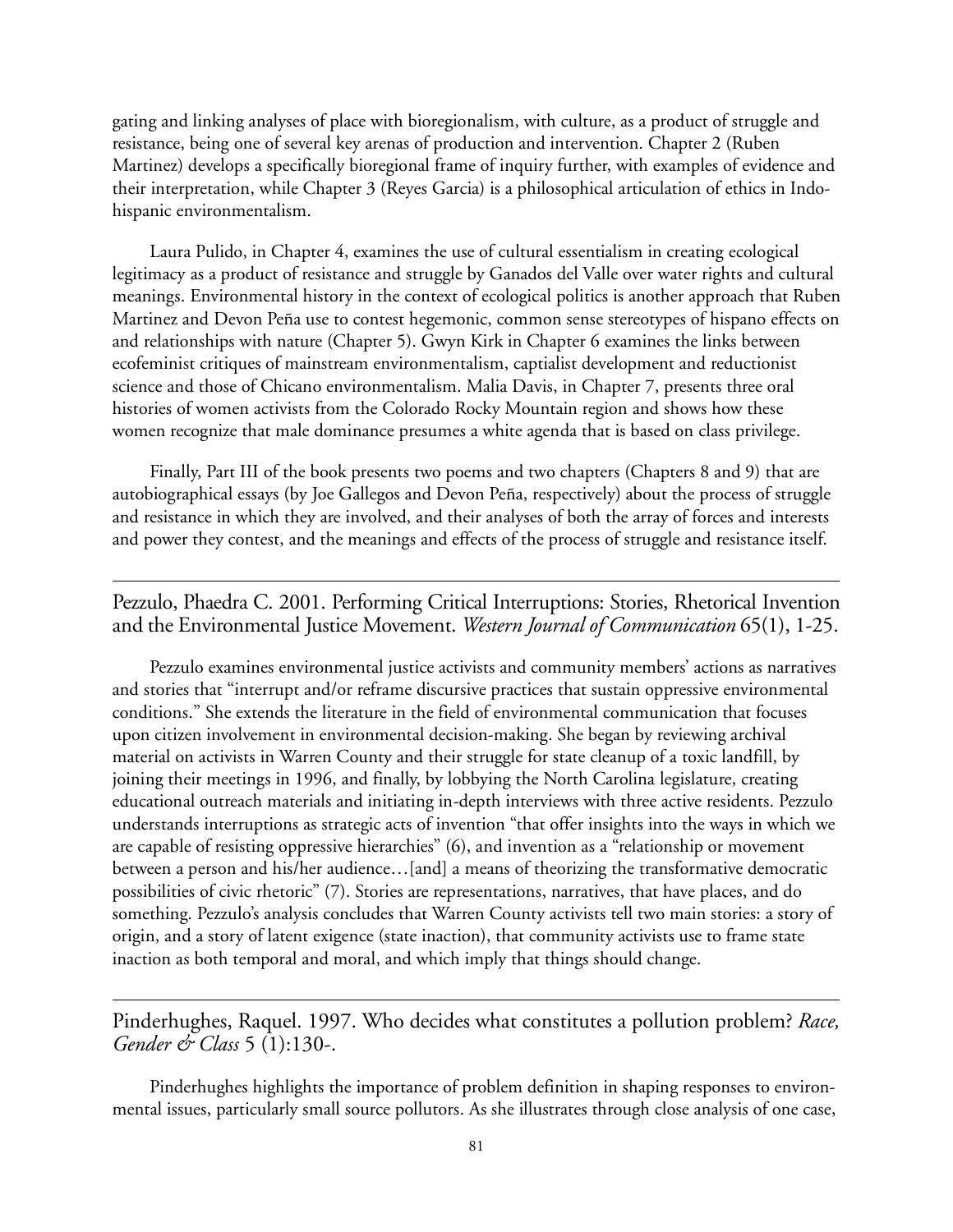present regulatory approaches, such as comparative risk analysis, may lead regulators to focus their limited resources on large source pollutors and devote little attention to small source pollutors, such as gas stations, auto-repair shops, and dry cleaners. These smaller sources are expected to have little capacity to engage in pollution reduction or remediation; additionally, these small businesses are frequently seen as desired employers in lower income areas. However, communities may see these "small" sources as a major pollution problem. These sources can have significant adverse affects on the health and quality of life of the people residing near each source. The process of auto-refinishing, for example, releases toxins at each stage. Cumulatively, these sources may release significant pollution.

Pinderhughes shows that small source polluters are widespread in mixed-use<sup>31</sup> zoned lowincome and minorities areas. These sources may be concentrated in these areas because they lack political power. Although some scholars might treat zoning as exogenous, Pinderhughes shows that policymakers in her case actively continued to restrict these facilities to one, mixed-use area after they were fully aware that these residents bore a disproportionate burden. Additionally, many residents of mixed-use areas are not aware that their neighborhoods are mixed use; one cannot assume that residents have freely and consciously chosen to live with pollution. After community residents linked these small businesses to widespread health problems in her case, they met with frustration in seeking action from government officials, who defined their problems as relatively unimportant. Community members subsequently met with some success by targeting problem businesses and developing good neighbor agreements (see Pellow 2001; Illsey 2002). Pinderhughes argues that the government should shift to a community-based approach and effects-based analysis. If officials base their action on actual conditions in communities and the cumulative level of pollution rather than the distribution of sources, contrasting definition of pollution problems might coincide. Without changes, however, empowering communities with information, resources, and organizing assistance may be the best route to addressing "small" pollution problems.

Puckett, Jim, Lesie Byster, Sarah Westervelt, Richard Gutierrez, Sheila Davis, Asma Hussein and Madhumitta Dutta. 2002. *Exporting Harm: The High-Tech Trashing of Asia.* Seattle, WA and San Jose, CA: Basel Action Network (BAN) and Silicon Valley Toxics Coalition (SVTC), with Toxics Link India, Greenpeace China and SCOPE (Pakistan).

This international coalition of environmental organizations reveals that huge quantities of hazardous electronic wastes (E-wastes) are being exported to China, Pakistan and India where they are processed in operations that are extremely harmful to human health and the environment. The investigation uncovered an entire area known as Guiyu in Guangdong Province, surrounding the Lianjiang River just 4 hours drive northeast of Hong Kong where about 100,000 poor migrant workers are employed breaking apart and processing obsolete computers imported primarily from North America.

The operations involve men, women and children toiling under primitive conditions, often unaware of the health and environmental hazards involved in operations which include open burning of plastics and wires, riverbank acid works to extract gold, melting and burning of toxic soldered

<sup>31.</sup> This means that both commercial and residential land uses are allowed in the area.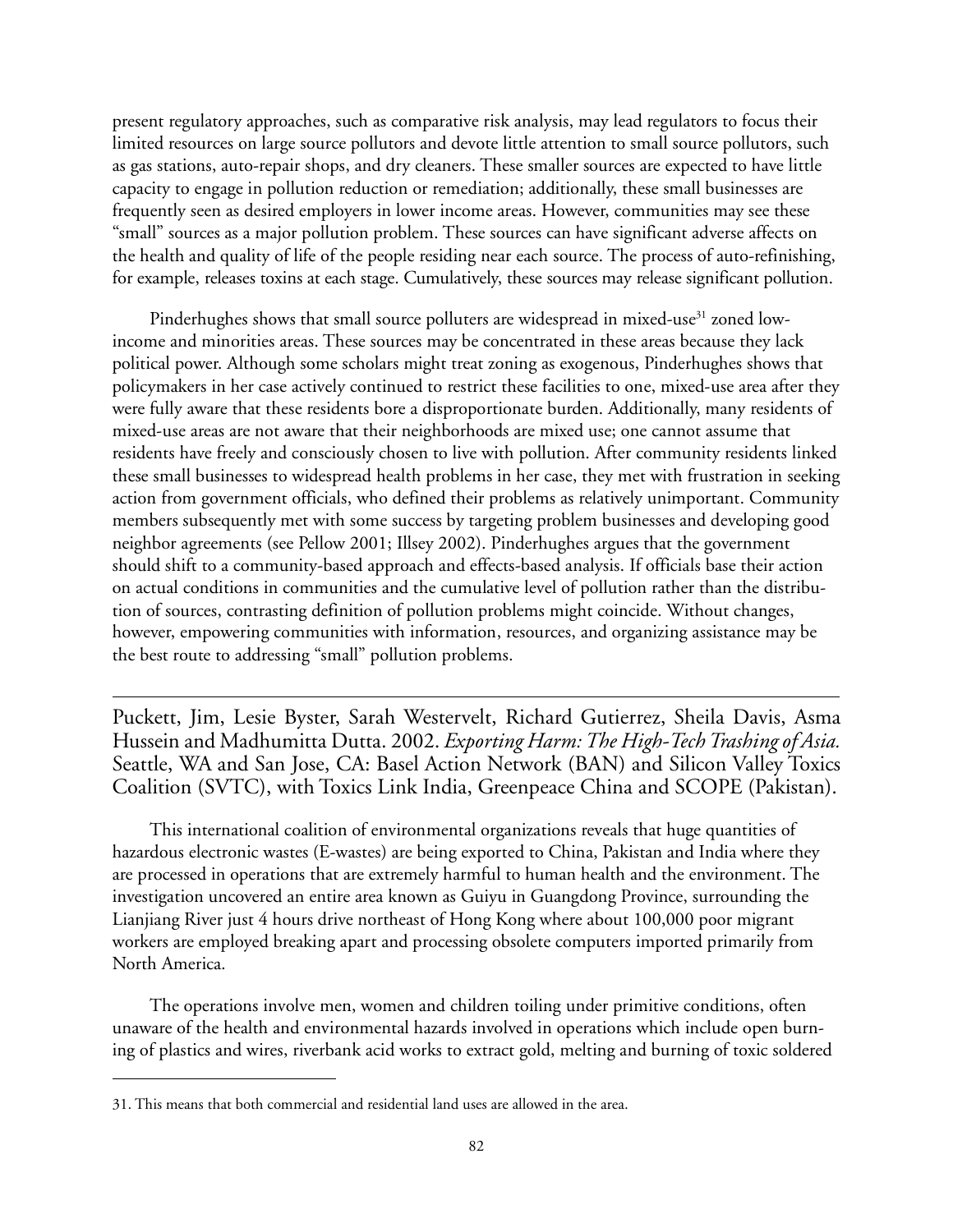circuit boards and the cracking and dumping of toxic lead laden cathode ray tubes. The investigative team witnessed many tons of the E-waste simply being dumped along rivers, in open fields and irrigation canals in the rice growing area. Already the pollution in Guiyu has become so devastating that well water is no longer drinkable and thus water has to be trucked in from 30 kilometers away for the entire population.

BAN referred to the fact that the United States is the only developed country in the world that has failed to ratify the Basel Convention, a United Nations environmental treaty which has adopted a global ban on the export of hazardous wastes from the worlds most developed countries to developing countries. Further, the U.S. has actually exempted toxic E-waste from its own laws governing exports, simply because the material was claimed to be destined for recycling.

The environmental organizations are calling on the United States to follow Europe's example and immediately implement the global ban on the export of hazardous wastes from the United States to developing countries and likewise to solve the E-waste problem "upstream" by mandating that the electronics industry institute "take-back" recycling programs, toxic input phase-outs and green design for long-life, upgradeability and ease of recycling.

Pulido, Laura. 2000. Rethinking Environmental Racism: White Privilege and Urban Development in Southern California. *Annals of the Association of American Geographers.* 90(1), 12-40.

Pulido uses white privilege as an analytic to understand the formation of environmental injustice. White privilege "refers to the hegemonic strictures, practices and ideologies that reproduce whites' privileged status." It "thrives in highly racialized societies that espouse racial equality, but in which whites will tolerate either being inconvenienced in order to achieve racial equality or denied the full benefits of their whiteness." White privilege "is a form of racism that both underlies and is distinct from institutional and overt racism" (15). She shows how different forms of racism interacted to create racialized, toxic and industrialized spaces in the particular place of Los Angeles, first through direct policy prescriptions and overt racism in the late 1800s and early 1900s explicitly aimed at creating white suburbs. Later, from the 1950s onwards, zoning laws and transportation infrastructure siting, and finally, increasing population of LA County in the last decades of the 20th century created the patterns of residential segregation and differential siting of toxic facilities. Thus, white privilege moves racism in the United States away from simple, direct, individual acts, to at once perceiving segregation in residential areas and in employment as problems in the present, but also rooted in particular, overtly racist practices in the past.

As she writes, Pulido refocuses questions of how colored people ended up near and in the most toxic places, to asking, how is it that white people managed to distance themselves from all those contaminants? Finally, she defines race as a dynamic process, embedded in everyday social practices, such as words, ideas, psyche and social institutions. By explicitly connecting the past into the present in practices that scale up and down, she offers us an analytic through which to explore the creation as well as the hegemony of privilege far beyond LA County, and to understand the reproduction of domination and subordination that goes well beyond the common hypothesis of individualized intent.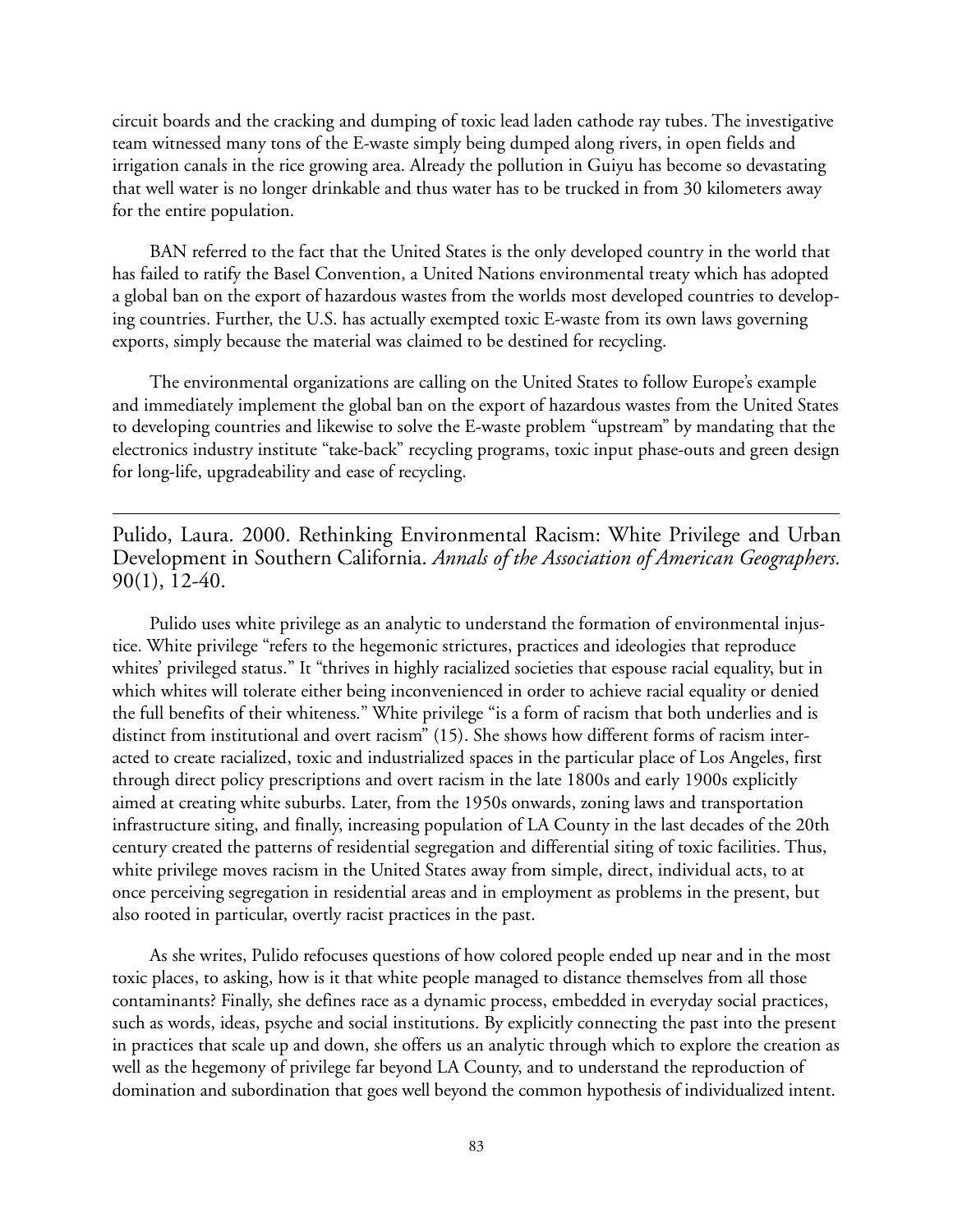Pulido, Laura. 1996a. A Critical Review of the Methodology of Environmental Racism Research. *Antipode* 28 (2):142-159.

Pulido offers a cogent critique of the methods employed by environmental racism researchers, the assumptions embedded in this research, and the racial projects (ends) this research serves. For the most part, she argues, environmental racism researchers have conceptualized and operationalized racism as "a specific, conscious act of discrimination," "a specific thing whose effects can be neatly isolated." Instead, Pulido argues, racism is complex, multifaceted, changing, and deeply embedded in society. While it includes specific acts, "racism infuses society, including culture, politics, and economic structures, and helps, in turn, to shape these forces." Racism is not limited to overt, intentionally discriminatory acts. From this perspective, the emphasis on quantitative studies seeking to isolate and determine the relative significance of race and class in siting decisions, and historical studies focused on the temporal order of land-use and racial settlement are at best narrow and at worst deeply misguided. If race and class are deeply interconnected, as Pulido argues, then one cannot conclude that racism does not exist if a study finds class, but not race, statistically significant or vice versa. Similarly, since racial residence decisions and hazard siting decisions are both shaped by a long history of racially segregatory housing policies and practices, seeking to determine which came first, people of color or environmental hazard, is of little utility. Seeking to use correlations between low land prices and people of color communities as a "nonracist" explanatory factor is deeply disingenuous. Properly conceived, the environmental racism research agenda would encompass qualitative, historical, and critical explorations of racism, broadly conceived, as well as quantitative studies.

Pulido argues that these narrow conceptualizations of racism have served two competing racial projects. The dominant operationalizations of racism are consistent with those who view racism narrowly as specific acts, not something embedded in social structures and institutions, and therefore as exceptional rather than the norm. As she states, this research strategy "limits the definition of racist activity." Secondly, this conceptualization assists those researchers committed to the primary of race, and racism, in the lives of people of color. Because this strategy treats race in isolation, it can support those advocating a racial project that emphasizes racial or ethnic nationalism, while marginalizing class, gender, and other experiences of domination and subordination. For those seeking to build a more broadly democratic, antiracist movement for social justice, this type of research has little to offer.

## Pulido, Laura. 1996b. *Environmentalism and Economic Justice: Two Chicano Struggles in the Southwest.* University of Arizona Press, Tucson, Arizona.

Laura Pulido links the environmental justice movement in the United States and Third World movements for livelihood through subaltern studies, and situates them all as subaltern environmental struggles. Through two case studies of Chicano rural movements, one, the 1965-1971 United Farm Workers (UFWOC) campaign against pesticides, and two, a grazing conflict involving a Hispano cooperative and mainstream environmentalists in northern new Mexico, she argues that poor people's environmental movements are material as well as symbolic, and that subaltern struggles are explicitly oppositional. She explores why and how race becomes an organizing concept in the envi-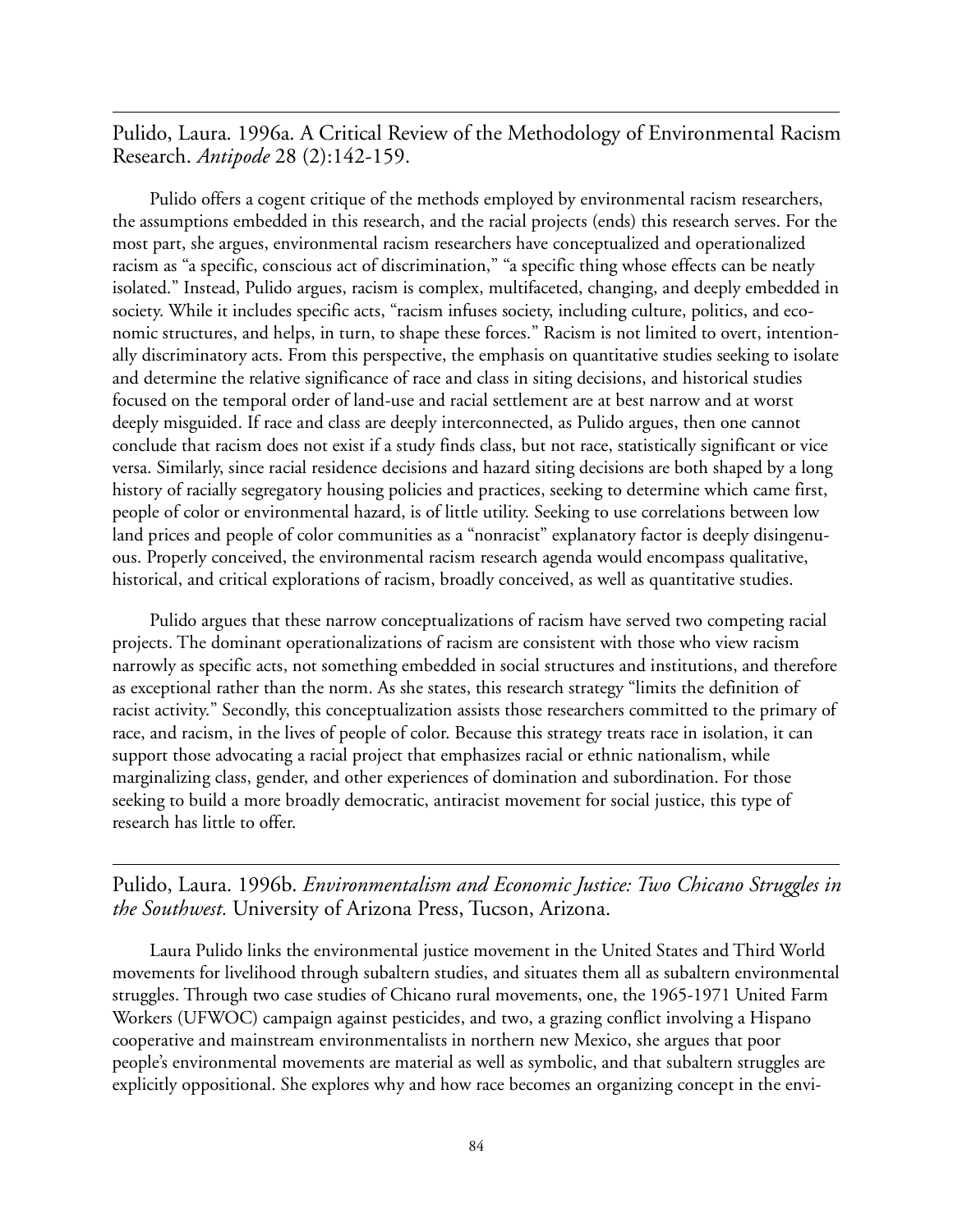ronmental justice movement, whereas livelihood is often the central concept in other parts of the world. In tracing the shaky coalitions that were forged between mainstream environmentalists through subaltern environmental struggles, she shows how positionality was key in understanding the dynamics of these particular struggles, especially the tactical and strategic deployments of identity and culture by Chicano/a activists. She calls into question the asserted distinction between old and new social movements, and also points to existing differences within groups that claim a shared identity. By doing so, she gives us a reading of history and history-in-the-making through the eyes and mouths of the people on-the-ground, and shows us how strange top-down policy solutions can look.

Pulido, Laura and Devon Peña. 1998, Environmentalism and Positionality: The Early Pesticide Campaign of the United Farm Workers' Organizing Committee, 1965-1971. *Race, Gender & Class* 6(1) 33+

Pulido and Peña (1998) argue that the discourse around environmental justice has centered on the importance of issue identification and race in defining EJ struggles. The concept of positionality "requires that our analysis draw on more than race, because race is produced and experienced in mediation with other identities and processes." Positionality "refers to a person's location within the larger [society], including one's class position, gender and sexuality, and racial identity within a particular racial formation" (33). Thus, while activists have argued that mainstream environmentalists are concerned about rural, wildlife and wilderness issues and EJ activists are concerned about urban, toxics and workplace environmental issues, this cannot explain the EJ activism and concerns of land-based Chicanos in southwest Colorado and northwestern New México. Pulido and Peña argue that it is precisely because land-based Chicanos, Native American and indigenous peoples and people of color experience the environment, politics and everyday life *differently* from mainstream environmentalists that they articulate oppositional politics. "Thus, the issue is not wilderness per se, but one's location and relation to land."

They go on to describe the struggle of United Farmworkers of California (UFWOC) against pesticides from 1965-1971, describing how pesticides became as issue within the union, the difficulties of farmworkers in even getting access to information about which fields had been sprayed, and the absence of being afforded even basic protective clothing and other gear—which was guaranteed to other "skilled," white, workers. Pulido and Peña write about the process of enrolling mainstream environmental organizations, and the difficulties of negotiating involvement and commitment to basic social justice issues while engaged with organizations whose members' goals, experience and positionality were so radically different. In many cases, mainstream environmental organizations' membership included major growers and others whose economic interests might be threatened by UFWOC goals. UFWOC tactics included legal means, consumer boycotts, strikes and information campaigns. Finally, in 1970, twenty-six major growers signed a contract with UFWOC that included a significantly improved Health and Safety clause. As Pulido and Peña write, "when you are facing daily threats to your health and safety, it is difficult to embrace the 'wait and see what the experts say' attitude. The more radical perspective of farmworkers … was not solely the result of workers' racialethnic identity, but rather resulted from a racialized division of labor, and from their direct lived experience at the point of production.… [T]he positionality of the farmworkers, growers and environmentalists played a major role in defining their distinct approaches to a single environmental issue."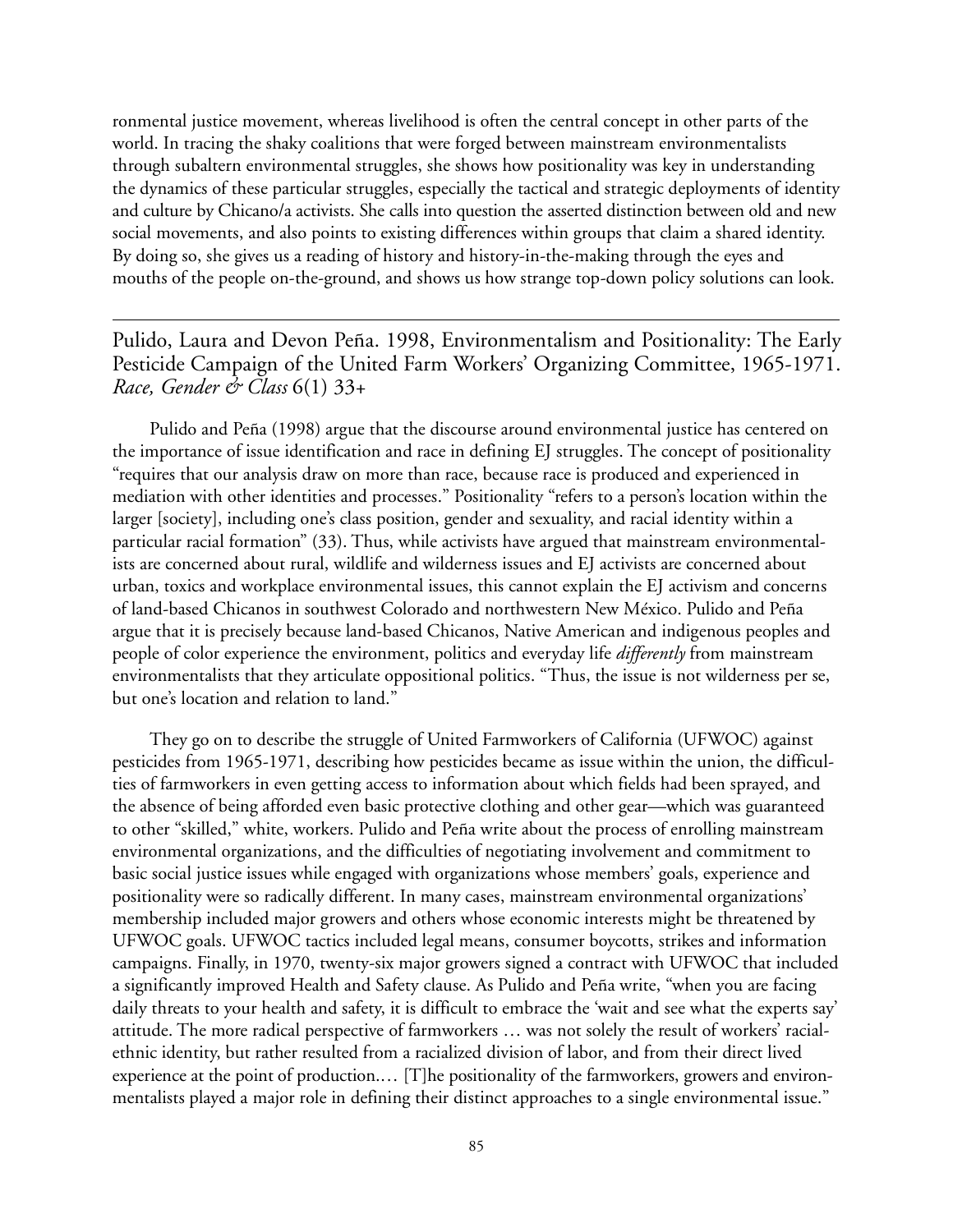Roberts, Stephen M. 2000. Environmental justice: Examining the role of risk assessment. *Human and Ecological Risk Assessment* 6 (4): 537-540.

Roberts introduces a special issue of *Human and Ecological Risk Assessment* where Goldman, Simon, Foreman and Sexton debate the role of risk assessment with respect to environmental justice. He asks if risk assessment is part of the solution, or contributes to the problem of environmental justice. Benjamin Goldman is one of the contributors to the United Church of Christ study (1993), and Dr. Ken Sexton co-edited a 1993 special issue of Toxicology and Industrial Health on "Equity in Environmental Health: Research Issues and Needs." Both have worked within the United States Environmental Protection Agency (USEPA) to address environmental justice issues. Christopher Foreman is a political scientist with a special interest in health and safety politics. Dr. Ted Simon is a toxicologist with USEPA Region 4. Roberts concludes that the discussion is "lively" and encourages readers with "alternative viewpoints" to write letters to the Editor.

### Roberts, J. Timmons and Melissa M. Toffolon-Weiss. 2001. *Chronicles from the Environmental Justice Frontline*. Cambridge, Cambridge University Press.

Roberts and Toffolon-Weiss, through extended fieldwork and interviews with key activists, present histories of four major EJ struggles in the state of Louisiana and try to evaluate the factors that helped them to succeed, or that led to their (partial) failure. They also cite extensive archival material of activist publications. They use the cases of a uranium plant that was to be sited in northern Louisiana, near the historic Black communities of Forest Grove and Center Springs; the case of Shintech and St. James Parish; the community of Grand Bois against an Exxon oilfields waste facility; and the struggle of Agriculture Street to be paid adequate compensation for relocation after being classified a Superfund site. Through their analysis, they find that communities are more often than not divided, and that unity is not a prerequisite for success. However, access to national media coverage and to national or international organizations often helps. All of the cases were "new" sitings or facilities, and the authors believe that this is key in creating a shared awareness in communities. After a certain amount of time, they argue, residents can become accustomed to the pollution, smells and health effects of toxic facilities. Community awareness-raising was crucial, although often key activists were only a few in number.

In all of the cases, communities resorted to some sort of litigation, and litigation as public interest cases were more successful than private cases pursued as class-action lawsuits. They show that activists have all sorts of histories, with different commitments to broader struggle. That is, some activists have long histories of involvement with environmental or civil rights struggles, others are local people—storeowners and housewives, with very little history of past "political" activity. Once mobilized, some people are most concerned about the local struggle, and want to go on living their own lives when and if they win. Others see themselves as part of a broader movement and want to continue helping any community that may face similar situations. In all of the cases, both communities and corporations have been changed through struggle, often with broader ramifications. The nuclear industry has lost what little public confidence it may have had in most of northern Louisiana, and probably for most of the United States. Shintech Corporation changed its site and the kind of plant they wanted to build after extended struggle in St. James Parish. They also learned the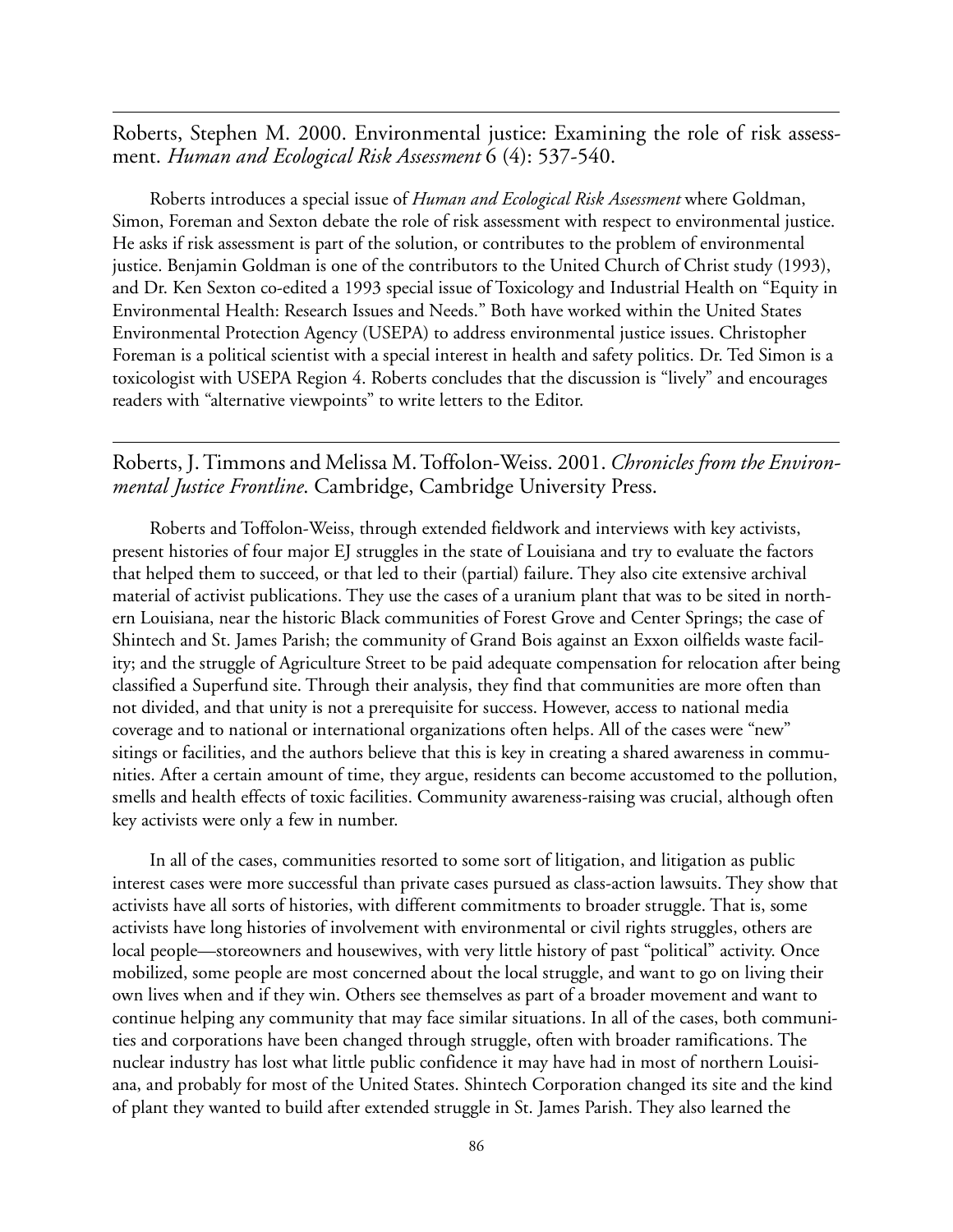importance of strong public relations, and the importance of doing community outreach before the permitting process. In the case of Grand Bois and Agriculture Street, the communities continue to live in situations similar to what Winona LaDuke cites as "ethnostress." Shared senses of injustice have long term consequences on community health, as well as economic ramifications, especially for the people on Agriculture Street, where people's life savings were invested in now-worthless homes, even on remediated land.

Romm, Jeff. 2002. The Coincidental Order of Environmental Justice. In *Justice and Natural Resources*, edited by K. M. Mutz, G. C. Bryner and D. S. Kenney. Washington, DC: Island Press.

Romm argues that a "just environment" requires social and ecological relations in which all groups of people have equal opportunity for benefit and influence. Romm's intervention highlights the distribution of access to environmental benefits, and the historical roots of present inequity. He contends that environmental injustice is caused by the interaction of (1) environmental policies based on the territorial protection of resources and (2) race-based limitations on social opportunities.

Romm contends that American restraint-based environmental policies that restrict access to and use of natural resources have and have had racially discriminatory consequences because they benefit those who face no other constraints to action. Racial discrimination has served to restrict the social mobility of people of color, thus rendering them (us) less able to access environmental opportunities. Thus, "public processes and controls that are believed to be fair, beneficent, legitimate, virtuous" produce pernicious discrimination.

Romm draws evidence from American governmental policy during the late nineteenth century post–Civil War Reconstruction period to show the inseparability of racial and resource policies. As he discusses, the U.S. government granted about 300 million acres of western land to white homesteaders. Yet the Freedman's Bureau returned land to plantation owners, leaving freed slaves to purchase about 5.5 million acres, and state and national government denied Chinese workers in California the right to purchase land. The national forest system, including 30 percent of California's territory, was developed in this context as a "hinterland" best controlled by white elites. Romm concludes that we need a new, just, vision of California forests, and America's resources more generally in which all can participate in governance.

Ruiters, Greg. 2001. Environmental Racism and Justice in South Africa's Transition. *Politikon* 28 (1):95-103.

Ruiters takes issue with narrowly defined, legalistic definitions of and responses to environmental racism, contending that approaches focused on intentional racial discrimination elide the processes through which environmental injustice is produced. Capitalism, in particular, places an important role in shaping the spatial landscape. Ruiters contends that racism comprises a "materialsymbolic landscape," in addition to the attitudes and actions highlighted by narrow approaches. Because racial discourses are embedded in conceptions of environment and place—for example, nineteenth century environmental determinism linked civilization with temperate climates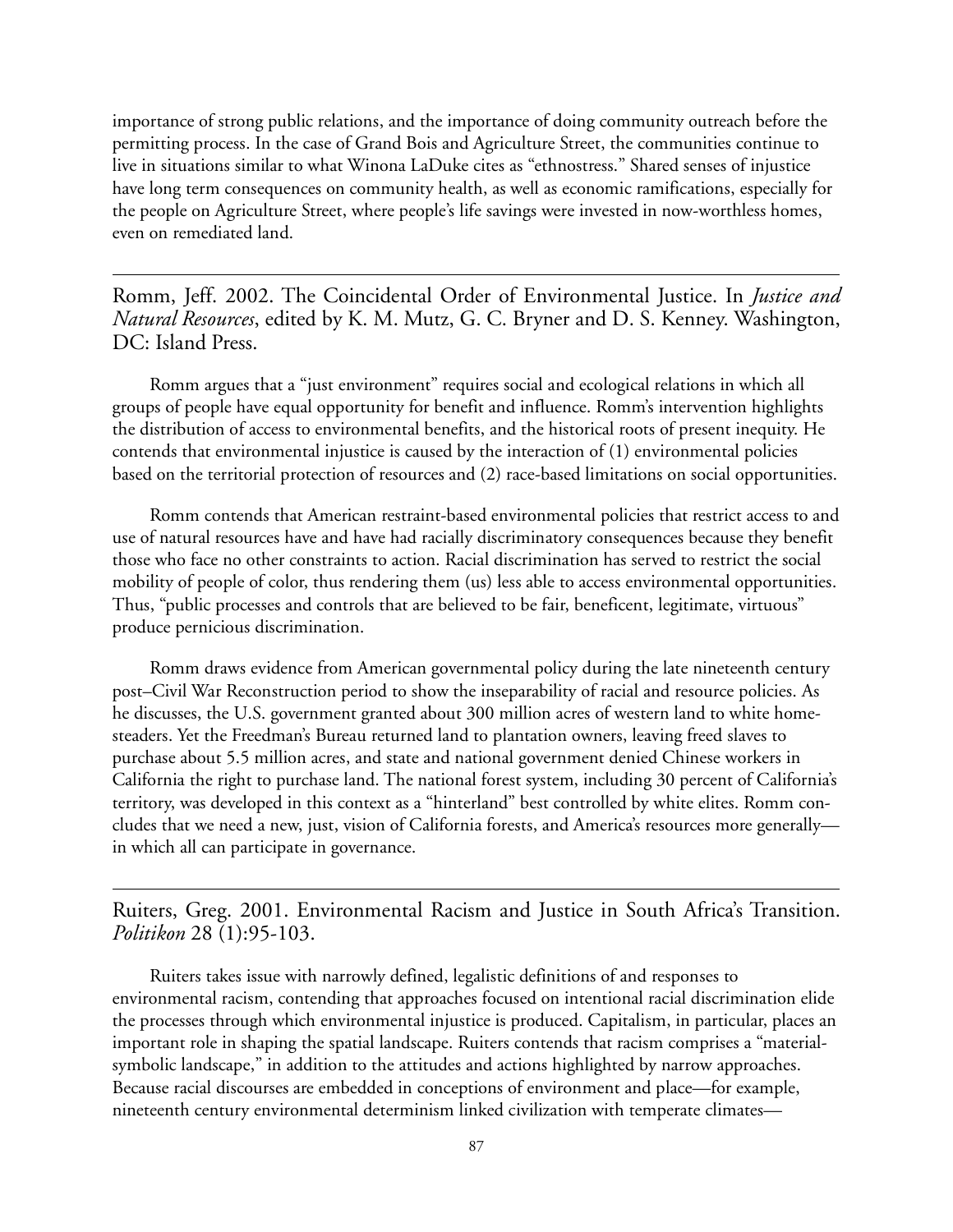environmentalism can become a proxy for racism and economic interests" (96). Contemporary discourses focused on order and control may naturalize the current, radically unjust distribution of space and resources in South Africa. Ruiters elaborates on the contours of South African environmental racism, highlighting the distribution of desirable residential space, environmental hazards, employment, water, and electricity. He observes that the distribution of water is more unequal than that of income (South Africa has one of the world's most unequal income distributions). The protection of property rights and neoliberal economic policies worsen environmental injustice. Given this context, class-neutral, spatially-bound rights discourses and litigation cannot hope to produce justice; new institutions are required. "Racial justice requires a major re-mapping of South Africa's socio-geography" (102).

Sadd, James L, Manuel Pastor, J Thomas Boer, and Lori D Snyder. 1999a. "Every Breath You Take ...": The Demographics of Toxic Air Releases in Southern California. *Economic Development Quarterly* 13 (2):107-123.

Bowen, William M. 1999. Comments on "'Every Breath You Take…': The Demographics of Toxic Air Releases in Southern California". *Economic Development Quarterly* 13 (2):124-134.

Sadd, James L, Manuel Pastor, J Thomas Boer, and Lori D Snyder. 1999b. Response to Comments by William M. Bowen. *Economic Development Quarterly* 13 (2):135-140.

Sadd et al (1999a) investigated patterns of proximity to environmental hazards by race, ethnicity, and other factors in Los Angeles. Using TRI data on airborne releases of hazardous and toxic chemicals, they focused their analysis on facilities that are known to pose a real (rather than potential) hazard. The authors investigated the geographic distribution of risk, spatial correlations with EJ factors (race/ethnicity, income, land use), the significance of those correlations, and the relationship between these factors and toxic releases.

The authors' findings generally supported the claims of EJ activists. Latino and Black areas were more subject to hazardous releases than white/Anglo areas; the percentage Latino was more important than percent African-American throughout the analysis. These patterns are strongest within a one-mile "buffer zone" of hazardous facilities; economic determines were most important within tracts. A more realistic profile that combined economic and ethnic factors effectively predicted site location. While the authors note that their analysis provides a snapshot of existing patterns rather than historical analysis or evidence of intentions, they argue that policies should "At least do no harm." Siting and permitting policies should ensure that new facilities do not worsen existing inequities.

This study was methodologically sophisticated. The authors used GIS, mapping, and bivariate and multivariate statistical analyses; ranked air releases by relative toxicity; and explicitly discussed the limitations of TRI data and assumptions made in their analysis. For example, they note that actual health risk from airborne releases can vary, but argue that residential proximity is an important determinant of exposure, citing supporting studies and arguing that proximity to such a TRI site is "neutral at best, but never a positive."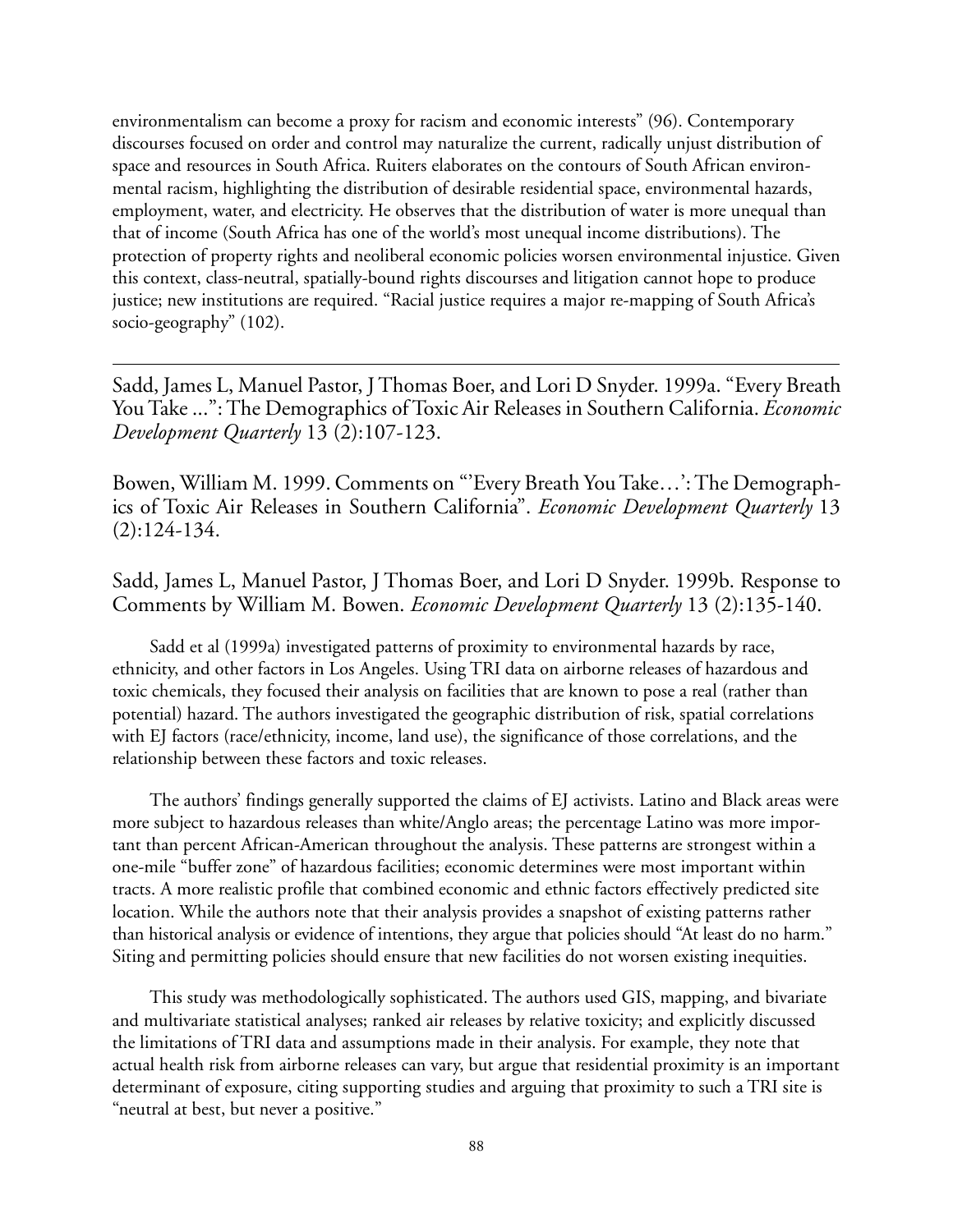In his commentary, Bowen concedes that the research was "reasonably well done," but argues that the article underconceptualizes environmental risk and fails to illuminate the causal processes producing inequitable outcomes. He argues that the article is therefore "largely irrelevant" to policymakers. Bowen's critique has two parts; this summary describes his technique and Sadd et al's response for each issue.

First, Bowen's critique addresses core methodological issues; research drawn from existing empirical data rather than structured experiments allows researchers to identify patterns but not to prove causation; quasi-experimental designs can partially compensate for this problems. Bowen suggests this critique applies to most EJ research, including the article above; while the findings appear reasonable, they cannot meet the most stringent tests of validity.

Sadd et al respond by noting that their article provides a "multivariate mapping," it does not seek to establish causation. The authors suggest that this critique is disingenuous—existing TRI data does not allow for the type of analysis Bowen desires, a fact of which he is well-aware given his past use of TRI data. More importantly, however, Sadd et al argue that "uncertainity about causality does not imply a lack of policy lessons or policy needs;" policies can seek to insure fairness in siting and provide information to potential movers about facility proximity.

Second, Bowen argues that proximity to a release site should not be used as a proxy for environmental risk; the article discussed explicitly made this assumption. Bowen argues that EJ researchers should instead use conventional risk assessment to measure actual risk because the release of a hazard does not constitute exposure or actual harm. (Risk assessment issues are discussed in one section of the overview essay).

Sadd et al (1999b) contend that the evidence linking residential proximity and health is stronger than Bowen suggests; they draw from research cited by Bowen in supporting this claim. The authors suggest that toxicity weighting would not significantly change their results. Policymakers should be attentive to the correlation between race and TRI facilities and act to avoid exacerbating risks. Furthermore, the authors note, perceived risk may negatively affect the economic development opportunities of poorer minority neighborhoods.

In addition to the general issues discussed above, Bowen also criticizes the authors for their literature review, selection of comparison locations, and issues of spatial correlation. *Literature review:* Sadd et al note that their brief literature review cites the earlier, more extensive review they have published as well as those conducted by others. Regardless of the length of their review, they argue, they would have concluded that the bulk of the evidence supports a correlation between race and environmental hazards. *Space*: The authors contend that the southern California region was an appropriate unit of analysis because it is the locus of critical policy decisions and recognized market region within which risks will be distributed; there are no high-minority communities immediately beyond the borders of their study. Bowen suggests that the inclusion of non-industrial tracts may have biased their results; the authors restricted their analysis to tracts with some industrial land and found their results held.

Bowen also raised the issue of *spatial dependence and spatial autocorrelation*, which can make linear models unreliable. Sadd at al concede that this raises difficult issues, but note that only one study (by Bowen) has addressed this issue to date.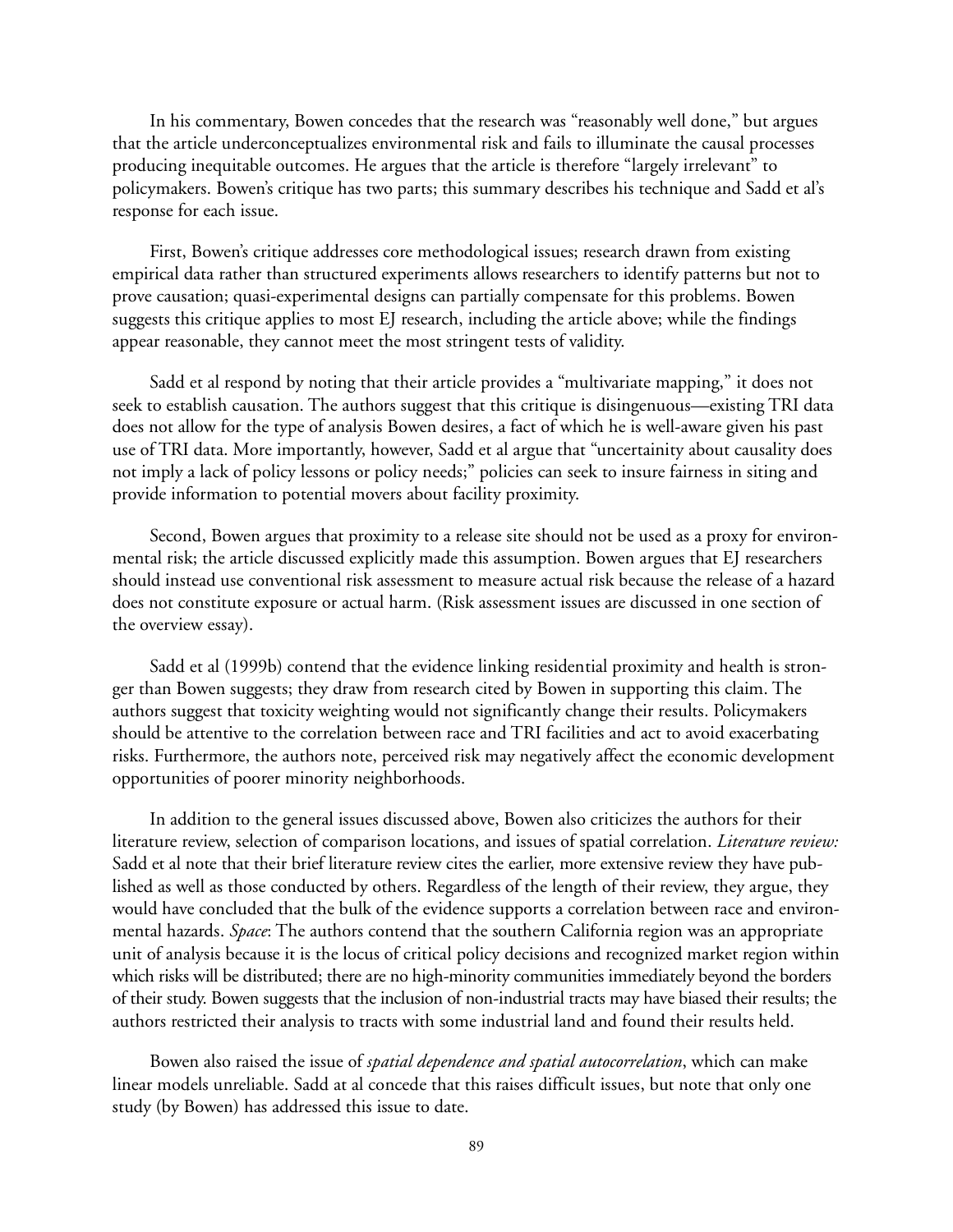Bowen's conclusion that the article is policy-irrelevant follows from the issues discussed above. Because the article does not meet strict validation standards and does not illuminate causation, it should not be used for policy. Bowen notes that most EJ researchers would find it almost impossible to meet the standards he sets forth; ample data on many factors over time would be required, and the ability to generalize from one case (Los Angeles) to others would still be quite difficult. Regardless, Bowen argues, policymakers can comfotarble ignore research that doesn't these standards. "There is a crucial sense in which limitations on the available body of empirical knowledge about the problem are also limitations on the scope of governmental responsibility." (131)

Sadd et al argue that their research, and EJ research generally, *is* policy relevant. They locate their disagreement with Bowen in the level of certainty required for policy action. Sadd et al argue, "It is not unusual for policy makers to have questions that science cannot fully answer, but it may be prudent, despite lingering uncertainty and an incomplete understanding of causality, to develop measured and appropriately risk-adverse policy responses."

Salazar, Debra J, and Lisa A Moulds. 1996. Toward an integrated politics of social justice and environment: African American leaders in Seattle. *Society and Natural Resources* 9: 617-631.

Salazar and Moulds examine EJ from a social movement perspective, evaluating the extent to which an "environmental justice frame" has been adopted by African American leaders in Seattle, WA. The authors interviewed 26 leaders in 1992, focusing on their perception of environmental problems, the relationship between civil rights and the environment, and the environmental movement. Although no EJ organizing had taken place when this study was conducted, the authors found that the EJ frame resonated with these leaders. They tended to define the environment broadly, saw inequitable exposure to environmental hazards as a social justice issue, and suggested a range of responses similar to those proposed by activists. The leaders' opinions regarding whether the environment should be part of the civil rights agenda varied. More than half supported this view, but others felt it might lessen prospects for success. Those who defined the environment narrowly were less likely to believe it should be a priority issue. Because broad definitions of the environment may resonate in other communities as well, the authors speculate that EJ may provide a bridge for crossracial, working class mobilization.

Sexton, Ken. 2000. Socioeconomic and Racial Disparities in Environmental Health: Is Risk Assessment Part of the Problem or Part of the Solution? *Human and Ecological Risk Assessment* 6 (4):561-574.

Sexton argues that while risk assessment practices have contributed to environmental justice problems, these problems stem from the manner in which it has been applied. Properly applied, risk assessment principles are essential to attaining environmental justice. Risk assessment provides tools and methods for systematically identifying environmental justice problems and their causes and developing solutions. Sexton notes that increasing evidence supports the contentions that poor people and people of color face disproportionate exposure to environmental hazards and are more susceptible to these exposures. It also has been shown that poor people and people of color live in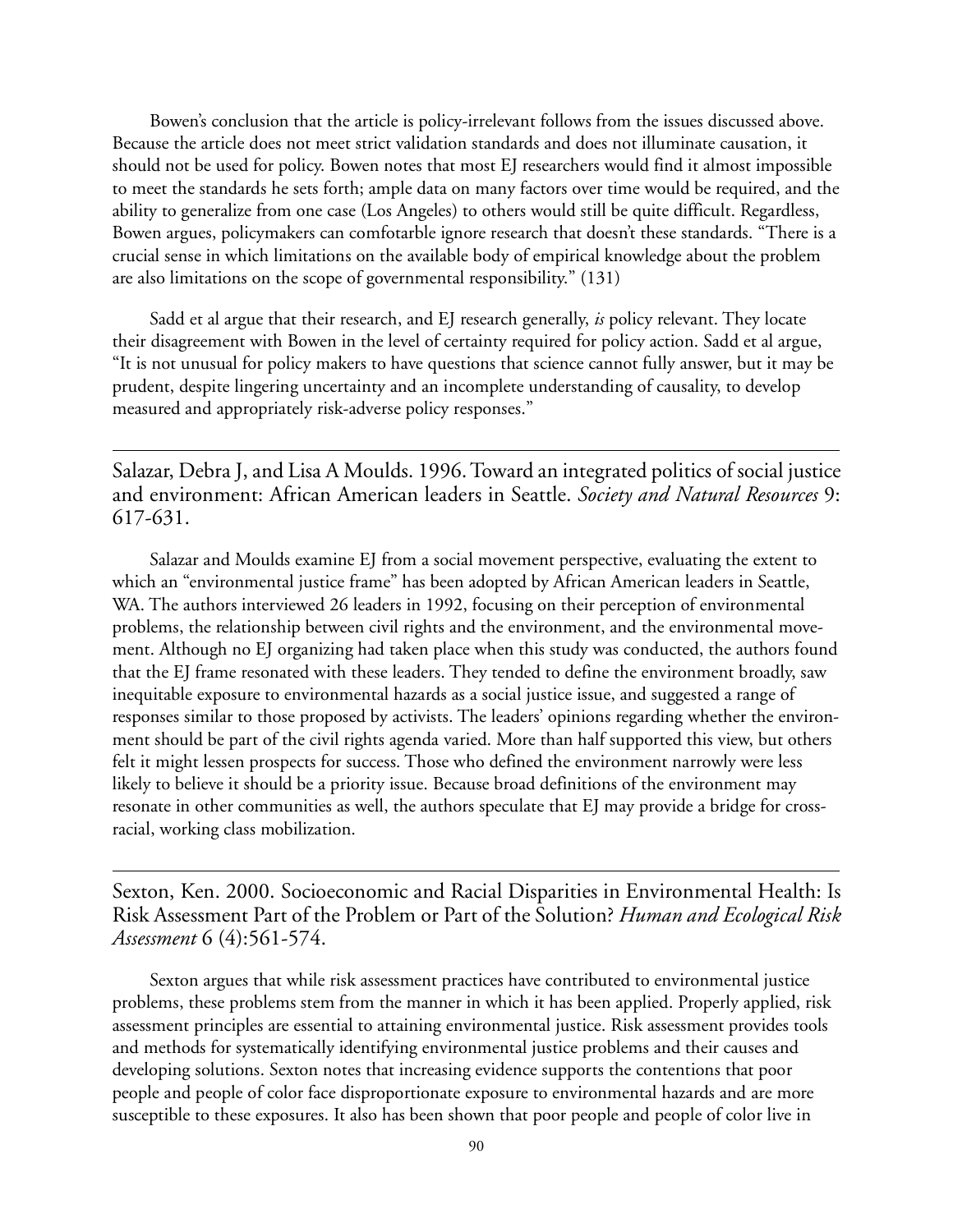poorer health (morbidity) and have shorter lives (mortality). Yet, little is known about the extent to which environmental hazards have contributed to these dynamics.

Unlike some risk assessment advocates, Sexton demonstrates awareness of contestation about the concept of environmental justice and disparate views of risk assessment within the EJ movement. Quoting definitions of EJ from several sources, he links debates about the term, the movement, and appropriate responses to different value orientations (beliefs about fairness, equity, justice) and to the positionality of different actors (activists, business leaders, regulators, scientists). He observes that EJ critiques of risk assessment have raised serious ethical, paradigmatic, empirical, methodological, political, and procedural objections, and he attempts to respond to each of those. In making the link from race and class to environmental health risk, Sexton's conceptual model indicates interrelationships between race/ethnicity and class, links both to hazard exposure and susceptibility, and connects these to health risk. He advocates increased research on these relationships. Sexton also situates disproportionate environmental health risks in a broader social context. He suggests that "large-scale social factors" determine individuals' class, resource access, and exposure.

Given Sexton's thoughtful portrayal of these issues, it is hard to see why he believes that scientific knowledge will lead to effective interventions.

Simon, T. W. 2000. In defense of risk assessment: A reply to the environmental justice movement's critique. *Human and Ecological Risk Assessment* 6 (4):555-560.

Simon argues that the environmental justice movement's challenge to risk assessment is misconceived; in his view, "risk assessment is the most appropriate tool for decision-making in the face of uncertainty within the framework of a democratic society." Simon's conclusion relies upon a highly debatable characterization of the EJ movement, his implicit view of economic outcomes as just (and nondiscriminatory), and his narrow characterization of risk assessment.

Simon counterposes the EJ movement perspective and that of "others," including himself, who believe that "environmental racism is a myth and that economic circumstances alone determine one's living conditions." The EJ movement, as he sees it, believes that "all people, regardless or race or income, have the right to live in an unsullied and pristine landscape without even having to consider exposure to hazardous substances." Simon finds this ridiculous, for freedom from pollution is not a human right and the price of living in modern America is exposure to pollution. Technology and industrialization produce toxic waste; therefore eradicating waste would mean rejecting technology. While Simon concedes that poor people and people of color may have disproportionate exposure, he contends that only "the pursuit of happiness," that is self-improvement and economic advancement, should provide freedom from pollution. More bluntly, the rich have earned their clean air. As discussed in the overview essay (Justice section), few EJ activists or scholars share Simon's beliefs.

Simon makes several claims with regard to risk assessment. First, risk assessment is a useful decision tool, not a technology. Noting that risk assessment does not predetermine decision criteria, Simon implicitly contends risk assessment is neutral. He rejects assertions that risk assessment trades human life for profit, stating that U.S. risk assessors do not place monetary value on human life. Second, Simon asserts that risk assessment properly relies upon the Congressionally-set "brightline"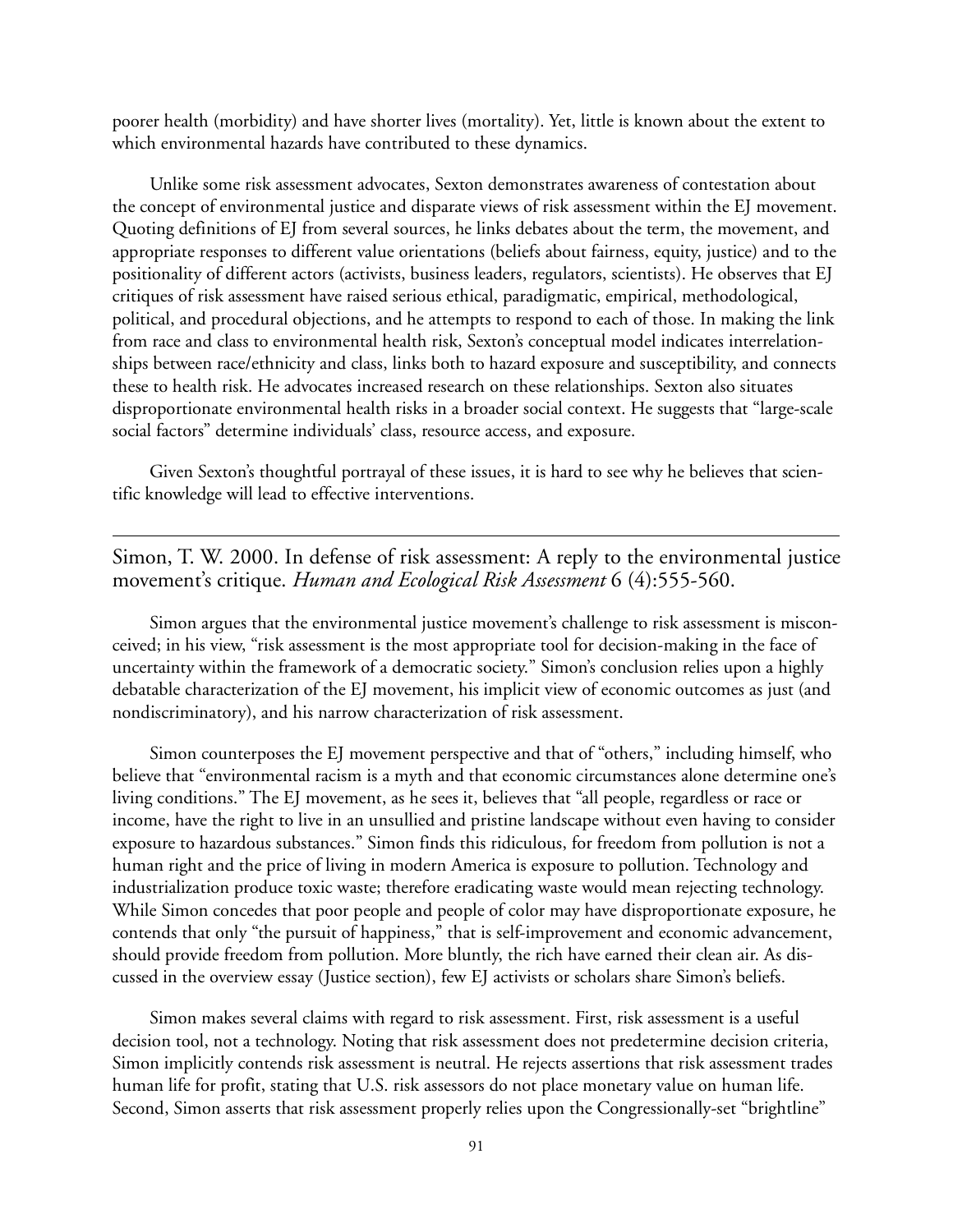of one-in-a-million lifetime risk of cancer. For this reason, EJ claims of unreasonable risk are illegitimate; "recourse is available in the voting booth." Simon fails to consider that hazardous chemicals may pose non-cancer health risks for which no brightline exists. Third, the possible increased susceptibility of poor people and people of color to environmental hazards is spurious. If people live less healthful lives due to "maladaptive life style choices" or inadequate access to healthcare, this has nothing to do with hazardous wastes. Regardless, since toxicity assessments incorporate significant uncertainty, increased sensitivity has been incorporated. [Simon's discussion assumes exposure to a single chemical, and good hazard information more generally.] Fourth, risk assessment is democratic because the 1994 Executive Order on Environmental Justice has solved past problems. If one does not accept these core assertions, Simon's argument is unlikely to be persuasive.

### Simon, David R. 2000. Corporate Environmental Crimes and Social Inequality: New Directions for Environmental Justice Research. *American Behavioral Scientist* 43(4): 633-645.

In an 1997 article, Szasz and Meuser note that environmental justice research may have excluded certain questions of import, including among them (a) the place of the upper class in environmental research and (b) the lack of both a global and historical perspective. Simon (2000) adds to this by placing corporate environmental crimes and state-corporate crimes in their class, geographical, and historical perspective. He describes corporate environmental crimes (patterns of deviant behavior) as having been institutionalized and normalized. They are not evenly spread across all industries. Cinard (1979) found that 60% of all corporate offenses processed by the Department of justice between 1974 and 1976 were in petrochemical, pharmaceutical and automobile manufacturing industries. He also cites the evidence linking organized criminal syndicates to perform various services for corporations and the federal government, including the CIA—that organized criminal syndicates have been useful for years to corporate, labor and political elites for at least the past 50 years, sometimes for antienvironmental purposes in pursuit of profit. Simon finds that the majority of environmental violations by US corporations are found in only a few industries: petrochemicals, petroleum, automobiles, and electrical products. These industries are heavily oligopolistic, where four or fewer firms control over 50% of a market. The corporations in these industries have some important common characteristics:

- 1. Their boards of directors contain upper class executives from the largest banks and insurance companies. Many of the directors sit on more than one corporate board, and are thus interlocked.
- 2. They are among the 500 largest industrial firms that sponsor 90% of the nation's network television programs
- 3. They are among the corporations that spend the most money per election cycle to lobby Congress and back political candidates.
- 4. Some are among the 100 largest defense contracting firms, and are often involved in waste disposal at federal facilities.
- 5. They are among the largest 500 industrial corporations that make 80% os all aftertax profits in manufacturing.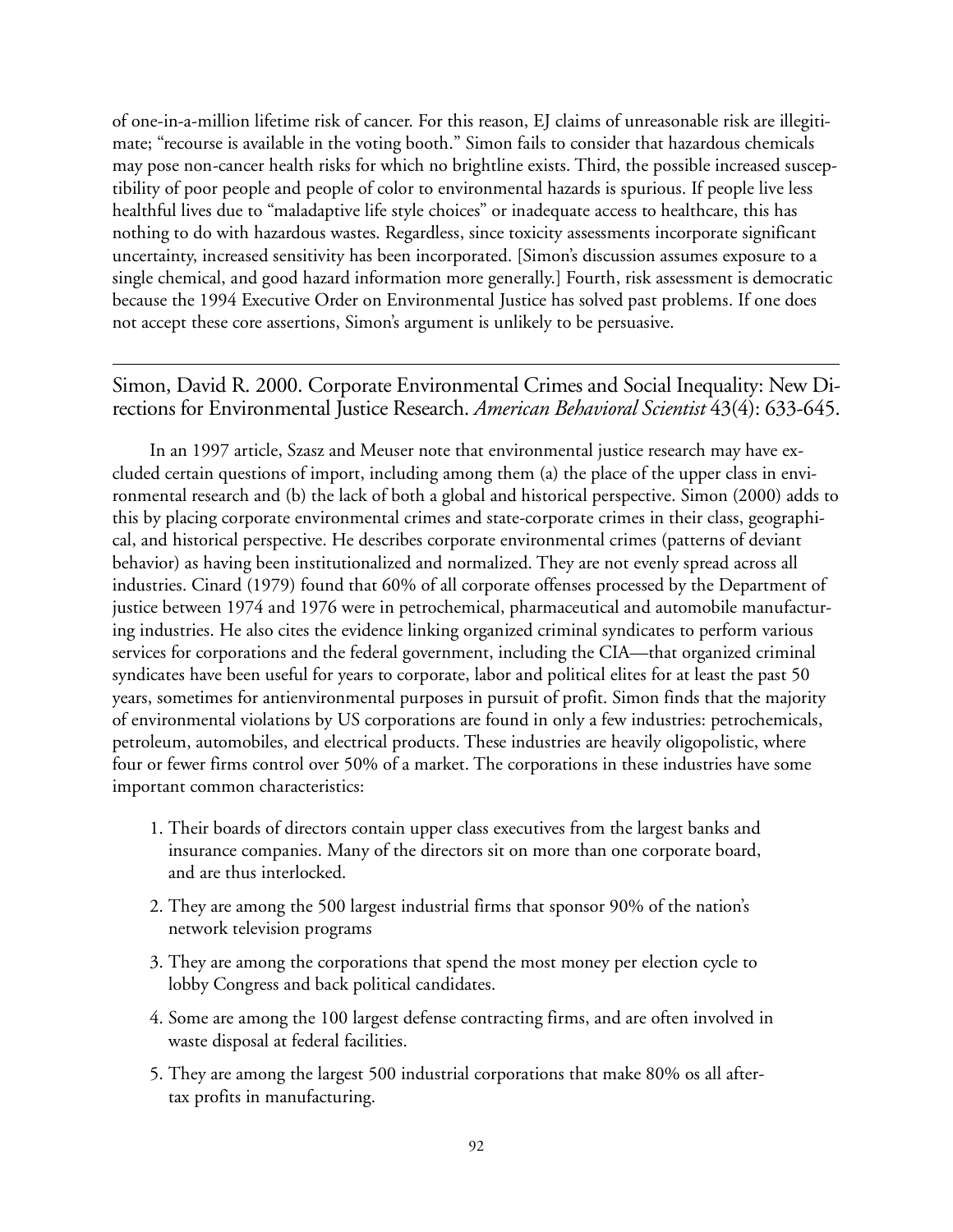- 6. They are among the largest 500 companies that make 90% of all profits involved in US foreign trade.
- 7. A number of large chemical firms have been involved in hiring large criminal syndicates to dispose of toxic waste.
- 8. The victims of illegal hazardous waste disposal trade tend to be the most poor and powerless populations both in the US and around the world.

Smith, Neil. 1993. Contours of a Spatialized Politics: Homeless Vehicles and the Production of Geographical Scale. *Social Text* 33: 55-81

A New York artist, Krzysztof Wodiczko, constructed two vehicles—the Homeless Vehicle and the Poliscar—that challenge common sense fixings of homeless people at certain scales (urban, local). Neil Smith explores the production of various scales (the body, local, community, region, nation and global) and articulates them with the work of scholars who have explored the construction of those particular scales. These scales becomes sites of intervention; intervention can also be successful by jumping—and transgressing—scale and space. For envrionmental justice, this piece is useful in thinking about the construction of certain "common sense" spaces and scales, and analysing how activists are more or less successful in either mobilizing or transgressing the scales and spaces in which a dominant state would confine them. Another avenue for scholarly research is to use some of the specific scales that Smith lays out as frames for analysis of the production of scales at work in conflicts around environmental justice.

Szasz, Andrew, and Michael Meuser. 1997. Environmental Inequalities: Literature Review and Proposals for New Directions in Research and Theory. *Current Sociology* 45 (3): 99-120.

Szasz and Meuser's review of research on environmental inequalities covers the period from 1983 to 1996. (The authors note a small group of 1970s studies exploring the relationship between poverty/social class and exposure to air pollution.) Their review focuses on waste sites and polluting facilities, the area in which most work had focused. Szasz and Meuser highlight the enormous expansion of quantitative and geographic analyses in these areas, the steady improvement in the methodological quality, and the greater variance in findings. They note that findings have been linked with scale; most sub-national studies found relationships between demographics and environmental risk less evident in national studies. Their brief discussion suggests contrasting findings are due to conflicting agendas and methods as well. Although Anderton et al (1994) claimed to find no relationship between face/ethnicity and facility location in the US (contra UCC 1994), Szasz and Meuser observe that their data in fact describe a "bull's eye' pattern in which industrial census tracts were surrounded by poorer black neighborhoods.

Szasz and Meuser argue that the studies described have produced a substantial body of information on the distribution of potential environmental risks although only a few studies (for instance, Been (1994), Pulido et al (1996), Hersh (1995)) have explored the *processes* through which environ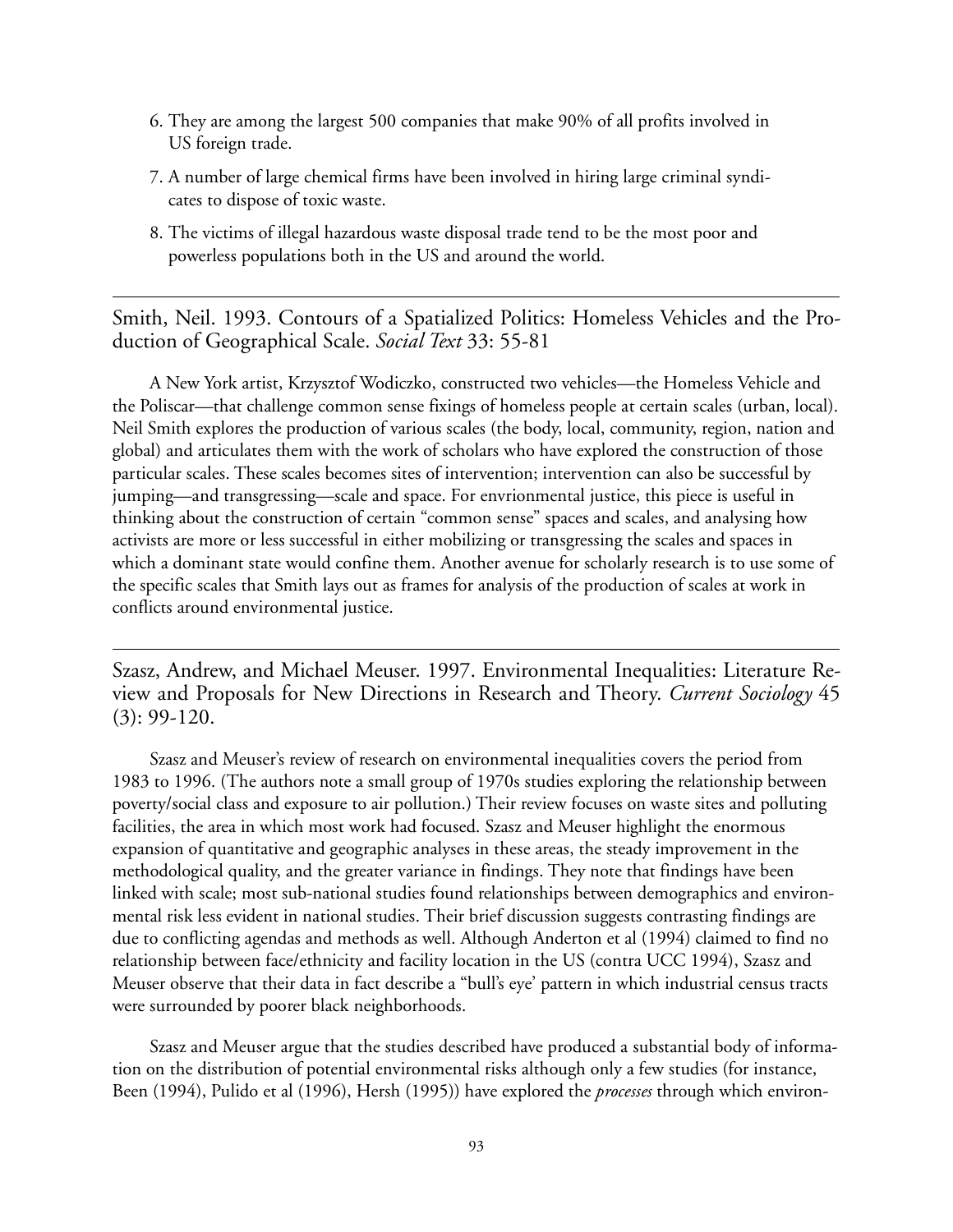mental inequality is produced. They reference Pulido's (1996a) thoughtful discussion of racial projects as central to understanding alternate pathways and policy responses.

Szasz and Meuser argue that the EJ literature has neglected two important issues. First, there has been little research on the wealthy, an area which raises uncomfortable questions of class in America. Second, research has neglected to explore the global and historical dimensions of environmental inequality. Szasz and Meuser suggest that this research would situate "environmental inequality squarely within the large problem of modernity," tying EJ to enclosure, the rise of capitalism, and the structure of the global economy.

Szasz, Andrew, and Michael Meuser. 2000. Unintended, Inexorable: The Production of Environmental Inequalities in Santa Clara County, California. *American Behavioral Scientist* 43 (4):602-632.

Szasz and Meuser's research illuminates environmental inequality formation (the production of environmental injustice) through a local history of Santa Clara County, the home of Silicon Valley. The authors collected demographic, industrial, and pollution data from national and local sources for the period between 1960 and 1990 and created static and change maps showing the direction and amount of change. The maps show clear evidence of environmental inequality in 1990, at which time hazardous air releases were concentrated in low-to-moderate income Hispano areas, but little inequality in 1960. The authors attribute inequality formation to rapid industrialization with few controls, racial discrimination, and the structural pressures of a tight housing market produced by job and population growth. These factors produced and reinforced a social geography in which neighborhoods were differentiated by class and race, and lower class neighborhoods were situated closer to hazardous facilities.

Szasz and Meuser identify three political implications of their analysis. First, environmental inequality is a result of broader racialization processes; siting-focused politics cannot eradicate environmental inequality. Santa Clara's 1990 demography was not the simple result of intentional environmental discrimination. Second, class drives urban geography as well; removing the link between class and environmental inequality would require a fundamental reorganization of urban geography. Third, because it will take time to change the geography of environmental inequality, a focus on reducing existing hazards and preventing new siting in overburdened areas is most likely to produce short-term benefits.

Methodologically, Szasz and Meuser also raise important questions and develop alternative measures and indicators. Szasz and Meuser argue that local histories trace the complex interactions among industrial, residential, and demographic processes, avoiding the reductionist tendencies of "which came first" research. However, they highlight two methodological challenges. First, the Census's definitions of race and ethnicity changed during this period. They argue that their maps are generally consistent with demographic trends in Santa Clara County; the error remains small relative to other changes. Second, historical data on industrial emissions is lacking; TRI data was first released in 1987. The authors used the general degree of industrialization in each census tract, which they were able to obtain. Szasz and Meuser contend that this variable is a superior indicator of environmental inequality: "Industrial facilities make undesirable neighbors not only, maybe not even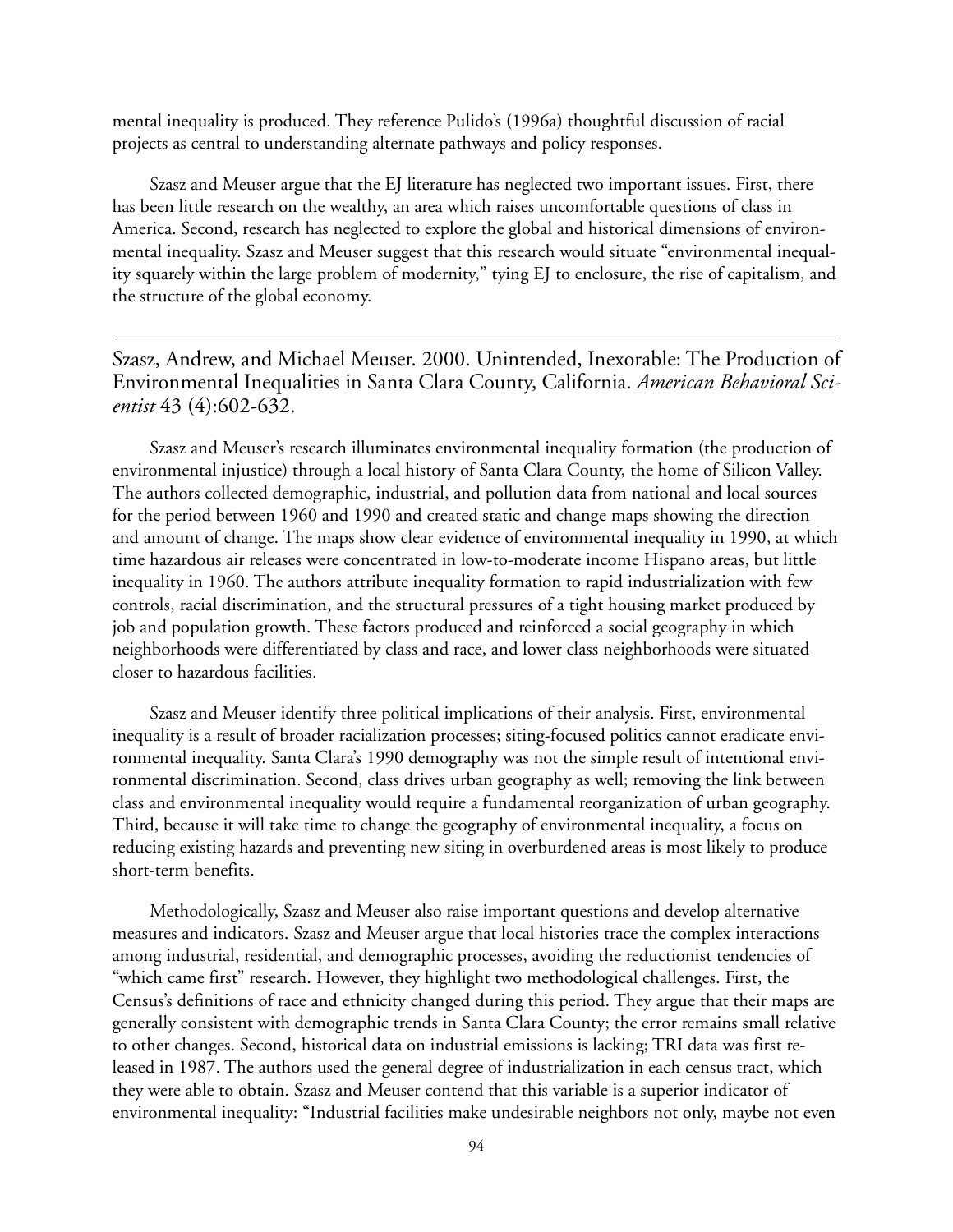primarily, because they discharge hazardous materials. Industrial districts are physically ugly, noisy, and smelly" (606).

Taquino, Michael, Domenico Parisi, and Duane A Gill. 2002. Units of Analysis and the Environmental Justice Hypothesis: The Case of Industrial Hog Farms. *Social Science Quarterly* 83 (1):298-316.

The authors address methodological and analytical EJ issues and apply their preferred approach to a GIS-based analysis of industrial hog farms in Mississippi. They address two methodological issues, units of analysis and sampling. Observing that researchers have used several varying units of analysis (e.g. census tracts, zip codes, counties) to analyze EJ issues and that different units of analysis sometimes produce different results, the authors argue that "community" should be the appropriate unit of analysis. (See annotations of Mennis (2002) and Williams (1999) for different perspectives.) They define community by "social and economic relationships among people living in geographic proximity to one another and by the relationships between people and the physical environment in which their daily needs are served." They operationalize this definition in their case study by identifying areas based on central places (census defined places, CDPs), ranking central places by population size, and then defining each community as the census block groups whose center was within 10 minutes travel time of the CDP center. They identified 296 communities in Mississippi. Although the authors suggest that communities have the "legal and social authority to raise concern," their application of community includes political jurisdictions but is not equivalent to them; their "communities" may include people in different jurisdictions.

Sampling issues are relevant to EJ studies in which either 1) the researchers are not analyzing the full population of relevant cases or 2) the researchers are making comparisons between the cases studied (e.g. communities with industrial hog farms) and another population. Taquino et al argue that each unit selected for analysis should be equally likely to host a controversial facility in a given area. For their case, industrial hog farms develop in proximity to food-processing plants. Although the authors do not explicitly discuss this issue, whether this sampling strategy is appropriate depends upon one's conception of EJ and environmental inequality formation. If the criteria used to determine likelihood to host a facility (e.g. mixed residential-industrial zoning) are influenced by racial or class factors, then selecting comparison cases by this method may eliminate crucial variance and lead to an underestimation of the effect of race, ethnicity and/or class on site selection. The authors state that the processing plant on which their selection is based was sited in 1936, before industrial hog farming developed in Mississippi.

The authors identified 52 communities within a 60-mile radius of a large food processing plant in West Point, MS, geocoded the hog farms in this area, and analyzed the demographic attributes of communities with and without hog farms using bivariate and multivariate regressions. Their findings generally supported EJ claims; they found significant relationships between race, income, education and hog farm location. They found the strongest relationship between income and farm location; when industrial characteristics and educational data were introduced, race was no longer significant. The authors also collected and analyzed zip code, census tract, and census block group data; they found that results varied somewhat across units.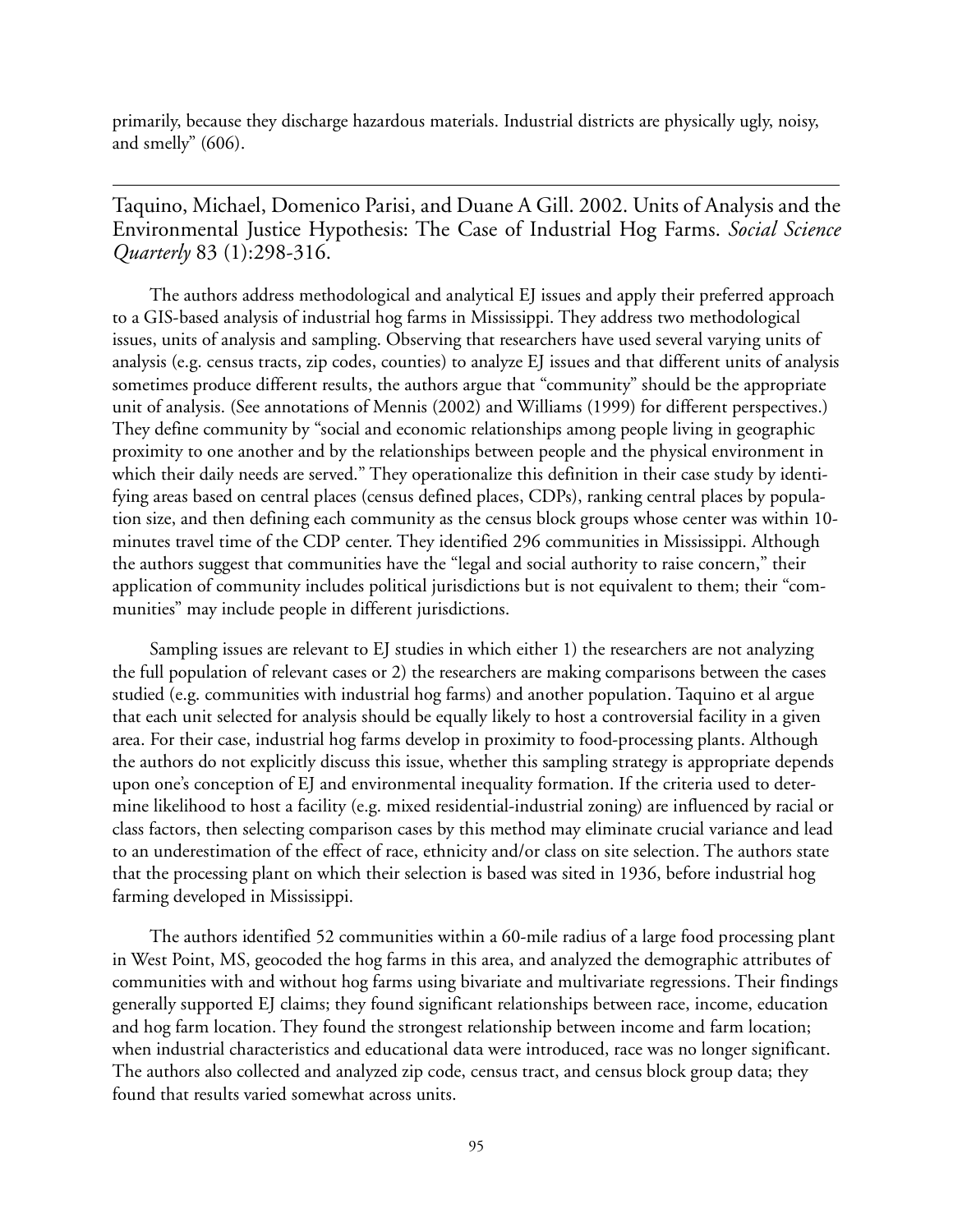Taylor, Dorceta E. 1997. American Environmentalism: The Role of Race, Class, and Gender in Shaping Activism 1820-1995. *Race, Gender & Class* 5 (1):16-62.

Taylor argues that common presentations of the history of American environmentalism provide a partial, narrow view—they are "really a history of middle class white male environmental activism." This article moves toward a more comprehensive history of the movement by identifying specific periods of mobilization, different pathways to environmentalism, and tracing environmental activism by race, gender, and class over the period from the 1820s to the 1990s. Taylor argues that positionality shapes people's relationship to the environment and thus their activism (c.f., Pulido and Peña 1998). Her analysis disaggregates white activism by class and gender and describes Native American, African American, Latino/Chicano, and Asian American activism separately during the four periods—pre-movement (1820s-1913), post-Hetch Hetchy (1914-1959), post-Carson (1960- 1979), and post-Love Canal/Three Mile Island (1980-present)—discussed in the article. Her discussion highlights how rural/urban location, gender roles, and class position affected the issues on which each group was active. During the late nineteenth century, for example, educated white middle class women were active in sanitation, children's recreation (parks and playgrounds), and settlement houses, areas that could be viewed as properly feminine concerns. In the 1900s, unionized working people of color focused on job discrimination and working conditions, including occupational safety. In tracing this history, Taylor provides a context for the emergence of the environmental justice movement that begins well before the civil rights movement.

Taylor, D. E. 2000. The rise of the environmental justice paradigm: Injustice framing and the social construction of environmental discourses. *American Behavioral Scientist* 43 (4):508-580.

Taylor argues that environmental justice thought has created a new paradigm (the environmental justice paradigm) that is changing, and may transform, environmental discourse. Rooting her analysis in social movement theory, Taylor identifies four environmental paradigms—exploitative capitalism, Romantic environmentalism (emerged ~1914), New Environmentalism (~1960), and environmental justice (~1980), traces the history of each paradigm, and details the major differences between them. The distinct contribution of the EJ paradigm has been to make (in)justice a central and explicit aspect of environmental discourse (a 'master frame' in her terminology). EJ discourse has *linked* race, health, labor, and the environment, *amplified* issues through empirical research and attention to processes, and *transformed* environmental thinking, elevating the importance of environmental issues and extending environmentalism to a broader audience. The EJ movement is not just about toxics, and the environmental justice paradigm provides a broad ideological framework that poses a threat to hegemonic new environmentalism.

Tesh, S. N., and B. A. Williams. 1996. Identity Politics, Disinterested Politics, and Environmental Justice. *Polity* 28 (3): 285-305.

Tesh and Williams contend that the environmental justice movement has practiced two forms of politics simultaneously which must be reconciled if each is not to undermine the other. One, a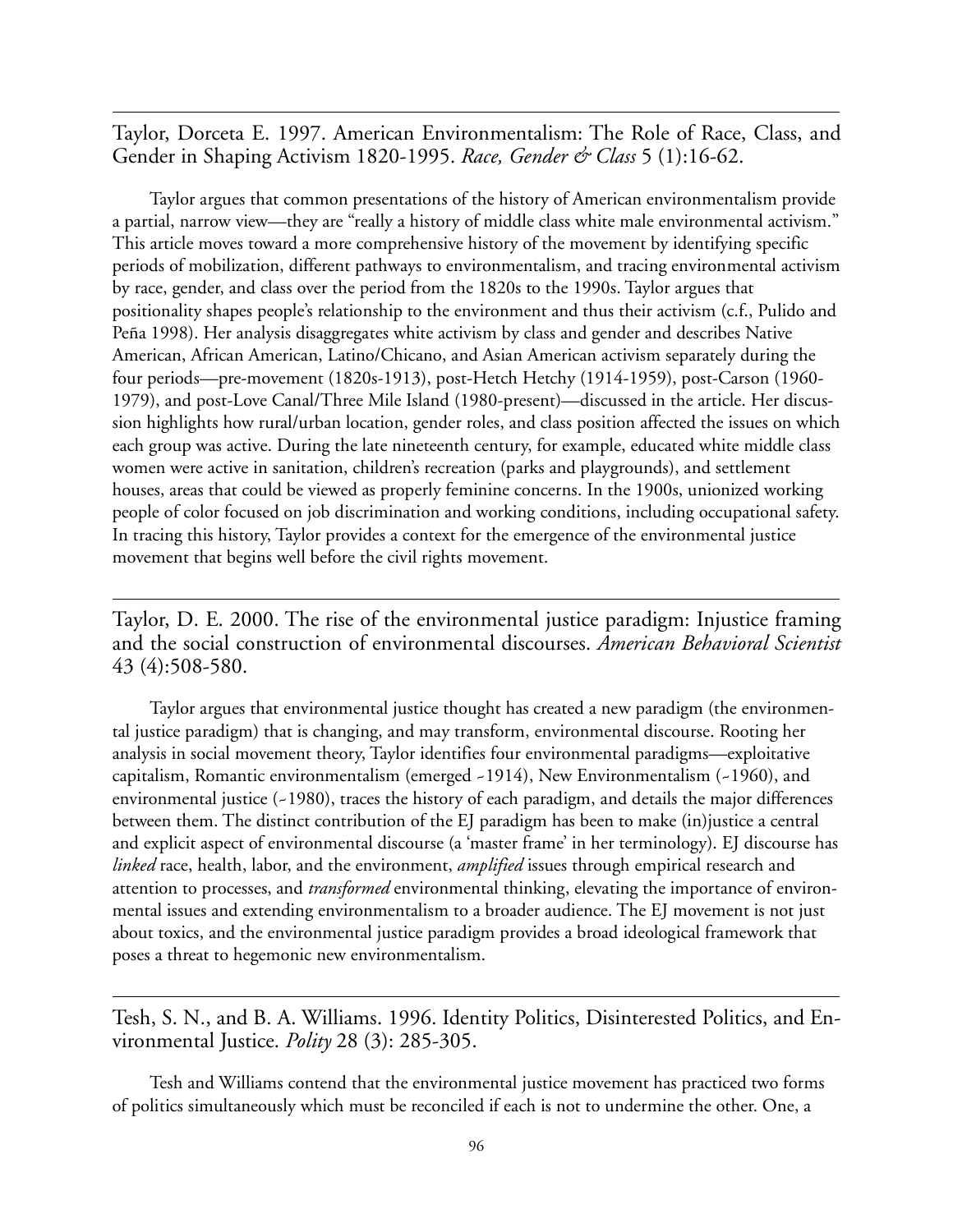"disinterested politics," is based on scientific data and technical expertise; movement advocates seek support from empirical studies showing a relationship between race and/or poverty and the distribution of environmental hazards. The second, "identity politics," makes claims based on the "lived experience, common knowledge, and shared values of ordinary people;" people of color and low income people argue their experiential knowledge of their communities provides sufficient expertise and documentation of their claims possess (294). Disinterested politics provides policymakers with grounds for action but is vulnerable to the conflicting results and methodological criticism that are part of normal science. The EJ movement could become dependent on scientists for validation and therefore stymied (For example, Bowen  $(2002, 2001^{32})$  argues that existing studies provide an insufficient basis for policy.) Identity politics empowers local actors but is less valued by policymakers. The EJ movement makes moral and scientific claims upon the polity; both politics are integral to the unit. Tesh and Williams argue that these politics can be reconciled through a social constructivist approach to science. From this perspective, science (like identity politics) is shaped by scientists' values and hidden assumptions. Because these assumptions shape the questions researchers ask, the methodologies they choose, and the ways in which they interpret their results, no science is valueneutral.(The authors do not advocate a relativist, every approach is equal form of constructivism.) This approach gives EJ activists and other ordinary people an opening for deliberation "over the values that will guide science" (302). Tesh and Williams recognize it would be difficult to get policymakers to adopt this approach to science but argue the challenge is work taking on. "A scientific practice and discourse that forthrightly included the values of justice and the recognition of past discrimination would go a long way to getting us to that goal [of environmental justice] and to a more just society" (305).

Towers, George. 2000. Applying the Political Geography of Scale: Grassroots Strategies and Environmental Justice. *Professional Geographer* 52 (1), 23-36.

Towers argues that grassroots environmentalists are rooted in the scale of everyday experience, and often protest locally unwanted land uses. However, he sees the environmental justice movement as transcending the scale of the local, by articulating concepts of distributive justice and procedural justice. These concepts challenge national and international political struggles. Towers examines how grassroots actors translate their struggles into the language of environmental justice, through the struggle to defeat a proposed electricity transmission line in Monroe County, West Virginia. Monroe County is an economically depressed rural county, with an 11% unemployment rate and a median family income of \$18,217. In 1991, American Electric Company announced its plans to cross the county with an extra high voltage transmission line. On September 30, 1997, AEP applied to the Public Service Commission of West Virginia for approval of a new power line route which would avoid Monroe County altogether. Towers argues that this is due to AEP's loss of a political struggle with Common Ground and the Border Conservancy, Monroe County grassroots environmental organizations that formed to fight AEP's power line proposal. Common Ground and the Border Conservancy, constituted by a few doxen residents of Monroe County, with only a small amount of financial resources, were able to defeat one of the country's largest power corporations by "strategically sliding between the scale of everday experience and the scale of environmental justice" (24). He

<sup>32.</sup> Bowen, William M. 2001. *Environmental justice through research-based decision-making.* New York: Garland Pub.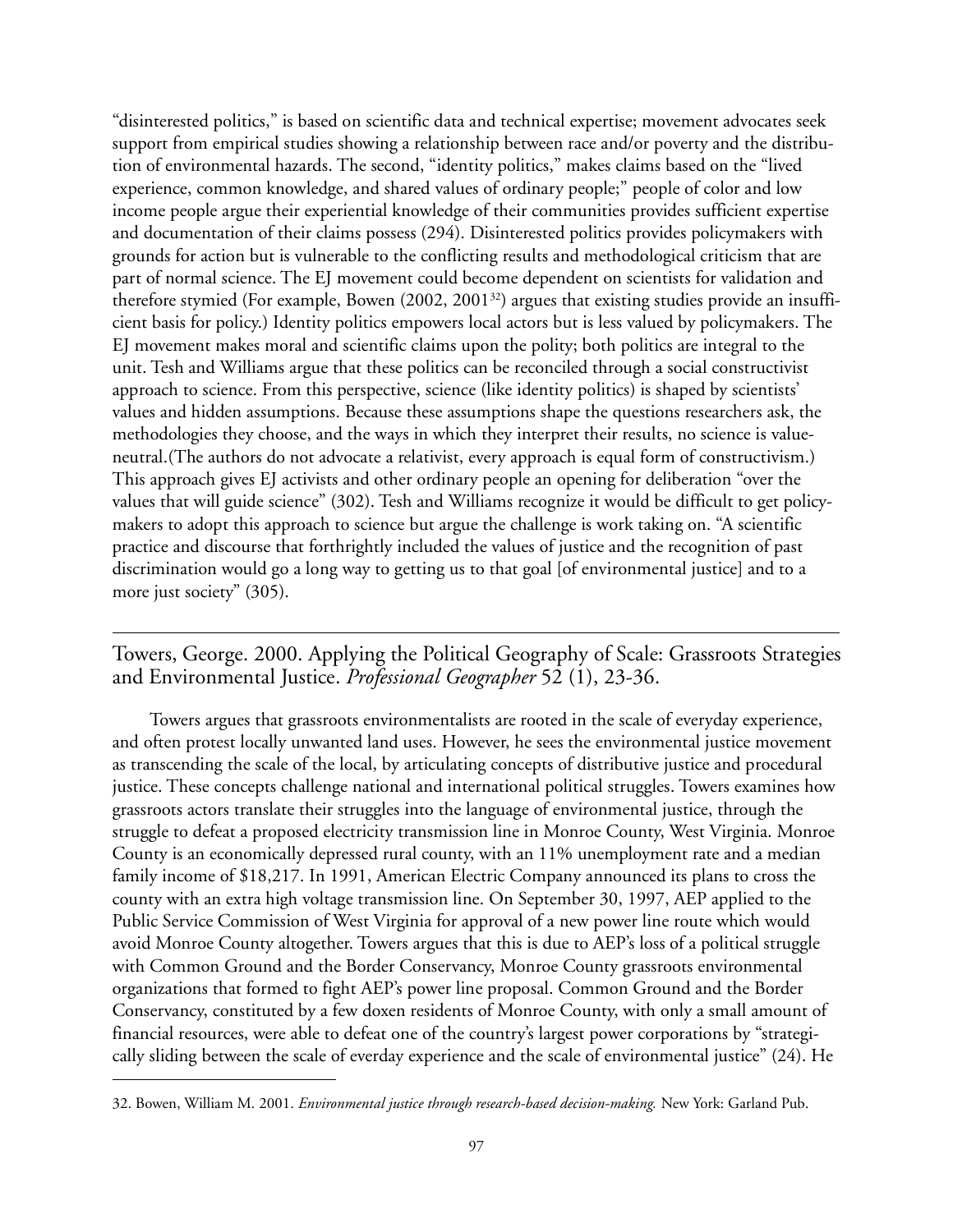argues that grassroots environmental actors may articulate with environmental justice for various reasons, including a broader scale structural analysis that links local situations with broad patterns of inequity, but also that "the tactical environment facing local actions in siting decisions constitute yet another contextual basis for the grassroots environmental movement's incorporation of environmental justice" (25). He reviews the literature on the social production of space and scale, and develops an understanding of the Monroe County struggle as one between scales of meaning and scales of regulation, linked through spaces of dependence. Because political contests spill across scales, framings are constructed not for one, but for a variety of scales. He shows how AEP used the claims of impartial expertise (a team of engineers and planners from West Virginia University and Virginia Tech would minimize environmental impact, including social, cultural, economic and other variables) and created a particular scale of meaning (the entire power line). Community activists contested the accuracy of the university-based team's GIS maps by noting the absence of several important landscape features—a ski resort, two campgrounds, a community center, a city park. The community organization, Common Ground, then challenged the accuracy of AEP's maps, and West Virginia's Public Service Commission told AEP to revise and resubmit its application. Towers also highlights that different agencies were sensitive to different scales of meaning—the Forest Service, for instance, would approve the power line based on strictly "environmental" impacts, which included potential impact on land use, cultural attachment, springs and wells, schools, churches, parks, campgrounds, trails, historic sites, health, views, karst topography, and endangered and threatened species. A community cartography project also showed the locations of wells and other important features along the proposed power line route which led to the Forest Service's decision to bar the line from crossing Jefferson National Forest. Finally, the power line's opponents worked successfully to designate the New River, on the border between West Virginia and Virginia, a Wild and Scenic River, so that any attempts to enter Monroe County from all sides would be blocked. He ends by saying that the construction of the power line will continue to be contested by citizens' groups who have taken note of the success of Monroe County.

Williams, Bryan L. and Yvette Florez. 2002. Do Mexican Americans Perceive Environmental Issues Differently than Caucasians? A Study of Cross-Ethnic Variation in Perceptions Related to Water in Tucson. *Environmental Health Perspectives* 110(suppl 2):303–310.

Williams and Florez used standard telephone survey techniques to investigate differences between perceptions of water-related environmental risks in Tucson, Arizona (see Clarke and Gerlak 1998 for site history and analysis). Among other things, the Tucson International Airport is listed as Superfund site, and the resident population near the site is heavily Mexican-American. According to the results of their study, poor Mexican-Americans in Tucson considered themselves to be at higher risk for environmentally-related health problems than did Caucasian residents. Mexican-Americans were also more likely to believe that ethnic discrimination was a problem in Tucson, and exhibited marginally more trust in public institutions, including local government and research institutions. However, these differences were only significant when the researchers controlled for income, education and length of residence.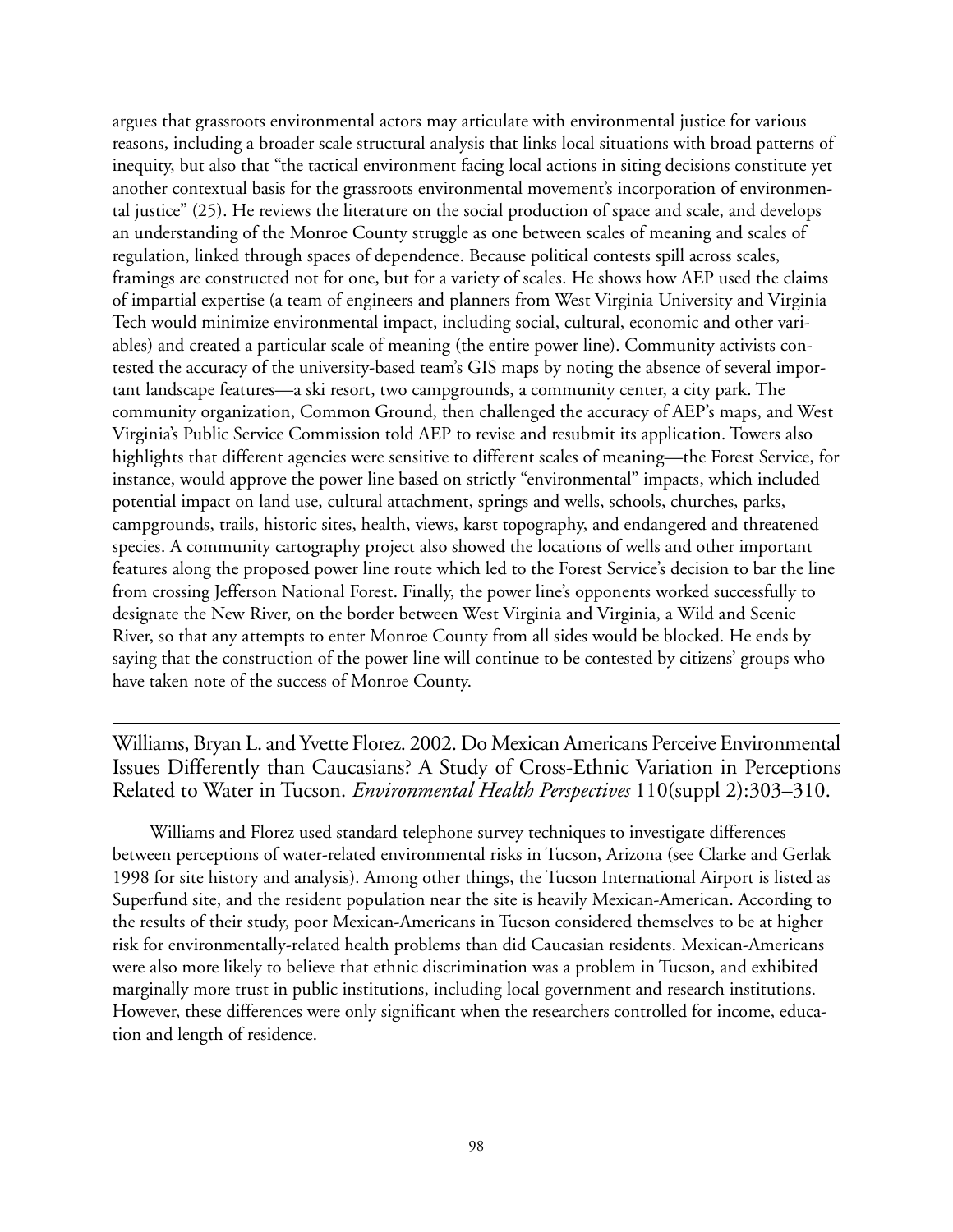# Williams, Robert W. 1999. Environmental injustice in America and its politics of scale. *Political Geography* 18:49-73.

Williams frames the debate over environmental justice as an issue of scale. He argues that the scales at which environmental justice problems are identified and at which solutions are sought have theoretical and political implications. Drawing from theoretical work in geography, Williams argues that scale is both socially produced—that is, scale is produced by social struggles and relationships and socially productive—scale shapes society by "setting the terms of the debate." Privileging one scale over another (e.g. focusing on the local) may have distributional consequences and can determine the outcome of EJ research.

In reviewing environmental justice research, Williams identifies two waves of social science research—the first "outcome-oriented" and the second "process-oriented"—which have produced divergent findings. The first found strong correlations between race and distribution of environmental burdens while the second found little evidence for environmental inequity at state or national levels. (Because research frameworks varied widely, the results are not directly comparable.) The second wave focused on causal dynamics such as intentional racism, procedure unfairness, or market dynamics (See Pulido (1996) for a critique of these approaches). Williams suggests that the first two causes could serve as leverage points for intervention.

In examining market-based explanations for environmental inequity, Williams analyzes the deeply local analytic scale of the neoclassical economics on which it is based: individual people, firms, and public officials. These analyses recognize the existence of extra-local factors, but exclude them from research, locate responsibility at the individual level where those innocent of intentional discrimination cannot be held responsible for collectively inequitable outcomes. Williams notes that the American legal system follows this individualist approach as well. Yet, the contemporary capitalist world economy is fundamentally multiscalar. The EJ movement, Williams suggests, must recognize and engage with the politics of scale.

Wilson, S. M., F. Howell, S. Wing, and M. Sobsey. 2002. Environmental injustice and the Mississippi hog industry. *Environ Health Perspectives* 110 Suppl 2:195-201

Wilson et al investigate distribution of industrial swine operations (corporate hog farms or  $CAFOs<sup>33</sup>$ ) in relationship to African-American and poor communities in Mississippi (cf., Taquino et al 2002). The authors see Mississippi as an important comparison case to North Carolina (cf. Edwards and Ladd 2000) and Iowa where industrial hog farming is more developed. Mississippi is a poor state with a substantial black population and a developing CAFO industry. The state government is involved in the emergence of corporate hog farming; it has underwritten large-scale operations through bonds. Although corporate hog farming may be seen as beneficial to the state as a whole, research has documented substantial adverse effects to ecosystems and human health, and local quality of life.

<sup>33.</sup> Confined agricultural feeding operation; includes at least 1,000 animals.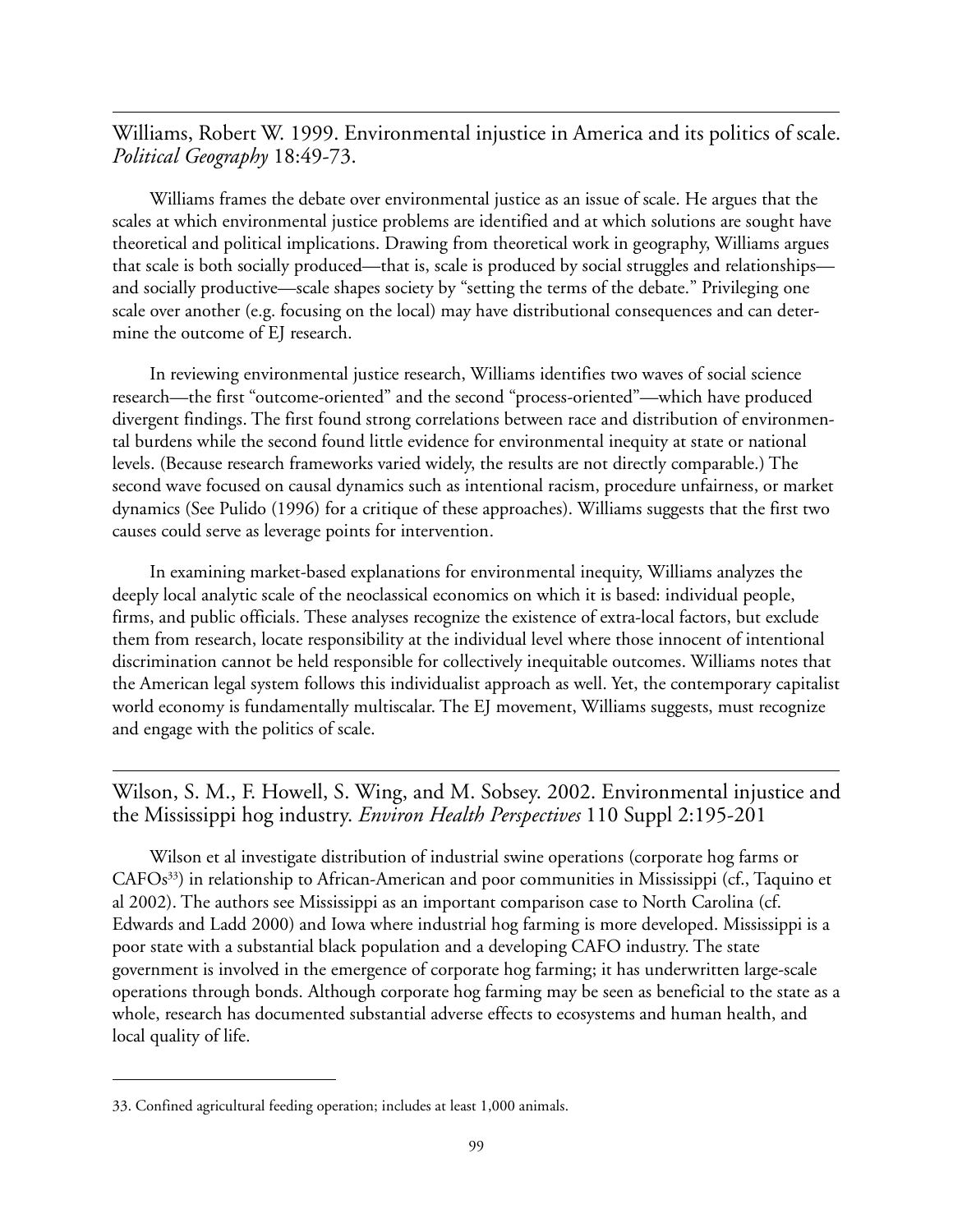The authors conducted their analysis using GIS (chloropleth maps), logistic regressions, and prevalence ratios. The unit of observation was the census block group and the authors recorded the number of CAFOs in each census block; densely populated areas and municipal census blocks unlikely to host CAFOs were excluded. The authors explored location dynamics at the state and county-level. Wilson et al. found that the majority of hog CAFOs were located in areas with high percentages of African Americans *or* persons in poverty. High-poverty, African American areas were more likely to host facilities than the reference group but less likely than when these traits were not combined. Hog CAFOs are not distributed equitably across the state or counties; the costs are concentrated among poor and African American communities. This study does not seek to explain why this pattern exists. However, the authors suggest the state focus on attracting environmentallyfriendly industries to communities burdened with a disproportionate share of hog CAFOs.

Wolch, Jennifer, John P. Wilson and Jed Fehrenbach. 2002. *Parks and Park Funding in Los Angeles: An Equity Mapping Analysis*. Los Angeles, University of Southern California Sustainable Cities Program and GIS Research Laboratory. http://www.usc.edu/dept/geography/ESPE/parkspress.htm

Parks and open space are fundamental to the livability of cities and their neighborhoods. But in Los Angeles, a city historically conceived as a place of low-density homes each with its own private garden, civic leaders set aside extraordinarily modest amounts of land for open space and park/ recreational purposes. As the city has grown and become increasingly dense, concern about lack of adequate park and recreation space for city residents has grown rapidly. The question of equity in the distribution of parks has also become particularly acute in the city's communities of color, where a shortage of park and recreation facilities is widely perceived as an environmental justice issue.

In 1996, Los Angeles voters passed the park bond measure, Proposition K, to increase and enhance park and recreation space in the city. Using information on the distribution of existing parks in the City of Los Angeles and census data, this report provides a statistical analysis of access to park space enjoyed by children and youth, and by residents according to their race/ethnicity and socioeconomic status. Further, a mapping of Prop. K grant allocations by location reveals the extent to which the distribution of Prop. K funds has increased access to parks for residents most in need of park space. The analysis finds that:

- \* Low-income and concentrated poverty areas as well as neighborhoods dominated by Latinos, African Americans, and Asian-Pacific Islanders, have dramatically lower levels of access to park resources than white dominated areas of the city;
- \* Prop. K funding patterns often exacerbate rather than ameliorate existing inequalities in park and open space resource distributions in the City of Los Angeles;
- \* Neighborhoods with the largest shares of young people received half as much Prop. K funding on a per youth basis than areas with the least concentration of youth;
- \* Districts with the highest rates of park accessibility received as much or more bond funds than many areas with higher poverty, higher concentrations of young people,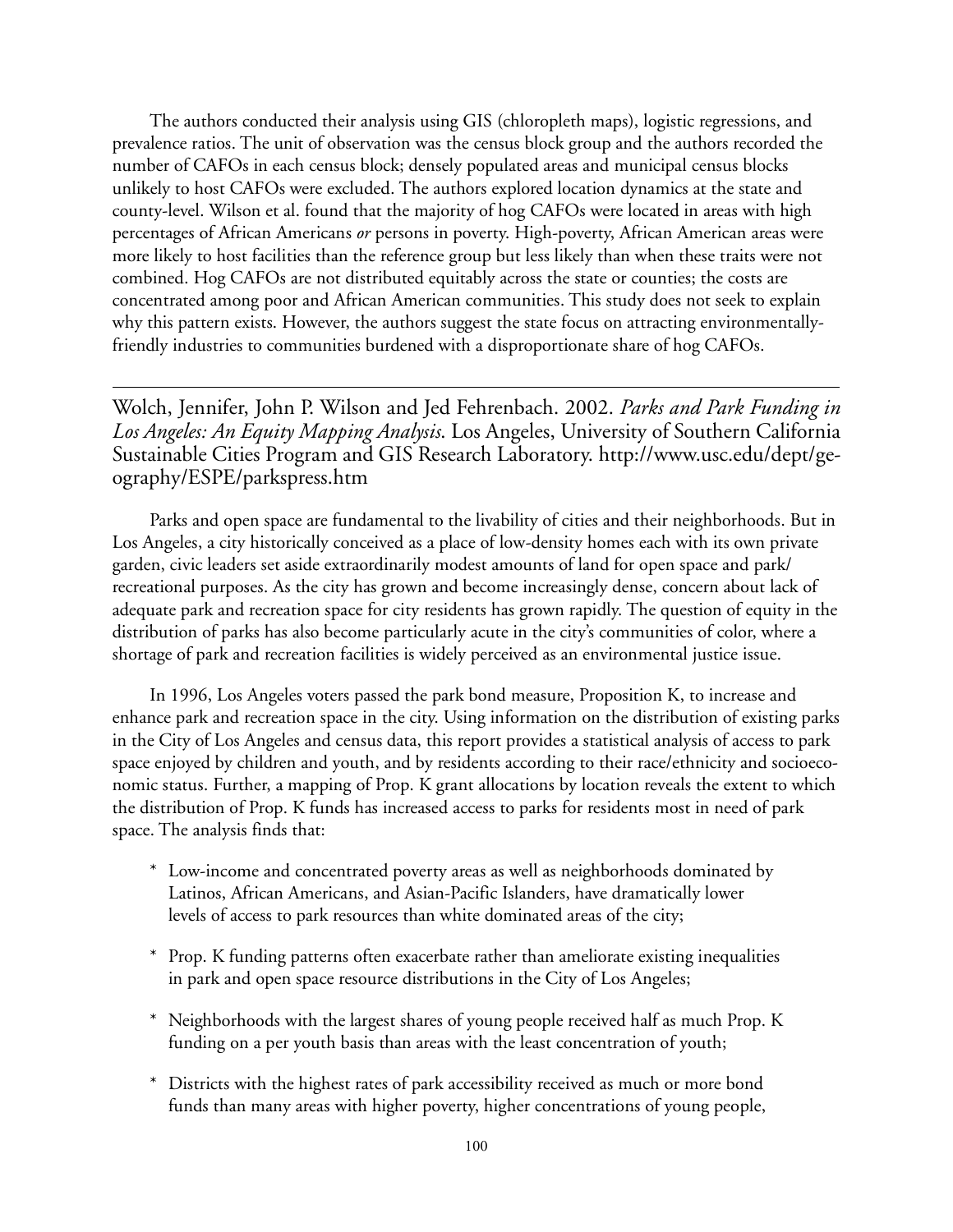and below average park accessibility.

These findings are of particular relevance as the City of Los Angeles decides how to allocate funds from the recent passage of two State of California bond measures (Propositions 12 and 40). In particular, they indicate that creative strategies for providing open space—such as utilizing vacant lots, alleys, underutilized school sites, public or utility-owned property, and unnecessarily wide streets will be required in the City's older neighborhoods to redress existing inequities in access to parks.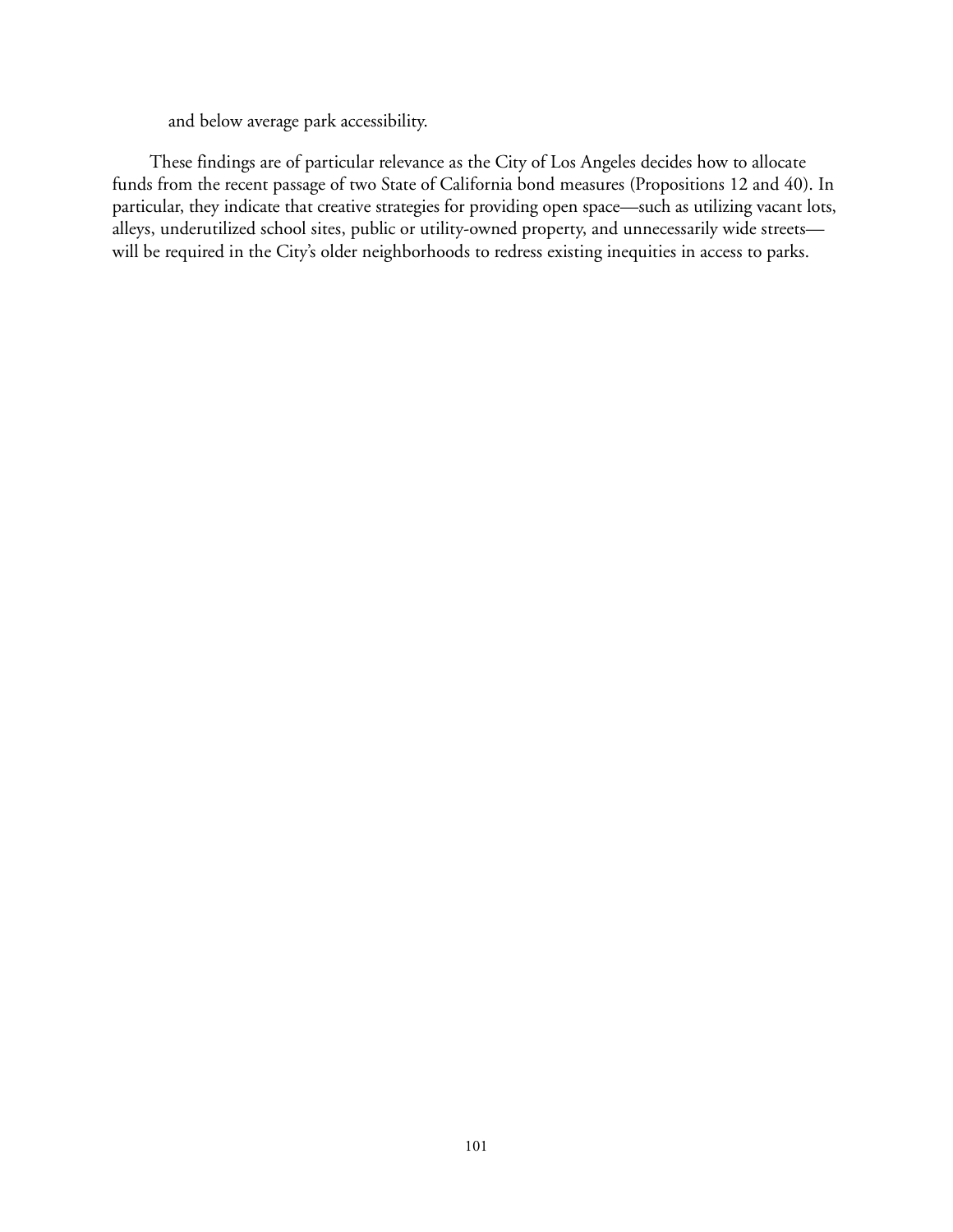### **ADDITIONAL READINGS**

### *Race and Ethnicity: Conceptual Work*

- Crenshaw, Kimberlé, Neil Gotanda, Gary Peller, and Kendall Thomas, eds. 1995. *Critical Race Theory: The Key Writings that Formed the Movement*. New York: New Press.
- Gilmore, Ruth Wilson. 2002a. Fatal Couplings of Power and Difference: Notes on Racism and Geography. *The Professional Geographer* 54 (1):15-24.
- Harris, C. I. 1993. Whiteness as Property. *Harvard Law Review* 106 (8):1707-1791.
- Omi, Michael, and Howard Winant. 1994. *Racial Formation in the United States*. New York, London: Routledge.
- Pulido, Laura. 1996a. A Critical Review of the Methodology of Environmental Racism Research. *Antipode*28 (2):142-159.

#### *Classic Environmental Justice Publications*

- Bullard, Robert D. 1983. Solid waste sites and the Black Houston community. *Sociological Inquiry* 53: 273-288.
- United Church of Christ. 1987. *Toxic wastes and race in the United States: A national report on the racial and socio-economic characteristics with hazardous waste sites.* New York: United Church of Christ, Commission for Racial Justice.
- United States General Accounting Office. 1983. *Siting of hazardous waste landfills and their correlation with racial and economic status of surrounding communities*. Washington, DC: US General Accounting Office.

#### *Recent Environmental Justice Literature Reviews*

- Bowen, W. 2002. An analytical review of environmental justice research: What do we really know? *Environmental Management* 29 (1):3-15.
- Egan, Michael. 2002. Subaltern environmentalism in the United States: A historiographic review. *Environment and History* 8:21-41.
- Maantay, Juliana. 2002. Mapping environmental injustices: pitfalls and potential of geographic information systems in assessing environmental health and equity. *Environmental Health Perspectives* 110 Suppl 2:161-71.
- Pulido, Laura. 1996. A Critical Review of the Methodology of Environmental Racism Research. *Antipode* 28 (2):142-159.
- Szasz, Andrew, and Michael Meuser. 1997. Environmental Inequalities: Literature Review and Proposals for New Directions in Research and Theory. *Current Sociology* 45 (3):99-120.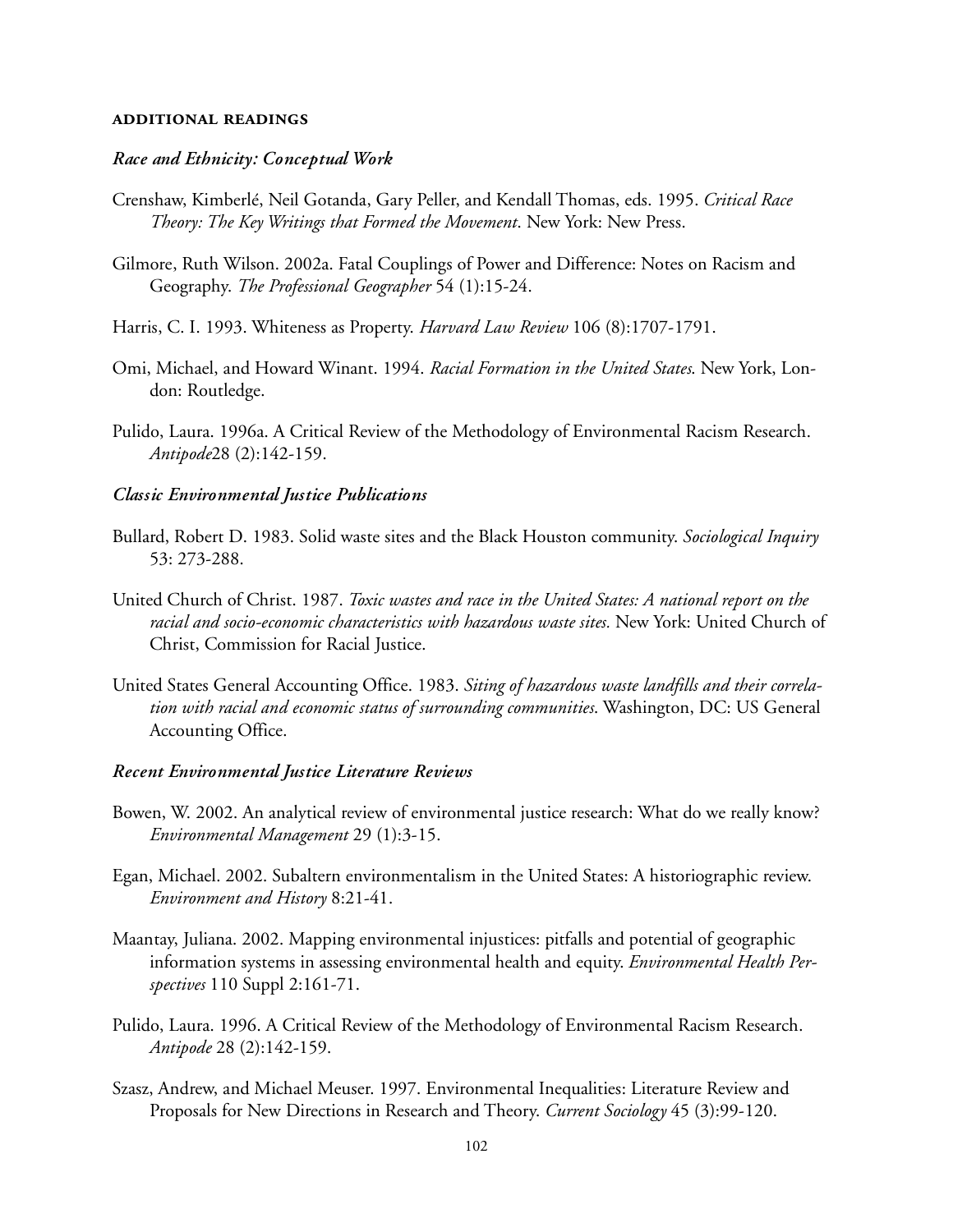#### *Special Journal Issues and Edited Volumes on Environmental Justice*

- Arcury, Thomas A., Sara A. Quandt, and Allen Dearry, eds. 2001. Migrant and Seasonal Farmworkers and Pesticides: Community-Based Approaches to Measuring Risks and Reducing Exposure. *Environmental Health Perspectives* 109 (Supplement 3).
- Belkhir, Jean A., ed. 1998. Environmentalism and Race, Gender, Class Issues. *Race, Gender and Class* 6 (1).
- Bullard, Robert, Glenn Johnson, and Dorcetta Taylor, eds. 1997. International Environmental Justice Issues (Part I). *Race, Gender and Class* 5(1).
- Bullard, Robert, Glenn Johnson, and Dorcetta Taylor, eds. 1998. International Environmental Justice Issues (Part II). *Race, Gender and Class* 6(1).
- Flanagan, Maureen A., ed. 2000. Environmental Justice in the City: A Theme for Urban Environmental History. *Environmental History* 5(2).
- Heiman, Michael K, ed. 1996. Race, Waste and Class: New Perspectives on Environmental Justice. *Antipode* 28(2).
- Pulido, Laura, ed. 1996. Environmental Racism. *Urban Geography* 17 (5).
- Roberts, Stephen M, ed. 2000. Environmental justice and risk assessment. *Human and Ecological Risk Assessment.* 6 (4).
- Sexton, K. and J. L. Adgate, eds. 1999. Looking at environmental justice from an environmental health perspective. *Journal of Exposure Analysis and Environmental Epidemiology* 9(1).
- Shepard, Peggy M., Mary E. Northridge, Swati Prakash, and Gabriel Stover, eds. 2002. Advancing environmental justice through community-based participatory research. *Environmental Health Perspectives* 110 (Supplement 2).
- Sturgeon, Noël, ed. 1997. Intersections of Feminisms and Environmentalisms. *Frontiers* 18 (2).
- Taylor, Dorcetta, ed. 2000. Advances in Environmental Justice: Research, Theory, and Methodology. *American Behavioral Scientist.* 43 (4).

#### *Environmental Justice Publications 1996-2002*

This section contains publications that we have not annotated, including many doctoral dissertations and master's theses. It also includes government documents that may be relevant.

- Abraham, C. M. 1999. *Environmental justice in India*. The Hague; Boston: Kluwer Law International.
- Adamson, Joni. 2001. *American Indian literature, environmental justice, and ecocriticism: the middle place*. Tucson: University of Arizona Press.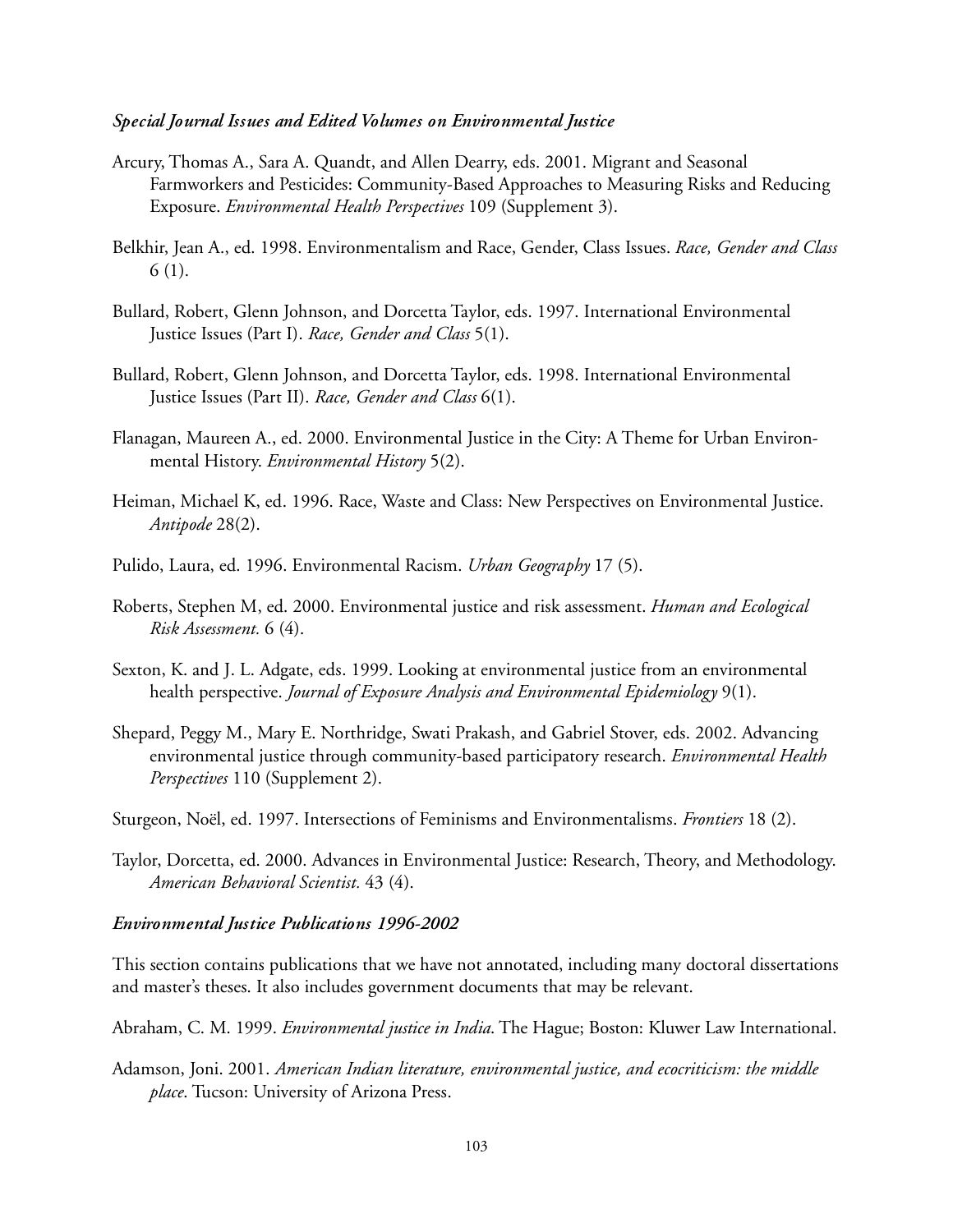- Adler, N. E., and K. Newman. 2002. Socioeconomic disparities in health: pathways and policies. Inequality in education, income, and occupation exacerbates the gaps between the health "haves" and "have-nots." *Health Affairs (Millwood)* 21 (2):60-76.
- Agarwal, Anil, Sunita Narain, Anju Sharma, and Centre for Science and Environment (New Delhi India). 1999. *Green politics*, *Global environmental negotiations; 1*. New Delhi: Centre for Science and Environment.
- Allen, Donna, Ramona R. Rush, and Susan J. Kaufman, eds. 1996. *Women transforming communications: Global intersections*. Thousand Oaks, CA: Sage Publications, Inc.
- Anderton, D. L., J. M. Oakes, and K. L. Egan. 1997. Environmental equity in Superfund. Demographics of the discovery and prioritization of abandoned toxic sites. *Eval Rev* 21 (1):3-26.
- Anglin, M. K. 1998. Dismantling the master's house: Cancer activists, discourses of prevention, and environmental justice. *Identities-Global Studies in Culture and Power* 5 (2):183-217.
- Arcury, T. A., S. A. Quandt, and L. McCauley. 2000. Farmworkers and pesticides: community-based research. *Environmental Health Perspectives*108 (8):787-92.
- Arcury, T. A., S. A. Quandt, and G. B. Russell. 2002. Pesticide safety among farmworkers: perceived risk and perceived control as factors reflecting environmental justice. *Environmental Health Perspectives* 110 Suppl 2:233-40.
- Aresini, G. A. 1999. Environmental and occupational exposure to vitreous fibers: the initiatives of the European Commission. *Med Lav* 90 (1):84-7.
- Arnold, C. A. 1998. Planning Milagros: Environmental justice and land use regulation. *Denver University Law Review* 76 (1):1-153.
- Aronson, Hal R. 1997. Constructing racism into resources: A portrait and analysis of the environmental justice movement. PhD, University of California, Santa Cruz.
- Arp, William, III, and James L. Llorens. 1999. Environmental justice for Black Americans: A question of fairness. *Western Journal of Black Studies* 23 (2):125-131.
- Atlas, M. K. 2001. Safe and sorry: risk, environmental equity, and hazardous waste management facilities. *Risk Analysis* 21 (5):939-54.
- Bachmann, Patricia. 1998. Anthropology, garbage and environmental justice: The Lake Andes Balefill case in Yankton Sioux country (South Dakota). MA, California Institute of Integral Studies.
- Baden, Brett M., and Don L. Coursey. 2002. The locality of waste sites within the city of Chicago: A demographic, social, and economic analysis. *Resource & Energy Economics* 24 (1,2):53-93.

Bandy, Joe H. 1998. Border crossings: Transnational movements for alternative development and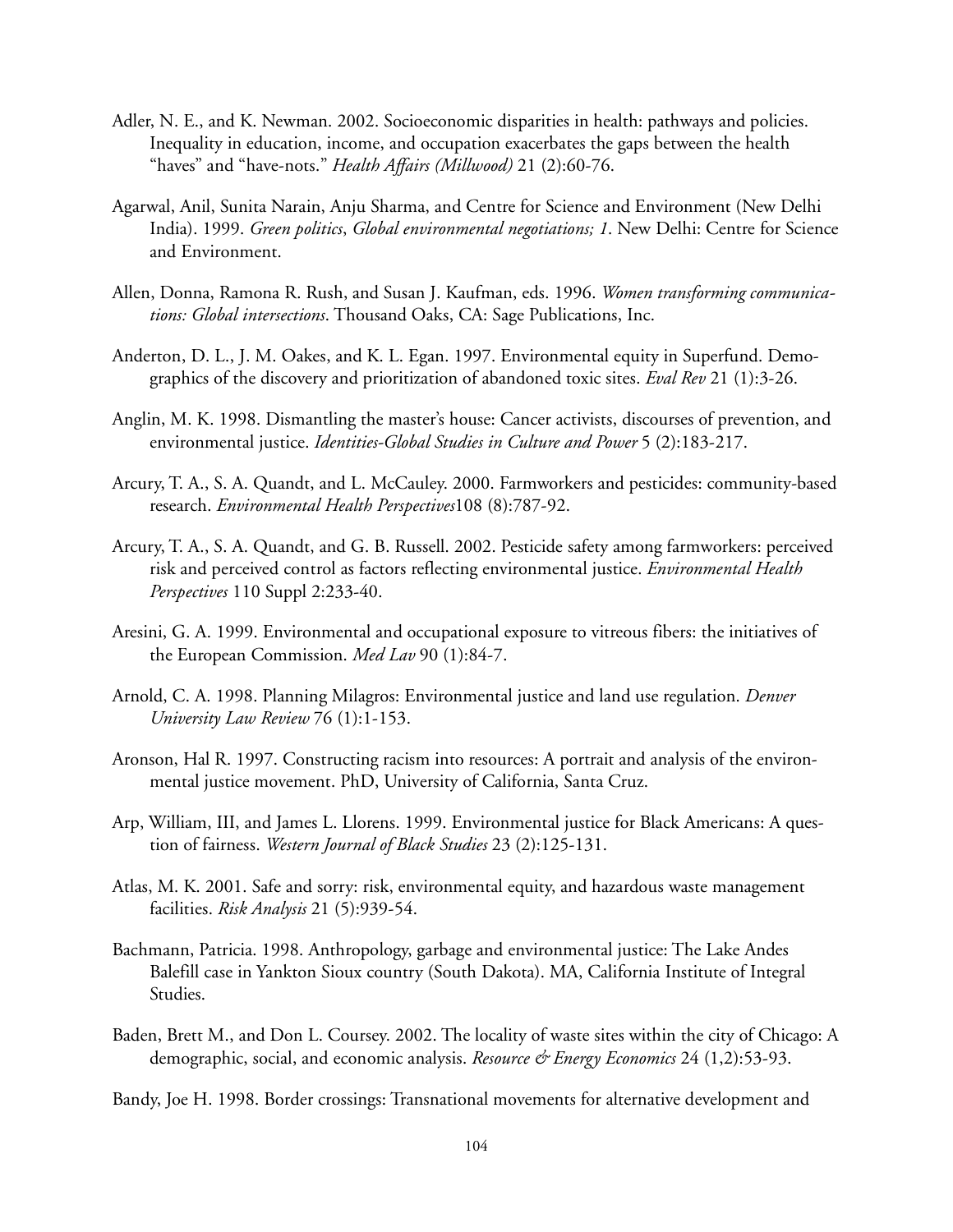radical democracy in the United States-Mexico border region. PhD, University of California, Santa Barbara.

- Banken, R. 1999. From concept to practice: including the social determinants of health in environmental assessments. *Canadian J Public Health* 90 Suppl 1:S27-30.
- Bansal, Shipra, Sam Davis, Chris Buntine, Bill Piazza, and Communities for a Better Environment. 1998. *Holding our breath: environmental injustice exposed in Southeast Los Angeles: an assessment of cumulative health risk and local air policy*. Huntington Park, CA: Communities for a Better Environment.
- Bashir, S. A. 2002. Home is where the harm is: inadequate housing as a public health crisis. *American Journal of Public Health* 92 (5):733-8.
- Bjelland, Mark David. 2000. Recycling the inductrial city: Brownfield site remediation and redevelopment in the Twin Cities and Vancouver, British Columbia. PhD, University of Minnesota.
- Blamey, Russell. 1998. The activation of environmental norms: Extending Schwartz's model. *Environment & Behavior* 30 (5):676-708.
- Block, W., and R. Whitehead. 1999. The unintended consequences of environmental justice. *Forensic Science International* 100 (1-2):57-67.
- Bosselmann, Klaus, and Benjamin J. Richardson. 1999. *Environmental justice and market mechanisms: key challenges for environmental law and policy*, *International environmental law and policy series; v. 54*. The Hague; Boston: Kluwer Law International.
- Bowen, W. M., and K. E. Haynes. 2000. The debate over environmental justice. *Social Science Quarterly* 81 (3):892-894.
- Bowen, William M. 2001. *Environmental justice through research-based decision-making*. New York: Garland Pub.
- Brook, Daniel. 1998. Environmental genocide: Native Americans and toxic waste. *American Journal of Economics & Sociology* 57 (1):105-113.
- Brugge, Doug, Andrew Leong, Abigail R. Averbach, and Fu Mei Cheung. 2000. An environmental health survey of residents in Boston Chinatown. *Journal of Immigrant Health* 2 (2):97-111.
- Bullard, R. D. 1996a. Environmental Justice: It's More Than Waste Facility Siting. *Social Science Quarterly* 77 (3):493-499.
- Bullard, Robert D. 1996b. *Unequal protection: environmental justice and communities of color*. San Francisco: Sierra Club Books.
- Burby, Raymond J., and Denise E. Strong. 1997. Coping with chemicals: blacks, whites, planners, and industrial pollution. *Journal of the American Planning Association* 63 (4):469-480.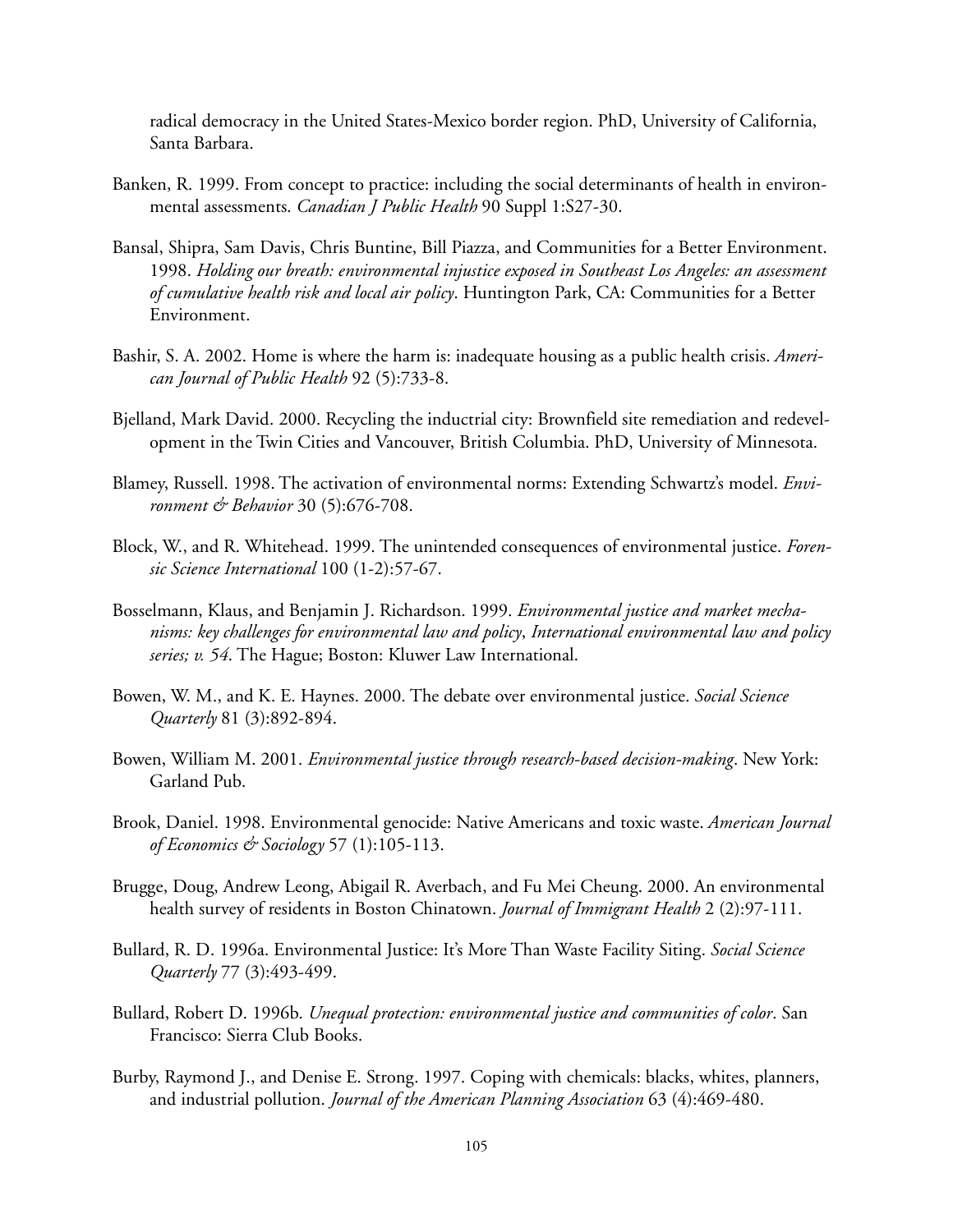- Burke, William, and South Coast Air Quality Management District (Calif.). 1997. *Proposal: adopt guiding principles and approve workplan to implement environmental justice initiatives proposed by Chairman William Burke*. Diamond Bar, Calif.: South Coast Air Quality Management District.
- Burrington, Stephen, Bennet Heart, and Conservation Law Foundation. 1998. *City routes, city rights: building livable neighborhoods and environmental justice by fixing transportation*. Boston, Mass.: Conservation Law Foundation.
- California. Legislature. Senate. Select Committee on Environmental Justice. 1999. *What is environmental justice?: an informational hearing*. Sacramento, CA: Senate Publications.
- California. Legislature. Senate. Select Committee on Environmental Justice. 2000a. *Brownfields to school sites: how can the state facilitate cleanup to build essential schools? [hearing]*. Sacramento, CA: Senate Publications.
- California. Legislature. Senate. Select Committee on Environmental Justice. 2000b. *Implementation of SB 115 (Solis), Where are we?: a hearing of the Senate Select Committee on Environmental Justice, September 14, 2000, 10am-noon, State Capitol, Room 3191*. Sacramento, CA: Senate Publications.
- California. Legislature. Senate. Select Committee on Environmental Justice. 2000c. *Recycled drinking water in the East Valley: environmental benefit or environmental injustice?* Sacramento, CA: Senate Publications.
- Callewaert, John H. 2000. Understanding the multiple conceptions of environmental justice: A qualitative analysis of stakeholder perceptions and values regarding Title VI environmental justice complaints. PhD, University of Michigan.
- Cannavo, Peter Francesco. 2000. The working landscape: Work, place and the foundations of green, democratic politics. PhD, Harvard University.
- Carlin, B. P., and H. Xia. 1999. Assessing environmental justice using Bayesian hierarchical models: two case studies. *J Exposure Analysis Environ Epidemiology* 9 (1):66-78.
- Carmichael, K. D. 1996. Strict Criminal Liability for Environmental Violations: a Need for Justice Restraint. *Indiana Law Journal* 71 (3):729-752.
- Carolyn, Halfacrem Angela. 1997. Risk, trust and group identity: Ethnic and racial perceptions of environmental hazards. PhD, University of Florida.
- Carson, David Malcolm. 1996. Urban land reform: towards environmental justice and sustainable community development.
- Carter, A. 2000. Distributive justice and environmental sustainability (Regarding a philosophy of political obligation toward an ethic of consumption and replenishment). *Heythrop Journal—a Quarterly Review of Philosophy and Theology* 41 (4):449-460.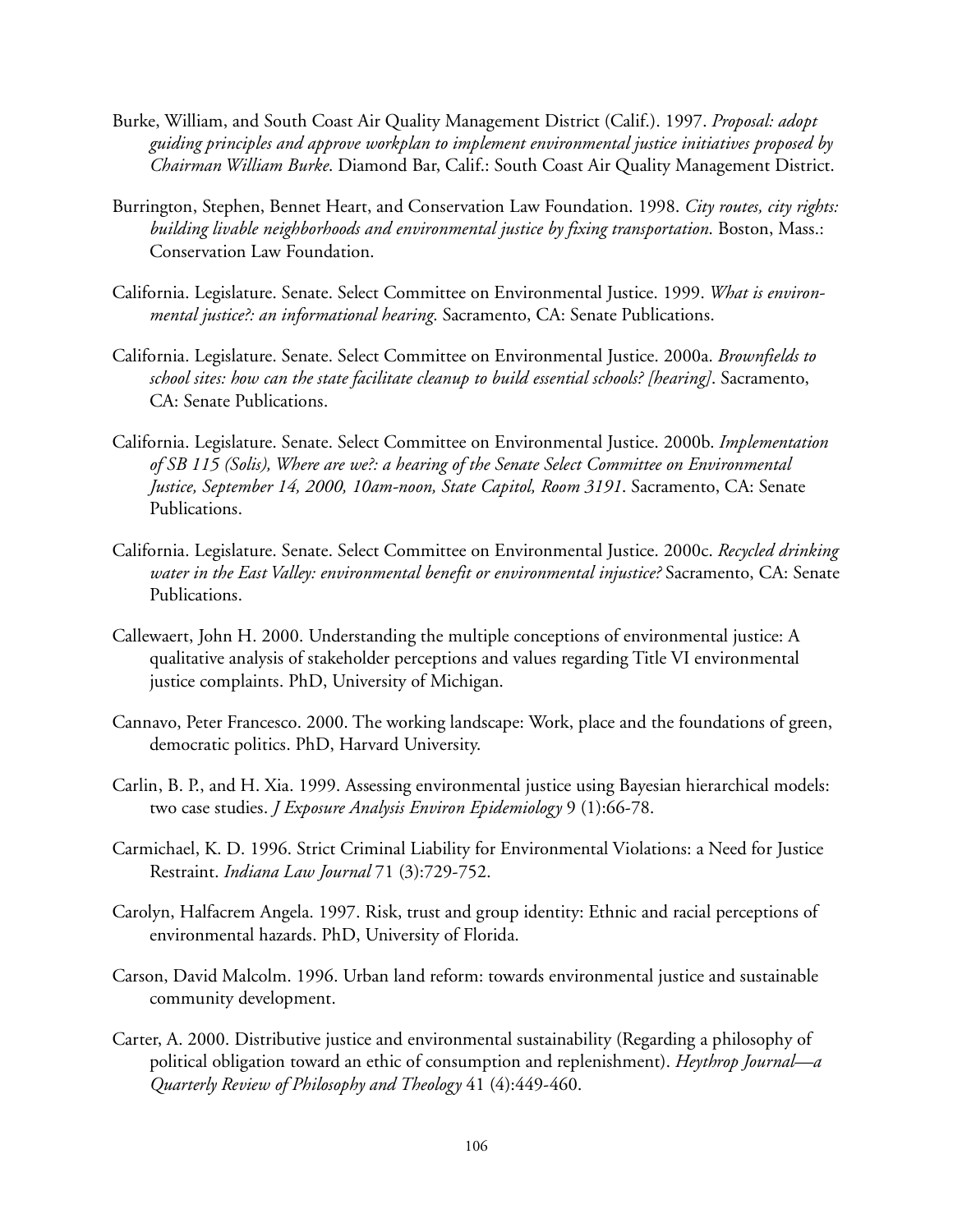- Cassidy, E. A., R. P. Judge, and P. M. Sommers. 2000. The distribution of environmental justice: A comment. *Social Science Quarterly* 81 (3):877-878.
- Center for Respect of Life and Environment, Global Education Associates, and Boston Research Center for the 21st Century. 1998. *Human rights, environmental law, and the Earth Charter: proceedings of a Consultation "Practical Steps to Realizing Environmental Justice: Drawing on 50 Years of Human Rights Developments"* held on April 20, 1998 at the Boston Research Center. Cambridge, MA: Boston Research Center for the 21st Century.
- Chakraborty, J. 2001. Acute exposure to extremely hazardous substances: an analysis of environmental equity. *Risk Analysis* 21 (5):883-95.
- Cheek, Ronald G. 1996. The development of methodology to visualize the cancer risk potential (CARP) from industrial releases of air carcinogens: A mechanism to assist urban and regional planners to evaluate environmental risks in the comprehensive planning process. PhD, University of New Orleans.
- Cheng-Levine, Jia-Yi. 1997. Neocolonialism, postcolonial ecology and ecofeminism in the works of Native American, Chicano/a and international writers. PhD, Indiana University of Pennsylvania.
- Chia, L. 2000. Environmental protection: Potentials and limits of criminal justice evaluation of legal structures, (1997) (English) by G. Heine, M. Prabhu, A.A. del Frate. *Journal of Government Information* 27 (2):272-275.
- Chinn, L. N. 1999. Can the market be fair and efficient? An environmental justice critique of emissions trading. *Ecology Law Quarterly* 26 (1):80-125.
- Clark Atlanta University. Environmental Justice Resource Center, United States. Federal Highway Administration, United States. Federal Transit Administration, and United States. Federal Railroad Administration. 1996. *Environmental justice and transportation: building model partnerships: proceedings document*. Atlanta, Ga.: The Center.
- Claudio, L., T. Torres, E. Sanjurjo, L. R. Sherman, and P. J. Landrigan. 1998. Environmental health sciences education: a tool for achieving environmental equity and protecting children. *Environmental Health Perspectives*106 Suppl 3:849-55.
- Clay, R. 1999. Still moving toward environmental justice. *Environmental Health Perspectives*107 (6):A308-10.
- Clayton, Susan. 1996. What is fair in the environmental debate? In *Current societal concerns about justice.* New York, NY: Plenum Press.
- Clayton, Susan. 1998. Preference for macrojustice versus microjustice in environmental decisions. *Environment & Behavior* 30 (2):162-183.
- Clayton, Susan. 2000. Models of justice in the environmental debate. *Journal of Social Issues* 56 (3):459-474.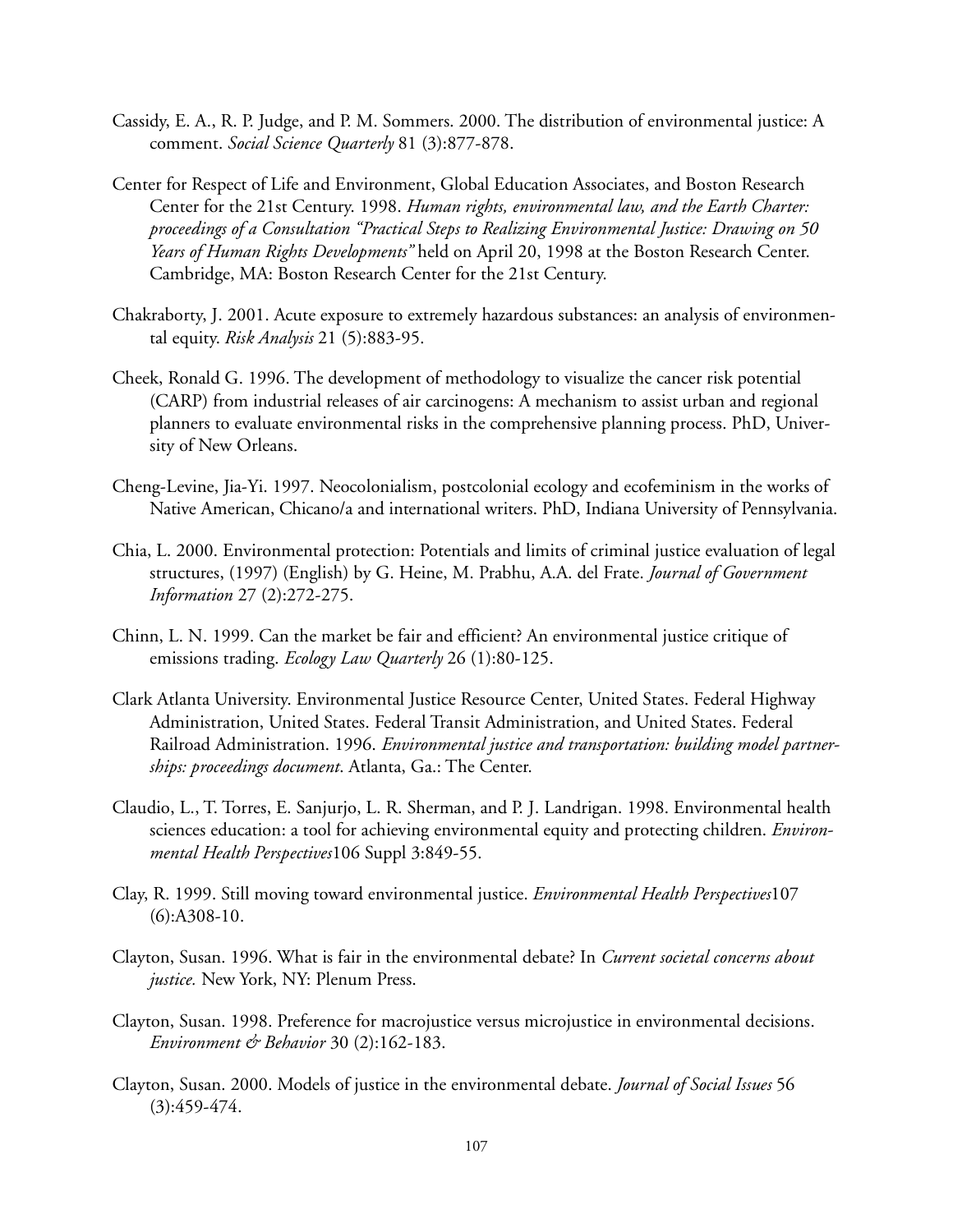- Clifford, Mary. 1998. *Environmental crime: enforcement, policy, and social responsibility*. Gaithersburg, Md.: Aspen Publishers.
- Cole, Luke W. 1999. The theory and reality of community-based environmental decisionmaking: The failure of California's Tanner Act and its implications for environmental justice. *Ecology Law Quarterly* 25 (4):733-756.
- Cole, Luke W., and Sheila R. Foster. 2001. *From the ground up: environmental racism and the rise of the environmental justice movement*, *Critical America*. New York: New York University Press.
- Comer, K. 1997. Sidestepping environmental justice: ''Natural'' landscapes and the wilderness plot. *Frontiers—a Journal of Women Studies* 18 (2):73-101.
- Cooney, C. M. 1997. Environmental justice assessments get boost under EPA draft guidance. *Environmental Science & Technology* 31 (10):A455-A455.
- Cooney, C. M. 1998a. GIS software aids environmental justice, emergency planning. *Environmental Science & Technology* 32 (9):A211-A212.
- Cooney, C. M. 1998b. Models gauge pollution in environmental justice disputes. *Environmental Science & Technology* 32 (21):A488-A489.
- Cooney, C. M. 1999. Still searching for environmental justice. *Environmental Science & Technology* 33 (9):200A-204A.
- Corburn, J. 2001. Emissions trading and environmental justice: distributive fairness and the USA's Acid Rain Programme. *Environmental Conservation* 28 (4):323-332.
- Corburn, J. 2002. Environmental justice, local knowledge, and risk: The discourse of a communitybased cumulative exposure assessment. *Environmental Management* 29 (4):451-466.
- Coughlin, S. S. 1996. Environmental Justice: the Role of Epidemiology in Protecting Unempowered Communities from Environmental Hazards. *Science of the Total Environment* 184 (1-2):67-76.
- Cutter, S. L., D. Holm, and L. Clark. 1996. The Role of Geographic Scale in Monitoring Environmental Justice. *Risk Analysis* 16 (4):517-526.
- Cutter, S. L., M. S. Scott, and A. A. Hill. 2002. Spatial variability in toxicity indicators used to rank chemical risks. *American Journal of Public Health* 92 (3):420-2.
- Cutter, S. L., and W. D. Solecki. 1996. Setting Environmental Justice in Space and Place: Acute and Chronic Airborne Toxic Releases in the Southeastern United States. *Urban Geography* 17 (5):380-399.
- Daniels, Glynis. 1999. Race, class and human ecological factors in the spatial distribution of manufacturing emissions. PhD, The Pennsylvania State University.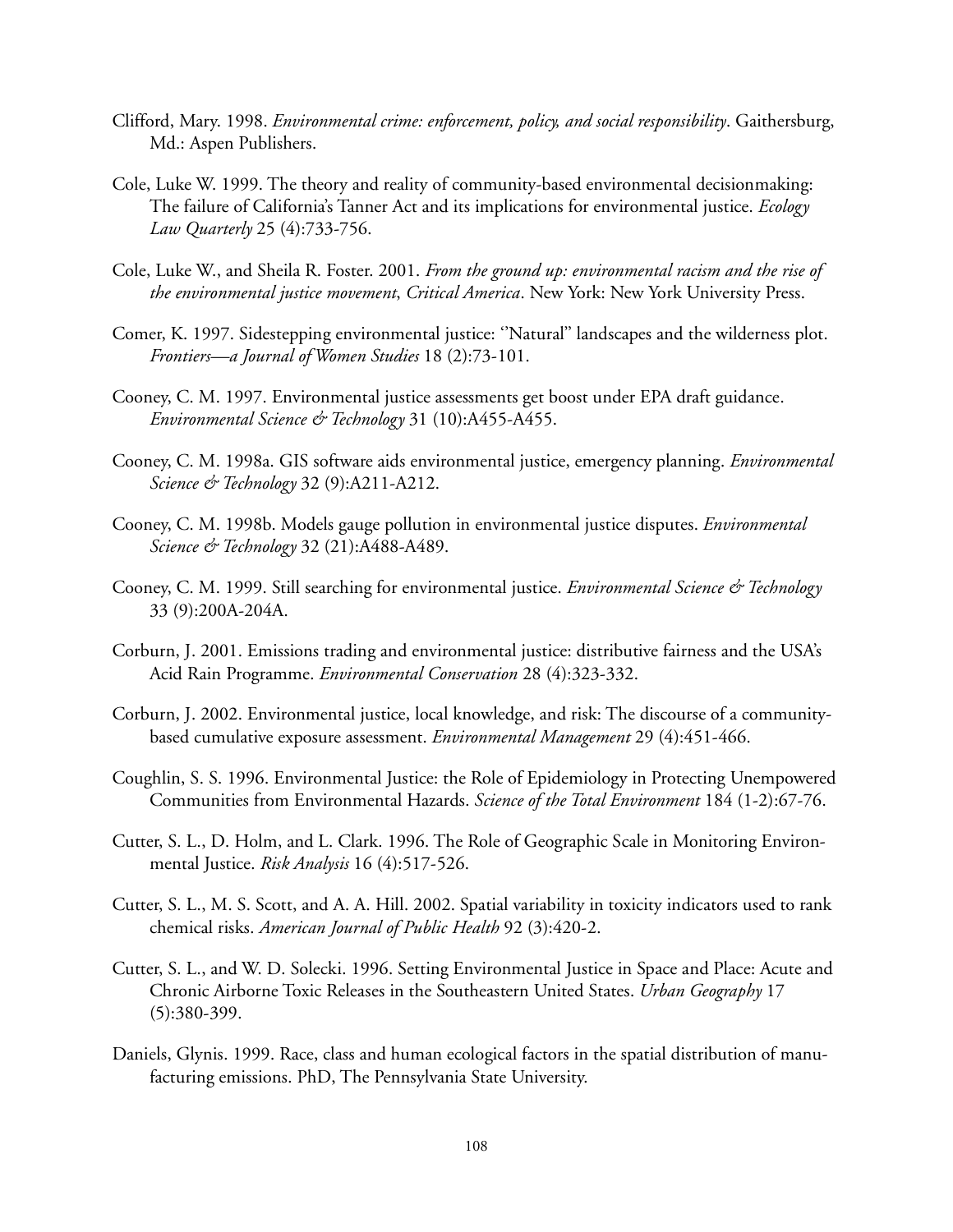- Davidson, P., and D. L. Anderton. 2000. Demographics of dumping. II: A national environmental equity survey and the distribution of hazardous materials handlers. *Demography* 37 (4):461-6.
- De Kruijf, H. A. M., and D. P. Van Vuuren. 1998. Following Sustainable Development in Relation to the North-South Dialogue: Ecosystem Health and Sustainability Indicators. *Ecotoxicology and Environmental Safety* 40 (1/2):4-14.
- Dear, Michael J., H. Eric Schockman, and Greg Hise, eds. 1996. *Rethinking Los Angeles*. Thousand Oaks, CA, US: Sage Publications, Inc.
- DeLuca, K. M. 1999. The possibilities of nature in a postmodern age: The rhetorical tactics of environmental justice groups. *Communication Theory* 9 (2):189-215.
- Di Santo, Denise Lynn. 1998. Public Participation and environmental justice: Involving the public at two Superfund sites. MS, The University of Arizona.
- Dinwiddle, Robert Stuart, Jr. 1997. Heyoka: Environmental Management after-the-fact at federal facilities. PhD, The Union Institute.
- Dobson, Andrew. 1998. *Justice and the environment: conceptions of environmental sustainability and theories of distributive justice*. Oxford; New York: Oxford University Press.
- Dobson, Andrew. 1999. *Fairness and futurity: essays on environmental sustainability and social justice*. Oxford; New York: Oxford University Press.
- Docherty, B. 2000. Maine's North Woods: Environmental justice and the national park proposal. *Harvard Environmental Law Review* 24 (2):537-561.
- Domokos-Bays, Becky L. 1997. The role of Citizen's Clearinghouse for Hazardous Wastes as an agent of adult education in the environmental jsutice movement. PhD, Virginia Polytechnic Institute and State University.
- Dore, M. H. I., and Tim Mount. 1999. *Global environmental economics: equity and the limits to markets*. Malden, Mass.: Blackwell Publishers.
- Dorsey, Joseph William. 1999. Community-based activism within an environmental justice frame: the siting of a waste-to-energy facility in Flint-Genesee County. PhD, University of Michigan.
- Draper, D., and B. Mitchell. 2001. Environmental justice considerations in Canada. *Canadian Geographer-Geographe Canadien* 45 (1):93-98.
- Dreiling, Michael C. 1997. Forging solidarity in the struggle over the North American Free Trade Agreement: Strategy and Action for labor, nature and capital. PhD, University of Michigan.
- Ebreo, Angela, Nancy Linn, and Joanne Vining. 1996. The impact of procedural justice on opinions of public policy: Solid waste management as an example. *Journal of Applied Social Psychology* 26 (14):1259-1285.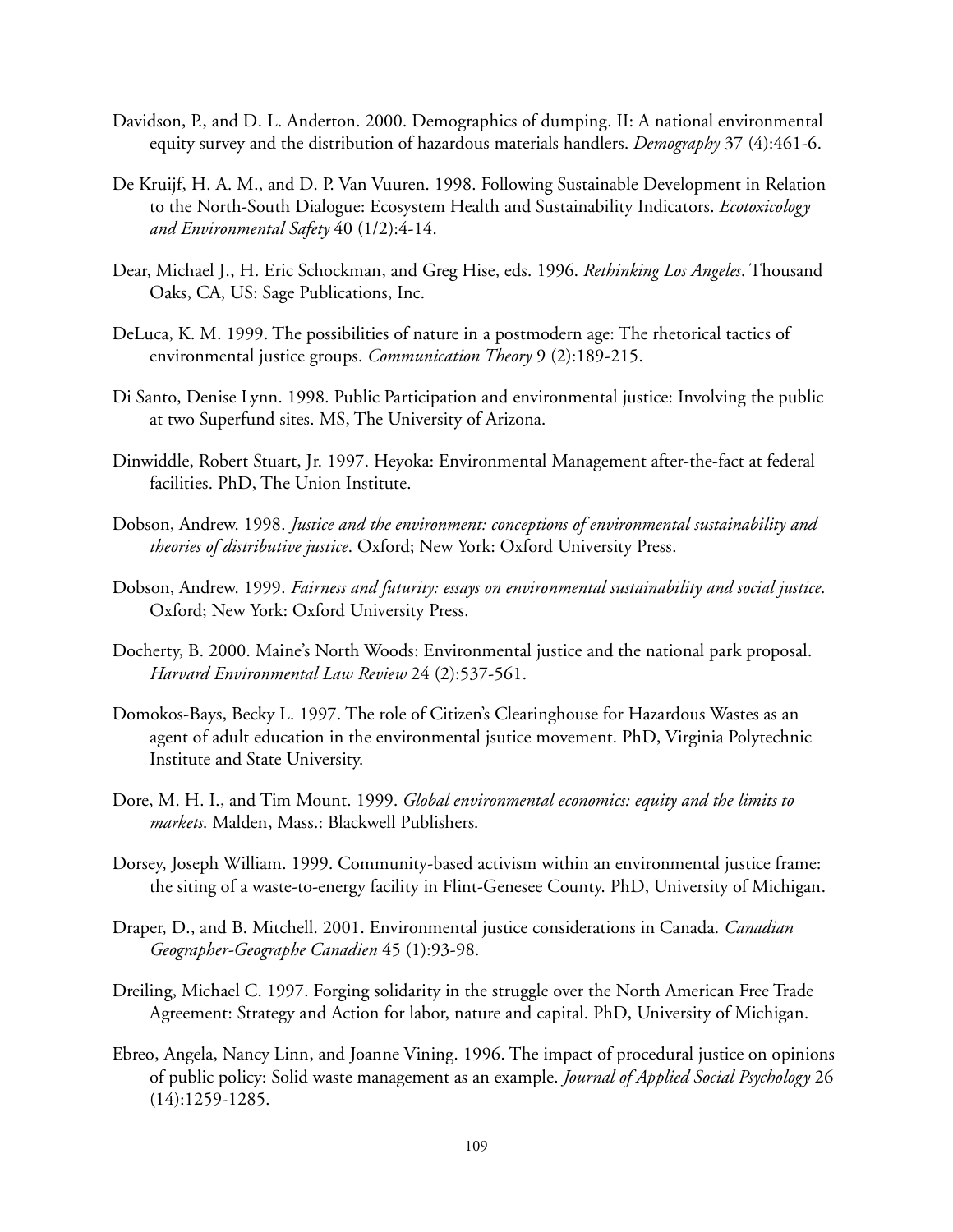- Elliott, S. J., D. C. Cole, P. Krueger, N. Voorberg, and S. Wakefield. 1999. The power of perception: health risk attributed to air pollution in an urban industrial neighbourhood. *Risk Analysis* 19 (4):621-34.
- Engelstad, Jeffrey Lyall. 1997. Hazardous waste sites and nearby residential populations in metropolitan Denver: Implications for environmental justice within the framework of industrial location and residential change. PhD, University of Denver.
- Evans, G. W., and E. Kantrowitz. 2002. Socioeconomic Status and Health: The Potential Role of Environmental Risk Exposure. *Annual Review of Public Health* 23:303-31.
- Faber, D. R., and E. J. Krieg. 2002. Unequal exposure to ecological hazards: environmental injustices in the Commonwealth of Massachusetts. *Environmental Health Perspectives*110 Suppl 2:277-88.
- Figueira-McDonough, Josefina. 2001. *Community analysis and praxis: Toward a grounded civil society*. Philadelphia, PA, US: Brunner-Routledge.
- Figueroa, Robert Melchior. 1999. Debating the paradigms of justice: The bivalence of environmental justice. PhD, Rutgers; The State University of New Jersey, New Brunswick.
- Figura, Susannah Zak. 1998. And justice for all. *Government Executive* 30 (7):38-46.
- Firestone, Jeremy Mark. 2000. Environmental enforcement choice: Trading off equity for environmental benefits. PhD, University of North Carolina, Chapel Hill, Chapel Hill, NC.
- Flanagan, M. A. 2000. Environmental justice in the city: A theme for urban environmental history. *Environmental History* 5 (2):159-164.
- Fletcher, Thomas Hobbs. 1998. Environmental Justice and hazardous waste: A view from the Canada-United Statess border. PhD, McGill University (Canada).
- Florida. Dept. of Transportation. Public Transit Office, and National Center for Transit Research (U.S.). 2002. *Community impact assessment and environmental justice for transit agencies: a reference*. Tampa, Fla.: National Center for Transit Research University of South Florida.
- Floyd, M. F., and C. Y. Johnson. 2002. Coming to terms with environmental justice in outdoor recreation: A conceptual discussion with research implications. *Leisure Sciences* 24 (1):59-77.
- Foreman, Christopher H. 1998. *The promise and peril of environmental justice*. Washington, D.C.: Brookings Institution.
- Forkenbrock, David J., Lisa A. Schweitzer, Minnesota. Dept. of Transportation, and Iowa. Dept. of Transportation. 1997a. *Environmental justice and transportation investment policy*. St. Paul, MN: Minnesota Dept. of Transportation. microform.
- Forkenbrock, David J., Lisa A. Schweitzer, Minnesota. Dept. of Transportation, Iowa. Dept. of Transportation, and University Transportation Centers Program (U.S.). 1997b. *Environmental*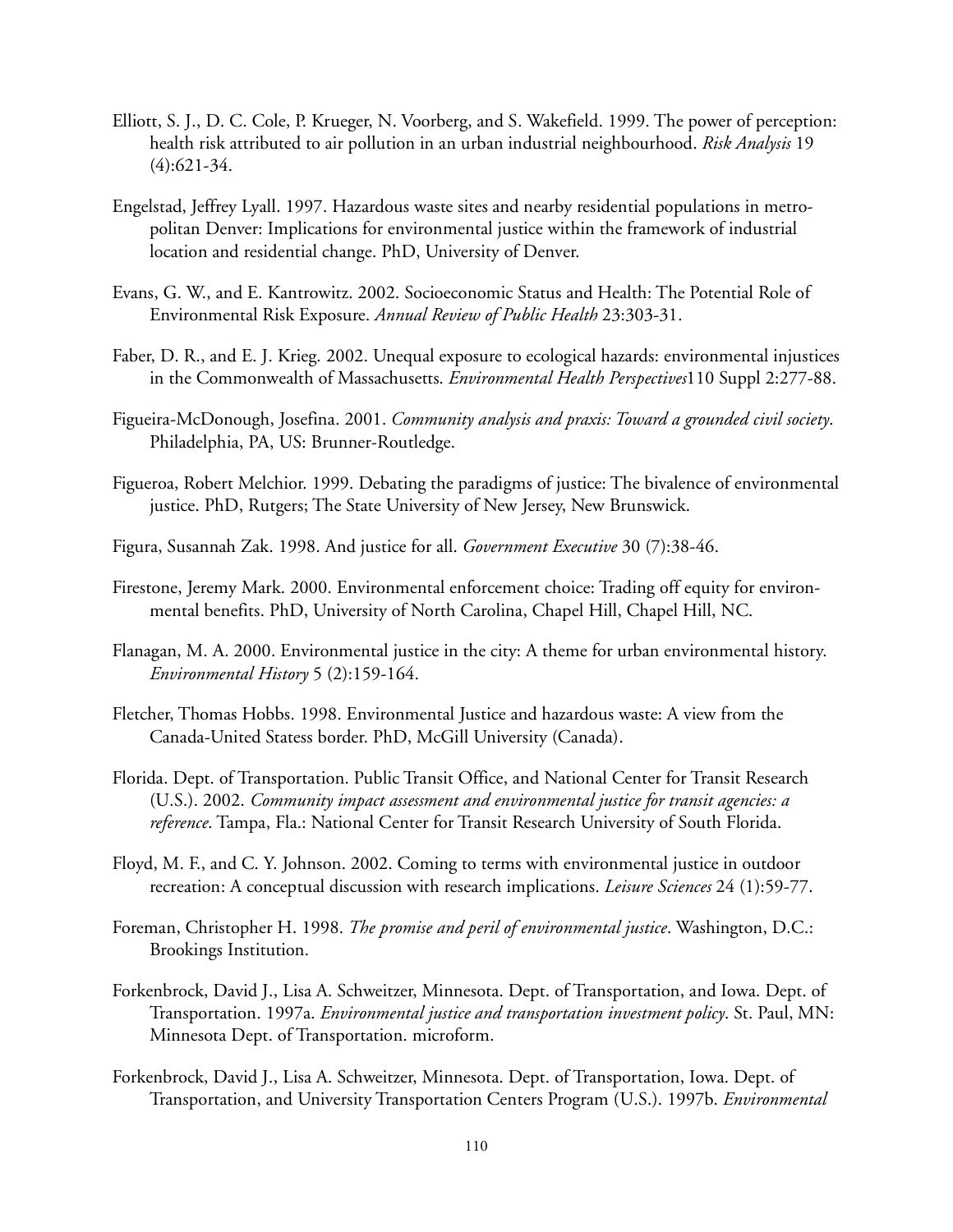*justice and transportation investment policy*. Iowa City, Iowa: University of Iowa Public Policy Center.

- Foster, Sheila. 1998. Justice from the ground up: Distributive inequities, grassroots resistance, and the transformative politics of the environmental justice movement. *California Law Review* 86 (4):775-841.
- Fox, M. A. 2002. Evaluating cumulative risk assessment for environmental justice: a community case study. *Environmental Health Perspectives*110 Suppl 2:203-9.
- Freitas, C. M., M. F. Porto, J. C. Moreira, F. Pivetta, J. M. Machado, N. B. Freitas, and A. S. Arcuri. 2002. Chemical safety, health, and environment: prospects for governance in the Brazilian context. *Cad Saude Publica* 18 (1):249-56.
- Fryzuk, Lori Anne. 1997. Environmental justice in Canada. MES, Dalhousie University.
- Geiger, S. L. 1998. An alternative legal tool for pursuing environmental justice: The takings clause. *Columbia Journal of Law and Social Problems* 31 (2):201-246.
- Gerrard, Michael, and American Bar Association. Section of Natural Resources Energy and Environmental Law. 1999. *The law of environmental justice: theories and procedures to address disproportionate risks*. Chicago: Section of Environment Energy and Resources American Bar Association.
- Giegengack, Robert F. 1999. Environmental justice and Superfund NPL designation in the application of the Hazard Ranking System: Case study in EPA region III using GIS. PhD, University of Pennsylvania.
- Gilby, Stuart C. B. 1996. Variations on a Theme: Environmental racism and the adverse effects of natural resource extraction on the Aboriginal peoples of Canada. ML, Dalhousie University.
- Gillroy, John Martin. 2000. *Justice & nature: Kantian philosophy, environmental policy, & the law*, *American governance and public policy*. Washington, DC: Georgetown University Press.
- Glazewski, Jan, G. Bradfield, and University of Cape Town. Faculty of Law. 1999. *Environmental justice and the legal process*. Cape Town: Juta.
- Gleeson, B., and N. Low. 1998. Essential justice: when legal institutions cannot resolve environmental and land use disputes, by B. Davy. *Environment and Planning A* 30 (5):947-948.
- Goldman, B. A. 1996. What Is the Future of Environmental Justice. *Antipode* 28 (2):122+.
- Gottlieb, R., and A. Fisher. 1996. First Feed the Face: Environmental Justice and Community Food Security. *Antipode* 28 (2):193+.
- Gottlieb, Robert. 2001. *Environmentalism unbound: exploring new pathways for change*, *Urban and industrial environments*. Cambridge, Mass.: MIT Press.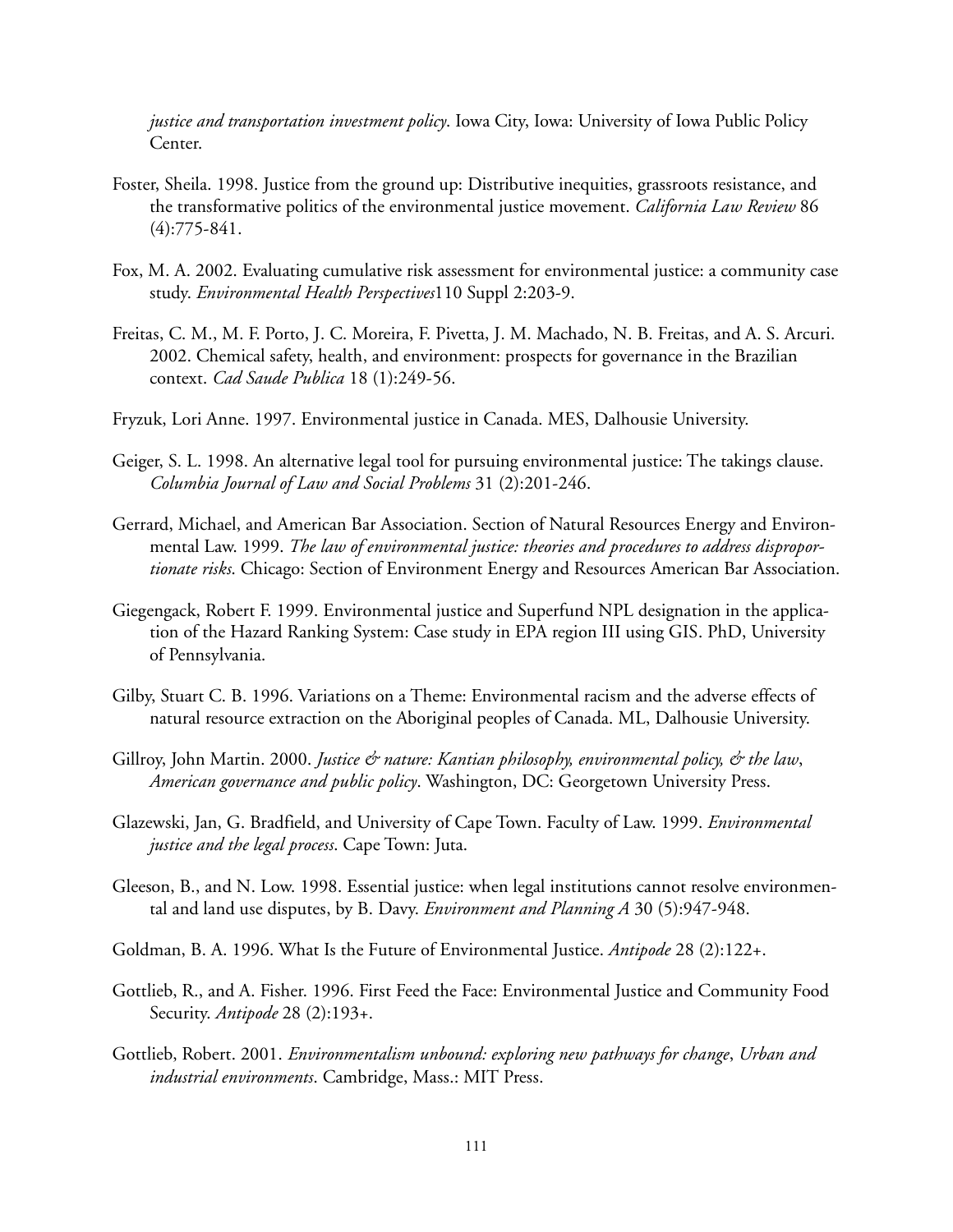- Greenberg, D. 2000. Reconstructing race and protest: Environmental justice in New York City. *Environmental History* 5 (2):223-250.
- Grossman, Zoltan. 2002. *Unlikely Alliances: Treaty conflicts and environmental cooperation between Native American and rural white communities*. Ph.D., Department of Geography, University of Wisconsin-Madison.
- Halfacre, Angela Carolyn. 1997. Risk, trust and group identity: Ethnic and racial perceptions of environmental hazards. PhD, University of Florida.
- Hampson, F. O., and J. Reppy. 1997. Environmental change + social justice. *Environment* 39 (3):12+.
- Hampson, Fen Osler, and Judith Reppy. 1996. *Earthly goods: environmental change and social justice*. Ithaca, N.Y.: Cornell University Press.
- Hampton, Greg. 1999. Environmental equity and public participation. *Policy Sciences* 32 (2):163-174.
- Harris, G. R. 1997. A social critique of environmental justice. *Journal of the American Planning Association* 63 (1):149-149.
- Harris, S. G., and B. L. Harper. 1997. A Native American exposure scenario. *Risk Analysis* 17  $(6):789-95.$
- Harvey, David. 2000. *Spaces of hope*, *California studies in critical human geography; 7.* Berkeley: University of California Press.
- Haughton, G. 1999. Environmental justice and the sustainable city. *Journal of Planning Education and Research* 18 (3):233-243.
- Haynes, R. C. 1997a. Environmental justice in action. *Environmental Health Perspectives* 105 (4):374-377.
- Haynes, R. C. 1997b. The road to justice. *Environmental Health Perspectives*105 (9):920-2.
- Heine, Gèunter, Mohan A. Prabhu, Anna Alvazzi del Frate, and United Nations Interregional Crime and Justice Research Institute. 1997. *Environmental protection: potentials and limits of criminal justice: evaluation of legal structures*, *Beitrèage und Materialien aus dem Max-Planck-Institut fèur Auslèandisches und Internationales Strafrecht Freiburg i. Br.; Bd. S 68*. Freiburg im Breisgau Rome, Italy: Edition Iuscrim: UNICRI.
- Helfand, Gloria E., and L. James Peyton. 1999. A conceptual model of environmental justice. *Social Science Quarterly* 80 (1):68-83.
- Helm, C., and U. E. Simonis. 2001. Distributive justice in international environmental policy: Axiomatic foundation and exemplary formulation. *Environmental Values* 10 (1):5-18.
- Hill, Robert Everage. 1999. A contemporary prospectus on public policy and environmental law: An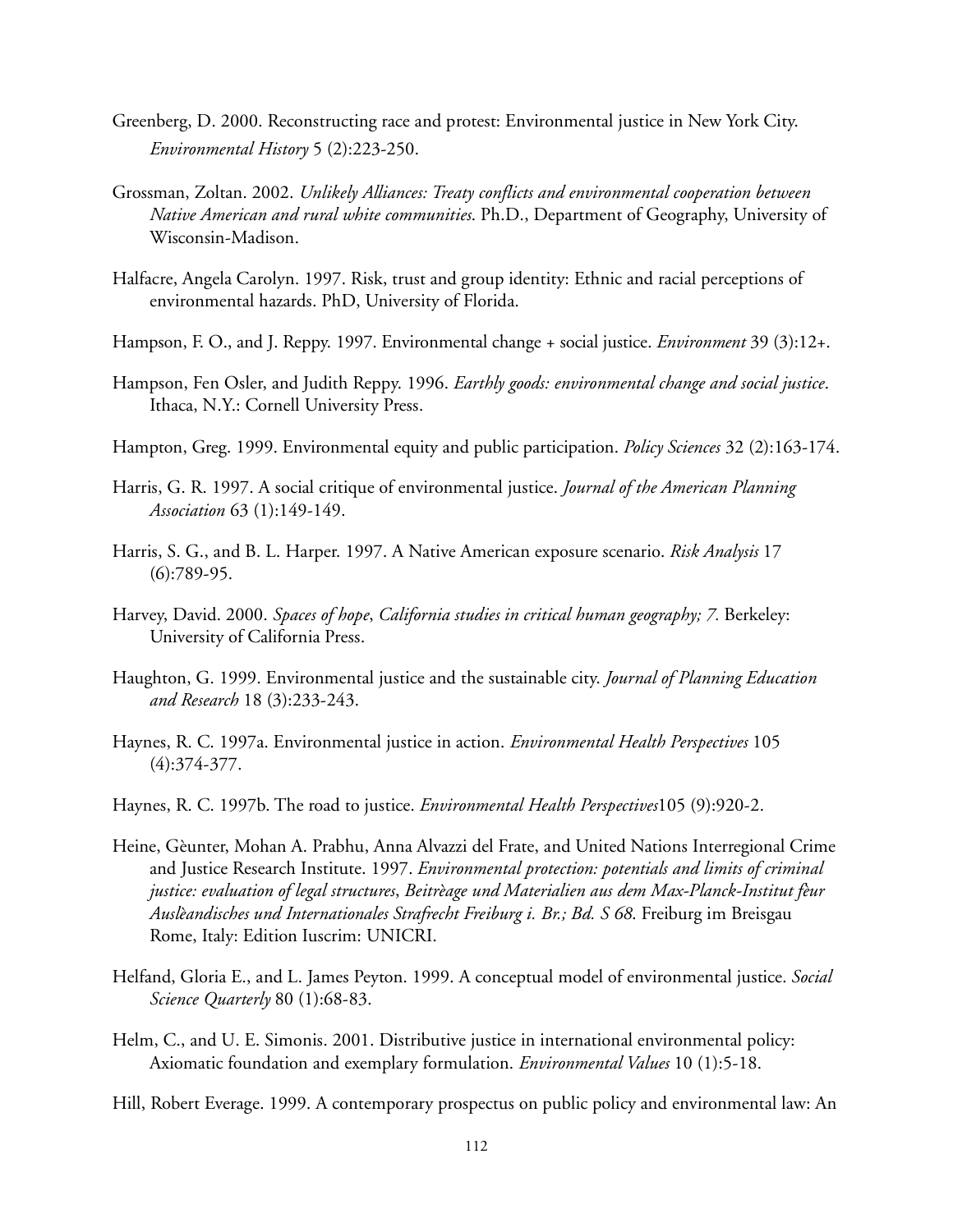exploratory assessment of environmental policy needs. PhD, The Union Institute.

Hite, Diane. 2000. A random utility model of environmental equity. *Growth & Change* 31 (1):40-58.

- Hofrichter, Richard. 2000. *Reclaiming the environmental debate: the politics of health in a toxic culture*, *Urban and industrial environments*. Cambridge, Mass.: MIT Press.
- Holifield, R. 2001. Defining environmental justice and environmental racism. *Urban Geography* 22  $(1):78-90.$
- Holmes, Andrew, and Lary B. Cowart. 1996. Environmental racism: The new liability for industrial site selection. *Real Estate Issues* 21 (1):1-3.
- Holmes, Andrew, Barrett A. Slade, and Lary Cowart. 2000. Are minority neighborhoods exposed to more environmental hazards? Allegations of environmental racism. *Real Estate Review* 30  $(2):$ 50-57.
- Horwitz, Wendy. 2000. Environmental dilemmas: The resolutions of student activists. *Ethics & Behavior* 10 (3):281-308.
- Huebner, Stephen B., and Washington University (Saint Louis Mo.). Center for the Study of American Business. 1998. *Are storm clouds brewing on the environmental justice horizon?*, *Policy study no. 145.* St. Louis, MO: Center for the Study of American Business, Washington University.
- Hughes, Bridget A. 1999. 'It's about growing and learning': Facilitating inquiry and participation at the Muir Community Learning garden (California). MA, California Institute of Integral Studies.
- Hurley, A. 1997. Fiasco at Wagner Electric: Environmental justice and urban geography in St. Louis. *Environmental History* 2 (4):460-481.
- Hutim, Muhammada. 2001. Development of a strategic environmental justice assessment methodology. PhD, Polytechnic University.
- Institute of Medicine (U.S.). Committee on Environmental Justice, and Health Sciences Policy Program (U.S.). 1999. *Toward environmental justice: research, education, and health policy needs*. Washington, D.C.: National Academy Press.
- Jameton, A., and J. Pierce. 2001. Environment and health: 8. Sustainable health care and emerging ethical responsibilities. *Cmaj* 164 (3):365-9.
- Jemison, Kimberly Celeste. 1999. The determinants of hazardous waste siting. PhD, University of Illinois at Urbana-Champaign.
- Jenkins, Hamish. 1996. *Access to environmental justice in African and Asian cities: a comparative research methodolgy i.e. methodology*. London, U.K.: School of Oriental and African Studies University of London.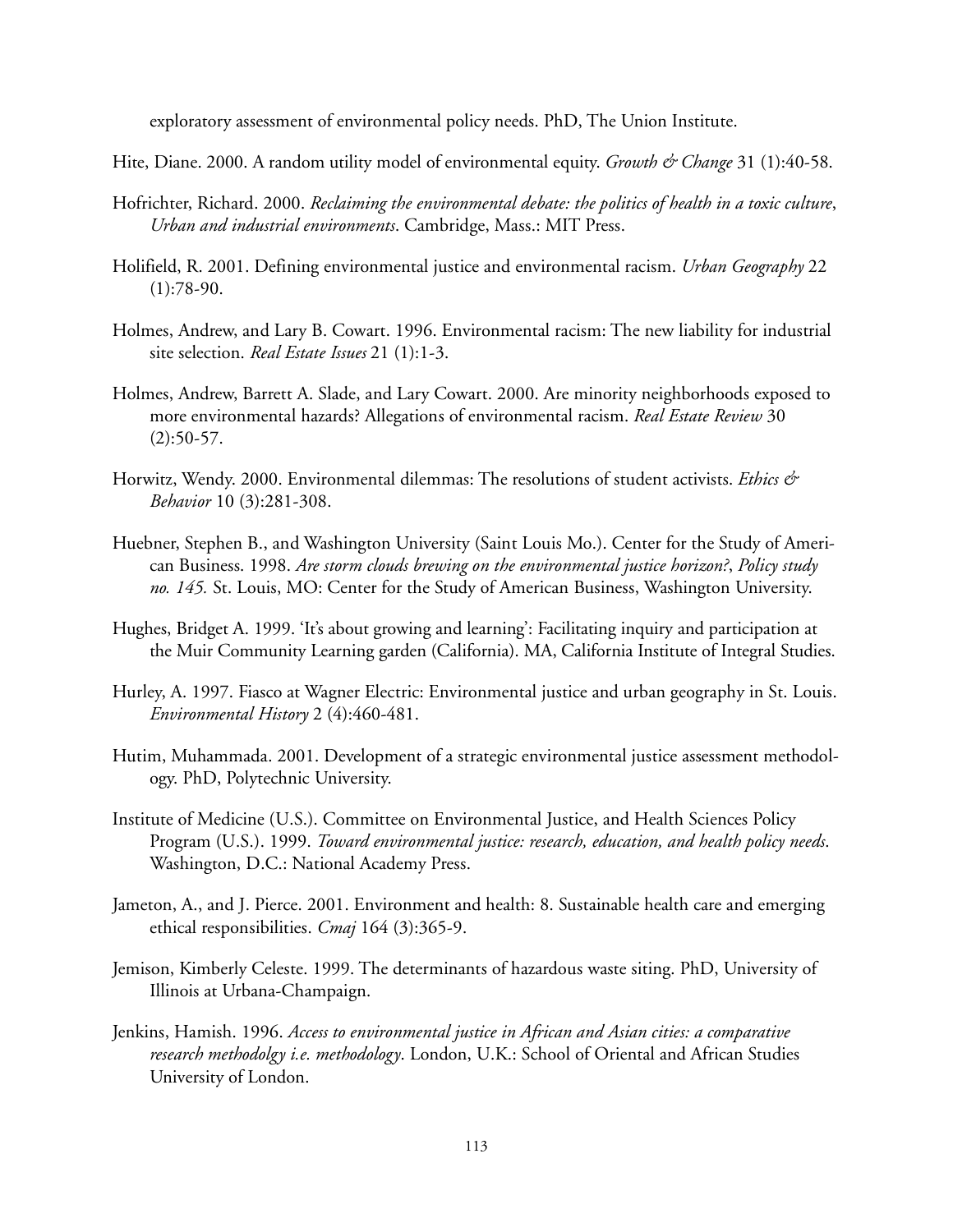- Johnson, Glenn Steve. 1996. Toxins! Tocsin: The north Hollywood Dump in Memphis, Tennessee. A community's struggle against environmental racism. PhD, The University of Tennessee.
- Johnstone, P. L. 1996. Aboriginal health: a discussion of some current issues. *Australian Health Review* 19 (4):43-54.
- Kals, Elisabeth. 1996. Are proenvironmental commitments motivated by health concerns or by perceived justice? In *Current societal concerns about justice.* New York, NY, US: Plenum Press.
- Kals, Elisabeth, and Juergen Maes. 2002. Sustainable development and emotions. In *Psychology of sustainable development.* Dordrecht, Netherlands: Kluwer Academic Publishers.
- Kals, Elisabeth, and Yvonne Russell. 2001. Individual conceptions of justice and their potential for explaining proenvironmental decision making. *Social Justice Research* 14 (4):367-403.
- Kaplan, David M., and Gerald R. Ferris. 2001. Fairness perceptions of employee promotion systems: A two-study investigation of antecedents and mediators. *Journal of Applied Social Psychology* 31 (6):1204-1222.
- Karaouni, Alia. 1997. The cause and consequences of hazardous waste location: Racism, housing prices and long-run economic impact. PhD, Massachusetts Institute of Technology.
- Kirpes, Martha Patricia. 1998. Bringing environmental justice to natural hazards: An earthquake vulnerability and reconstruction case comparison from India. PhD, University of Michigan.
- Krieg, E. J. 1998. The future of environmental justice research: A response to Gould and Weinberg. *Sociological Forum* 13 (1):33-34.
- Kroma, Margaret Mattu. 1999. Local inquiry and alternative knowledge: Cognitive dimensions of the sustainable agriculture movement. (social movements, agriculturalists, cognitive practices, appropriate technology transfer to rural areas), Iowa State U., US.
- Kuehn, R. R. 1996. The Environmental Justice Implications of Quantitative Risk Assessment. *University of Illinois Law Review* (1):103-172.
- Kuhn, S. 1999. Expanding public participation is essential to environmental justice and the democratic decisionmaking process. *Ecology Law Quarterly* 25 (4):647-658.
- Kurtz, Hilda Elizabeth. 2000. The politics of environmental justice as a politics of scale: The case of the Shintech controversy, St. James Parish, Louisiana. PhD, University of Minnesota.
- Laaser, U., D. Donev, V. Bjegovic, and Y. Sarolli. 2002. Public health and peace. *Croatian Medical Journal* 43 (2):107-13.
- Lake, R. W. 1996. Volunteers, Nimbys, and Environmental Justice: Dilemmas of Democratic Practice. *Antipode* 28 (2):160+.
- Lambert, Thomas, and Christopher Boerner. 1997. Environmental inequity: Economic causes,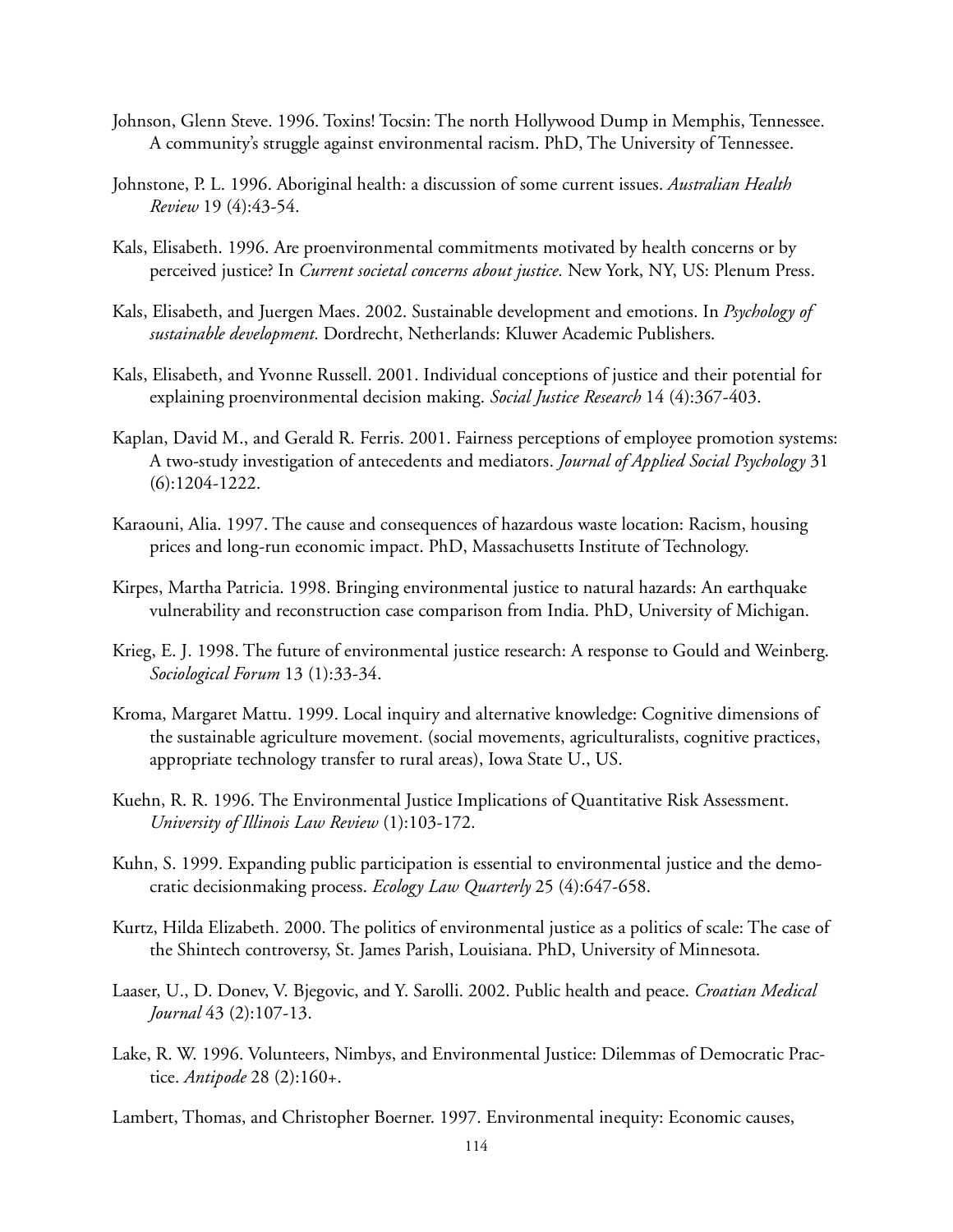economic solutions. *Yale Journal on Regulation* 14 (1):195-234.

- Lambert, Thomas, Christopher Boerner, Roger Clegg, and National Legal Center for the Public Interest. 1996. *A critique of "environmental justice"*, *NLCPI white paper; v. 8, no. 1.* Washington, DC: National Legal Center for the Public Interest.
- Langeweg, F. 1998. The implementation of Agenda 21 'our common failure'? *Sci Total Environ* 218  $(2-3):227-38.$
- Lansdell, Heidi, and ARRB Transport Research Ltd. 1999. *Environmental justice in Australian transport: fact or fiction?*, *Research report ARR no. 330*. Vermont South, Vic.: ARRB Transport Research.
- Lanza, Dana Reid. 1998. The Environmental Justice Community Education Project: An ethnographic study. MA, California Institute of Integral Studies.
- Larson, Christina E. 1996. Depleted uranium: A tragedy of the commons. *Peace & Conflict: Journal of Peace Psychology* 2 (3):217-232.
- Lazarus, R. J., and S. Tai. 1999. Integrating environmental justice into EPA permitting authority. *Ecology Law Quarterly* 26 (4):617-678.
- Lee, Charles. 2002. Environmental justice: building a unified vision of health and the environment. *Environmental Health Perspectives*110 Suppl 2:141-4.
- Lejano, R. P., and H. Iseki. 2001. Environmental justice: Spatial distribution of hazardous waste treatment, storage and disposal facilities in Los Angeles. *Journal of Urban Planning and Development-Asce* 127 (2):51-62.
- Lewis, P. G. 2000. Occupational and environmental medicine: moving the factory fence or hedging our bets? *Occupational Medicine (London)* 50 (4):217-20.
- Lichtenstein, Elissa C., Kelly Given, Stephen M. Juris, American Bar Association. Standing Committee on Environmental Law, American Bar Association. Section of Litigation, American Bar Association. Section of Natural Resources Energy and Environmental Law, National Conference of Black Lawyers (U.S.), and Center on Race Poverty and the Environment (California Rural Legal Assistance Foundation). 1996. *Directory of pro bono legal services providers for environmental justice*. Washington, DC: American Bar Association.
- Litt, J. S., N. L. Tran, and T. A. Burke. 2002. Examining urban brownfields through the public health "macroscope". *Environmental Health Perspectives* 110 Suppl 2:183-93.
- Liu, F. 1998. Environmental justice: Who will be protected by EPA's new ozone and particulate matter standards? *Environmental Science & Technology* 32 (1):A32-A39.
- Liu, Feng. 2001. *Environmental justice analysis: theories, methods, and practice*. Boca Raton: Lewis Publishers.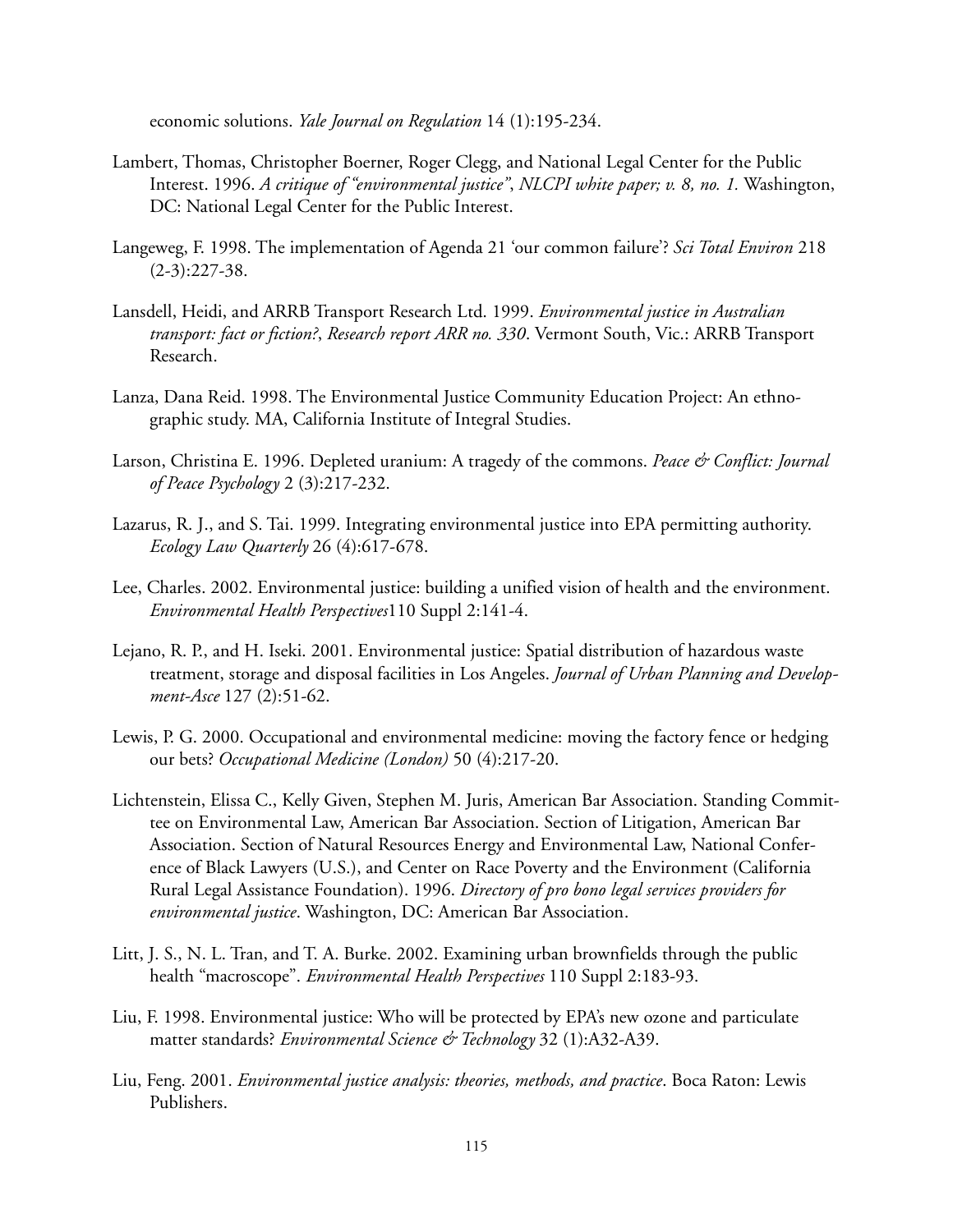- Loewenson, R. 2001. Globalization and occupational health: a perspective from southern Africa. *Bull World Health Organ* 79 (9):863-8.
- Loh, P., J. Sugerman-Brozan, S. Wiggins, D. Noiles, and C. Archibald. 2002. From asthma to AirBeat: community-driven monitoring of fine particles and black carbon in Roxbury, Massachusetts. *Environmental Health Perspectives* 110 Suppl 2:297-301.
- Lopez, Ronald WIlliam, II. 1999. The battle for Chavez ravine: Public Policy and Chicano community resistance in post war Los Angeles, 1945-1962. PhD, University of California, Berkeley.
- Lord, K. M. 1996. Bootstrapping an environmental policy from an economic covenant: The teleological approach of the European Court of Justice. *Cornell International Law Journal* 29 (2):571-606.
- Lucier, G. W., and A. Schecter. 1998. Human exposure assessment and the National Toxicology Program. *Environmental Health Perspectives*106 (10):623-7.
- Lyle, J. M. 2000. Reactions to EPA's interim guidance: The growing battle for control over environmental justice decisionmaking. *Indiana Law Journal* 75 (2):687-709.
- Maantay, Juliana Astrid. 2001. Zoning, equity, and public health. *American Journal of Public Health* 91 (7):1033-41.
- Maantay, Juliana Astrid. 2000. Industrial zoning challenges and environmental justice in New York City: An historical, geographical and cultural analysis. PhD, Rutgers, The State University of New Jersey, New Brunswick.
- Malcoe, L. H., R. A. Lynch, M. C. Keger, and V. J. Skaggs. 2002. Lead sources, behaviors, and socioeconomic factors in relation to blood lead of Native American and white children: a community-based assessment of a former mining area. *Environmental Health Perspectives* 110 Suppl 2:221-31.
- Manus, P. 2000. The blackbird whistling—The silence just after: Evaluating the environmental legacy of Justice Blackmun. *Iowa Law Review* 85 (2):429-515.
- Marcolongo, Tullia Fabiola Maria. 2001. 'Playing by the Rules': Environmental justice and land use planning in Ontario. The Lands for Life case study. MA, Trent University.
- Mason, Michael. 1999. *Environmental democracy*. London: Earthscan.
- McCallion, Kenneth F., and H. Rajan Sharma. 2000. Environmental justice without borders: The need for an international court of the environment to protect fundamental environmental rights. *George Washington Journal of International Law & Economics* 32 (3):351-365.
- McCarthy, Catherine. 1999. Testing the Tanner Act: Public Participation and the reduction of local opposition in siting hazardous waste facilities in California. PhD, University of California, Davis.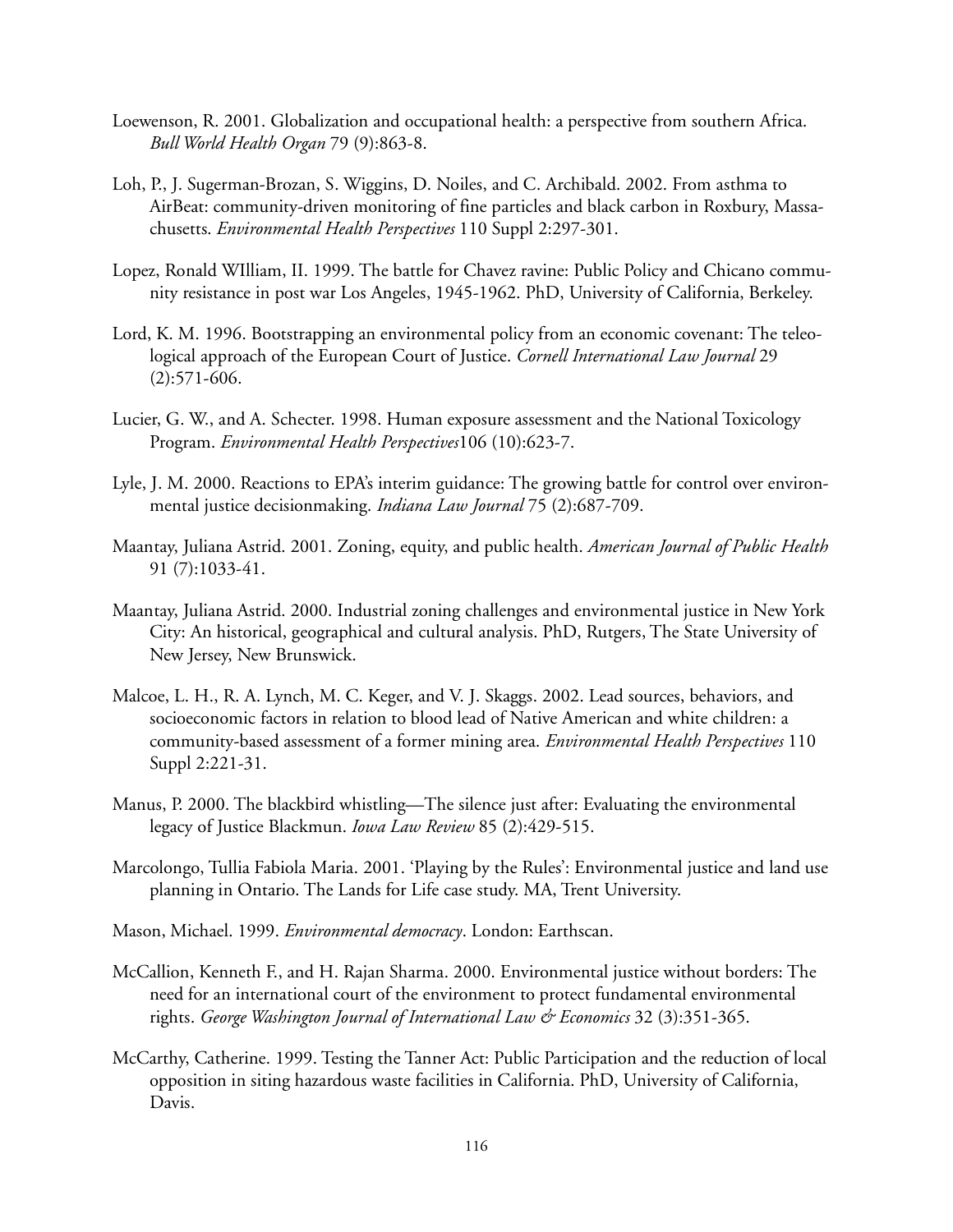- McCluskey, Jill Jennifer. 1998. Environmental contamination and compensation. Economic, Agriculture and Resource, property value, environmental justice. PhD, University of California, Berkeley.
- McCrabb, Donald R. 1998. Campus ministry, conscience formation and the quest for environmental justice: Becoming the salt of the earth. DMin, United Theological Seminary.
- McDonald, David A. ed. 2002. *Environmental Justice in South Africa.* Athens, Ohio University Press and Cape Town, University of Cape Town Press.
- McGurty, E. M. 1997. From NIMBY to civil rights: The origins of the environmental justice movement. *Environmental History* 2 (3):301-323.
- McIntyre, J. 2002. Critical systemic praxis for social and environmental justice: A case study of management, governance, and policy. *Systemic Practice and Action Research* 15 (1):3-35.
- Mills, G. S., and K. S. Neuhauser. 2000. Quantitative methods for environmental justice assessment of transportation. *Risk Analysis* 20 (3):377-84.
- Mohai, P. 1996. Environmental Justice of Analytic Justice: Reexamining Historical Hazardous Waste Landfill Siting Patterns in Metropolitan Texas. *Social Science Quarterly* 77 (3):500-507.
- Montada, Leo, and Elisabeth Kals. 2000. Political implications of psychological research on ecological justice and proenvironmental behaviour. *International Journal of Psychology* 35 (2):168-176.
- Moore, Mik. 1998. Coalition building between Native American and environmental organizations in opposition to development. *Organization & Environment* 11 (3):287-313.
- Muntaner, C., J. Lynch, and G. L. Oates. 1999. The social class determinants of income inequality and social cohesion. *Int J Health Serv* 29 (4):699-732.
- National Advisory Council for Environmental Policy and Technology (U.S.). Title VI Implementation Advisory Committee. 1999. *Report of the Title VI Implementation Advisory Committee next steps for EPA, state, and local environmental justice programs*. Washington, D.C.: U.S. Environmental Protection Agency. microform.
- Environmental justice in the permitting process a report from the Public Meeting on Environmental Permitting convened by the National Environmental Justice Advisory Council, Arlington, Virginia: November 30-December 2, 1999. U.S. Environmental Protection Agency Enforcement and Compliance Assurance Office of Environmental Justice, Washington, D.C.
- National Environmental Justice Advisory Council (U.S.). Indigenous Peoples Subcommittee, and United States. Environmental Protection Agency. 1999. *Guide on consultation and collaboration with Indian tribal governments and the public participation of indigenous groups and tribal citizens working draft*. Washington, D.C.: U.S. Environmental Protection Agency.

National Environmental Justice Advisory Council (U.S.). Meeting, and United States. Environmen-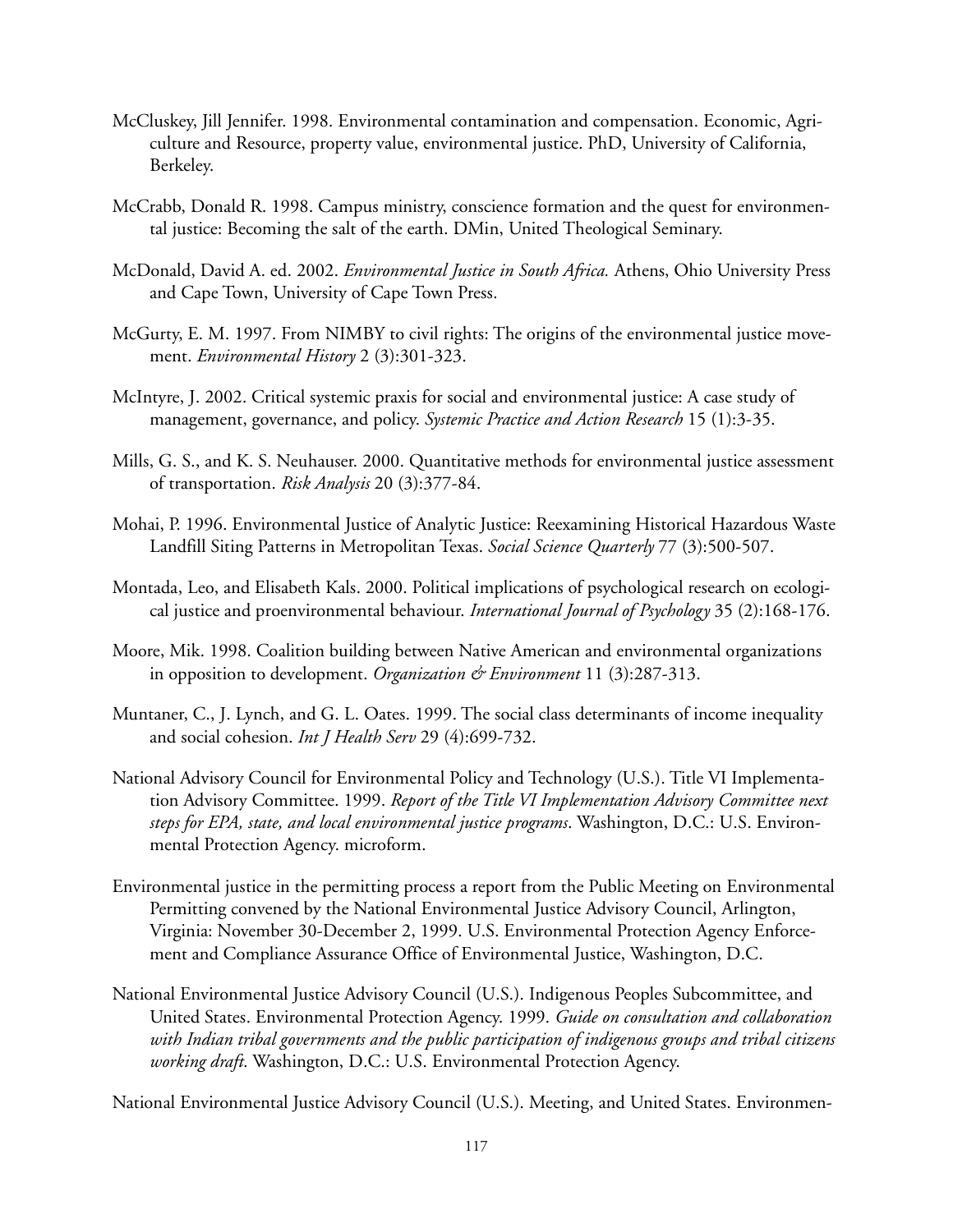tal Protection Agency. 1998. *Summary of the meeting of the National Environmental Justice Advisory Council federal advisory committee: executive summary*. Washington, D.C.: U.S. Environmental Protection Agency. microform.

- National Governors' Association. 2001. *How smart growth can address environmental justice issues*. Washington, D.C. (Hall of States, 444 N. Capitol St., Washington, D.C. 20001): Natural Resources Policy Studies NGA Center for Best Practices.
- Neumann, C. M., D. L. Forman, and J. E. Rothlein. 1998. Hazard screening of chemical releases and environmental equity analysis of populations proximate to toxic release inventory facilities in Oregon. *Environmental Health Perspectives*106 (4):217-26.
- Neumann, Roderick P. 1998. *Imposing Wilderness: Struggles over Livelihood and Nature Preservation in Africa*. Berkeley: University of California.
- Newell, P. 2001. Access to environmental justice? Litigation against TNCs in the south. *IDS Bulletin, Institute of Development Studies* 32 (1):83-93,IV,V.
- Newton, David E. 1996. *Environmental justice: a reference handbook*, *Contemporary world issues*. Santa Barbara, Calif.: ABC-CLIO.
- Non-Stockpile Chemical Material Program (U.S.). 1996. *Environmental justice*. Aberdeen Proving Ground, MD: The Program.
- Oakes, John Michael. 1997. The location of hazardous waste facilities. PhD, University of Massachusetts Amherst.
- Obiora, L. A. 1999. Symbolic episodes in the quest for environmental justice. *Human Rights Quarterly* 21 (2):464-512.
- Okrent, D. 1999. On intergenerational equity and its clash with intragenerational equity and on the need for policies to guide the regulation of disposal of wastes and other activities posing very long-term risks. *Risk Analysis* 19 (5):877-901.
- Ondich, Gregory George. 2001. New role orientations for United States EPA officials in the next generation system of environmental protection. PhD, Virginia Polytechnic Institute and State University.
- Opotow, Susan. 1996. Is justice finite? The case of environmental inclusion. In *Current societal concerns about justice.* New York, NY, US: Plenum Press.
- Oyewole, Philemon. 2001. Social costs of environmental justice associated with the practice of green marketing. *Journal of Business Ethics* 29 (3):239-251.
- Padgett, D. A., and N. O. Imani. 1999. Qualitative and quantitative assessment of land-use managers' attitudes toward environmental justice. *Environmental Management* 24 (4):509-515.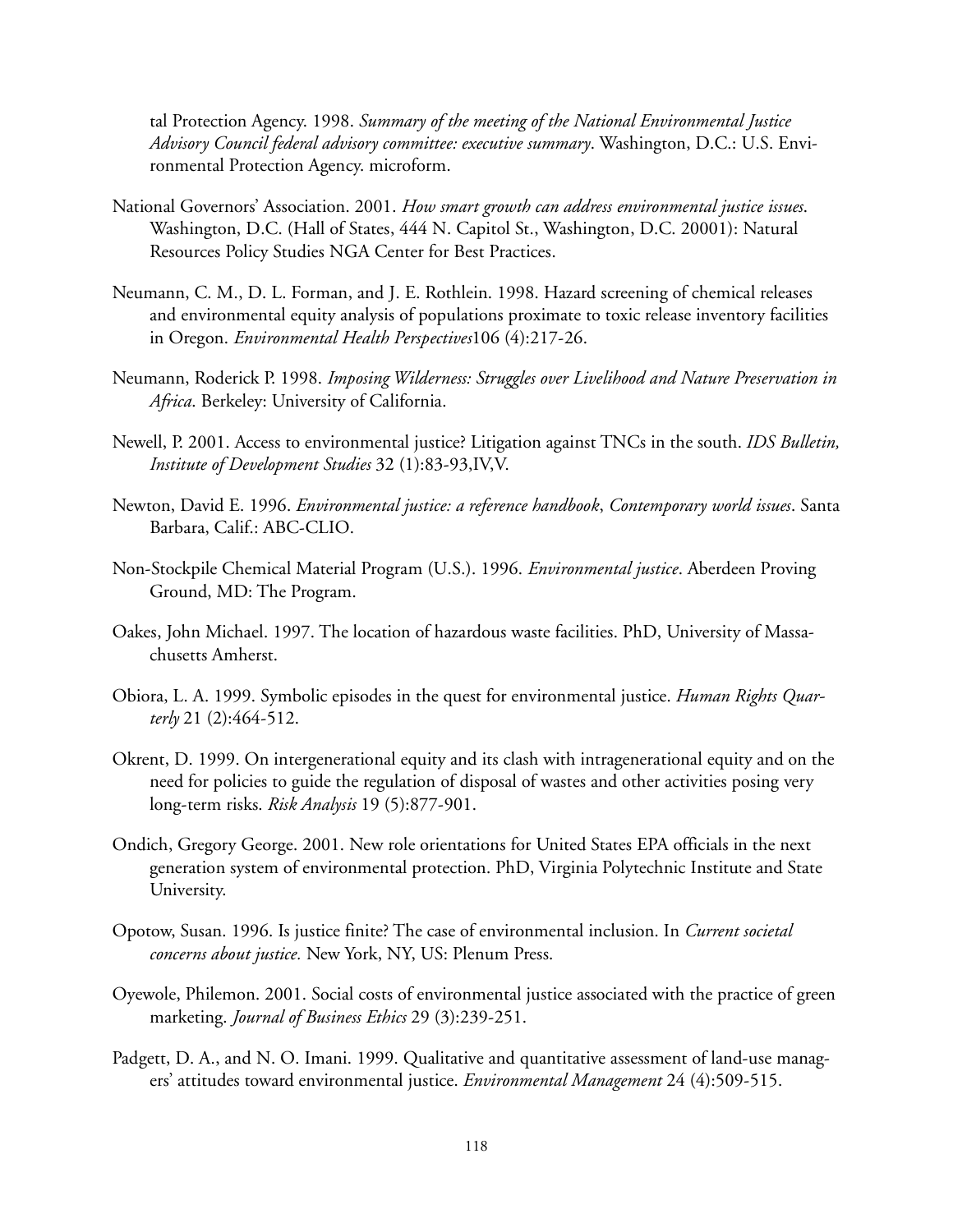- Parris, T. M. 1997. Spinning the web of environmental justice. *Environment* 39 (4):44-45.
- Pellow, David Naguib. 1998. Black workers in green industries: The hidden infrastructure of environmental racism. PhD, Northwestern University.
- Perhac, R. M. 1999. Environmental justice: The issue of disproportionality. *Environmental Ethics* 21 (1):81-92.
- Perlin, S. A., D. Wong, and K. Sexton. 2001. Residential proximity to industrial sources of air pollution: interrelationships among race, poverty, and age. *Journal of the Air & Waste Management Association* 51 (3):406-21.
- Perrett, R. W. 1998. Indigenous rights and environmental justice. *Environmental Ethics* 20 (4):377- 391.
- Peterson, J. W., and S. Bouma-Prediger. 1998. Ethical analysis of risk-based environmental cleanup: A distributive justice approach. *Proteus* 15 (2):19-24.
- Petkova, Elena, Peter G. Veit, and World Resources Institute. Institutions and Governance Program. 2000. *Environmental accountability beyond the nation-state: the implications of the Aarhus Convention*, *Environmental governance notes*. Washington, DC: World Resources Institute Institutions and Governance Program.
- Philipp, R. 1996. Conceptual frameworks for setting environmental standards. *International Journal of Occupational Medicine & EnvironmentalHealth* 9 (3):201-10.
- Phillips, C. V., and K. Sexton. 1999. Science and policy implications of defining environmental justice. *J Exposure Analysis Environ Epidemiology* 9 (1):9-17.
- Pincetl, S. 1996. Immigrants and Redevelopment Plans in Paris, France: Urban Planning, Equity, and Environmental Justice. *Urban Geography* 17 (5):440-455.
- Pinderhughes, Raquel. 1996. The impact of race on environmental quality: An empirical and theoretical discussion. *Sociological Perspectives* 39 (2):231-248.
- Platt, Kamala Joyce. 1997a. Chicana strategies for success and survival: Cultural poetics of environmental justice from the mothers of East Los Angeles. *Frontiers—a Journal of Women Studies* 18  $(2):48-72.$
- Platt, Kamala Joyce. 1997b. Women write environmental justice: The literary tradition in India and Greater Mexico. PhD, The University of Texas at Austin.
- Pontius, F. W. 2000. Environmental justice and drinking water regulations. *Journal American Water Works Association* 92 (3):14,16,18,20,104.
- Porter, Toberrt Preston, Jr. 2001. Environmental justice and north Georgia wilderness areas: A GISbased analysis. PhD, University of Georgia.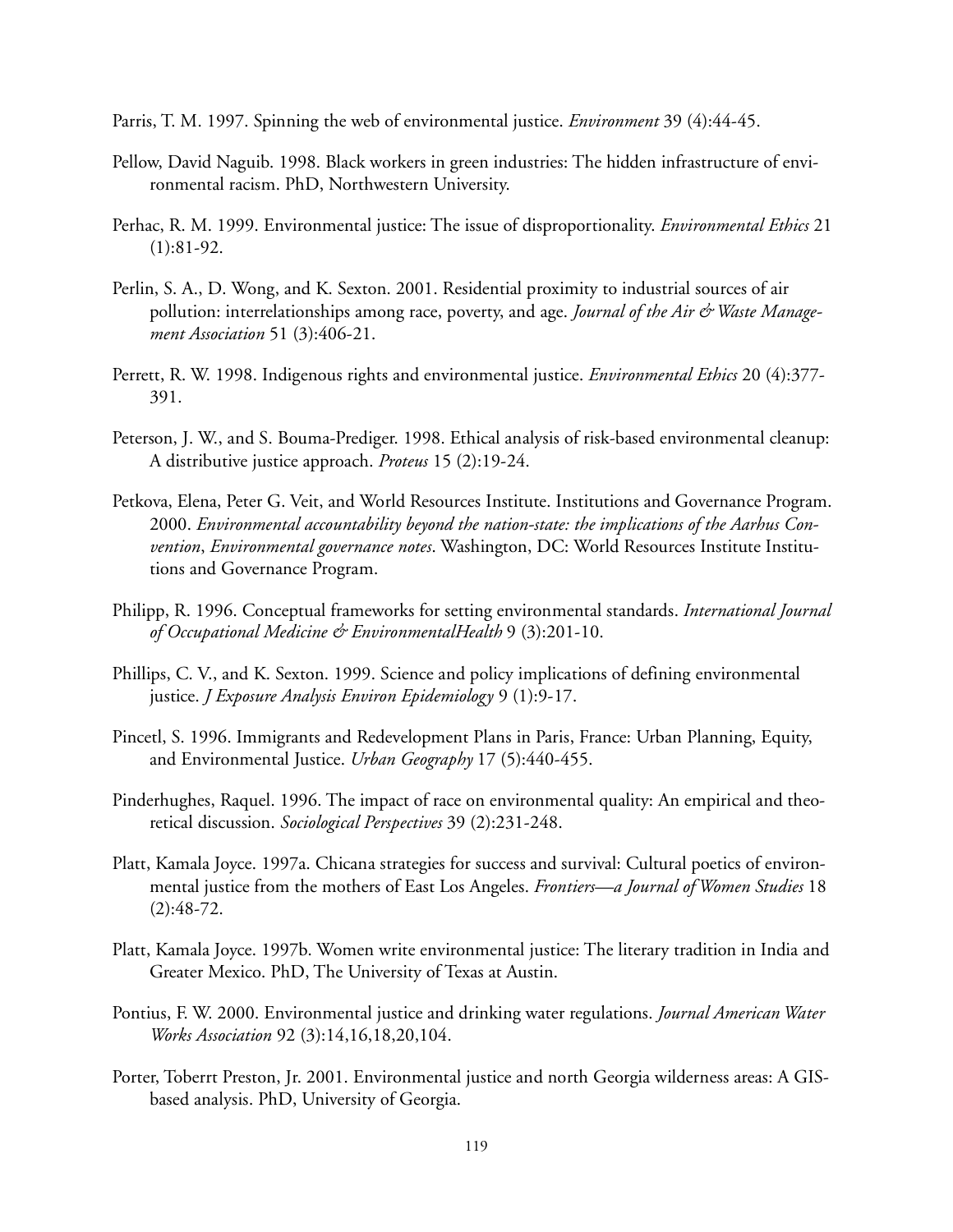- Powell, D. L., and V. Stewart. 2001. Children. The unwitting target of environmental injustices. *Pediatr Clin North Am* 48 (5):1291-305.
- Powell, Walter W., and Elisabeth Stephanie Clemens, eds. 1998. *Private action and the public good*. New Haven, CT: Yale University Press.
- Powers-Stubbs, M. Karen. 1999. The nature of language: Rhetorics of environmental (in)justice. PhD, Miami University.
- Preston, B. L., R. C. Warren, and P. Stewart. 2000. Factors affecting environmental awareness among Head Start families in Mississippi. *Am J Prev Med* 19 (3):174-9.
- Prindeville, Diane-Michele, and J. G. Bretting. 1998. Indigenous women activists and political participation: The case of environmental justice. *Women & Politics* 19 (1):39-58.
- Prindeville, Diane-Michele. 1999. On the streets and in the state house: American Indian and Hispanic women and environmental policymaking in New Mexico. PhD, University of New Mexico.
- Pulido, Laura. 1996. Multiracial organizing among environmental justice activists in Los Angeles. In *Rethinking Los Angeles.* Thousand Oaks, CA: Sage Publications, Inc.
- Quaddus, M. A., and M. A. Siddique. 2001. Modelling sustainable development planning: a multicriteria decision conferencing approach. *Environ Int* 27 (2-3):89-95.
- Quigley, D., D. Handy, R. Goble, V. Sanchez, and P. George. 2000. Participatory research strategies in nuclear risk management for native communities. *J Health Commun* 5 (4):305-31.
- Rajeev Gowda, M. V., and D. Easterling. 2000. Voluntary siting and equity: the MRS facility experience in Native America. *Risk Analysis* 20 (6):917-29.
- Reaves, Christopher Wayne. 1999. The evaluation of the social impacts of environmentally burdensome sitess on populations in Louisville, Kentucky. PhD, University of Louisville.
- Richardson, Benjamin J., University of Auckland. Law Faculty, and New Zealand Law Foundation. 1999. *Environmental justice and market mechanisms: key challenges for environmental law and policy: papers*, *International environmental law and policy series; v. 54*. Cambridge, MA: Kluwer Law International.
- Ringquist, E. J. 1998. A question of justice: Equity in environmental litigation, 1974-1991. *Journal of Politics* 60 (4):1148-1165.
- Roberts, S. M. 2000. Environmental justice: Examining the role of risk assessment. *Human and Ecological Risk Assessment* 6 (4):537-540.
- Rogge, Mary E. 1996. Social vulnerability to toxic risk. *Journal of Social Service Research* 22 (1- 2):109-130.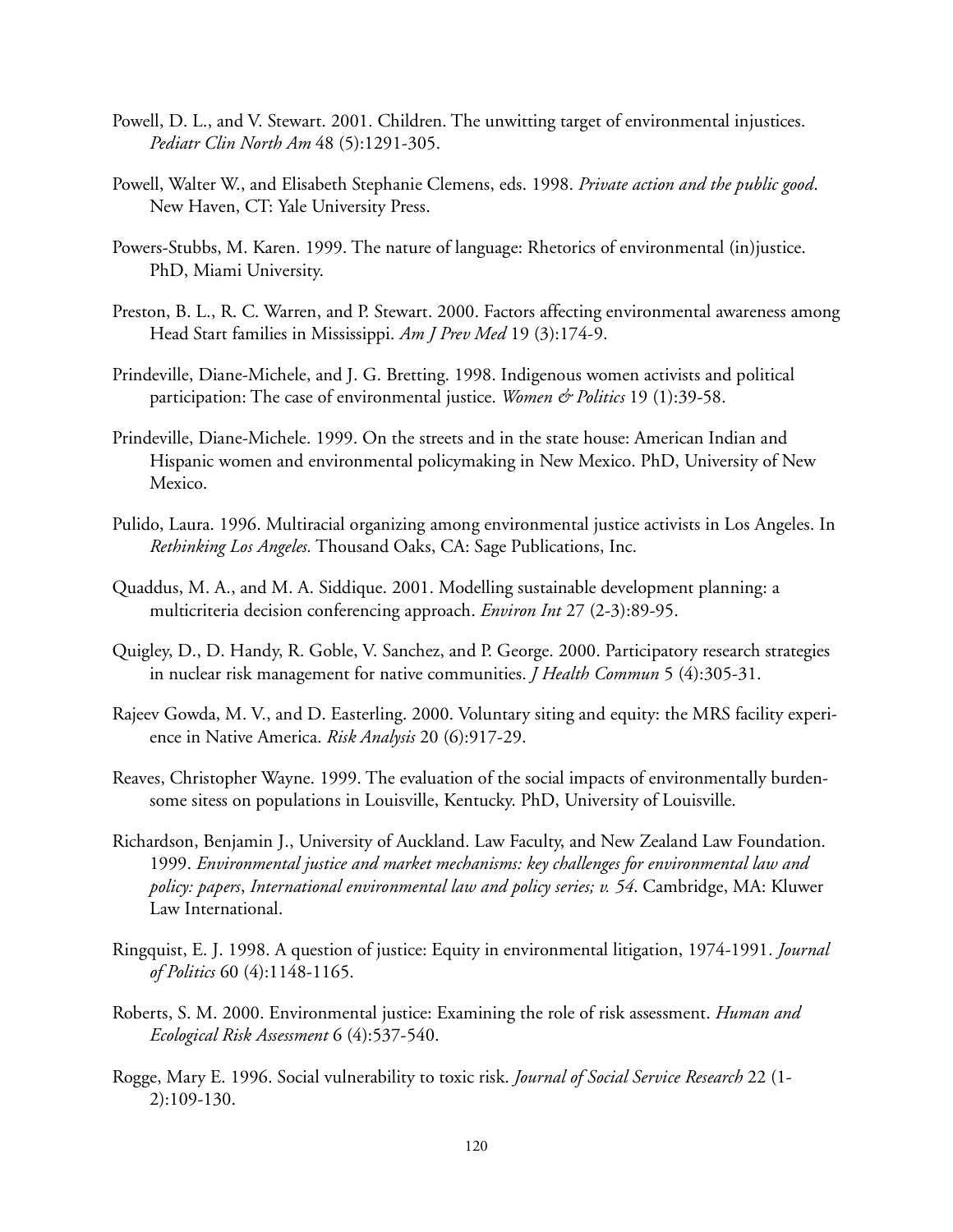- Roschke, Susan Holland. 1997. Cooperation for the environment: A comparative perspectives and status characteristic theory examination of the environmental justice movement. PhD, Cornell University.
- Rubin, Thomas A. 2000. *Environmental justice and transportation decisions: the Los Angeles experience: a presentation to the Transportation Research Board Annual Meeting January 12, 2000*. Oakland, Calif.: Thomas A. Rubin.
- Salazar, D. J. 1996. Environmental Justice and a Peoples Forestry. *Journal of Forestry* 94 (11):32-36.
- Salazar, D. J., and N. Oliver. 1998. Environmental justice and natural resource management in the Pacific Northwest. *Northwest Science* 72 (1):52-56.
- Sanchez Camacho, David. 1999. *Memoria del primer Foro de Diversidad Sexual y Derechos Humanos (Orientación sexual y expresión genérica)*. 1. ed. México: Nueva Generación Editores.
- Santana, V. S., D. Loomis, and S. Wing. 1999. Bahia-Carolina Program in Environmental and Occupational Health: A North-South partnership for workplace and environmental justice. *International Journal of Occupational & Environmental Health* 5 (3):218-22.
- Sawyers, Andrew Dwight. 2001. Developing a decision support system: The Pressure State Response (PSR) Framework to highlight conceptions and perceptions concerning envrionmentaljustice (Maryland). PhD, The Johns Hopkins University.
- Schlosberg, David. 1999. *Environmental justice and the new pluralism: the challenge of difference for environmentalism*. Oxford; New York: Oxford University Press.
- Schlosberg, David Scott. 1996. Diversity, Action and participation in the United States Environmental Movment: The case for a critical pluralism. PhD, University of Oregon.
- Schultz, David Paul. 1998. Retrieving the importance of social justice themes in the pastoral letters of the United States Catholic Bishops. PhD, Marquette University.
- Selby, David Dr, and Tara Goldstein. 2000. *Weaving connections: educating for peace, social and environmental justice*. Toronto: Sumach Press.
- Shanklin, C. 1997. Pathfinder: Environmental justice. *Ecology Law Quarterly* 24 (2):333-376.
- Shapiro, Marc Douglas. 2000. The impact of community characteristics and state policy on changes in emissions and risk from toxic airborne chemicals. PhD, The University of Rochester.
- Sheppard, E., H. Leitner, R. B. McMaster, and H. Tian. 1999. GIS-based measures of environmental equity: exploring their sensitivity and significance. *J Exposure Analysis Environ Epidemiology* 9 (1):18-28.
- Sherrington, J. 1997. Ecology and justice. *Nouv Com Int Cathol Infirm Assist Med Soc*:2-5.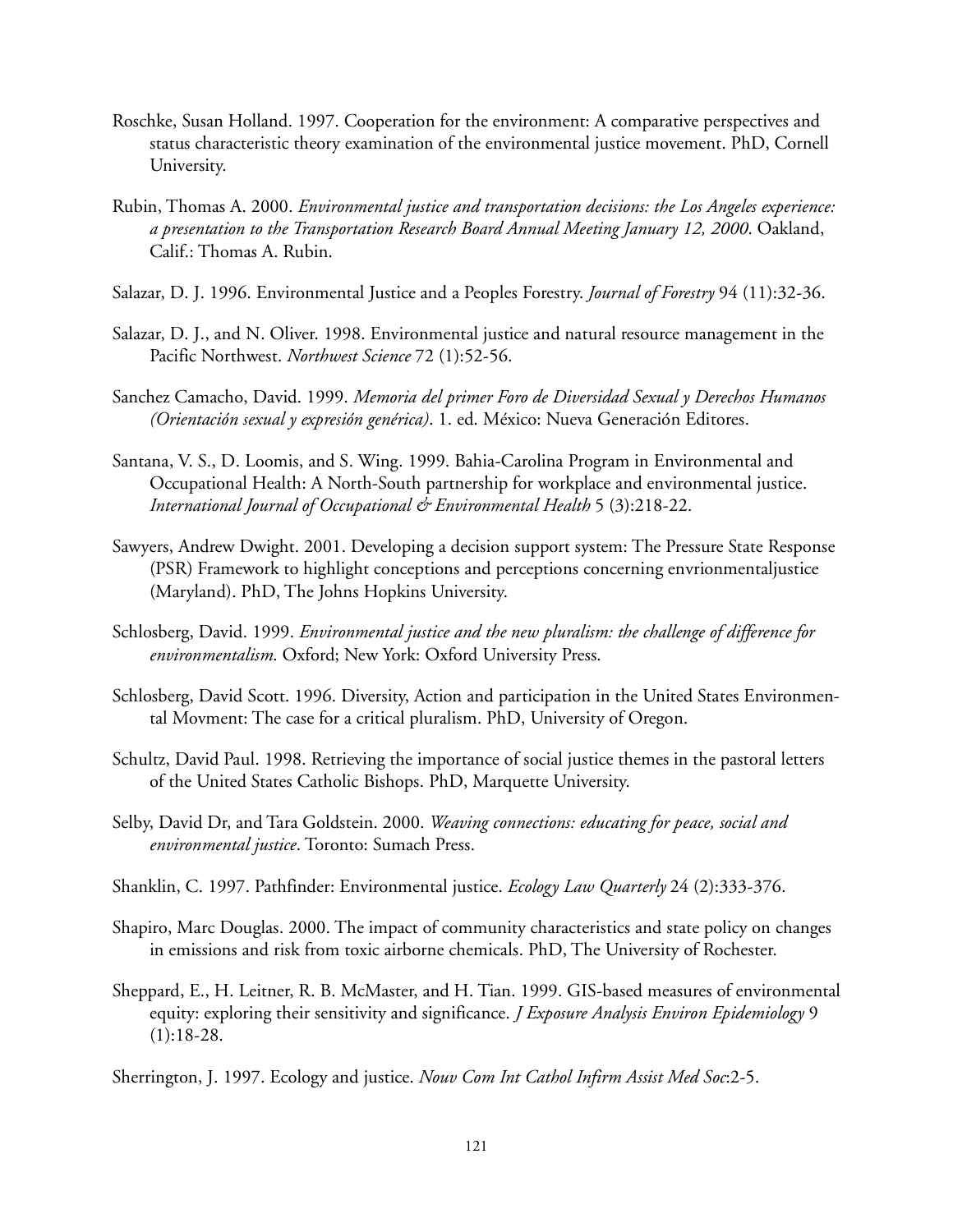- Shi, Steve. 2000. Environmental justice principle affects growth. *American City & County* 115  $(6):14-18.$
- Shibley, Mark A., and Annette Prosterman. 1998. Silent epidemic, environmental injustice, or exaggerated concern? *Organization & Environment* 11 (1):33-58.
- Simon, Darien Audacity. 2000. Public participation in reuse and remediation decision-making at 75 Department of Energy–Office of Environmental Management sites. PhD, Rutgers; The State University of New Jersey, New Brunswick, New Brunswick, NJ.
- Singer, Molly, International City/Council Management Association, and Superfund/Brownfield Research Institute. 2001. *Righting the wrong: a model plan for environmental justice in Brownfields redevelopment*. Washington, D.C.: International City/Council Management Association.
- Situ, Yingyi, and David Emmons. 2000. *Environmental crime: the criminal justice system's role in protecting the environment*. Thousand Oaks, Calif.: Sage Publications.
- Solitare, L., and M. Greenberg. 2002. Is the U.S. Environmental Protection Agency Brownfields assessment pilot program environmentally just? *Environmental Health Perspectives* 110 Suppl 2:249-57.
- Solomon, B. D., and R. Lee. 2000. Emissions trading systems and environmental justice. *Environment* 42 (8):32-45.
- Soskolne, C. L. 1997. Ethical, social, and legal issues surrounding studies of susceptible populations and individuals. *Environmental Health Perspectives*105 Suppl 4:837-41.
- Srinivas, S. 2000. Development: nature and nurture. *Journal of Cell Science* 113 (Pt 20):3549-50.
- St. George, Diane Marie Margaret. 1998. Environmental justice and the distribution of manufacturing facilities in North Carolina. PhD, The University of North Carolina at Chapel Hill.
- Starr, Amory. 1998. Naming the enemy: the emergence of an international anti-corporate movement. PhD, University of California, Santa Barbara.
- Stec, Stephen, Susan Casey-Lefkowitz, Jerzy Jendroâska, United Nations. Economic Commission for Europe, Danish Cooperation for Environment in Eastern Europe, and Regional Environmental Center for Central and Eastern Europe. 2000. *The Aarhus Convention: an implementation guide*. New York: United Nations.
- Steinberg, Michael W., George C. Landrith, and National Legal Center for the Public Interest. 1999. *Making sense of environmental justice*, *Briefly (Washington D.C.); v. 3, no. 6*. Washington, D.C.: National Legal Center for the Public Interest.
- Sterling, D. A., R. D. Lewis, F. Serrano, K. Dugbatey, R. G. Evans, and L. S. Sterling. 2000. Lead abatement training for underserved populations: lessons learned. *Applied Occupational &*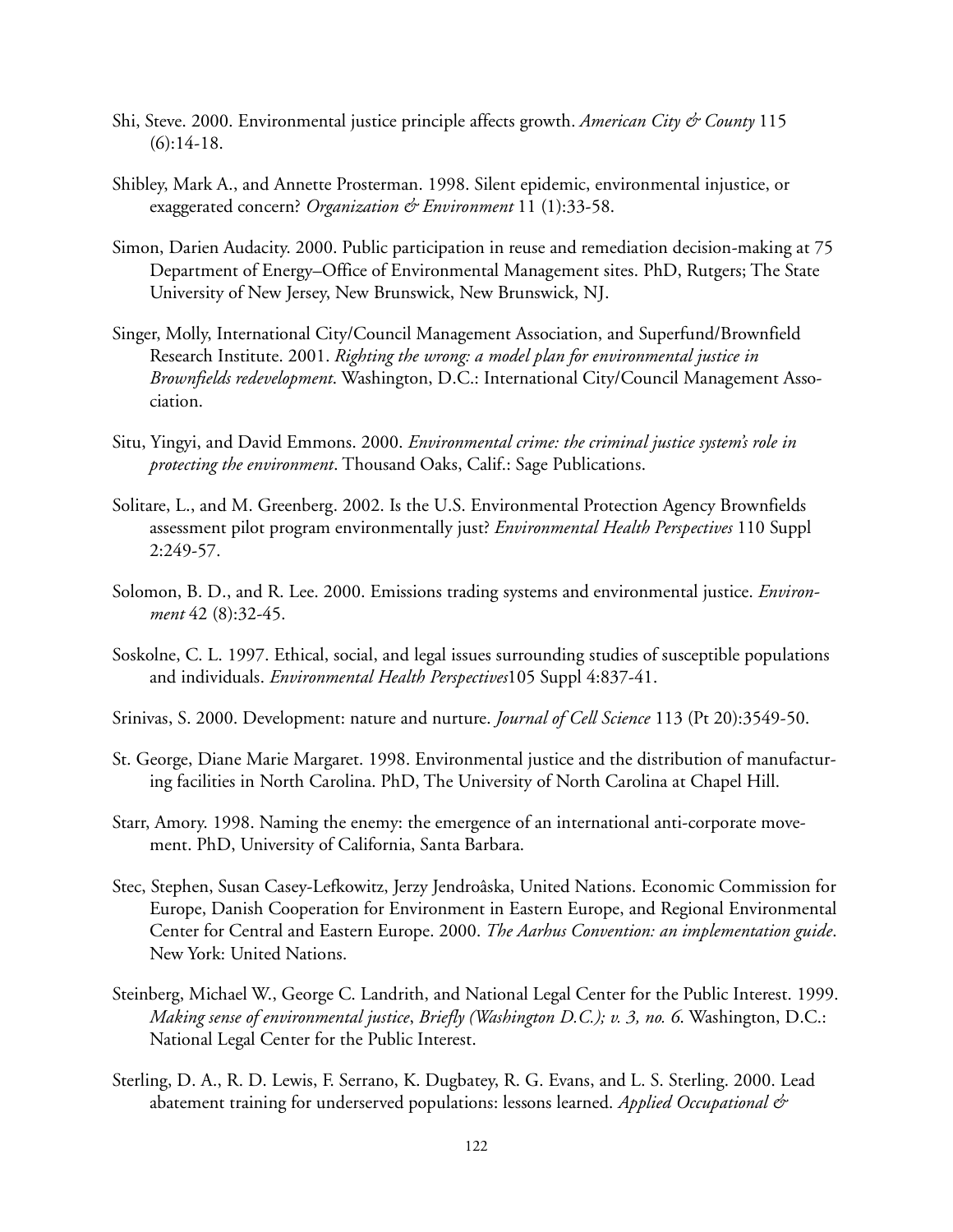*Environmental Hygiene* 15 (2):217-27.

- Stewart, Michelle Robin. 2001. Sovereign Visions: Native North American documentary. PhD, University of Minnesota.
- Stonich, S. C., J. R. Bort, and L. L. Ovares. 1997. Globalization of shrimp mariculture: The impact on social justice and environmental quality in Central America. *Society & Natural Resources* 10 (2):161-179.
- Stretesky, P., and M. J. Lynch. 1999. Environmental justice and the predictions of distance to accidental chemical releases in Hillsborough County, Florida. *Social Science Quarterly* 80 (4):830- 846.
- Stretesky, Paul Brent. 1997. Waste wars: Hazardous waste, environmental justice and race: the case in Florida. PhD, The Florida State University.
- Stretesky, Paul, and Michael J. Hogan. 1998. Environmental justice: An analysis of Superfund sites in Florida. *Social Problems* 45 (2):268-287.
- Struglia, Rachel Ann. 1998. The social ecology of environmental inequity: Ethnic communities and the environmental ecision-making process in Orange County, California. PhD, University of California, Irvine.
- Swaminathan, M. S. 2001. Ecology and equity: key determinants of sustainable water security. *Water Science & Technology* 43 (4):35-44.
- Syme, G. J., E. Kals, B. E. Nancarrow, and L. Montada. 2000. Ecological risks and community perceptions of fairness and justice: a cross-cultural model. *Risk Analysis* 20 (6):905-16.
- Taquino, Michael Clark. 2000. Units of Analysis and environmental justice: The case of industrial hog farms. MS, Mississippi State University.
- Tarrant, M. A., and H. K. Cordell. 1999. Environmental justice and the spatial distribution of outdoor recreation sites: an application of geographic information systems. *Journal of Leisure Research* 31 (1):18-34.
- Tierney, M. L. 1999. Environmental justice and Title VI challenges to permit decisions: The EPA's interim guidance. *Catholic University Law Review* 48 (4):1277-1317.
- Toffolon-Weiss, Melissa Mary. 2001. Power to the People: Understanding shifts in community power. PhD, Tulane University.
- Toth, Douglas Michael. 1996. Comparative assessment of spent nuclear fiel transportation routes using risk factors and a geographical information system. PhD, University of Florida.
- Travis, C. 2001. Risk analysis: an overview. *Folia Histochem Cytobiol* 39 (Suppl 2):17-9.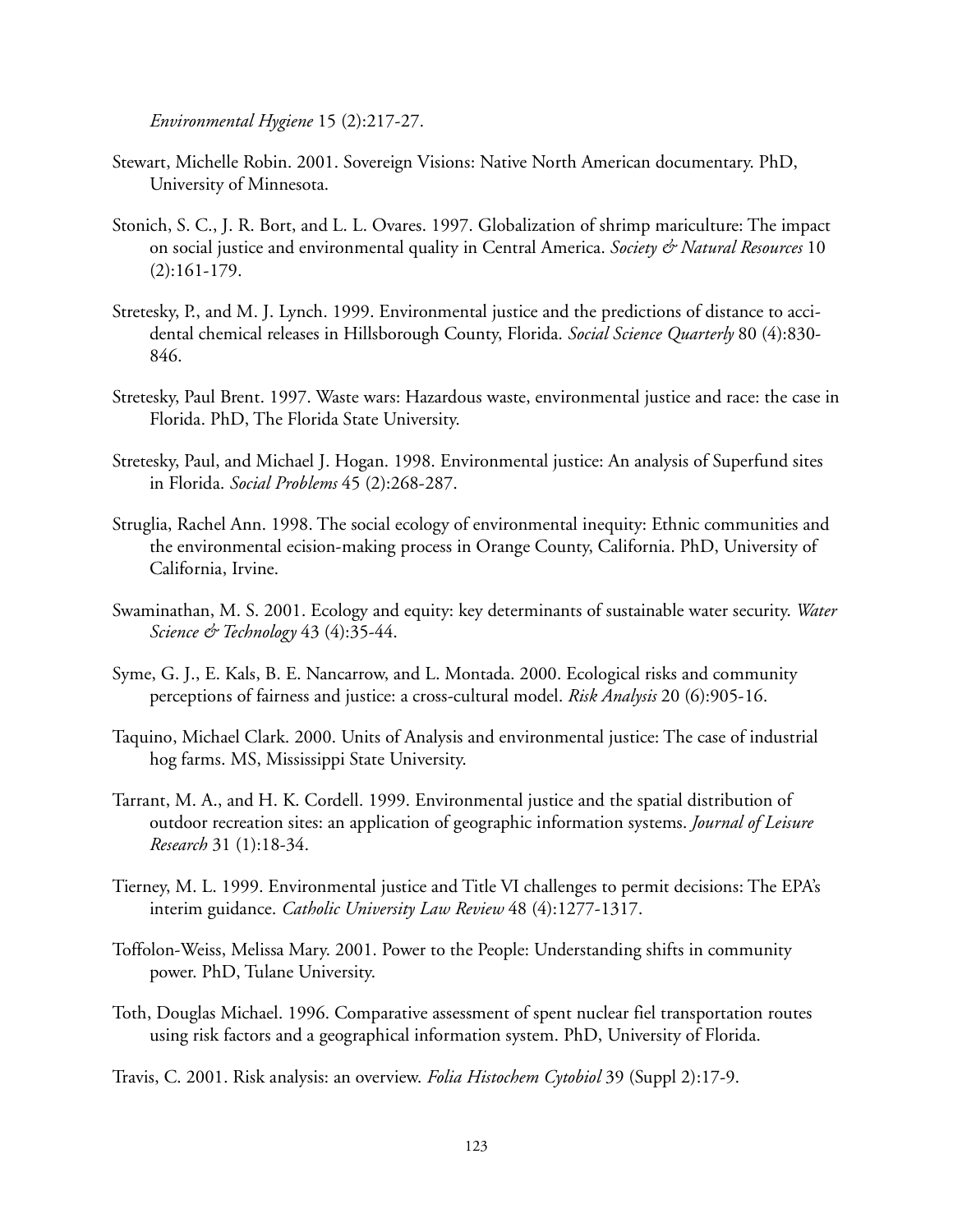- Troester, G. 1997. Comment: Environmental justice in EPA Region VII: A closer look. *Urban Lawyer* 29 (3):579-594.
- Tropp, Kristi Charaee. 1998. Environmental justice reexamined: Race, ethnicity, poverty and commercial hazardous waste facilities in Texas. MA, Texas Women's University.
- Tyson, F. L., K. Cook, J. Gavin, C. E. Gaylord, C. Lee, V. P. Setlow, and S. Wilson. 1998. Cancer, the environment, and environmental justice. *Cancer* 83 (8 SUPPS):1784-1792.
- United Nations. Economic Commission for Europe. 1999. *Convention on Access to Information, Public Participation in Decision-making, and Access to Justice in Environmental Matters*. New York: United Nations.
- United States. Congress. House. Committee on Commerce. Subcommittee on Oversight and Investigations. 1998. *EPA's Title VI interim guidance and alternative state approaches: hearing before the Subcommittee on Oversight and Investigations of the Committee on Commerce, House of Representatives, One Hundred Fifth Congress, second session, August 6, 1998*. Washington: U.S. G.P.O.: For sale by the U.S. G.P.O. Supt. of Docs. Congressional Sales Office.
- United States. Environmental Protection Agency. 1996. *Environmental justice, urban revitalization, and Brownfields: the search for authentic signs of hope*. Washington, D.C.: United States Environmental Protection Agency.
- United States. Environmental Protection Agency. 1998a. *Waste Programs Environmental Justice Accomplishments Report Executive Summary... U.S. Environmental Protection Agency... May 1995*. S.l.: s.n.
- United States. Environmental Protection Agency. 1998b. *Waste Programs Environmental Justice Accomplishments Report... U.S. Environmental Protection Agency... May 1995*. S.l.: s.n.
- United States. Environmental Protection Agency. 1999. *EPA Guidance for Consideration of Environmental Justice in Clean Air Act Section 309 Reviews... U.S. Environmental Protection Agency... July*.  $S.l.: s.n.$
- United States. Environmental Protection Agency. 2000. *Environmental Justice Federal Interagency Directory... U.S. Environmental Protection Agency... March 2000*. 1st ed. Washington, D.C.: U.S. Environmental Protection Agency Office of Environmental Justice.
- United States. Environmental Protection Agency. 2001. *Summary of Meeting of the National Environmental Justice Advisory Council... Executive Summary... U.S. Environmental Protection Agency... De*. S.l.: s.n.
- United States. Environmental Protection Agency. Office of Environmental Justice. 2000a. *Environmental justice federal interagency directory working together towards collaborative and innovative solutions*. Washington, D.C.: U.S. Environmental Protection Agency Office of Environmental Justice. microform.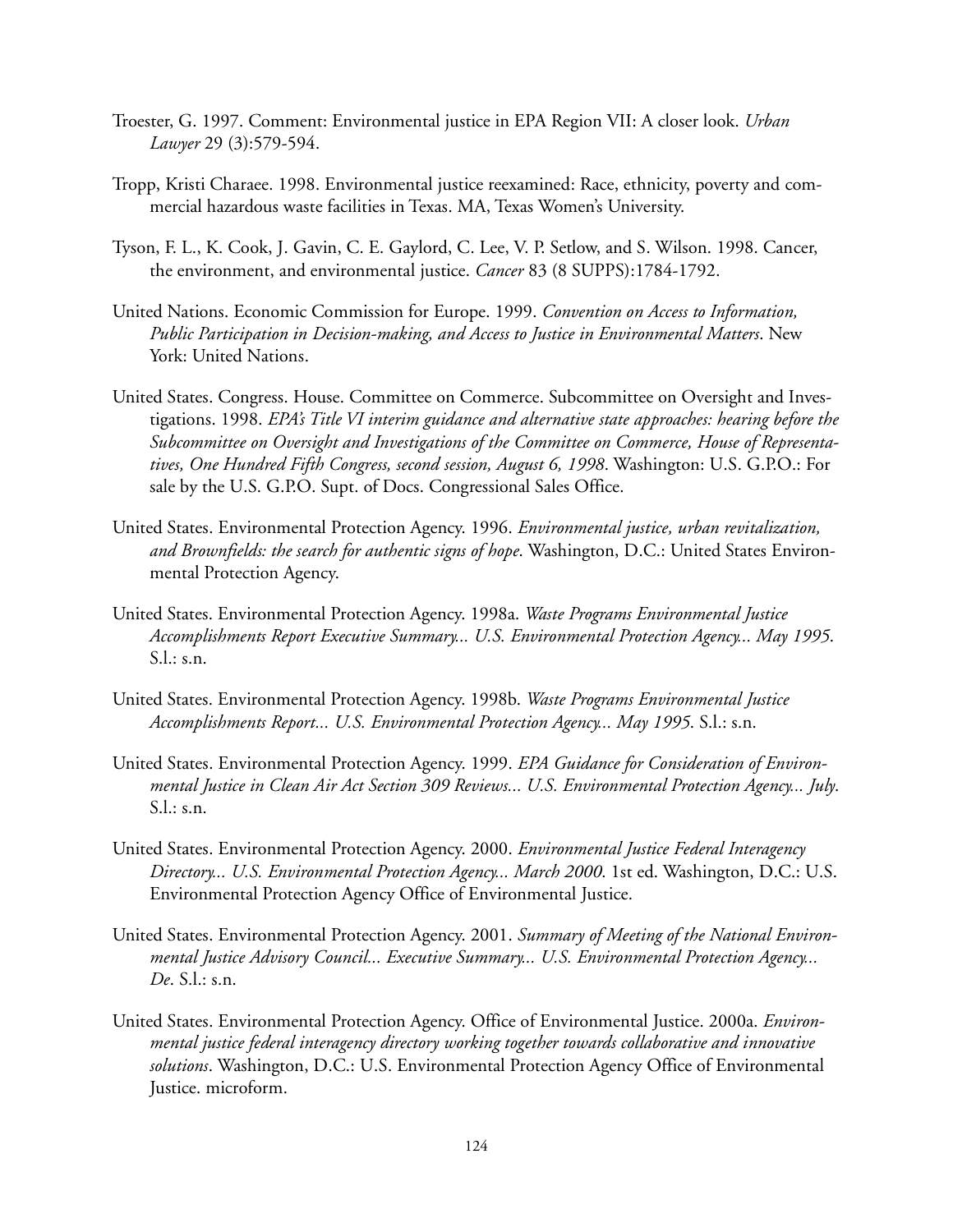- United States. Environmental Protection Agency. Office of Environmental Justice. 2000b. *Integrated federal interagency environmental justice action agenda*. Washington, D.C.: U.S. Environmental Protection Agency Enforcement and Compliance Assurance Office of Environmental Justice.
- United States. Environmental Protection Agency. Office of Federal Activities. 1997. *Interim final guidance for incorporating environmental justice concerns in EPA's NEPA compliance analyses*. Washington, D.C.: U.S. Environmental Protection Agency Federal Activities. microform.
- United States. Environmental Protection Agency. Office of Federal Activities, and Science Applications International Corporation. 1999. *EPA guidance for consideration of environmental justice in Clean Air Act section 309 reviews*. Washington, D.C. (401 M St., S.W., Washington 20460): U.S. Environmental Protection Agency Office of Federal Activities. microform.
- United States. Environmental Protection Agency. Office of Solid Waste and Emergency Response. 1997. *1996 Waste programs environmental justice accomplishments report*, *OSWER directive; 9200.3-24*. Washington, D.C.: U.S. Environmental Protection Agency Office of Solid Waste and Emergency Response.
- United States. Environmental Protection Agency. Pollution Prevention Division. 1996. *Environmental justice through pollution prevention grant guidance 1996*. Washington, DC (401 M St, SW Washington 20460): Environmental Protection Agency Office of Pollution Prevention and Toxics Pollution Prevention Division. microform.
- United States. Federal Highway Administration, and United States. Federal Transit Administration. 2000a. *Environmental justice: an overview of transportation and environmental justice*. Washington, D.C.: Federal Highway Administration: Federal Transit Administration.
- United States. Federal Highway Administration, and United States. Federal Transit Administration. 2000b. *Transportation and environmental justice: case studies*. Washington, D.C.: U.S. Dept. of Transportation Federal Highway Administration Federal Transit Administration.
- United States. Federal Transit Administration, and Central Puget Sound Regional Transit Authority (Wash.). 1999a. *Everett-Seattle: final environmental impact statement*. Seattle, Wash.: Central Puget Sound Regional Transit Authority.
- United States. Federal Transit Administration, and Central Puget Sound Regional Transit Authority (Wash.). 1999b. *Everett-Seattle draft environmental impact statement*. Seattle, Wash.: Central Puget Sound Regional Transit Authority.
- United States. General Accounting Office. 1996. *Military base closures reducing high costs of environmental cleanup requires difficult choices: report to the Chairman, Subcommittee on National Security, International Affairs, and Criminal Justice, Committee on Government Reform and Oversight, House of Representatives*. Washington, D.C. Gaithersburg, MD (P.O. Box 6015, Gaithersburg 20884-6015): The Office; The Office distributor. microform.

United States. General Accounting Office. 1997. *Environmental cleanup at DOD better cost-sharing*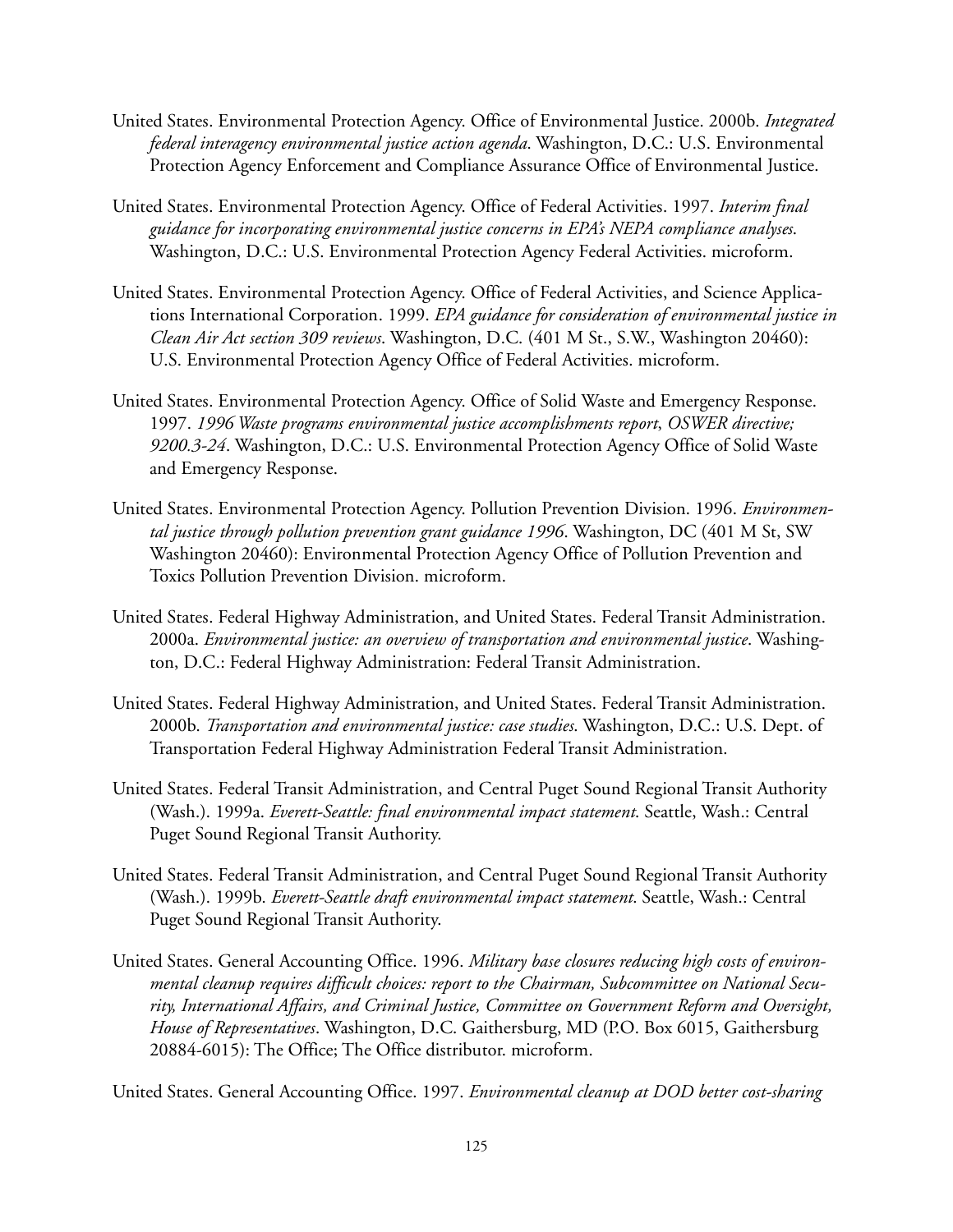*guidance needed at government-owned, contractor-operated sites: report to the Subcommittee on National Security, International Affairs, and Criminal Justice, Committee on Government Reform and Oversight, House of Representatives*. Washington, D.C. Gaithersburg, MD (P.O. Box 6015, Gaithersburg 20884-6015): The Office; The Office distributor. microform.

- United States. General Accounting Office, and United States. Congress. House. Committee on Government Reform and Oversight. Subcommittee on National Security International Affairs and Criminal Justice. 1996. *Military base closures: reducing high costs of environmental cleanup requires difficult choices: report to the Chairman, Subcommittee on National Security, International Affairs, and Criminal Justice, Committee on Government Reform and Oversight, House of Representatives*. Washington, D.C. Gaithersburg, MD (P.O. Box 6015, Gaithersburg 20884-6015): The Office; The Office distributor.
- United States. Rural Utilities Service. 2001. *Environmental Justice, Version 3.0, July 2000, (CD-ROM)*. S.l.: s.n. Environmental justice 3.0. The Service, Washington, DC.
- Uyeki, Eugene S., and Lani J. Holland. 2000. Diffusion of pro-environment attitudes? *American Behavioral Scientist* 43 (4):646-662.
- Van Wynsberghe, Robert M. 1997. Meaning and mobilization: The Alternative voices of Walpole Island. PhD, Bowling Green State University.
- Verchick, R. R. M. 1997. The commerce clause, environmental justice, and the interstate garbage wars. *Southern California Law Review* 70 (5):1239-1310.
- Visser 't Hooft, Hendrik Philip. 1999. *Justice to future generations and the environment*, *Law and philosophy library; v. 40.* Boston, Mass.: Kluwer Academic Publishers.
- Vos, Jacobus Johannes. 1996. Environmental perceptions and participation in environmental decision-making among Blacks: A study of environmental justice and solid waste management planning in two Illinois counties. PhD, University of Illinois at Urbana-Champaign.
- Waller, L. A., T. A. Louis, and B. P. Carlin. 1997. Bayes methods for combining disease and exposure data in assessing environmental justice. *Environmental and Ecological Statistics* 4 (4):267-281.
- Waller, L. A., T. A. Louis, and B. P. Carlin. 1999. Environmental justice and statistical summaries of differences in exposure distributions. *JOURNAL Exposure Analysis Environ Epidemiology* 9  $(1):$ 56-65.
- Walsh, Michael William. 1999. The role of culture in environmental policy: Environmental justice as seen through the case of Alaska Native subsistence regulation. PhD, Purdue University.
- Warren, K. J. 1999. Environmental justice: Some ecofeminist worries about a distributive model. *Environmental Ethics* 21 (2):151-161.
- Warrick, Cynthia Ann. 1999. A theory of environmental justice success: When impacted communties are likely to prevail. PhD, George Mason University.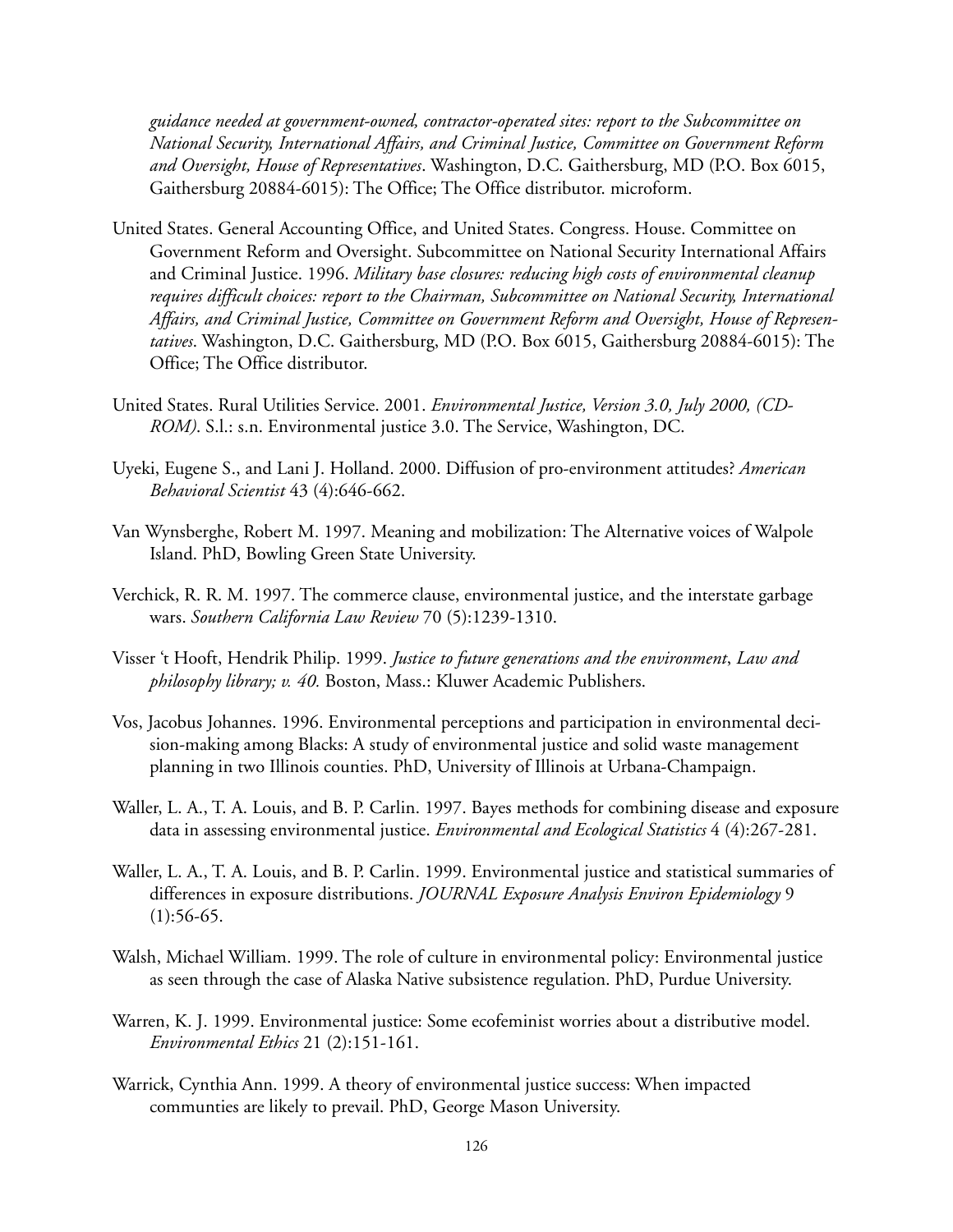- Washington, R. O., and D. Strong. 1997. A model for teaching environmental justice in a planning curriculum. *Journal of Planning Education and Research* 16 (4):280-290.
- Washington, Syliva Hood. 2000. Packing them in: A twentieth century working class environmental history (Ohio, Illinois). PhD, Case Western Reserve University.
- Weaver, Jace. 1996. *Defending mother earth: Native American perspectives on environmental justice*. Maryknoll, N.Y.: Orbis Books.
- Weinberg, A. S. 1998a. The environmental justice debate: A commentary on methodological issues and practical concerns. *Sociological Forum* 13 (1):25-32.
- Weinberg, A. S. 1998b. The environmental justice debate: New agendas for a third generation of research. *Society & Natural Resources* 11 (6):605-614.
- Weinsoff, David, Richard Walter, and Environmental Education Associates. 1998. *Environmental justice: a planning commission hearing and vote to approve or deny siting of a household hazardous waste facility*. San Anselmo, CA (P.O. Box 1802, San Anselmo 94979): Environmental Education Associates.
- Weiss, B. 2001. Ethics assessment as an adjunct to risk assessment in the evaluation of developmental neurotoxicants. *Environmental Health Perspectives*109 Suppl 6:905-8.
- Wellin, Elaine S. 1996. Women in the grassroots movement for environmental justice: A gendered analysis (ecofeminism). PhD, The University of Michigan.
- Wenz, P. S. 2000. Environmental justice through improved efficiency. *Environmental Values* 9 (2):173-188.
- Westra, L. 1996. Environmental integrity, racism, health. *Sci Total Environ* 184 (1-2):57-66.
- Westra, Laura, and Bill E. Lawson. 2001. *Faces of environmental racism: confronting issues of global justice*. 2nd ed, *Studies in social, political, and legal philosophy*. Lanham, Md.: Rowman & Littlefield Publishers.
- Whitehead, Roy, Jr., and Richard O. Merritt. 1999. Managing environmental justice risks. *CPA Journal* 69 (8):30-33.
- Wigley, D. C., and K. Shraderfrechette. 1996. Environmental Justice: a Louisiana Case Study. *Journal of Agricultural & Environmental Ethics* 9 (1):61-82.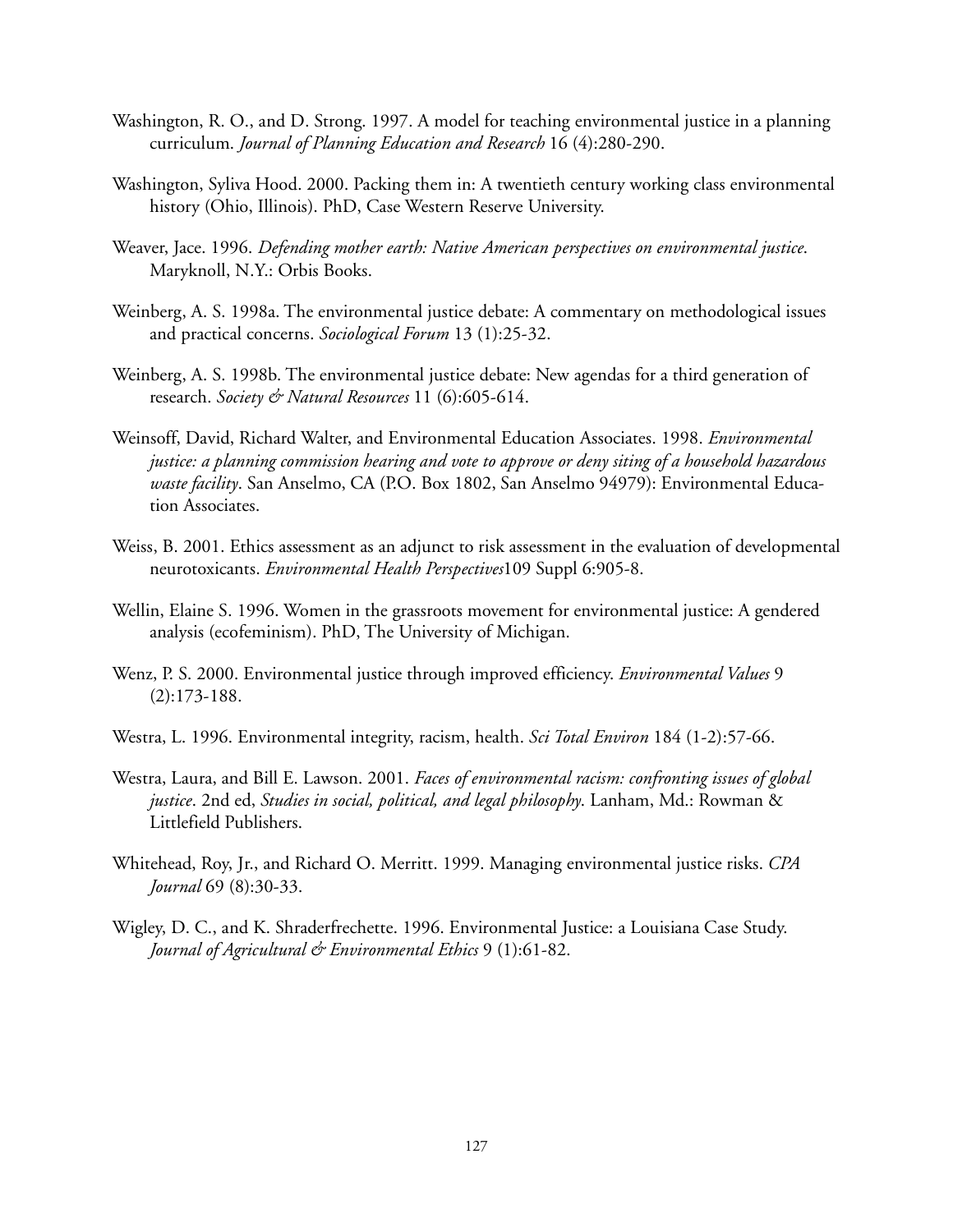#### **APPENDIX**

*Environmental Justice Studies using Statistical Techniques, Including Geographic Information Systems*

| Authors (Year)<br>Area of Concern                                                                                    | <b>Units of Analysis</b>                       | Approach                                                                                                                                                                                            |
|----------------------------------------------------------------------------------------------------------------------|------------------------------------------------|-----------------------------------------------------------------------------------------------------------------------------------------------------------------------------------------------------|
| <b>Time Period</b>                                                                                                   |                                                |                                                                                                                                                                                                     |
| Been and Gupta (1997)<br><b>United States</b><br>1970-1990                                                           | Census tract and<br>hazardous waste facilities | four types of statistical analyses:<br>comparison of means and distributional<br>analyses, logist estimations, longitudinal<br>analysis, and comparative statics                                    |
| Brainard, Jones, Bateman<br>Lovett and Fallon (2002)<br>Birmingham, England (UK)<br>[no time period listed]          | City                                           | Use air quality data on CO and $NO2$<br>to model air quality (statistical smoothing.)<br>Combine with traffic flow data to model<br>exposure. Statistical techniques, including<br>raster-based GIS |
| Edwards and Ladd (2000)<br>North Carolina<br>1980-1997                                                               | County                                         | multivariate statistical analysis                                                                                                                                                                   |
| Fricker and Hengartner (2001)<br>Metropolitan New York<br>[no time period listed]                                    | Census tract and<br>smoothed data              | GIS smoothed over neighbor analysis                                                                                                                                                                 |
| Hockman and Morris (1998)<br>Michigan<br>1990-1995                                                                   | Zip code                                       | multivariate statistical analysis                                                                                                                                                                   |
| Jerrett, Burnett, Kanaroglou,<br>Eyles, Finkelstein, Giovis and<br>Brook (2001)<br>Hamilton, Canada<br>$1985 - 1994$ | Census tract                                   | GIS regression analysis with spatial interpolation                                                                                                                                                  |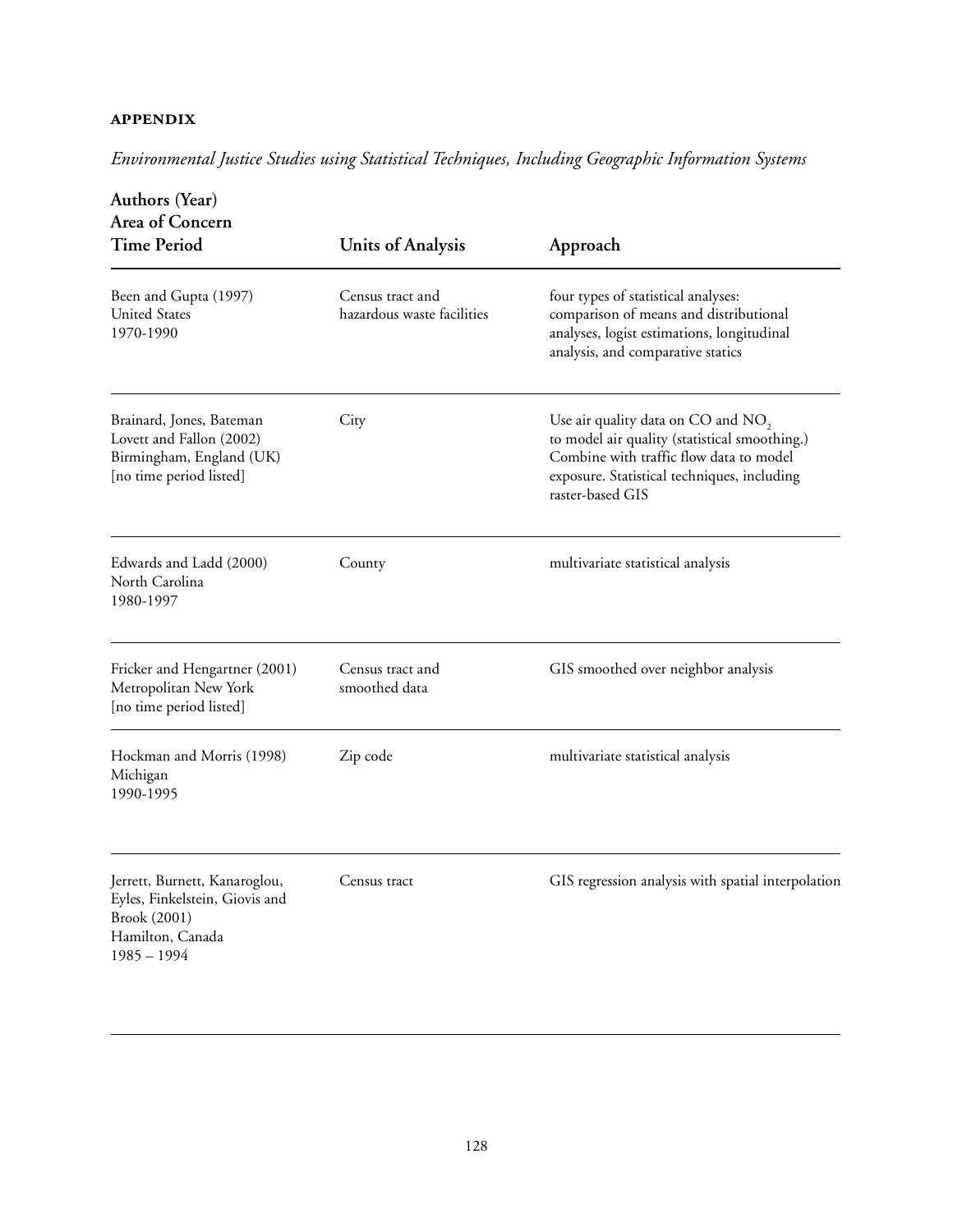# *[continued]*

# **Major Findings**

- Market dynamics did not produce environmental inequality.
- Facilities were not generally sited in very poor or people of color areas during the period.
- Instead, facilities were disproportionately sited in Latino communities, but not for African-American communities
- Facilities were generally sited in working-class and lower middle-class neighborhoods
- Little evidence of demographic change in neighborhoods after siting
- Exposure to  $CO$  and  $NO<sub>2</sub>$  is disproportionately experienced by ethnic (nonwhite) groups.
- Blacks' exposures were all over the exposure scale.
- More Blacks, Pakistanis and Bangladeshis were being exposed to the worst air pollution conditions, although exposure within groups was differentiated by social (economic) class.
- Economic class alone cannot account for the disparity observed in disproportionate exposure to air pollutants
- Ethnicity remains a significant factor in accounting for higher exposures
- Eastern NC (the Black belt) was the only region in which swine industry growth was associated with farm loss
- Poorer and minority counties suffered more extensive farm loss
- Poorer black communities experienced greater farm loss which was associated with a rise in Black poverty
- Within counties, farm loss was associated with declining poverty among whites and rising poverty among Blacks
- Race/ethnicity is still an important factor with respect to the concentration of environmentally undesirable land uses in New York, even after controlling for many other variables of socioeconomic status.
- Very little remediation taking place
- Race strongly correlated with hazards, but cluster of factors (e.g. race, income, owners/renters, population density, housing age, vacant housing) better predictor of "areas more prone to pollution."
- Relationship between pollution sources and demographics varied; race was most strongly linked with incinerators, leaking underground storage tanks, and hazardous waste treatment facilities.
- Dwelling value, low-income and unemployment were the variables most significantly correlated with high concentrations of ambient particulate matter (up to 25% noncompliance rate with air quality standards).
- Recent immigrants was used as a proxy for race, which was not correlated with high exposures.
- The "triple jeopardy" hypothesis of increased risk from (1) social and behavioral determinants of health, (2) higher risks from ambient exposure to pollutants and (3) an interaction that makes exposure have increased negative health effects on low-income, low-education populations suggests that government health policy must extend to incorporate arenas beyond individual targets, including reducing pollution "where it is worst and where social deprivation is largest" (971).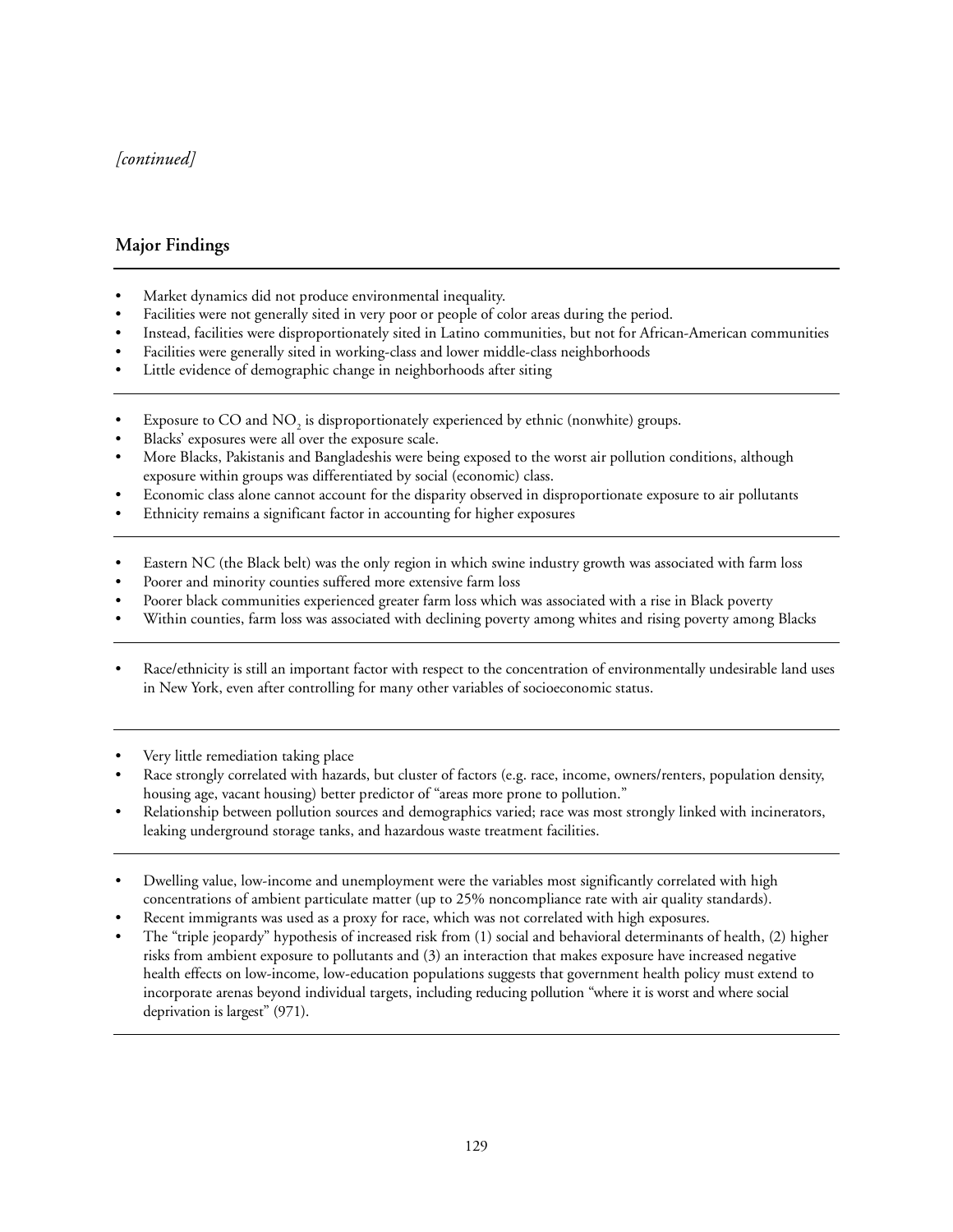*Environmental Justice Studies using Statistical Techniques, Including Geographic Information Systems*

| Authors (Year)<br>Area of Concern<br><b>Time Period</b>                                                                                                                          | <b>Units of Analysis</b>                                                                                                                   | Approach                                                          |
|----------------------------------------------------------------------------------------------------------------------------------------------------------------------------------|--------------------------------------------------------------------------------------------------------------------------------------------|-------------------------------------------------------------------|
|                                                                                                                                                                                  |                                                                                                                                            |                                                                   |
| Lester, Allen, and Hill (2001)<br><b>United States</b><br>[no time period listed]                                                                                                | State, county, and city                                                                                                                    | multivariate statistical analysis                                 |
| Macey, Her, Reibling and Ericson<br>(2001)<br>South Central Los Angeles (SCLA)<br>TRI: 1987-96<br>EPA Cumulative Exposure for Lead: 1990<br>CA Hot Spots [no time period listed] | Census tract                                                                                                                               | GIS analysis and multiple regression                              |
| Morello-Frosch, Pastor and Sadd<br>(2001)<br>Southern California<br><b>USEPA Cumulative Exposure Project</b><br>USEPA's Toxic Release Inventory Data<br>[no time period listed]  | Census tract                                                                                                                               | Spatial interpolation based on GIS;<br>multivariate regression    |
| Pastor, Sadd and Morello-Frosch<br>(2001)<br>Los Angeles United Public School District<br>1990s:1990 census; 1997 TRI;<br>1990 exposure; 1997-8 school                           | Census tract                                                                                                                               | GIS, multivariate analysis                                        |
| Sadd, Pastor, Boer, and Snyder<br>(1999)<br>Southern California<br>1992                                                                                                          | Census tract                                                                                                                               | GIS with univariate analysis<br>multivariate statistical analyses |
| Taquino, Parisi, and Gill (2002)<br>Mississippi<br>[no time period listed]                                                                                                       | "Community": area within 10-<br>minute travel time from a census-<br>defined place; also zip code, census<br>tract, and census block group | Geocoding, multivariate statistical analysis                      |
| Wilson, Howell, Wing and Sobsey<br>(2002)<br>Mississippi<br>1997 NPDES list of CAFOs; 1990 Census                                                                                | Census block                                                                                                                               | GIS (chloropleth maps), logistic regression,<br>prevalence ratios |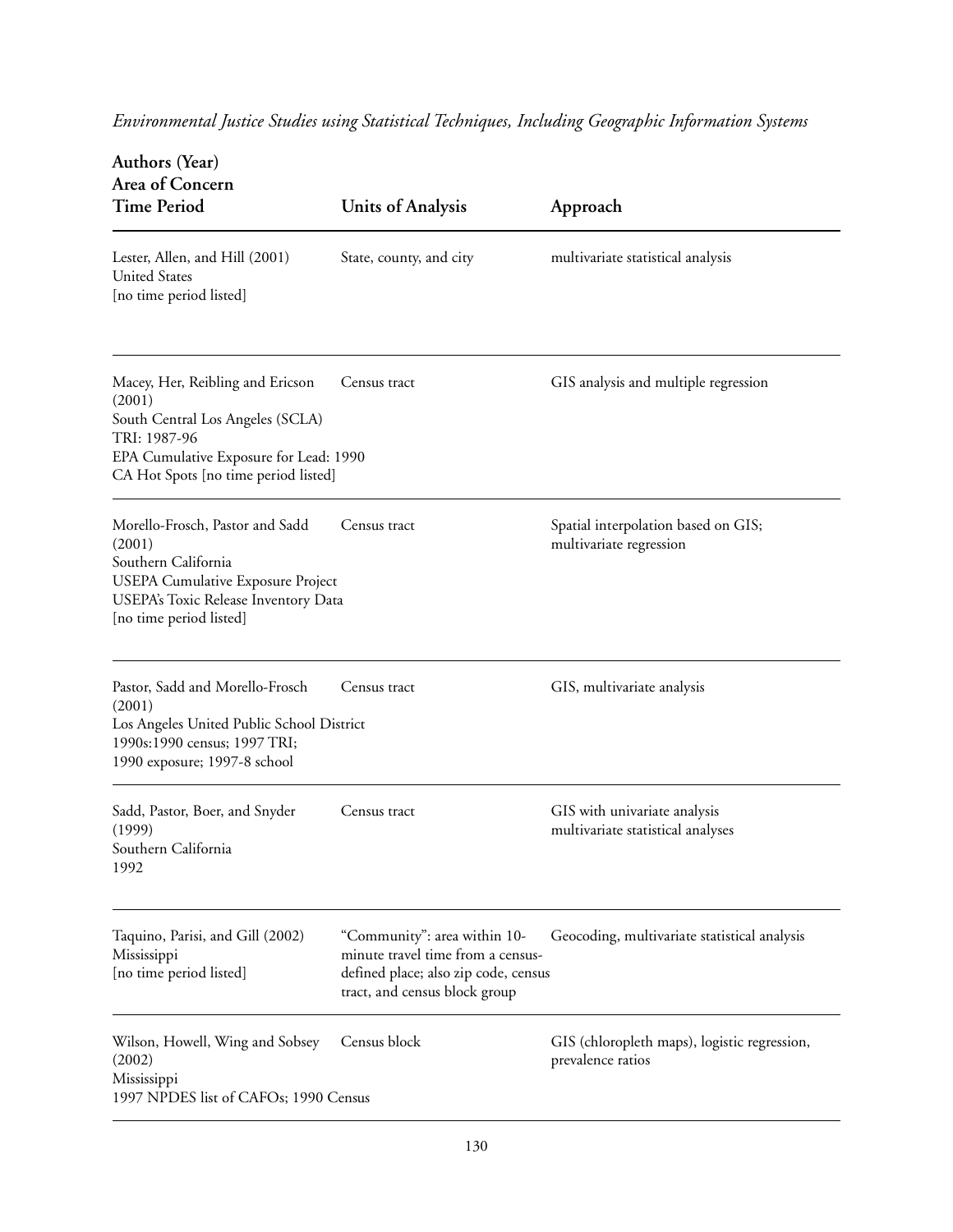### *[continued]*

# **Major Findings**

- Findings vary somewhat by level of analysis
- No support political mobilization as a causal factor
- Mixed evidence regarding social class
- Strong support for percent Black population as predictor of hazard location; weaker support for percent Hispanic.
- Pollution potential was also an important factor
- Children's Blood Lead Levels (BLL) in SCLA are elevated
- BLL for children of color are disproportionately high, even after accounting for socioeconomic status.
- Elevated BLL are not statistically related to point sources, but they are correlated with transportation corridors.
- Risks of high exposure to airborne pollutants are attributable mostly to transportation and small-area sources (mobile sources), not the usually targeted large-facility pollution emissions (area sources).
- Multivariate regression suggests that race plays an explanatory role in risk distribution even after controlling for other economic, land-use, and population factors.
- When the category "people of color" are disaggregated, all groups share a disproportionately higher Pollution Risk Index (PRI) than Anglo inhabitants, even when controlling for income.
- High PRI's are spatially concentrated in the urban core and the San Bernardino area.
- Schools tend to be in tracts with hazardous facilities
- The ethnic composition of schools affects likelihood of hazardous facility and environmental health risks, even when tract demographics are controlled for.
- Students of color (esp. Latino) are more likely to face hazards.
- Latino and Black areas were more subject to airborne releases of hazardous or toxic chemicals than white/Anglo areas
- Percentage Latino was more important than percent African-American
- Patterns are strongest within a one-mile "buffer zone" of hazardous facilities
- Economic factors were most important within tracts.
- A model that combined economic and ethnic factors effectively predicted site location.
- Among communities within 60 miles of a food-processing plant, race, income, education, and hog farm location were significantly related.
- Strongest relationships were between income and farm location
- Race was not significant if industrial characteristics and educational data were introduced
- Majority of hog CAFOs are in areas with high percentages of African Americans or persons in poverty.
- High-poverty, African American areas were more likely to host facilities than the reference group but less likely than when these traits were not combined.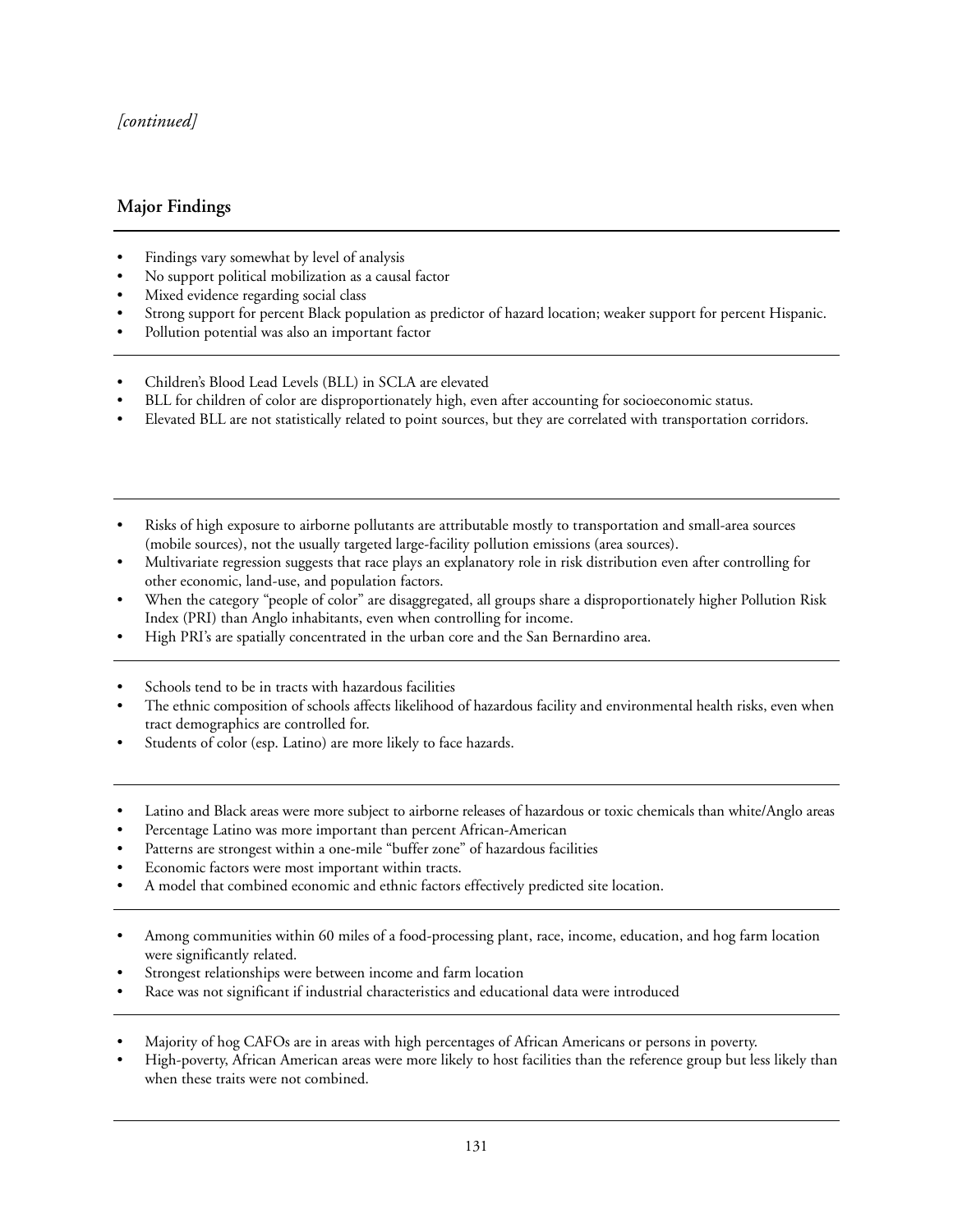# **ACKNOWLEDGEMENT**

*The authors are grateful to Ruth Wilson Gilmore, Assistant Professor of Geography at Berkeley, who advised and patiently read through several lengthy drafts of this bibliography.*

# **ABOUT THE AUTHORS**

**ROBIN TURNER** and **DIANA WU** are graduate students at the University of California, Berkeley. They share an interest in environmental justice and a commitment to its goals, as outlined in the Principles. Each has experience working with communities on social and environmental issues.